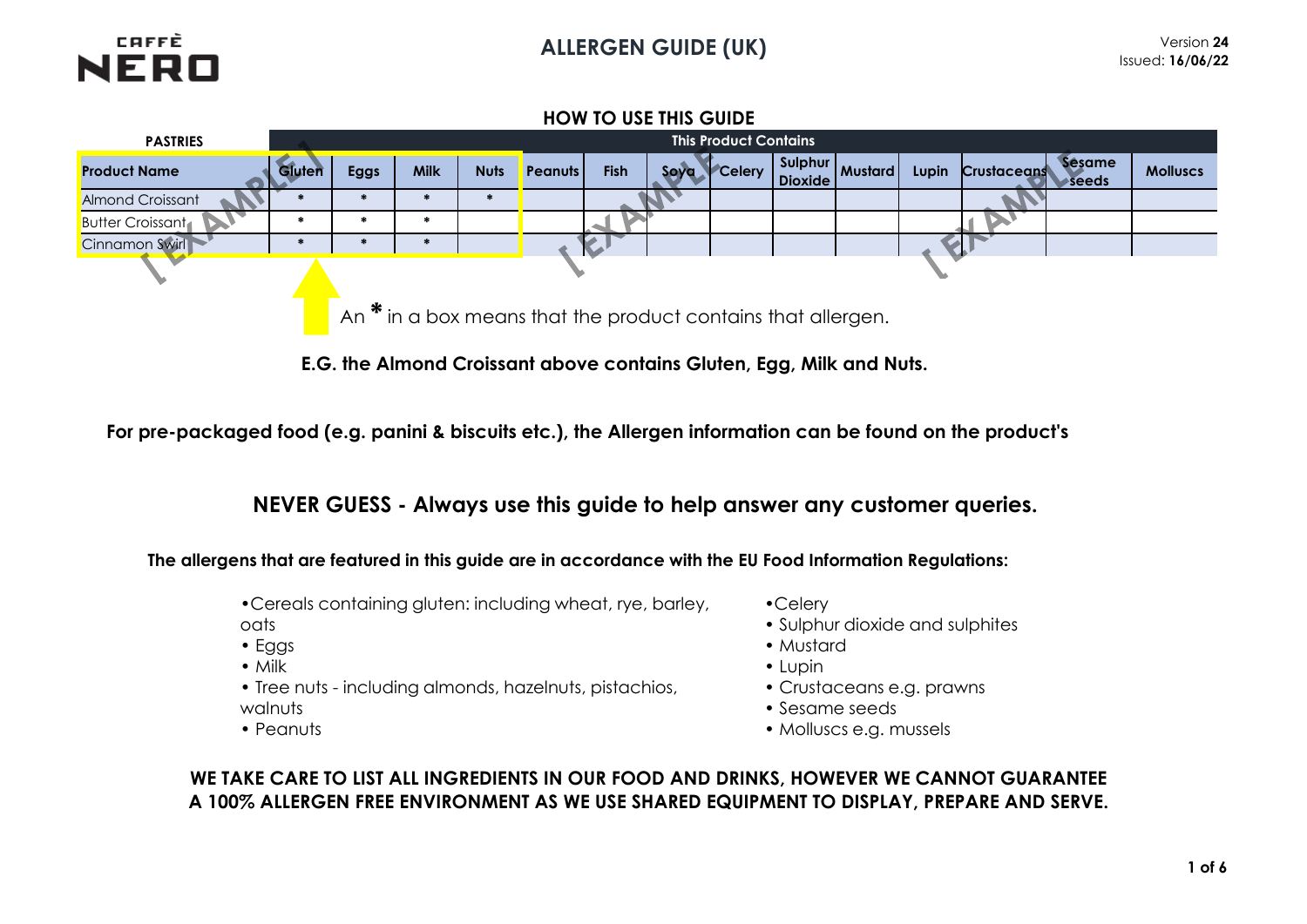

# **ALLERGEN GUIDE (UK)** Version **<sup>24</sup>**

| <b>PASTRIES</b>           |        |               |      |             |         |             |      | <b>This Product Contains</b> |                           |         |       |                    |                 |                 |
|---------------------------|--------|---------------|------|-------------|---------|-------------|------|------------------------------|---------------------------|---------|-------|--------------------|-----------------|-----------------|
| <b>Product Name</b>       | Gluten | Eggs          | Milk | <b>Nuts</b> | Peanuts | <b>Fish</b> | Soya | Celery                       | Sulphur<br><b>Dioxide</b> | Mustard | Lupin | <b>Crustaceans</b> | Sesame<br>seeds | <b>Molluscs</b> |
| <b>Almond Croissant</b>   |        |               |      |             |         |             |      |                              |                           |         |       |                    |                 |                 |
| <b>Apricot Croissant</b>  |        | 来             |      |             |         |             |      |                              |                           |         |       |                    |                 |                 |
| <b>Butter Croissant</b>   |        |               |      |             |         |             |      |                              |                           |         |       |                    |                 |                 |
| Chocolate Twist           |        | 来             |      |             |         |             |      |                              |                           |         |       |                    |                 |                 |
| Cinnamon Swirl            |        | $\frac{1}{2}$ |      |             |         |             |      |                              |                           |         |       |                    |                 |                 |
| Pain au Chocolat          |        | 来             |      |             |         |             |      |                              |                           |         |       |                    |                 |                 |
| Pain aux Raisin           |        | $\frac{1}{2}$ |      |             |         |             |      |                              |                           |         |       |                    |                 |                 |
| Praline Ditto (NI only)   |        | 来             |      |             |         |             |      |                              |                           |         |       |                    |                 |                 |
| Vegan Raspberry Croissant |        |               |      |             |         |             |      |                              |                           |         |       |                    |                 |                 |

| <b>MUFFINS &amp; SCONES</b>                     |        |             |             |             |                |      |      | <b>This Product Contains</b> |                           |         |       |             |                 |                 |
|-------------------------------------------------|--------|-------------|-------------|-------------|----------------|------|------|------------------------------|---------------------------|---------|-------|-------------|-----------------|-----------------|
| <b>Product Name</b>                             | Gluten | <b>Eggs</b> | <b>Milk</b> | <b>Nuts</b> | <b>Peanuts</b> | Fish | Soya | Celery                       | Sulphur<br><b>Dioxide</b> | Mustard | Lupin | Crustaceans | Sesame<br>seeds | <b>Molluscs</b> |
| <b>Belgian Chocolate Muffin</b>                 |        |             |             |             |                |      |      |                              |                           |         |       |             |                 |                 |
| <b>Blueberry Muffin</b>                         |        |             |             |             |                |      |      |                              |                           |         |       |             |                 |                 |
| Sicilian Lemon Curd Muffin                      |        |             |             |             |                |      |      |                              |                           |         |       |             |                 |                 |
| Fruit Scone (England, Scotland &<br>Wales only) |        |             |             |             |                |      |      |                              |                           |         |       |             |                 |                 |
| Plain Scone (NI only)                           |        |             |             |             |                |      |      |                              |                           |         |       |             |                 |                 |
| Fruit Scone (NI only)                           |        |             |             |             |                |      |      |                              |                           |         |       |             |                 |                 |
| Cranberry & Orange Scone (NI only)              |        |             |             |             |                |      |      |                              |                           |         |       |             |                 |                 |

| <b>WHOLE CAKES</b>                |        |      |      |               |         |      |      | <b>This Product Contains</b> |                           |         |       |                    |                 |                 |
|-----------------------------------|--------|------|------|---------------|---------|------|------|------------------------------|---------------------------|---------|-------|--------------------|-----------------|-----------------|
| <b>Product Name</b>               | Gluten | Eggs | Milk | <b>Nuts</b>   | Peanuts | Fish | Soya | Celery                       | Sulphur<br><b>Dioxide</b> | Mustard | Lupin | <b>Crustaceans</b> | Sesame<br>seeds | <b>Molluscs</b> |
| Belgian Chocolate Fudge Cake      |        |      |      |               |         |      |      |                              |                           |         |       |                    |                 |                 |
| <b>Billionaires Cake</b>          |        |      |      |               |         |      |      |                              |                           |         |       |                    |                 |                 |
| Cappuccino Cake                   |        |      |      |               |         |      |      |                              |                           |         |       |                    |                 |                 |
| Carrot Cake                       |        |      |      | $\frac{1}{2}$ |         |      |      |                              |                           |         |       |                    |                 |                 |
| Luxury Blackforest Roulade        |        |      |      |               |         |      |      |                              |                           |         |       |                    |                 |                 |
| Raspberry Ripple Roulade          |        |      |      |               |         |      |      |                              |                           |         |       |                    |                 |                 |
| Salted Caramel Billionaire's Cake |        |      |      |               |         |      |      |                              |                           |         |       |                    |                 |                 |
| Nero Coffee & Caramel Cake        |        |      |      |               |         |      |      |                              |                           |         |       |                    |                 |                 |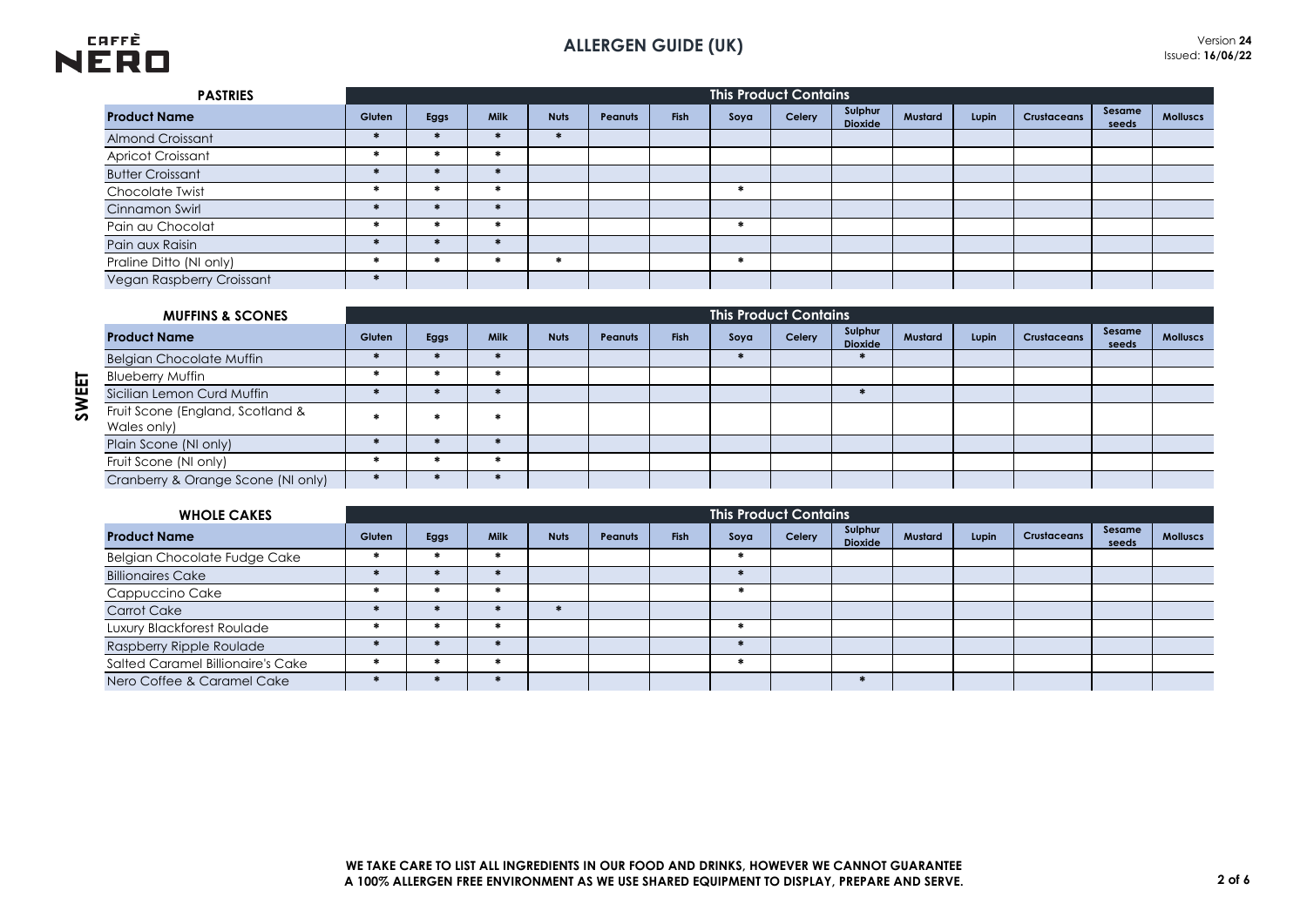

| <b>LOAF CAKES</b>                |        |                                                                                                                                         |  |  |  |  | <b>This Product Contains</b> |  |  |  |  |  |                 |                 |
|----------------------------------|--------|-----------------------------------------------------------------------------------------------------------------------------------------|--|--|--|--|------------------------------|--|--|--|--|--|-----------------|-----------------|
| <b>Product Name</b>              | Gluten | Sulphur<br><b>Milk</b><br>Fish<br><b>Nuts</b><br>Mustard<br>Celery<br>Eggs<br>Lupin<br>Soya<br>Crustaceans<br>Peanuts<br><b>Dioxide</b> |  |  |  |  |                              |  |  |  |  |  | Sesame<br>seeds | <b>Molluscs</b> |
| Banana & Walnut Loaf Cake        |        |                                                                                                                                         |  |  |  |  |                              |  |  |  |  |  |                 |                 |
| Sicilian Lemon Drizzle Loaf Cake |        |                                                                                                                                         |  |  |  |  |                              |  |  |  |  |  |                 |                 |

| <b>BROWNIES &amp; SHORTBREAD</b>   |        |      |             |             |         |             | <b>This Product Contains</b> |        |                           |         |       |                    |                 |                 |
|------------------------------------|--------|------|-------------|-------------|---------|-------------|------------------------------|--------|---------------------------|---------|-------|--------------------|-----------------|-----------------|
| <b>Product Name</b>                | Gluten | Eggs | <b>Milk</b> | <b>Nuts</b> | Peanuts | <b>Fish</b> | Soya                         | Celery | Sulphur<br><b>Dioxide</b> | Mustard | Lupin | <b>Crustaceans</b> | Sesame<br>seeds | <b>Molluscs</b> |
| Caramel Shortbread                 |        |      |             |             |         |             |                              |        |                           |         |       |                    |                 |                 |
| Chocolate Brownie                  |        |      |             |             |         |             |                              |        |                           |         |       |                    |                 |                 |
| Salted Caramel Chocolate Brownie   |        |      |             |             |         |             |                              |        |                           |         |       |                    |                 |                 |
| NEW Belgian Chocolate Brownie*     |        |      |             |             |         |             |                              |        |                           |         |       |                    |                 |                 |
| NEW Salted Caramel Cookie Brownie* |        |      |             |             |         |             |                              |        |                           |         |       |                    |                 |                 |

\* Please note that we have changed our supplier of brownies. The new brownies have different Allergen, Nutritional and Ingredient information than the existing brownies. Some of our stores may still sell through the old stock. Please check in store to see which brownies they have in stock before purchase.

| <b>TRAYBAKES</b>                   |        |      |      |             |                |      |      | <b>This Product Contains</b> |                           |         |       |                    |                 |                 |
|------------------------------------|--------|------|------|-------------|----------------|------|------|------------------------------|---------------------------|---------|-------|--------------------|-----------------|-----------------|
| <b>Product Name</b>                | Gluten | Eggs | Milk | <b>Nuts</b> | <b>Peanuts</b> | Fish | Soya | Celery                       | Sulphur<br><b>Dioxide</b> | Mustard | Lupin | <b>Crustaceans</b> | Sesame<br>seeds | <b>Molluscs</b> |
| Belgian Chocolate & Caramel Crispy |        |      |      |             |                |      |      |                              |                           |         |       |                    |                 |                 |
| White Chocolate & Lemon Blondie    |        |      |      |             |                |      |      |                              |                           |         |       |                    |                 |                 |
| Vegan Granola Flapjack             |        |      |      |             |                |      |      |                              |                           |         |       |                    |                 |                 |

| <b>CHOUXNUT</b>                         |        |      |             |             |                |      |      | l This Product Contains ' |                           |         |       |                    |                 |                 |
|-----------------------------------------|--------|------|-------------|-------------|----------------|------|------|---------------------------|---------------------------|---------|-------|--------------------|-----------------|-----------------|
| <b>Product Name</b>                     | Gluten | Eggs | <b>Milk</b> | <b>Nuts</b> | <b>Peanuts</b> | Fish | Soya | Celery                    | Sulphur<br><b>Dioxide</b> | Mustard | Lupin | <b>Crustaceans</b> | Sesame<br>seeds | <b>Molluscs</b> |
| Caramelised Biscuit Chouxnut            |        |      |             |             |                |      |      |                           |                           |         |       |                    |                 |                 |
| Chocolate Orange Chouxnut               |        |      |             |             |                |      |      |                           |                           |         |       |                    |                 |                 |
| Raspberry & White Chocolate<br>Chouxnut |        |      |             |             |                |      |      |                           |                           |         |       |                    |                 |                 |

| <b>DESSERTS</b>                                |        |      |      |             |         |      | <b>This Product Contains</b> |        |                           |         |       |             |                 |                 |
|------------------------------------------------|--------|------|------|-------------|---------|------|------------------------------|--------|---------------------------|---------|-------|-------------|-----------------|-----------------|
| <b>Product Name</b>                            | Gluten | Eggs | Milk | <b>Nuts</b> | Peanuts | Fish | Soya                         | Celery | Sulphur<br><b>Dioxide</b> | Mustard | Lupin | Crustaceans | Sesame<br>seeds | <b>Molluscs</b> |
| Sicilian Lemon Cheesecake                      |        |      |      |             |         |      |                              |        |                           |         |       |             |                 |                 |
| Salted Caramel & Chocolate Vegan<br>Cheesecake |        |      |      |             |         |      |                              |        |                           |         |       |             |                 |                 |
| Tiramisu (England, Scotland & Wales only)      |        |      |      |             |         |      |                              |        |                           |         |       |             |                 |                 |
| Tiramisu (Northern Ireland only)               |        |      |      |             |         |      |                              |        |                           |         |       |             |                 |                 |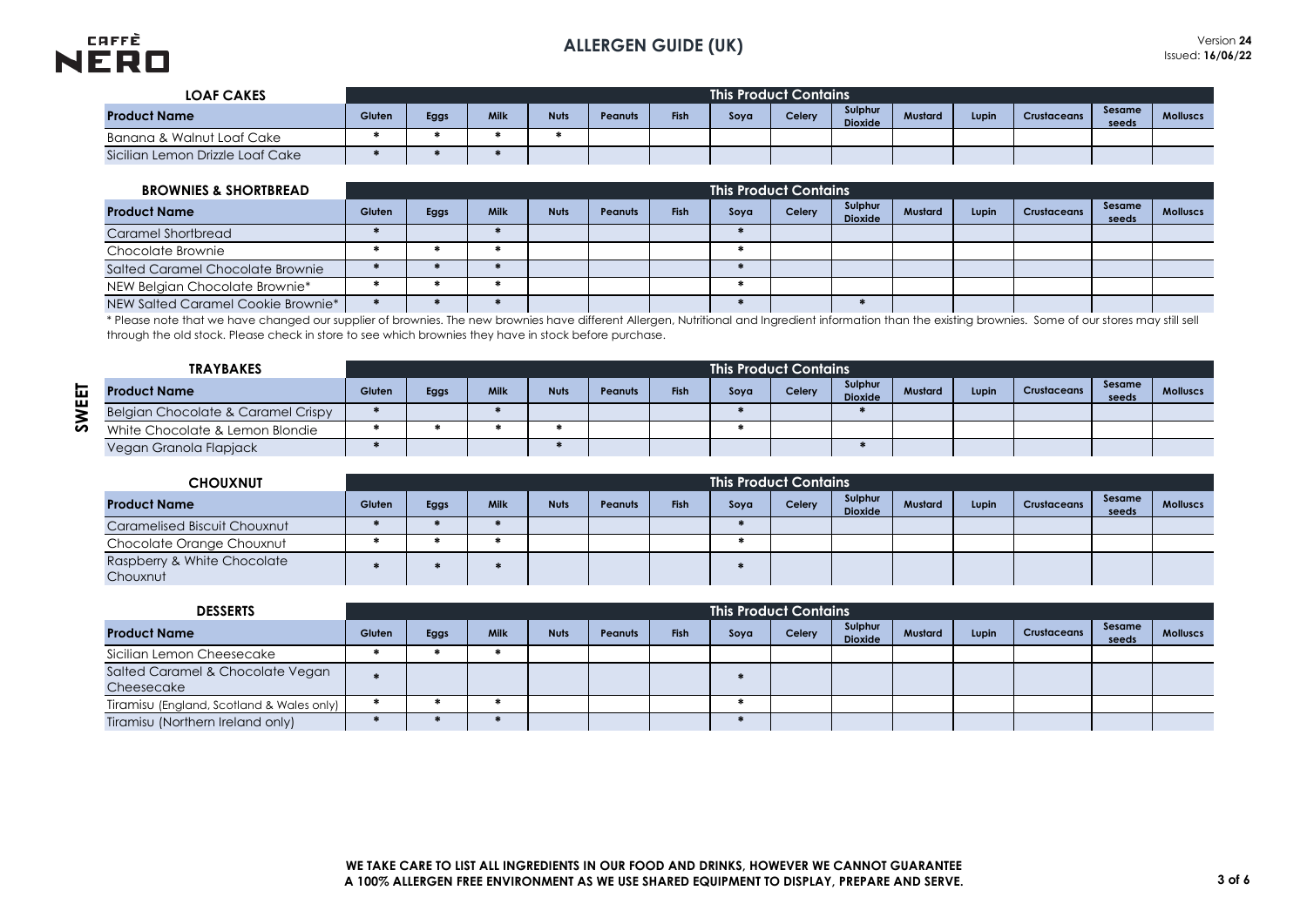

| Gluten | Eggs | Milk | <b>Nuts</b> | Peanuts | <b>Fish</b> | Soya | Celery | Sulphur<br><b>Dioxide</b> | Mustard                 | Lupin | <b>Crustaceans</b> | Sesame<br>seeds | <b>Molluscs</b> |
|--------|------|------|-------------|---------|-------------|------|--------|---------------------------|-------------------------|-------|--------------------|-----------------|-----------------|
|        |      |      |             |         |             |      |        |                           |                         |       |                    |                 |                 |
|        |      |      |             |         |             |      |        |                           |                         |       |                    |                 |                 |
|        |      |      |             |         |             |      |        |                           |                         |       |                    |                 |                 |
|        |      |      |             |         |             |      |        |                           |                         |       |                    |                 |                 |
|        |      |      |             |         |             |      |        |                           |                         |       |                    |                 |                 |
|        |      |      |             |         |             |      |        |                           | This Product Contains ' |       |                    |                 |                 |

SWEET

| <b>INDIVIDUAL CAKES</b>         |        |      |      |             |         |      | <b>This Product Contains</b> |        |                           |         |       |                    |                 |                 |
|---------------------------------|--------|------|------|-------------|---------|------|------------------------------|--------|---------------------------|---------|-------|--------------------|-----------------|-----------------|
| <b>Product Name</b>             | Gluten | Eggs | Milk | <b>Nuts</b> | Peanuts | Fish | Sova                         | Celery | Sulphur<br><b>Dioxide</b> | Mustard | Lupin | <b>Crustaceans</b> | Sesame<br>seeds | <b>Molluscs</b> |
| Cherry Bakewell Crumble Cake    |        |      |      |             |         |      |                              |        |                           |         |       |                    |                 |                 |
| Raspberry & Almond Crumble Cake |        |      |      |             |         |      |                              |        |                           |         |       |                    |                 |                 |

| min Chocoluid Chorin Coorio     |        |      |             |             |                |             |                                                                                                |        |                           |                                                              |       |             |                 |                                                                                                                                                                                         |
|---------------------------------|--------|------|-------------|-------------|----------------|-------------|------------------------------------------------------------------------------------------------|--------|---------------------------|--------------------------------------------------------------|-------|-------------|-----------------|-----------------------------------------------------------------------------------------------------------------------------------------------------------------------------------------|
| Oat & Raisin Cookie*            |        |      |             |             |                |             |                                                                                                |        |                           |                                                              |       |             |                 |                                                                                                                                                                                         |
|                                 |        |      |             |             |                |             |                                                                                                |        |                           |                                                              |       |             |                 |                                                                                                                                                                                         |
|                                 |        |      |             |             |                |             |                                                                                                |        |                           |                                                              |       |             |                 |                                                                                                                                                                                         |
|                                 |        |      |             |             |                |             |                                                                                                |        |                           |                                                              |       |             |                 |                                                                                                                                                                                         |
| <b>INDIVIDUAL CAKES</b>         |        |      |             |             |                |             |                                                                                                |        |                           |                                                              |       |             |                 |                                                                                                                                                                                         |
| <b>Product Name</b>             | Gluten | Eggs | <b>Milk</b> | <b>Nuts</b> | <b>Peanuts</b> | <b>Fish</b> | Soya                                                                                           | Celery | Sulphur<br><b>Dioxide</b> | Mustard                                                      | Lupin | Crustaceans | Sesame<br>seeds | <b>Molluscs</b>                                                                                                                                                                         |
| Cherry Bakewell Crumble Cake    |        |      |             |             |                |             |                                                                                                |        |                           |                                                              |       |             |                 |                                                                                                                                                                                         |
| Raspberry & Almond Crumble Cake |        |      |             |             |                |             |                                                                                                |        |                           |                                                              |       |             |                 |                                                                                                                                                                                         |
|                                 |        |      |             |             |                |             |                                                                                                |        |                           |                                                              |       |             |                 |                                                                                                                                                                                         |
| <b>GRAB &amp; GO CHOCOLATE</b>  |        |      |             |             |                |             |                                                                                                |        |                           |                                                              |       |             |                 |                                                                                                                                                                                         |
| <b>Product Name</b>             | Gluten | Eggs | <b>Milk</b> | <b>Nuts</b> | <b>Peanuts</b> | <b>Fish</b> | Soya                                                                                           | Celery | Sulphur<br><b>Dioxide</b> | Mustard                                                      | Lupin | Crustaceans | Sesame<br>seeds | <b>Molluscs</b>                                                                                                                                                                         |
| Chocolate Coin                  |        |      |             |             |                |             |                                                                                                |        |                           |                                                              |       |             |                 |                                                                                                                                                                                         |
| Gianduja Chocolate              |        |      |             |             |                |             |                                                                                                |        |                           |                                                              |       |             |                 |                                                                                                                                                                                         |
|                                 |        |      |             |             |                |             | sell previous stock of cookies. Please check in store which stock they have before purchasing. |        |                           | <b>This Product Contains</b><br><b>This Product Contains</b> |       |             |                 | * We have introduced new cookies in our stores. The new cookies have different ingredients, allergens and nutritional information as the previous cookies. Some of our stores still may |

|                              | YOGHURTS (NI only)                                                            |        |      |             |             |                |             | <b>This Product Contains</b> |        |                           |         |       |                    |                 |                 |
|------------------------------|-------------------------------------------------------------------------------|--------|------|-------------|-------------|----------------|-------------|------------------------------|--------|---------------------------|---------|-------|--------------------|-----------------|-----------------|
| ш<br>$\overline{\mathbf{O}}$ | <b>Product Name</b>                                                           | Gluten | Eggs | <b>Milk</b> | <b>Nuts</b> | <b>Peanuts</b> | Fish        | Soya                         | Celery | Sulphur<br><b>Dioxide</b> | Mustard | Lupin | <b>Crustaceans</b> | Sesame<br>seeds | <b>Molluscs</b> |
|                              | Yoghurt & Blueberry Compote                                                   |        |      |             |             |                |             |                              |        |                           |         |       |                    |                 |                 |
| ORRID<br>Δ.                  | Yoghurt & Blueberry Compote with<br>Cranberry, Coconut & Chia Seed<br>Granola |        |      |             |             |                |             |                              |        |                           |         |       |                    |                 |                 |
| త                            | <b>PORRIDGE</b>                                                               |        |      |             |             |                |             | <b>This Product Contains</b> |        |                           |         |       |                    |                 |                 |
|                              | <b>Product Name</b>                                                           | Gluten | Eggs | <b>Milk</b> | <b>Nuts</b> | <b>Peanuts</b> | <b>Fish</b> | Soya                         | Celery | <b>Sulphur</b><br>Diovide | Mustard | Lupin | Crustaceans        | sesame<br>space | <b>Molluscs</b> |
| <b>HURTS</b><br>ပ            | Porridge with semi-skimmed or<br>skimmed milk                                 |        |      |             |             |                |             |                              |        |                           |         |       |                    |                 |                 |
| O                            | Porridge with Alpro Soya milk                                                 |        |      |             |             |                |             |                              |        |                           |         |       |                    |                 |                 |
|                              | Demisiers with Almse Connectivelly                                            |        |      |             |             |                |             |                              |        |                           |         |       |                    |                 |                 |

| య          |                                               |        |      |             |             |                |      |      |                              |                    |         |       |             |                 |                 |
|------------|-----------------------------------------------|--------|------|-------------|-------------|----------------|------|------|------------------------------|--------------------|---------|-------|-------------|-----------------|-----------------|
|            | <b>PORRIDGE</b>                               |        |      |             |             |                |      |      | <b>This Product Contains</b> |                    |         |       |             |                 |                 |
| <b>RTS</b> | Product Name                                  | Gluten | Eggs | <b>Milk</b> | <b>Nuts</b> | <b>Peanuts</b> | Fish | Soya | Celery                       | Sulphur<br>Dioxide | Mustard | Lupin | Crustaceans | Sesame<br>spoor | <b>Molluscs</b> |
| 긒<br>ტ     | Porridge with semi-skimmed or<br>skimmed milk |        |      |             |             |                |      |      |                              |                    |         |       |             |                 |                 |
| C          | Porridge with Alpro Soya milk                 |        |      |             |             |                |      |      |                              |                    |         |       |             |                 |                 |
|            | Porridge with Alpro Coconut milk              |        |      |             |             |                |      |      |                              |                    |         |       |             |                 |                 |
|            | Porridge with Alpro Oat milk                  |        |      |             |             |                |      |      |                              |                    |         |       |             |                 |                 |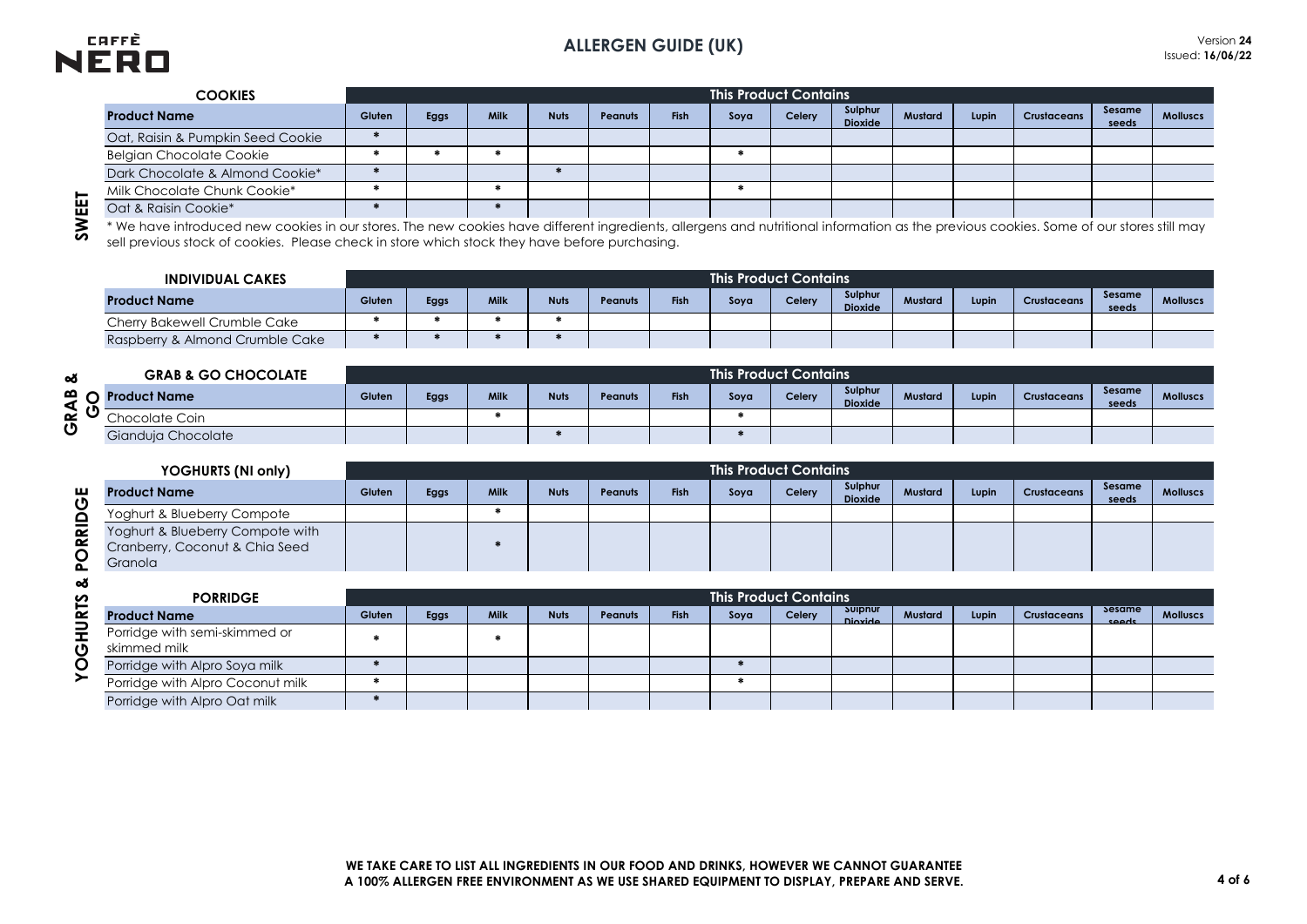

| <b>SAVOURY ROLLS &amp; PASTRIES</b>                              |        |      |             |             |                |             | <b>This Product Contains</b> |        |                           |         |       |                    |                 |                 |
|------------------------------------------------------------------|--------|------|-------------|-------------|----------------|-------------|------------------------------|--------|---------------------------|---------|-------|--------------------|-----------------|-----------------|
| <b>Product Name</b>                                              | Gluten | Eggs | <b>Milk</b> | <b>Nuts</b> | <b>Peanuts</b> | <b>Fish</b> | Soya                         | Celery | Sulphur<br><b>Dioxide</b> | Mustard | Lupin | <b>Crustaceans</b> | Sesame<br>seeds | <b>Molluscs</b> |
| Chicken & Pesto Lattice                                          |        |      |             |             |                |             |                              |        |                           |         |       |                    |                 |                 |
| Mozzarella & Tomato Pastry                                       |        |      |             |             |                |             |                              |        |                           |         |       |                    |                 |                 |
| Pork & Pancetta Sausage Roll<br>(England, Scotland & Wales only) |        |      |             |             |                |             |                              |        |                           |         |       |                    |                 |                 |
| Pork & Pancetta Sausage Roll (NI only)                           |        |      |             |             |                |             |                              |        |                           |         |       |                    |                 |                 |
| Sourdough Bread Roll                                             |        |      |             |             |                |             |                              |        |                           |         |       |                    |                 |                 |
| Vegan Vegetable 'Sausage' Roll                                   |        |      |             |             |                |             |                              |        |                           |         |       |                    |                 |                 |

**DRINKS** 

| <b>SALADS</b>                                   |        | <b>This Product Contains</b> |      |             |         |             |      |        |                           |         |       |                    |                 |                 |
|-------------------------------------------------|--------|------------------------------|------|-------------|---------|-------------|------|--------|---------------------------|---------|-------|--------------------|-----------------|-----------------|
| <b>Product Name</b>                             | Gluten | Eggs                         | Milk | <b>Nuts</b> | Peanuts | <b>Fish</b> | Soya | Celery | Sulphur<br><b>Dioxide</b> | Mustard | Lupin | <b>Crustaceans</b> | Sesame<br>seeds | <b>Molluscs</b> |
| Beetroot, Raisin & Cranberry Cous<br>Cous Salad |        |                              |      |             |         |             |      |        |                           |         |       |                    |                 |                 |
| Rainbow Slaw Side Salad                         |        |                              |      |             |         |             |      |        |                           |         |       |                    |                 |                 |

| <b>HOT DRINKS - COFFEE</b>      | <b>This Product Contains</b> |      |               |             |                |             |      |        |                           |         |       |             |                 |                 |
|---------------------------------|------------------------------|------|---------------|-------------|----------------|-------------|------|--------|---------------------------|---------|-------|-------------|-----------------|-----------------|
| <b>Product Name</b>             | Gluten                       | Eggs | <b>Milk</b>   | <b>Nuts</b> | <b>Peanuts</b> | <b>Fish</b> | Soya | Celery | Sulphur<br><b>Dioxide</b> | Mustard | Lupin | Crustaceans | Sesame<br>seeds | <b>Molluscs</b> |
| Espresso                        |                              |      |               |             |                |             |      |        |                           |         |       |             |                 |                 |
| Espresso Macchiato              |                              |      |               |             |                |             |      |        |                           |         |       |             |                 |                 |
| Espresso Ristretto              |                              |      |               |             |                |             |      |        |                           |         |       |             |                 |                 |
| Espresso Con Panna              |                              |      |               |             |                |             |      |        |                           |         |       |             |                 |                 |
| Cappuccino                      |                              |      |               |             |                |             |      |        |                           |         |       |             |                 |                 |
| Caffe Latte                     |                              |      |               |             |                |             |      |        |                           |         |       |             |                 |                 |
| Caffe Mocha*                    |                              |      |               |             |                |             |      |        |                           |         |       |             |                 |                 |
| Americano (if served with milk) |                              |      |               |             |                |             |      |        |                           |         |       |             |                 |                 |
| Cortado                         |                              |      |               |             |                |             |      |        |                           |         |       |             |                 |                 |
| <b>Flat White</b>               |                              |      | $\frac{1}{2}$ |             |                |             |      |        |                           |         |       |             |                 |                 |

\*served with whipped cream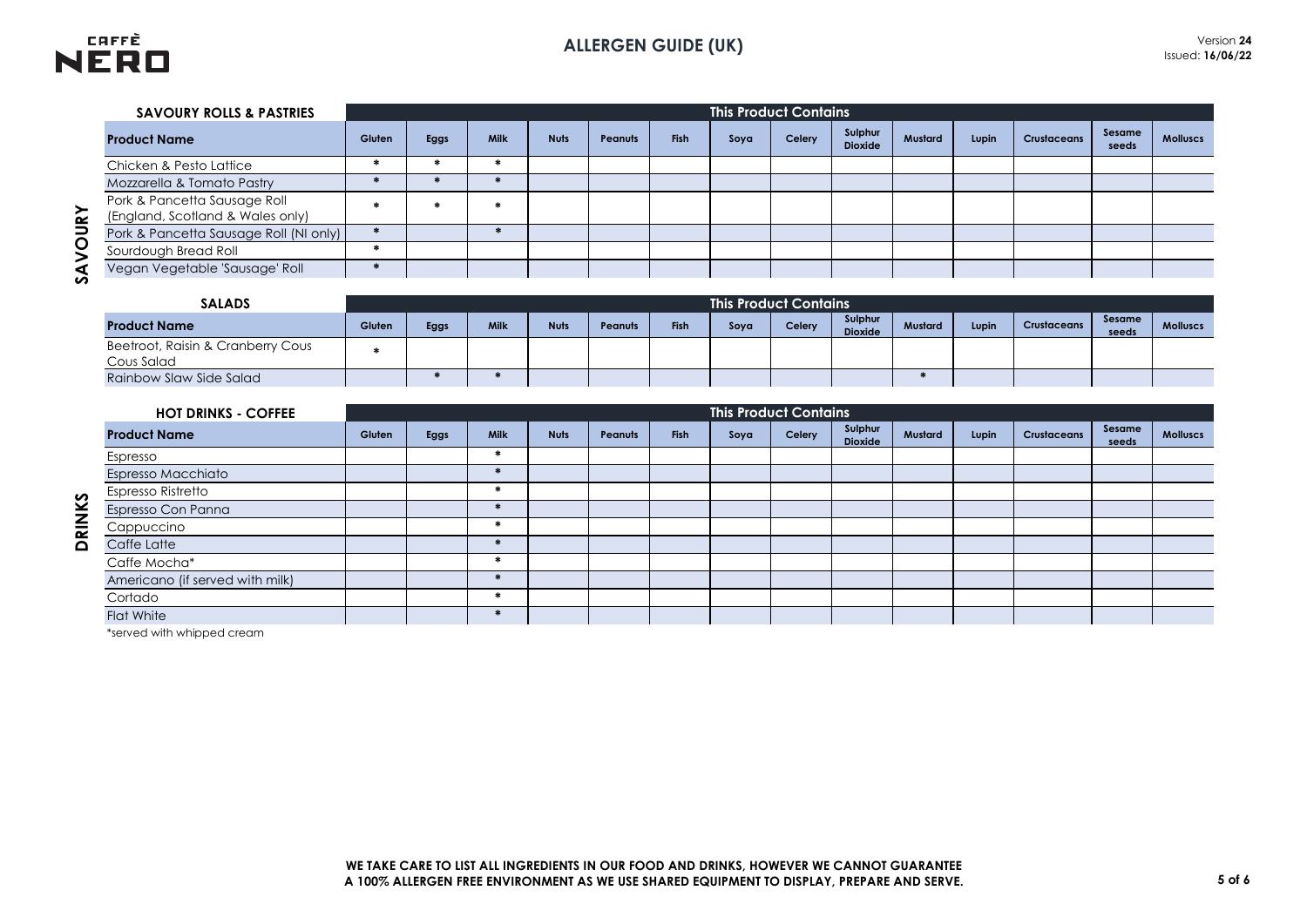

|          | <b>HOT DRINKS - TEA, HOT CHOCOLATE</b><br>& SPECIALITY |        |      |      |             |                |             |      | <b>This Product Contains</b> |                           |         |       |                    |                 |                 |
|----------|--------------------------------------------------------|--------|------|------|-------------|----------------|-------------|------|------------------------------|---------------------------|---------|-------|--------------------|-----------------|-----------------|
|          | <b>Product Name</b>                                    | Gluten | Eggs | Milk | <b>Nuts</b> | <b>Peanuts</b> | <b>Fish</b> | Soya | Celery                       | Sulphur<br><b>Dioxide</b> | Mustard | Lupin | <b>Crustaceans</b> | Sesame<br>seeds | <b>Molluscs</b> |
|          | Tea (if served with milk)                              |        |      |      |             |                |             |      |                              |                           |         |       |                    |                 |                 |
| RINKS    | Herbal Tea                                             |        |      |      |             |                |             |      |                              |                           |         |       |                    |                 |                 |
|          | Hot Chocolate*                                         |        |      |      |             |                |             |      |                              |                           |         |       |                    |                 |                 |
| $\Omega$ | Hot Chocolate Milano*                                  |        |      |      |             |                |             |      |                              |                           |         |       |                    |                 |                 |
|          | Chai Latte                                             |        |      |      |             |                |             |      |                              |                           |         |       |                    |                 |                 |
|          | White Chocolate Mocha*                                 |        |      |      |             |                |             |      |                              |                           |         |       |                    |                 |                 |
|          | Caramelatte*                                           |        |      |      |             |                |             |      |                              |                           |         |       |                    |                 |                 |

\*served with whipped cream

| <b>NON DAIRY MILK</b> | . This Product Contains <sup>1</sup> |      |             |             |         |      |      |        |                           |         |       |                    |                 |                 |
|-----------------------|--------------------------------------|------|-------------|-------------|---------|------|------|--------|---------------------------|---------|-------|--------------------|-----------------|-----------------|
| <b>Product Name</b>   | Gluten                               | Eggs | <b>Milk</b> | <b>Nuts</b> | Peanuts | Fish | Soya | Celery | Sulphur<br><b>Dioxide</b> | Mustard | Lupin | <b>Crustaceans</b> | Sesame<br>seeds | <b>Molluscs</b> |
| Alpro Coconut         |                                      |      |             |             |         |      |      |        |                           |         |       |                    |                 |                 |
| Alpro Oat*            |                                      |      |             |             |         |      |      |        |                           |         |       |                    |                 |                 |
| Alpro Soya            |                                      |      |             |             |         |      |      |        |                           |         |       |                    |                 |                 |

\*if required please ask the barista to confirm Oat milk in the store is Gluten free

| <b>EXTRAS</b>                | <b>This Product Contains</b> |      |      |             |                |      |      |        |                    |         |       |                    |                 |                 |
|------------------------------|------------------------------|------|------|-------------|----------------|------|------|--------|--------------------|---------|-------|--------------------|-----------------|-----------------|
| <b>Product Name</b>          | Gluten                       | Eggs | Milk | <b>Nuts</b> | <b>Peanuts</b> | Fish | Soya | Celery | Sulphur<br>Dioxide | Mustard | Lupin | <b>Crustaceans</b> | Sesame<br>seeds | <b>Molluscs</b> |
| <b>Chocolate Chips</b>       |                              |      |      |             |                |      |      |        |                    |         |       |                    |                 |                 |
| Heinz Ketchup                |                              |      |      |             |                |      |      |        |                    |         |       |                    |                 |                 |
| Honey                        |                              |      |      |             |                |      |      |        |                    |         |       |                    |                 |                 |
| <b>HP Sauce</b>              |                              |      |      |             |                |      |      |        |                    |         |       |                    |                 |                 |
| NEW Vegan Marshmallows *     |                              |      |      |             |                |      |      |        |                    |         |       |                    |                 |                 |
| Raspberry Jam                |                              |      |      |             |                |      |      |        |                    |         |       |                    |                 |                 |
| <b>Rhoddas Clotted Cream</b> |                              |      |      |             |                |      |      |        |                    |         |       |                    |                 |                 |
| Strawberry Jam               |                              |      |      |             |                |      |      |        |                    |         |       |                    |                 |                 |
| Vegan Creamy Topping         |                              |      |      |             |                |      |      |        |                    |         |       |                    |                 |                 |
| Whipped Cream                |                              |      | 瑞    |             |                |      |      |        |                    |         |       |                    |                 |                 |

\* PLEASE NOTE: Our previous stock of Marshmallows contain beef gelatine. Please check with barista which stock they have in store before purchase.

| <b>SYRUPS</b>         |        | <b>This Product Contains</b> |      |             |         |             |      |        |                           |         |       |                    |                 |                 |
|-----------------------|--------|------------------------------|------|-------------|---------|-------------|------|--------|---------------------------|---------|-------|--------------------|-----------------|-----------------|
| <b>Product Name</b>   | Gluten | Eggs                         | Milk | <b>Nuts</b> | Peanuts | <b>Fish</b> | Sova | Celery | Sulphur<br><b>Dioxide</b> | Mustard | Lupin | <b>Crustaceans</b> | Sesame<br>seeds | <b>Molluscs</b> |
| All Caffè Nero Syrups |        |                              |      |             |         |             |      |        |                           |         |       |                    |                 |                 |
| Caramel Sauce         |        |                              |      |             |         |             |      |        |                           |         |       |                    |                 |                 |
| White Chocolate Sauce |        |                              |      |             |         |             |      |        |                           |         |       |                    |                 |                 |

EXTRAS

**EXTRAS DRINKS**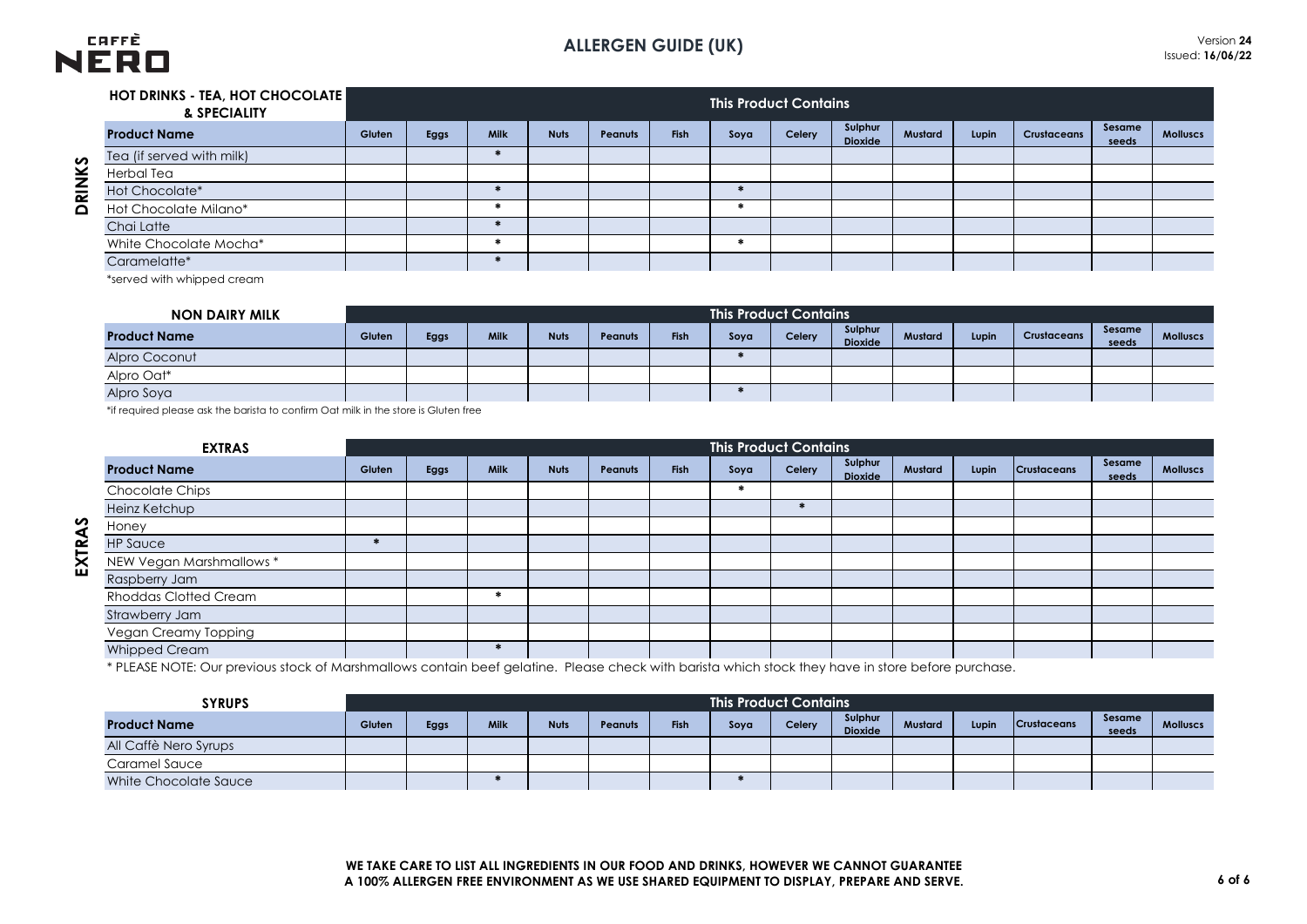

Within this guide you will find Allergen, Nutritional and Ingredient information as well as dietary suitability for our products.

Allergens can be found in **BOLD CAPITALS** within the Ingredient Declaration.

| <b>PRODUCT</b>                 | <b>INGREDIENTS</b>                                                                                                                                                                                                                                                                                                                                              |                                            | <b>NUTRITIONAL INFO</b>                                |                                                               |
|--------------------------------|-----------------------------------------------------------------------------------------------------------------------------------------------------------------------------------------------------------------------------------------------------------------------------------------------------------------------------------------------------------------|--------------------------------------------|--------------------------------------------------------|---------------------------------------------------------------|
| <b>Almond Croissant</b><br>(V) | Pastry: Wheat Flour (WHEAT Gluten, Flour Treatment Agent (Ascorbic<br>Acid E300)), Water, Palm Fat, Yeast, Sugar, Butter (MILK) 2%, Rapeseed<br>Oil, Salt, Baking Improver (WHEAT Gluten, WHEAT Flour, Yeast, Flour<br>Treatment Agent (Ascorbic Acid E300)), Emulsifier (Mono- and<br>diglycerides of fatty acids E471), Acidity Regulator (Citric Acid E330), | KJ<br>Kcal<br>Fat<br>Sat<br>Carbs<br>Sugar | per 100g<br>1701<br>407<br>21.1<br>9.0<br>43.9<br>13.7 | per portion (g)<br>1435<br>343<br>17.8<br>7.6<br>36.9<br>11.6 |
|                                | Flavouring, EGG. Almond Filling (19%) (Sugar, Almonds (7%) (NUTS), EGG<br>White, Inverted Sugar Syrup, Water, <b>EGG</b> Yolk, Invertase E1103).                                                                                                                                                                                                                | Fibre                                      | 2.4                                                    | 1.9                                                           |
|                                | Topping: Almond Flakes (4.2%) (NUTS).                                                                                                                                                                                                                                                                                                                           | Protein<br>Salt                            | 9.3<br>0.7                                             | 7.8<br>0.6                                                    |
|                                |                                                                                                                                                                                                                                                                                                                                                                 |                                            | Portion weight (g)                                     | 84                                                            |

## **The allergens that are featured within this guide are in accordance with the EU Food Information Regulations:**

- Cereals containing gluten including wheat, rye, barley, oats
- Eggs
- Milk
- Tree nuts including almonds, hazelnuts, pistachios, walnuts
- Peanuts
- Fish
- Soya
- Celery
- Sulphur dioxide and Sulphites
- Mustard
- Lupin
- Crustaceans e.g. prawns
- Sesame seeds
- Molluscs e.g. mussels

**We take care to list all ingredients in our food and drinks, however we cannot guarantee a 100% allergen free environment as we use shared equipment to display, prepare and serve.**

**Key for Dietary Suitability: DF** = Dairy-Free **GF** = Gluten-Free **V** = Vegetarian **Vg** = Vegan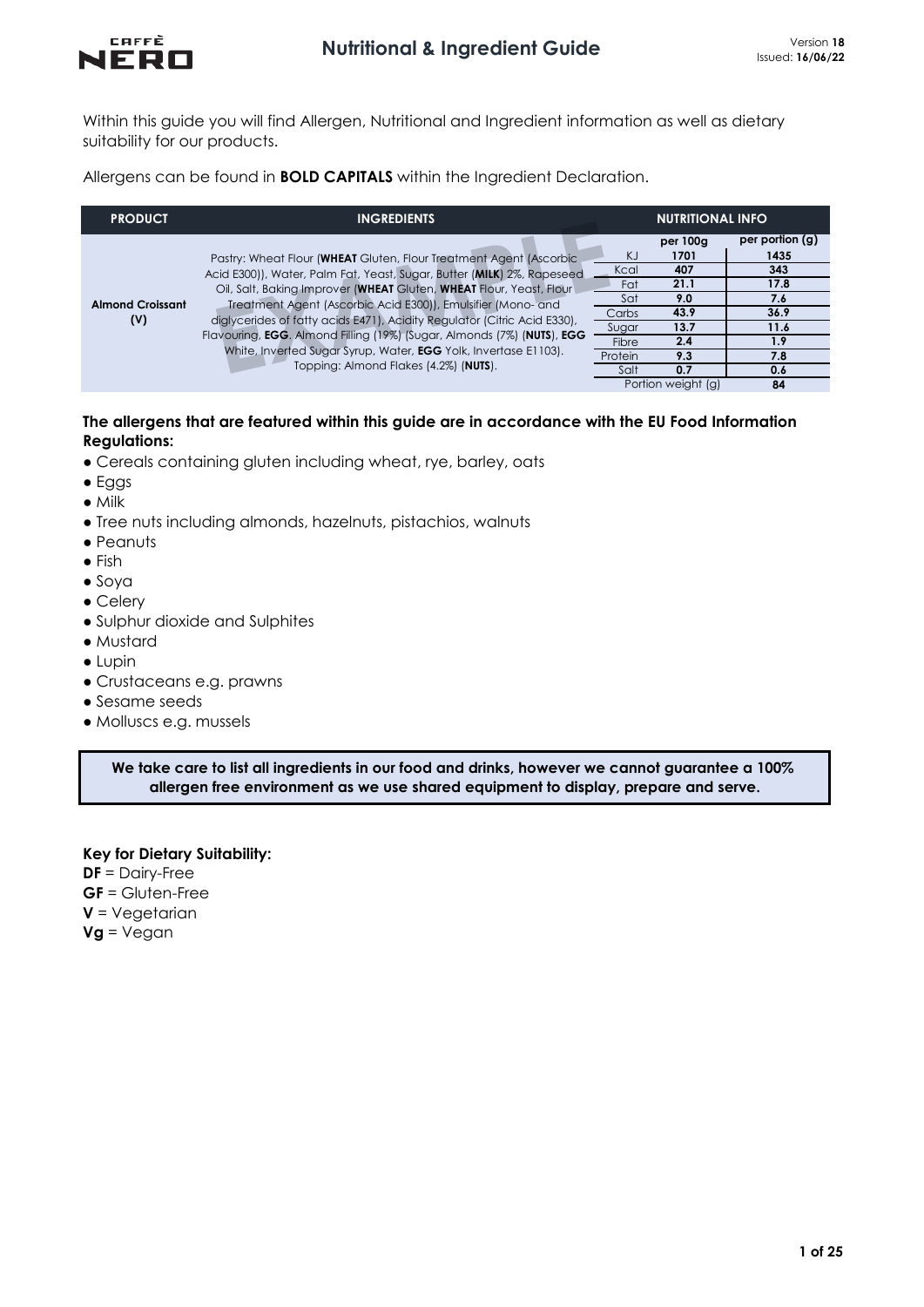# **Nutritional & Ingredient Guide**



| <b>CONTENTS</b>                               |                         |
|-----------------------------------------------|-------------------------|
|                                               | $\overline{3}$          |
|                                               | 4                       |
|                                               | $\overline{\mathbf{4}}$ |
|                                               | 5                       |
|                                               | $\boldsymbol{6}$        |
|                                               | 7                       |
|                                               | $\overline{7}$          |
|                                               | 8                       |
|                                               | 8                       |
|                                               | 9                       |
|                                               | 10                      |
|                                               | 10                      |
|                                               | 11                      |
|                                               | 12                      |
|                                               | 13                      |
|                                               | 13                      |
|                                               | 14                      |
|                                               | 14                      |
|                                               | 15                      |
|                                               | 16                      |
|                                               | 16                      |
|                                               | 17                      |
|                                               | 20                      |
|                                               | 20                      |
| Products only sold in Northern Ireland stores |                         |
|                                               | 21                      |
|                                               | 21                      |
|                                               | 22                      |
|                                               | 22                      |
|                                               | 23                      |
|                                               | 23                      |
|                                               | 24                      |
|                                               | 24                      |
|                                               | 24                      |
|                                               | 24                      |
|                                               | 25                      |

For our stores in Northern Ireland the nutritional and ingredient information for Scones, Panini, Tostati, Sandwiches, Salads, Crisps and some Snacks is different than the information for the rest of the UK. Please refer to the information on pages 21-25 for products sold in NI stores.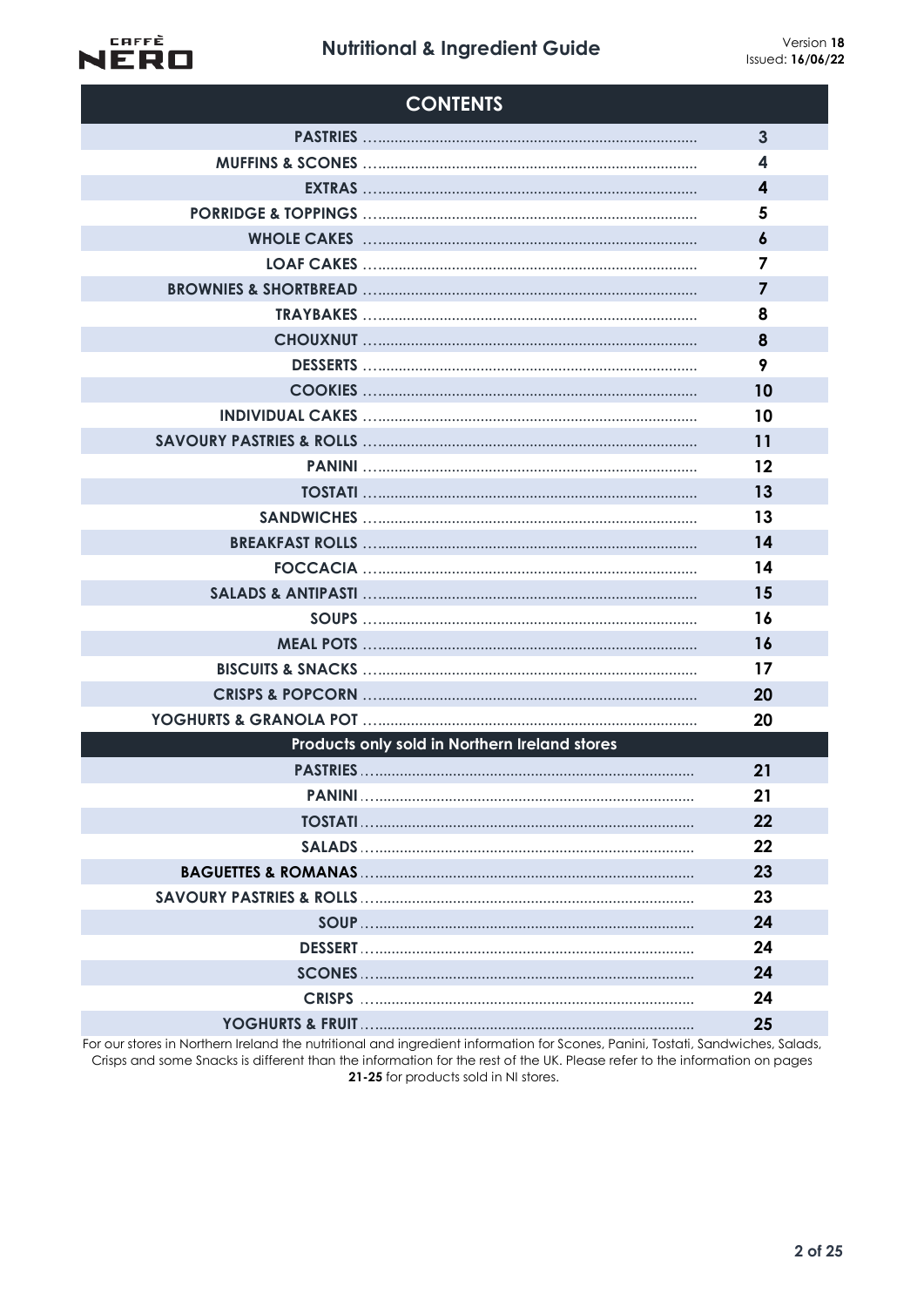

|                                  | <b>PASTIRES</b>                                                                                                                                                                                                                                      |                  |                                |                         |
|----------------------------------|------------------------------------------------------------------------------------------------------------------------------------------------------------------------------------------------------------------------------------------------------|------------------|--------------------------------|-------------------------|
| <b>PRODUCT</b>                   | <b>INGREDIENTS</b>                                                                                                                                                                                                                                   |                  | <b>NUTRITIONAL INFO</b>        |                         |
|                                  |                                                                                                                                                                                                                                                      |                  | per 100g                       | per portion (g)         |
|                                  |                                                                                                                                                                                                                                                      | KJ               | 1701                           | 1435                    |
|                                  |                                                                                                                                                                                                                                                      | Kcal             | 407                            | 343                     |
|                                  | Pastry: Wheat Flour (WHEAT Gluten, Flour Treatment Agent (Ascorbic Acid E300)), Water, Palm Fat, Yeast, Sugar, Butter                                                                                                                                | Fat              | 21.1                           | 17.8                    |
| <b>Almond Croissant</b>          | (MILK) 2%, Rapeseed Oil, Salt, Baking Improver (WHEAT Gluten, WHEAT Flour, Yeast, Flour Treatment Agent (Ascorbic Acid<br>E300)), Emulsifier (Mono- and diglycerides of fatty acids E471), Acidity Regulator (Citric Acid E330), Flavouring, EGG.    | Sat              | 9.0<br>43.9                    | 7.6                     |
| (V)                              | ALMOND Filling (19%) (Sugar, ALMONDS (7%) (NUTS), EGG White, Inverted Sugar Syrup, Water, EGG Yolk, Invertase E1103).                                                                                                                                | Carbs<br>Sugar   | 13.7                           | 36.9<br>11.6            |
|                                  | Topping: ALMOND Flakes (4.2%) (NUTS). May contain traces of other NUTS (Hazelnuts).                                                                                                                                                                  | Fibre            | 2.4                            | 1.9                     |
|                                  |                                                                                                                                                                                                                                                      | Protein          | 9.3                            | 7.8                     |
|                                  |                                                                                                                                                                                                                                                      | Salt             | 0.7                            | 0.6                     |
|                                  |                                                                                                                                                                                                                                                      |                  | Portion weight (g)<br>per 100g | 84                      |
|                                  |                                                                                                                                                                                                                                                      | KJ               | 1081                           | per portion (g)<br>1113 |
|                                  |                                                                                                                                                                                                                                                      | Kcal             | 258                            | 266                     |
|                                  |                                                                                                                                                                                                                                                      | Fat              | 11.0                           | 11.3                    |
| <b>Apricot Croissant</b>         | Pastry: 56% (WHEAT flour, butter 19% (MILK), water, yeast, sugar, EGGS, salt, WHEAT gluten enzymes (amylases,<br>hemicellulases), flour treatment agent (E300)), Apricots 26%, Pastry cream 17% (water, sugar, modified starch, powdered             | Sat              | 6.7                            | 6.9                     |
| (V)                              | whey (MILK), skimmed MILK powder, stabilizers (E263, E450iii, E339ii), colour (E160ai), flavouring), egg wash (EGGS, water).                                                                                                                         | Carbs            | 34.0                           | 35.0                    |
|                                  | May contain: traces of NUTS and traces of SOYA.                                                                                                                                                                                                      | Sugar            | 11.0<br>2.0                    | 11.3<br>2.1             |
|                                  |                                                                                                                                                                                                                                                      | Fibre<br>Protein | 4.7                            | 4.8                     |
|                                  |                                                                                                                                                                                                                                                      | Salt             | 0.7                            | 0.7                     |
|                                  |                                                                                                                                                                                                                                                      |                  | Portion weight (g)             | 115                     |
|                                  |                                                                                                                                                                                                                                                      |                  | per 100g                       | per portion (g)         |
|                                  |                                                                                                                                                                                                                                                      | KJ               | 1792                           | 915                     |
|                                  |                                                                                                                                                                                                                                                      | Kcal             | 429                            | 219                     |
|                                  | Pastry: WHEAT flour, butter 22% (MILK), water, sugar, whole MILK pasteurized, yeast, EGGS, salt, WHEAT gluten, emulsifier:                                                                                                                           | Fat<br>Sat       | 23.0<br>15.0                   | 11.8<br>7.7             |
| <b>Butter Croissant</b>          | E322 (rape lecithin), flour treatment agent : E300, enzymes, egg wash (Free Range EGGS) 1,5g.                                                                                                                                                        | Carbs            | 46.0                           | 23.2                    |
| (V)                              | May contain: traces of NUTS and traces of SOYA.                                                                                                                                                                                                      | Sugar            | 6.8                            | 3.5                     |
|                                  |                                                                                                                                                                                                                                                      | Fibre            | 2.6                            | 1.3                     |
|                                  |                                                                                                                                                                                                                                                      | Protein          | 8.1                            | 4.3                     |
|                                  |                                                                                                                                                                                                                                                      | Salt             | 1.2                            | 0.6                     |
|                                  |                                                                                                                                                                                                                                                      |                  | Portion weight (g)<br>per 100g | 60<br>per portion (g)   |
|                                  |                                                                                                                                                                                                                                                      | KJ               | 1512                           | 1176                    |
|                                  |                                                                                                                                                                                                                                                      | Kcal             | 361                            | 281                     |
|                                  | Pastry: WHEAT flour, butter (MILK), water, yeast, sugar, EGGS, salt, WHEAT gluten, enzymes (amylases, hemicellulases, flour                                                                                                                          | Fat              | 16.0                           | 11.9                    |
| <b>Chocolate Twist</b>           | treatment agent (E300)), Pastry cream (water, sugar, modified starch, powdered whey (MILK), skimmed MILK powder,                                                                                                                                     | Sat              | 9.6                            | 7.4                     |
| (V)                              | stabilizers (E263, E450iii, E339ii), colour (E160aii), flavouring), Chocolate 15.6% (sugar, cocoa mass, cocoa butter, fat                                                                                                                            | Carbs            | 47.0                           | 37.9                    |
|                                  | reduced cocoa powder, emulsifier (E322 (SOYA lecithin)), natural vanilla flavour), egg wash (EGGS, water), lcing sugar<br>(Glucose, cornflour, vegetable oil). May contain: traces of NUTS.                                                          | Sugar            | 21.0                           | 17.4                    |
|                                  |                                                                                                                                                                                                                                                      | Fibre<br>Protein | 3.0<br>5.7                     | 2.3<br>4.3              |
|                                  |                                                                                                                                                                                                                                                      | Salt             | 0.8                            | 0.6                     |
|                                  |                                                                                                                                                                                                                                                      |                  | Portion weight (g)             | 90                      |
|                                  |                                                                                                                                                                                                                                                      |                  | per 100g                       | per portion (g)         |
|                                  |                                                                                                                                                                                                                                                      | KJ               | 1706                           | 1467                    |
|                                  |                                                                                                                                                                                                                                                      | Kcal<br>Fat      | 407<br>18.6                    | 350                     |
|                                  | WHEAT Flour, Fine Butter (MILK) (19%), Water, Sugar, Yeast, EGG, Cinnamon (1.4%), Maize Starch, WHEAT Gluten, Salt, Whey                                                                                                                             |                  |                                | 16.0<br>10.3            |
| <b>Cinnamon Swirl</b>            | Powder (MILK), Whole MILK Powder, Skimmed MILK Powder, Thickener (Sodium Alginate), EGG Albumin Powder, Turmeric                                                                                                                                     | Sat<br>Carbs     | 12.0<br>51.2                   | 44.0                    |
| (V)                              | Extract, Flour Treatment Agents (Alpha-Amylases, Hemicellulases, Ascorbic Acid), Natural Flavouring, Acidity Regulator<br>(Citric Acid), Carrot Extract. May contain: traces of SESAME SEEDS, NUTS, SOYA.                                            | Sugar            | 21.8                           | 18.7                    |
|                                  |                                                                                                                                                                                                                                                      | Fibre            | 2.78                           | 2.4                     |
|                                  |                                                                                                                                                                                                                                                      | Protein          | 6.7                            | 5.8                     |
|                                  |                                                                                                                                                                                                                                                      | Salt             | 0.6<br>Portion weight (g)      | 0.5<br>86               |
|                                  |                                                                                                                                                                                                                                                      |                  | per Tuug                       | per portion (g)         |
|                                  |                                                                                                                                                                                                                                                      | ΚJ               | 1786                           | 1120                    |
|                                  |                                                                                                                                                                                                                                                      | Kcal             | 427                            | 268                     |
|                                  |                                                                                                                                                                                                                                                      | Fat              | 23.0                           | 14.3                    |
| Pain au Chocolat                 | Pastry: (WHEAT flour, Butter (MILK), water, chocolate 10% (sugar, coca mass, cocoa butter, emulsifier (SOYA lecithin),                                                                                                                               | Sat              | 15.0                           | 9.3                     |
| (V)                              | natural vanilla flavour), sugar, whole MILK, yeast, EGGS, salt, WHEAT gluten, Emulsifier (rape lecithin), flour treatment agent<br>(E300), enzymes (amylases, hemicellulases)), egg wash (Free Range EGG). May contain: traces of NUTS.              | Carbs<br>Sugar   | 46.0<br>12.0                   | 29.1<br>8.1             |
|                                  |                                                                                                                                                                                                                                                      | Fibre            | 3.0                            | 1.9                     |
|                                  |                                                                                                                                                                                                                                                      | Protein          | 7.6                            | 4.8                     |
|                                  |                                                                                                                                                                                                                                                      | Salt             | $\mathbf{1}$                   | 0.6                     |
|                                  |                                                                                                                                                                                                                                                      |                  | Portion weight (g)             | 75                      |
|                                  |                                                                                                                                                                                                                                                      | KJ               | per 100g<br>1417               | per portion (g)<br>1245 |
|                                  |                                                                                                                                                                                                                                                      | Kcal             | 338                            | 296                     |
|                                  | WHEAT flour, water, raisins 13%, Butter (MILK), sugar, yeast, corn starch, EGGS, salt, powdered whey (MILK), whole MILK                                                                                                                              | Fat              | 14.0                           | 10.8                    |
| Pain aux Raisin                  | powder, WHEAT gluten, EGG albumin powder, skimmed MILK powder, thickener (sodium alginate), emulsifier (rape lecithin),<br>fruit and plant extract (turmeric and carrot), natural flavouring, acidity regulator (citric acid), flour treatment agent | Sat              | 9.1                            | 6.8                     |
| (V)                              | (ascorbic acid), enzymes (hemicellulases, amylases), egg wash (Free Range EGGS), Neutral glaze (water, glucose syrup,                                                                                                                                | Carbs            | 46.0                           | 43.2                    |
|                                  | sugar, acidity regulators (E330, E332, E333), flavour, gelling agent (pectin), preservative (potassium sorbate)). May contain:                                                                                                                       | Sugar            | 19.0                           | 17.1                    |
|                                  | traces of NUTS and traces of SOYA.                                                                                                                                                                                                                   | Fibre<br>Protein | 2.3<br>5.8                     | 2.3<br>5.4              |
|                                  |                                                                                                                                                                                                                                                      | Salt             | 0.8                            | 0.6                     |
|                                  |                                                                                                                                                                                                                                                      |                  | Portion weight (g)             | 110                     |
|                                  |                                                                                                                                                                                                                                                      |                  | per 100g                       | per portion (g)         |
|                                  |                                                                                                                                                                                                                                                      | ΚJ               | 1589                           | 1239                    |
|                                  | WHEAT flour, Water, Vegetable Fat (17%) Non-Hydrogenated Palm Oil, Water, Non Hydrogenated Coconut Oil, Non                                                                                                                                          | Kcal             | 379                            | 296                     |
|                                  | Hydrogenated Rapeseed Oil, Salt, Emulsifier (Mono- and Diglycerides of Fatty Acids), Acidity Regulator (Lactic Acid),                                                                                                                                | Fat<br>Sat       | 16.3<br>8.2                    | 12.7<br>6.4             |
| <b>Vegan Raspberry Croissant</b> | Natural Flavouring), Raspberry Filling (16%) (Glucose Syrup, Raspberry Purée, Sugar, Raspberries (2%), Gelling Agent<br>(Pectin), Acid (Citric Acid), Acidity Regulator Tricalcium Citrate), Natural Flavouring, Preservative (Potassium Sorbate)),  | Carbs            | 50.7                           | 39.5                    |
| (Vg)                             | Sugar, Yeast, Decoration (3%) (Sugar, Non-Hydrogenated Palm Oil, Food Colours (Radish, Blackcurrant, Apple                                                                                                                                           | Sugar            | 18.5                           | 14.4                    |
|                                  | concentrate)), Spelt flour, WHEAT gluten Salt, Flour Treatment Agents (Alpha-Amylases, Hemicellulases, Ascorbic Acid).                                                                                                                               | Fibre            | 2.7                            | 2.1                     |
|                                  | May contain: traces of MILK, SESAME SEEDS, SOYA, NUTS, EGGS.                                                                                                                                                                                         | Protein          | 6.4                            | 5.0                     |
|                                  |                                                                                                                                                                                                                                                      | Salt             | 0.5                            | 0.4                     |
|                                  |                                                                                                                                                                                                                                                      |                  | Portion weight (g)             | 110                     |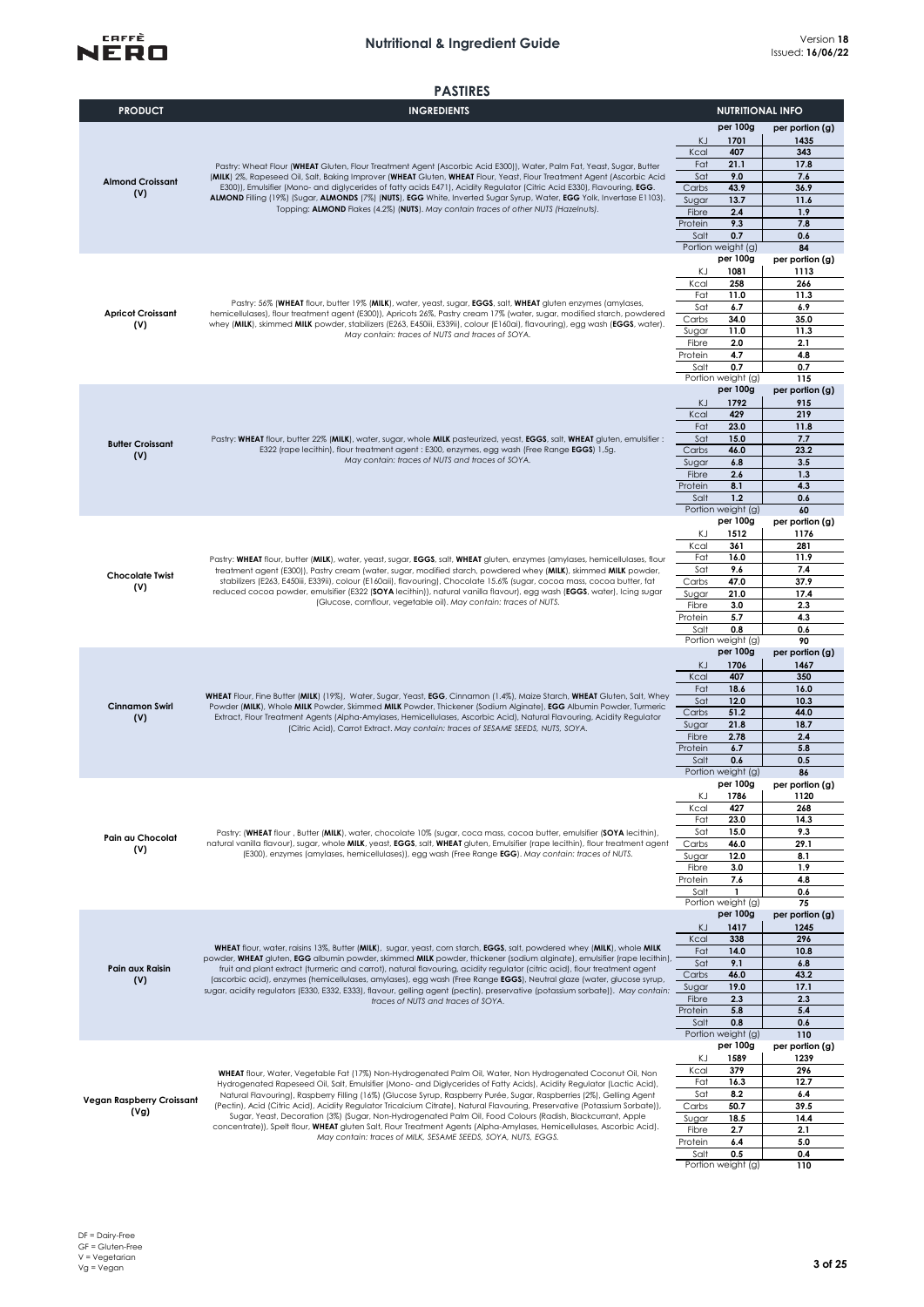

|                                                                  | <b>MUFFINS &amp; SCONES</b>                                                                                                                                                                                                                                                                                                                                                                                                                                                                                                                                                                                                                                                                                                                                                                                                                                                                                                                                                                                                                                                                                                                                                                                                                                                                                                                                                                                |                                                                        |                                                                                                              |                                                                                           |
|------------------------------------------------------------------|------------------------------------------------------------------------------------------------------------------------------------------------------------------------------------------------------------------------------------------------------------------------------------------------------------------------------------------------------------------------------------------------------------------------------------------------------------------------------------------------------------------------------------------------------------------------------------------------------------------------------------------------------------------------------------------------------------------------------------------------------------------------------------------------------------------------------------------------------------------------------------------------------------------------------------------------------------------------------------------------------------------------------------------------------------------------------------------------------------------------------------------------------------------------------------------------------------------------------------------------------------------------------------------------------------------------------------------------------------------------------------------------------------|------------------------------------------------------------------------|--------------------------------------------------------------------------------------------------------------|-------------------------------------------------------------------------------------------|
| <b>PRODUCT</b>                                                   | <b>INGREDIENTS</b>                                                                                                                                                                                                                                                                                                                                                                                                                                                                                                                                                                                                                                                                                                                                                                                                                                                                                                                                                                                                                                                                                                                                                                                                                                                                                                                                                                                         |                                                                        | <b>NUTRITIONAL INFO</b>                                                                                      |                                                                                           |
| <b>Belgian Chocolate Muffin</b><br>(V)                           | WHEAT flour (calcium carbonate, iron, niacin, thiamin), sugar, water, liquid EGG, vegetable oil rapeseed, 9% filling (sugar,<br>vegetable fats palm, fat-reduced cocoa, cocoa mass, fat reduced cocoa powder, emulsifier E322 (SOYA), natural vanilla<br>flavouring), 3% Belgian dark chocolate chunks (sugar, cocoa mass, cocoa butter, emulsifier E322 (SOYA), natural vanilla<br>flavouring), 3% Belgian milk chocolate chunks (sugar, whole MILK powder, cocoa butter, cocoa mass, emulsifier E322<br>(SOYA), natural vanilla flavouring), buttermilk (MILK), 1,8% chocolate shavings curled mix (sugar, cocoa mass, cocoa<br>butter, whole MILK powder, Lactose (MILK), whey powder (MILK), butter oil (MILK), emulsifier E322 (SOYA), natural vanilla<br>flavouring), 1,4% large dark slabs (sugar, cocoa mass, cocoa butter, natural vanilla flavouring, emulsifier E322 (SOYA)), 1,4%<br>large MILK slabs (sugar, whole MILK powder, cocoa butter, cocoa mass, emulsifier E322 (SOYA), natural vanilla flavouring),<br>raising agents (E341, E450, E501), inulin, glucose syrup, WHEAT starch, MILK protein, modified corn starch, humectants (E420,<br>E422), emulsifiers (E471, E475), WHEAT flour, preservatives (E202, E223 (Contains SULPHITES)), stabiliser E415, natural flavouring, Protein<br>WHEAT Gluten, salt, acidity regulator E330, anti-caking agents (E470a, E551), rapeseed oil. | KJ<br>Kcal<br>Fat<br>Sat<br>Carbs<br>Sugar<br>Fibre<br>Salt            | per 100g<br>1702<br>407<br>22.2<br>5.1<br>44.7<br>29.0<br>2.1<br>6.0<br>0.4<br>Portion weight (g)            | per portion (g)<br>1872<br>448<br>24.0<br>6.0<br>49.0<br>32.0<br>2.0<br>7.0<br>0.4<br>110 |
| <b>Blueberry Muffin</b><br>(V)                                   | WHEAT flour (calcium carbonate, iron, niacin, thiamin), sugar, liquid EGG, 10% blueberries, water, 9% blueberry filling (water,<br>blueberries, sugar, dextrose, glucose syrup, acidity regulators (E330, E331), gelling agent E440, natural flavouring, thickener<br>E415, preservative E202), buttermilk (MILK), raising agents (E341, E450, E501), palm oil, inulin, MILK protein, WHEAT starch,<br>emulsifiers (E471, E475), modified corn starch, WHEAT Gluten, WHEAT flour, preservative E202, glucose syrup, stabiliser E415,<br>salt, acidity regulator E330, natural flavouring, colouring E160a, rapeseed oil.                                                                                                                                                                                                                                                                                                                                                                                                                                                                                                                                                                                                                                                                                                                                                                                   | ΚJ<br>Kcal<br>Fat<br>Sat<br>Carbs<br>Sugar<br>Fibre<br>Protein<br>Salt | per 100g<br>1431<br>342<br>15.5<br>1.8<br>44.1<br>21.1<br>1,2<br>5.8<br>0.4<br>Portion weight (g)            | per portion (g)<br>1547<br>376<br>17.0<br>2.0<br>49.0<br>23.0<br>1.0<br>6.0<br>0.4<br>110 |
| Sicilian Lemon Curd Muffin<br>(V)                                | WHEAT flour (calcium carbonate, iron, niacin, thiamin), sugar, liquid EGG, water, 9% Sicilian lemon curd (sugar, liquid EGG,<br>butter (MILK), water, concentrated lemon juice (lemon juice concentrate, preservatives (E223 (Contains SULPHITES), E224<br>(Contains SULPHITES))), lemon oil, thickener E406, salt), inulin, 4% lemon zest, 3% streusel (WHEAT flour (calcium carbonate,<br>iron, niacin, thiamin), coarse granulated sugar, margarine (vegetable oils (rapeseed, palm), water, salt, natural flavouring),<br>natural flavouring), buttermilk (MILK), 1,8% sweet snow (dextrose, palm oil, cornflour), 0,9% lemon strip (lemon peel, sugar,<br>glucose-fructose syrup, acidity regulator E330), raising agents (E341, E450, E501), glucose syrup, palm oil, WHEAT starch, MILK<br>protein, emulsifiers (E471, E475), humectants (E420, E422), natural flavouring, modified corn starch, WHEAT flour,<br>preservatives (E202, E223 (Contains SULPHITES)), WHEAT Gluten, stabiliser E415, salt, acidity regulator E330, colouring E160a, Protein<br>rapeseed oil.                                                                                                                                                                                                                                                                                                                            | KJ<br>Kcal<br>Fat<br>Sat<br>Carbs<br>Sugar<br>Fibre<br>Salt            | per 100g<br>1517<br>362<br>15.5<br>2.4<br>49.8<br>25.9<br>1.0<br>5.3<br>0.4<br>Portion weight (g)            | per portion (g)<br>1669<br>398<br>17.0<br>3.0<br>55.0<br>28.0<br>1.0<br>6.0<br>0.5<br>110 |
| <b>Fruit Scone</b><br>(Scotland, England & Wales<br>only)<br>(V) | Scone: WHEAT Flour (contains Calcium carbonate, Iron, Niacin & Thiamin), MILK, Butter (MILK) (10%), Sultanas (9%), EGG,<br>Sugar, Raising Agents (E450, E500), Sunflower Oil.                                                                                                                                                                                                                                                                                                                                                                                                                                                                                                                                                                                                                                                                                                                                                                                                                                                                                                                                                                                                                                                                                                                                                                                                                              | ΚJ<br>Kcal<br>Fat<br>Sat<br>Carbs<br>Sugar<br>Fibre<br>Protein<br>Salt | per 100g<br>1281<br>305<br>10.7<br>0.8<br>46.1<br>14.3<br>1.2<br>6.4<br>1.2<br>Portion weight (g)            | per portion (g)<br>1204<br>287<br>10.1<br>0.8<br>43.3<br>13.4<br>1.1<br>6.0<br>1.2<br>94  |
|                                                                  | <b>EXTRAS</b>                                                                                                                                                                                                                                                                                                                                                                                                                                                                                                                                                                                                                                                                                                                                                                                                                                                                                                                                                                                                                                                                                                                                                                                                                                                                                                                                                                                              |                                                                        |                                                                                                              |                                                                                           |
| <b>PRODUCT</b>                                                   | <b>INGREDIENTS</b>                                                                                                                                                                                                                                                                                                                                                                                                                                                                                                                                                                                                                                                                                                                                                                                                                                                                                                                                                                                                                                                                                                                                                                                                                                                                                                                                                                                         |                                                                        | <b>NUTRITIONAL INFO</b>                                                                                      |                                                                                           |
| <b>Raspberry Jam</b><br>(Vg, GF, DF)                             | Raspberry Jam: Sugar, Raspberries, Gelling Agent: Citrus Pectin, Acidity Regulator: Sodium Citrate.                                                                                                                                                                                                                                                                                                                                                                                                                                                                                                                                                                                                                                                                                                                                                                                                                                                                                                                                                                                                                                                                                                                                                                                                                                                                                                        | KJ<br>Kcal<br>Fat<br>Sat<br>Carbs<br>Sugar<br>Protein<br>Salt          | per 100g<br>1016<br>239<br>0.2<br>$\mathbf 0$<br>57.0<br>57.0<br>0.7<br>0.0                                  | per portion (g)<br>305<br>72<br>0.06<br>$\mathbf 0$<br>17.1<br>17.1<br>0.2<br>0.0         |
| Strawberry Jam<br>(Vg, GF, DF)                                   | Strawberry Jam: Sugar, Strawberries, Gelling Agent: Citrus Pectin, Acidity Regulator: Citric Acid.                                                                                                                                                                                                                                                                                                                                                                                                                                                                                                                                                                                                                                                                                                                                                                                                                                                                                                                                                                                                                                                                                                                                                                                                                                                                                                         | ΚJ<br>Kcal<br>Fat<br>Sat<br>Carbs<br>Sugar<br>Protein<br>Salt          | ronion weigni (gj<br>per 100g<br>1023<br>241<br>0.1<br>0<br>59.0<br>59.0<br>0.4<br>0.0<br>Portion weight (g) | 3U<br>per portion (g)<br>307<br>72<br>0.03<br>0<br>17.7<br>17.7<br>0.12<br>0.0<br>30      |
| <b>Lakeland Butter</b><br>(V, GF)                                | Butter: Cream (MILK), Salt.                                                                                                                                                                                                                                                                                                                                                                                                                                                                                                                                                                                                                                                                                                                                                                                                                                                                                                                                                                                                                                                                                                                                                                                                                                                                                                                                                                                | KJ<br>Kcal<br>Fat<br>Sat<br>Carbs<br>Sugar<br>Protein<br>Salt          | per 100g<br>3036<br>738<br>81.4<br>52.3<br>0.8<br>0.8<br>0.6<br>1.9<br>Portion weight (g)                    | per portion (g)<br>213<br>52<br>5.7<br>3.7<br>0.1<br>0.1<br>0.04<br>0.1<br>$\overline{7}$ |
| <b>Rodda's Cornish</b><br><b>Clotted Cream</b><br>(V, GF)        | 100% Cornish cows MILK.                                                                                                                                                                                                                                                                                                                                                                                                                                                                                                                                                                                                                                                                                                                                                                                                                                                                                                                                                                                                                                                                                                                                                                                                                                                                                                                                                                                    | ΚJ<br>Kcal<br>Fat<br>Sat<br>Carbs<br>Sugar<br>Protein<br>Salt          | per 100g<br>2413<br>586<br>63.7<br>39.7<br>2.2<br>2.2<br>1.6<br>0.05<br>Portion weight (g)                   | per portion (g)<br>965<br>234<br>25.5<br>15.9<br>0.9<br>0.9<br>0.6<br>0.0<br>40           |
| <b>NEW Vegan Marshmallows</b><br>(Vg)                            | Sugar, Glucose-Fructose Syrup, Water, Maize Starch, Dextrose, Tapioca Starch, Gelling agent: Carrageenan, Hydrolysed<br>Rice Protein, Natural Flavouring, Colour: E162.<br>PLEASE NOTE: Our previous stock of Marshmallows contain beef gelatine.<br>Please check with barista which stock they have in store before purchase.                                                                                                                                                                                                                                                                                                                                                                                                                                                                                                                                                                                                                                                                                                                                                                                                                                                                                                                                                                                                                                                                             | KJ<br>Kcal<br>Fat<br>Sat<br>Carbs<br>Sugar<br>Protein<br>Salt          | per 100g<br>1351<br>323<br>0.5<br>0.1<br>79.0<br>71.0<br>0.5<br>0.1<br>Portion weight (g)                    | per portion (g)<br>81<br>19<br>0.03<br>0.01<br>4.74<br>4.26<br>0.03<br>0.01<br>6          |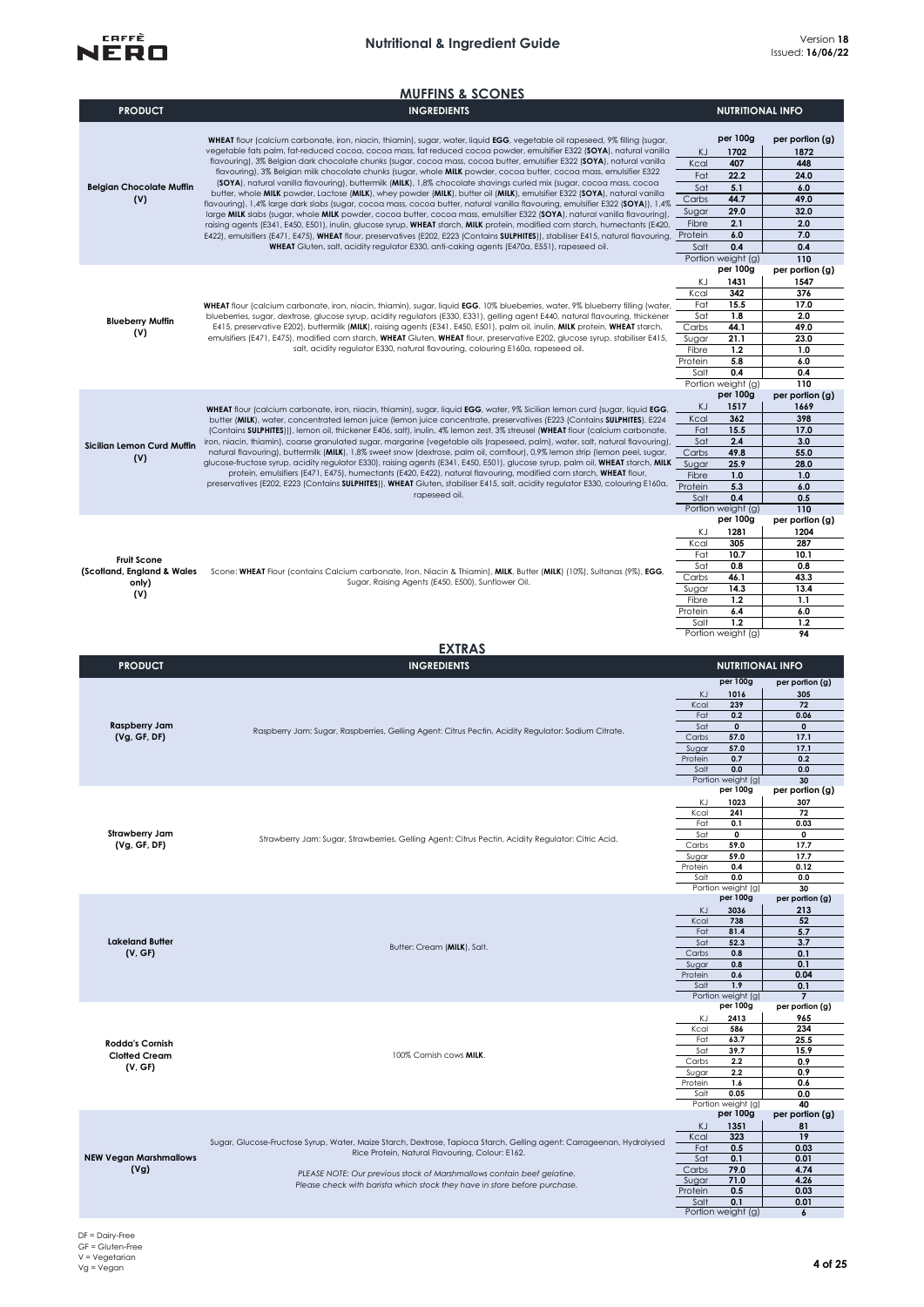

#### **PORRIDGE & TOPPINGS**

| <b>PRODUCT</b>                            | $\sim$<br>.<br><b>INGREDIENTS</b>                                                                                                                                                                                                                    | <b>NUTRITIONAL INFO</b>           |                        |  |  |  |
|-------------------------------------------|------------------------------------------------------------------------------------------------------------------------------------------------------------------------------------------------------------------------------------------------------|-----------------------------------|------------------------|--|--|--|
|                                           |                                                                                                                                                                                                                                                      | per 100g                          | per portion (g)        |  |  |  |
|                                           |                                                                                                                                                                                                                                                      | KJ<br>426                         | 1022                   |  |  |  |
|                                           |                                                                                                                                                                                                                                                      | 102<br>Kcal                       | 244                    |  |  |  |
| Porridge made with<br>Semi Skimmed Milk   |                                                                                                                                                                                                                                                      | 2.8<br>Fat                        | 6.7                    |  |  |  |
|                                           | Sat<br>1.2<br>Quaker Rolled OATS, Semi Skimmed MILK<br>13.7<br>Carbs<br>4.1<br>Sugar                                                                                                                                                                 |                                   | 2.8<br>32.8            |  |  |  |
| (V)                                       |                                                                                                                                                                                                                                                      | 9.8                               |                        |  |  |  |
|                                           |                                                                                                                                                                                                                                                      | 1.5<br>Fibre                      | 3.5                    |  |  |  |
|                                           |                                                                                                                                                                                                                                                      | 4.7<br>Protein                    | 11.4                   |  |  |  |
|                                           |                                                                                                                                                                                                                                                      | Salt<br>0.1<br>Portion weight (g) | 0.2<br>240             |  |  |  |
|                                           |                                                                                                                                                                                                                                                      | per 100g                          | per portion (g)        |  |  |  |
|                                           |                                                                                                                                                                                                                                                      | ΚJ<br>383                         | 918                    |  |  |  |
|                                           |                                                                                                                                                                                                                                                      | 91<br>Kcal                        | 219                    |  |  |  |
|                                           |                                                                                                                                                                                                                                                      | 1.6<br>Fat<br>0.4<br>Sat          | 3.8<br>0.9             |  |  |  |
| Porridge made with<br><b>Skimmed Milk</b> | Quaker Rolled OATS, Skimmed MILK.                                                                                                                                                                                                                    | Carbs<br>13.8                     | 33.0                   |  |  |  |
| (V)                                       |                                                                                                                                                                                                                                                      | Sugar<br>4.2                      | 10.0                   |  |  |  |
|                                           |                                                                                                                                                                                                                                                      | Fibre<br>1.5                      | 3.5                    |  |  |  |
|                                           |                                                                                                                                                                                                                                                      | 4.7<br>Protein                    | 11.4                   |  |  |  |
|                                           |                                                                                                                                                                                                                                                      | Salt<br>0.1<br>Portion weight (g) | 0.2<br>240             |  |  |  |
|                                           |                                                                                                                                                                                                                                                      | per 100g                          | per portion (g)        |  |  |  |
|                                           |                                                                                                                                                                                                                                                      | ΚJ<br>484                         | 1161                   |  |  |  |
|                                           |                                                                                                                                                                                                                                                      | Kcal<br>116                       | 277                    |  |  |  |
| Porridge made with                        |                                                                                                                                                                                                                                                      | 4,4<br>Fat<br>Sat<br>2.2          | 10.6<br>5.3            |  |  |  |
| <b>Whole Milk</b>                         | Quaker Rolled OATS, Whole MILK.                                                                                                                                                                                                                      | Carbs<br>13.6                     | 32.6                   |  |  |  |
| (V)                                       |                                                                                                                                                                                                                                                      | 4.0<br>Sugar                      | 9.6                    |  |  |  |
|                                           |                                                                                                                                                                                                                                                      | 1.5<br>Fibre                      | 3.5                    |  |  |  |
|                                           |                                                                                                                                                                                                                                                      | 4.7<br>Protein<br>0.1<br>Salt     | 11.2<br>0.2            |  |  |  |
|                                           |                                                                                                                                                                                                                                                      | Portion weight (g)                | 240                    |  |  |  |
|                                           |                                                                                                                                                                                                                                                      | per 100g                          | per portion (g)        |  |  |  |
|                                           |                                                                                                                                                                                                                                                      | 414<br>ΚJ                         | 993                    |  |  |  |
|                                           |                                                                                                                                                                                                                                                      | 99<br>Kcal                        | 238                    |  |  |  |
| Porridge made with                        | Quaker Rolled OATS, Alpro Soya Milk: Water, Hulled SOYA beans (8.7%), Apple extract, Acidity regulators (Monopotassium                                                                                                                               | 3.0<br>Fat<br>Sat<br>0.5          | 7.1<br>1,2             |  |  |  |
| Soya Milk                                 | phosphate, Dipotassium phosphate), Calcium (Calcium carbonate), Sea salt, Stabiliser (Gellan gum), Vitamins (Riboflavin                                                                                                                              | 12.4<br>Carbs                     | 29.7                   |  |  |  |
| (Vg)                                      | (B2), B12, D2).                                                                                                                                                                                                                                      | 2.7<br>Sugar                      | 6.5                    |  |  |  |
|                                           |                                                                                                                                                                                                                                                      | 2.0<br>Fibre                      | 4.8                    |  |  |  |
|                                           |                                                                                                                                                                                                                                                      | Protein<br>4.7<br>0.0<br>Salt     | 11.2<br>0.0            |  |  |  |
|                                           |                                                                                                                                                                                                                                                      | Portion weight (g)                | 240                    |  |  |  |
|                                           |                                                                                                                                                                                                                                                      | per 100g                          | per portion (g)        |  |  |  |
|                                           |                                                                                                                                                                                                                                                      | KJ<br>376<br>Kcal<br>90           | 901                    |  |  |  |
|                                           |                                                                                                                                                                                                                                                      | 2.5<br>Fat                        | 215<br>6.0             |  |  |  |
| Porridge made with                        | Quaker Rolled OATS, Alpro Coconut Milk: SOYA base (Water, Hulled SOYA beans (2.9%)), Coconut milk (3.5%) (Coconut                                                                                                                                    | Sat<br>0.9                        | 2.0                    |  |  |  |
| <b>Coconut Milk</b>                       | cream, Water), Sugar, Fructose, Acidity regulators (Potassium phosphates), Calcium (Calcium carbonate), Sea salt,<br>Flavouring, Stabiliser (Gellan gum).                                                                                            | Carbs<br>12.6                     | 30.3                   |  |  |  |
| (Vg)                                      |                                                                                                                                                                                                                                                      | Sugar<br>3.0                      | 7.3                    |  |  |  |
|                                           |                                                                                                                                                                                                                                                      | 1.6<br>Fibre<br>3.1<br>Protein    | 3.9<br>7.4             |  |  |  |
|                                           |                                                                                                                                                                                                                                                      | 0.0<br>Salt                       | 0.0                    |  |  |  |
|                                           |                                                                                                                                                                                                                                                      | Portion weight (g)                | 278                    |  |  |  |
|                                           |                                                                                                                                                                                                                                                      | per 100g                          | per portion (g)        |  |  |  |
|                                           |                                                                                                                                                                                                                                                      | ΚJ<br>428<br>Kcal<br>102          | 1026<br>244            |  |  |  |
|                                           |                                                                                                                                                                                                                                                      | 2.4<br>Fat                        | 5.8                    |  |  |  |
| Porridge made with                        |                                                                                                                                                                                                                                                      | Sat<br>0.7                        | 1.6                    |  |  |  |
| Oat Milk<br>(Vg)                          | Quaker Rolled OATS, Alpro Oat Milk: OAT base (Water, OAT (10%)), Sunflower oil, Pea protein, Sea salt, Vitamins (B2, B12, D2).                                                                                                                       | 16.8<br>Carbs                     | 40.3                   |  |  |  |
|                                           |                                                                                                                                                                                                                                                      | 3.6<br>Sugar<br>2.2<br>Fibre      | 8.5<br>5.2             |  |  |  |
|                                           |                                                                                                                                                                                                                                                      | 2.1<br>Protein                    | 4.9                    |  |  |  |
|                                           |                                                                                                                                                                                                                                                      | 0.0<br>Salt                       | 0.0                    |  |  |  |
|                                           |                                                                                                                                                                                                                                                      | Portion weight (g)<br>per 100g    | 278                    |  |  |  |
|                                           |                                                                                                                                                                                                                                                      | 1934<br>KJ                        | per portion (g)<br>483 |  |  |  |
|                                           |                                                                                                                                                                                                                                                      | Kcal<br>462                       | 115                    |  |  |  |
|                                           |                                                                                                                                                                                                                                                      | 22.5<br>Fat                       | 5.6                    |  |  |  |
| Seeds & Fruit Mix Topper                  | Toasted pumpkin seeds (20%), Toasted sunflower seeds (20%), Golden raisins (20%) (Raisins, Sunflower oil, Preservative:<br>SULPHUR DIOXIDE), Dried sweetened cranberries (20%) (Sugar, Cranberries, Sunflower oil), Brown linseed (20%). May contain | Sat<br>2.6<br>Carbs<br>46.5       | 0.7<br>11.6            |  |  |  |
| (Vg)                                      | traces of PEANUTS and NUTS.                                                                                                                                                                                                                          | 27.9<br>Sugar                     | 7.0                    |  |  |  |
|                                           |                                                                                                                                                                                                                                                      | Fibre<br>13.5                     | 3.4                    |  |  |  |
|                                           |                                                                                                                                                                                                                                                      | Protein<br>11.7<br>Salt<br>0.05   | 2.9                    |  |  |  |
|                                           |                                                                                                                                                                                                                                                      | Portion weight (g)                | 0.0<br>25              |  |  |  |
|                                           |                                                                                                                                                                                                                                                      | per 100g                          | per portion (g)        |  |  |  |
|                                           |                                                                                                                                                                                                                                                      | ΚJ<br>1336                        | 334                    |  |  |  |
|                                           |                                                                                                                                                                                                                                                      | Kcal<br>319<br>Fat<br>0.5         | 80<br>0.1              |  |  |  |
|                                           | Golden raisins (30%) (Raisins, Sunflower oil, Preservative: SULPHUR DIOXIDE), Dried sweetened cranberries (30%) (Sugar,                                                                                                                              | Sat<br>0.2                        | 0.0                    |  |  |  |
| Fruit Mix Topper<br>(Vg)                  | Cranberries, Sunflower oil), Raisins (30%) (Raisins, Sunflower oil), Dried sweetened blueberries (10%) (Blueberries, Sugar,                                                                                                                          | Carbs<br>75.1                     | 18.8                   |  |  |  |
|                                           | Sunflower oil).                                                                                                                                                                                                                                      | 67.4<br>Sugar                     | 16.8                   |  |  |  |
|                                           |                                                                                                                                                                                                                                                      | 4.4<br>Fibre<br>Protein<br>1.5    | 1.1<br>0.4             |  |  |  |
|                                           |                                                                                                                                                                                                                                                      | Salt<br>0.10                      | 0.0                    |  |  |  |
|                                           |                                                                                                                                                                                                                                                      | Portion weight (g)                | 25                     |  |  |  |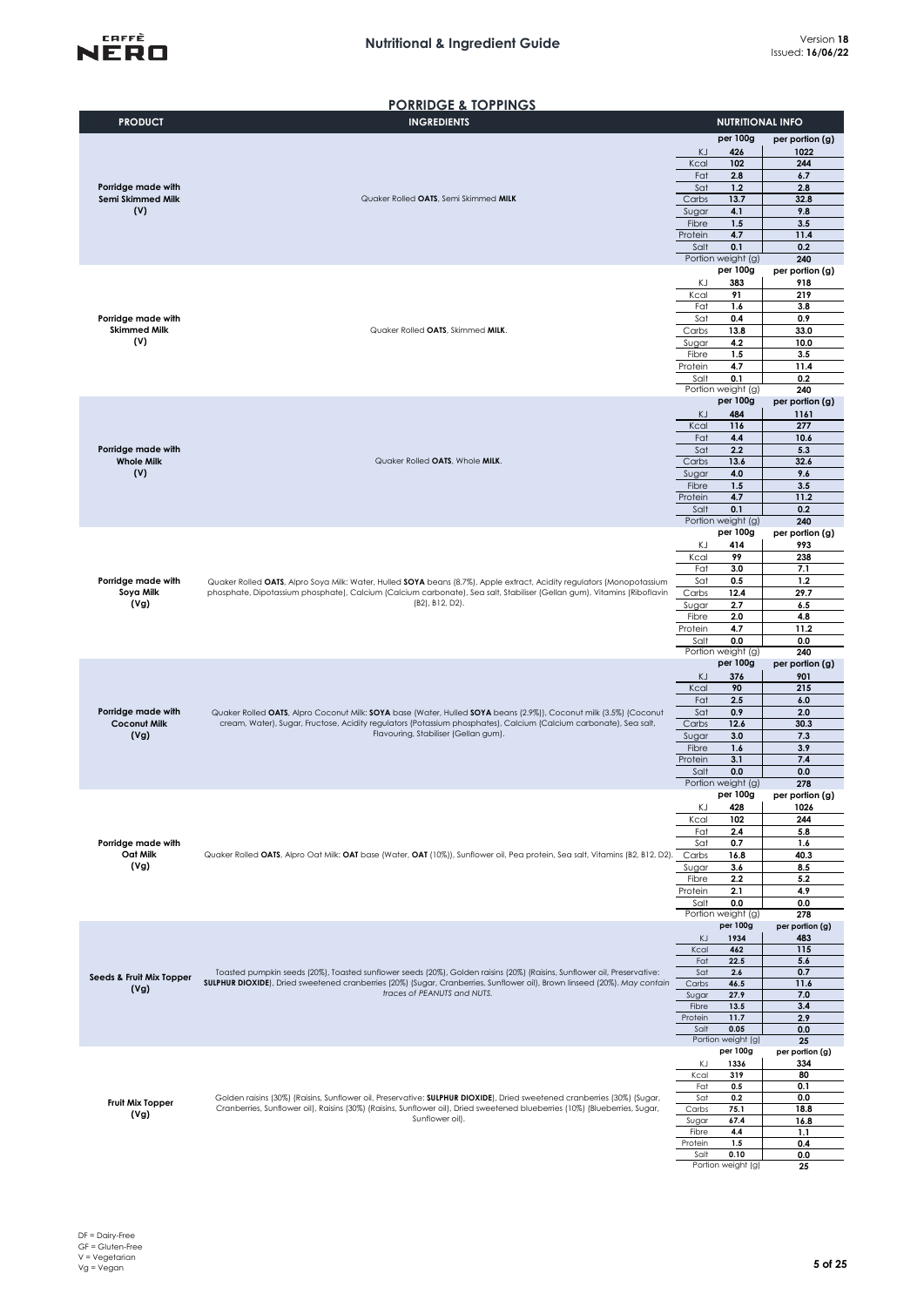### **Nutritional & Ingredient Guide** Version **<sup>18</sup>**



|                                                                 | <b>WHOLE CAKES</b>                                                                                                                                                                                                                                                                                                                                                                                                                                                                                                                                                                                                                                                                                                                                                                                                                                                                                                                                                                                                                                                                                                                                                                                                                                                                                                                                                  |                  |                                |                         |
|-----------------------------------------------------------------|---------------------------------------------------------------------------------------------------------------------------------------------------------------------------------------------------------------------------------------------------------------------------------------------------------------------------------------------------------------------------------------------------------------------------------------------------------------------------------------------------------------------------------------------------------------------------------------------------------------------------------------------------------------------------------------------------------------------------------------------------------------------------------------------------------------------------------------------------------------------------------------------------------------------------------------------------------------------------------------------------------------------------------------------------------------------------------------------------------------------------------------------------------------------------------------------------------------------------------------------------------------------------------------------------------------------------------------------------------------------|------------------|--------------------------------|-------------------------|
| <b>PRODUCT</b>                                                  | <b>INGREDIENTS</b>                                                                                                                                                                                                                                                                                                                                                                                                                                                                                                                                                                                                                                                                                                                                                                                                                                                                                                                                                                                                                                                                                                                                                                                                                                                                                                                                                  |                  | <b>NUTRITIONAL INFO</b>        |                         |
|                                                                 |                                                                                                                                                                                                                                                                                                                                                                                                                                                                                                                                                                                                                                                                                                                                                                                                                                                                                                                                                                                                                                                                                                                                                                                                                                                                                                                                                                     |                  | per 100g                       | per portion (g)         |
|                                                                 |                                                                                                                                                                                                                                                                                                                                                                                                                                                                                                                                                                                                                                                                                                                                                                                                                                                                                                                                                                                                                                                                                                                                                                                                                                                                                                                                                                     | KJ               | 1660                           | 1759                    |
|                                                                 | Cake (67%) (EGG, Sugar, Wheat Flour (WHEAT Flour, Calcium Carbonate, Iron, Niacin, Thiamin), Chocolate (7%) (Cocoa                                                                                                                                                                                                                                                                                                                                                                                                                                                                                                                                                                                                                                                                                                                                                                                                                                                                                                                                                                                                                                                                                                                                                                                                                                                  | Kcal             | 396                            | 420                     |
|                                                                 | Mass, Sugar, Cocoa Butter, SOYA Lecithin, Flavouring), Vegetable Margarine (Palm Oil, Rapeseed Oil, Water, Emulsifier                                                                                                                                                                                                                                                                                                                                                                                                                                                                                                                                                                                                                                                                                                                                                                                                                                                                                                                                                                                                                                                                                                                                                                                                                                               | Fat              | 18.7                           | 19.9                    |
| <b>Belgian Chocolate</b><br><b>Fudge Cake</b>                   | (E471)), Greek Style Natural Yoghurt (MILK), Rapeseed Oil, Water, Fat Reduced Cocoa Powder, Glycerine, Skimmed MILK<br>Powder, Emulsifiers (E477, E471, E475), Raising Agents (E450, E501)), Icing (Icing Sugar, Full Fat Soft Cheese (Full Fat Soft                                                                                                                                                                                                                                                                                                                                                                                                                                                                                                                                                                                                                                                                                                                                                                                                                                                                                                                                                                                                                                                                                                                | Sat<br>Carbs     | 8.4<br>51.1                    | 8.9<br>54.2             |
| (V)                                                             | Cheese (MILK), Salt, Preservative: E202), Butter (MILK) (4%), Fat Reduced Cocoa Powder, Water, Emulsifiers (E477, E471,                                                                                                                                                                                                                                                                                                                                                                                                                                                                                                                                                                                                                                                                                                                                                                                                                                                                                                                                                                                                                                                                                                                                                                                                                                             | Sugar            | 34.2                           | 36.3                    |
|                                                                 | E475), Chocolate Shavings (Sugar, Cocoa Mass, Cocoa Butter, SOYA Lecithin, Flavouring), Chocolate Chips (Sugar, Cocoa                                                                                                                                                                                                                                                                                                                                                                                                                                                                                                                                                                                                                                                                                                                                                                                                                                                                                                                                                                                                                                                                                                                                                                                                                                               | Fibre            | 1.1                            | 1.2                     |
|                                                                 | Mass, Cocoa Butter, SOYA Lecithin, Flavouring). May contain NUTS, MUSTARD and SESAME SEEDS.                                                                                                                                                                                                                                                                                                                                                                                                                                                                                                                                                                                                                                                                                                                                                                                                                                                                                                                                                                                                                                                                                                                                                                                                                                                                         | Protein          | 5.3                            | 5.6                     |
|                                                                 |                                                                                                                                                                                                                                                                                                                                                                                                                                                                                                                                                                                                                                                                                                                                                                                                                                                                                                                                                                                                                                                                                                                                                                                                                                                                                                                                                                     | Salt             | 0.3                            | 0.4                     |
|                                                                 |                                                                                                                                                                                                                                                                                                                                                                                                                                                                                                                                                                                                                                                                                                                                                                                                                                                                                                                                                                                                                                                                                                                                                                                                                                                                                                                                                                     |                  | Portion weight (g)<br>per 100g | 106<br>per portion (g)  |
|                                                                 |                                                                                                                                                                                                                                                                                                                                                                                                                                                                                                                                                                                                                                                                                                                                                                                                                                                                                                                                                                                                                                                                                                                                                                                                                                                                                                                                                                     | ΚJ               | 1656                           | 1888                    |
|                                                                 | Coffee Sponge (67%) [Sugar, WHEAT Flour (with Calcium Carbonate, Niacin, Iron, Thiamin), Pasteurised Free Range EGG,<br>Rapeseed Oil, Water, Humectant (Vegetable Glycerine), Coffee Powder (1.1%), Raising Agents (E450, E501), Skimmed MILK                                                                                                                                                                                                                                                                                                                                                                                                                                                                                                                                                                                                                                                                                                                                                                                                                                                                                                                                                                                                                                                                                                                       | Kcal             | 394                            | 449                     |
|                                                                 | Powder], Coffee Icing (29%) [Icing Sugar, Vegetable Margarine [Palm Oil, Rapeseed Oil, Water, Salt, Emulsifier (E471),                                                                                                                                                                                                                                                                                                                                                                                                                                                                                                                                                                                                                                                                                                                                                                                                                                                                                                                                                                                                                                                                                                                                                                                                                                              | Fat              | 20.1                           | 22.9                    |
| <b>Cappuccino Cake</b>                                          | Natural Flavouring, Colours (Annatto Bixin, Curcumin)], Skimmed MILK Powder, Full Fat Soft Cheese [Full Fat Soft Cheese<br>(MILK), Thickener (Guar Gum)], Ground Caffe Nero Coffee Powder (1.4%), Coffee Flavouring (0.5%)], Coffee Drizzle (2.4%)                                                                                                                                                                                                                                                                                                                                                                                                                                                                                                                                                                                                                                                                                                                                                                                                                                                                                                                                                                                                                                                                                                                  | Sat<br>Carbs     | 4.4<br>50.3                    | 5.0<br>57.4             |
| (V)                                                             | [Brewed Caffe Nero Coffee, Coffee Flavouring], Dark Chocolate Coffee Bean Decorations (1.5%) [Sugar, Cocoa Mass,                                                                                                                                                                                                                                                                                                                                                                                                                                                                                                                                                                                                                                                                                                                                                                                                                                                                                                                                                                                                                                                                                                                                                                                                                                                    | Sugar            | 35.6                           | 40.5                    |
|                                                                 | Cocoa Butter, Coffee, Emulsifier (Sunflower Lecithin), Natural Flavourings, Glazing Agents (Shellac, Acacia Gum)], Milk                                                                                                                                                                                                                                                                                                                                                                                                                                                                                                                                                                                                                                                                                                                                                                                                                                                                                                                                                                                                                                                                                                                                                                                                                                             | Fibre            | 0.9                            | 1.1                     |
|                                                                 | Chocolate (0.1%) [Sugar, Cocoa Butter, Whole MILK Powder, Cocoa Mass, Emulsifier (SOYA Lecithin), Natural Vanilla<br>Flavouring], Fat Reduced Cocoa Powder (0.02%).                                                                                                                                                                                                                                                                                                                                                                                                                                                                                                                                                                                                                                                                                                                                                                                                                                                                                                                                                                                                                                                                                                                                                                                                 | Protein          | 4.1                            | 4.7                     |
|                                                                 |                                                                                                                                                                                                                                                                                                                                                                                                                                                                                                                                                                                                                                                                                                                                                                                                                                                                                                                                                                                                                                                                                                                                                                                                                                                                                                                                                                     | Salt             | 0.5                            | 0.5                     |
|                                                                 |                                                                                                                                                                                                                                                                                                                                                                                                                                                                                                                                                                                                                                                                                                                                                                                                                                                                                                                                                                                                                                                                                                                                                                                                                                                                                                                                                                     |                  | Portion weight (g)<br>per 100g | 114<br>per portion (g)  |
|                                                                 |                                                                                                                                                                                                                                                                                                                                                                                                                                                                                                                                                                                                                                                                                                                                                                                                                                                                                                                                                                                                                                                                                                                                                                                                                                                                                                                                                                     | KJ               | 1590                           | 2274                    |
|                                                                 |                                                                                                                                                                                                                                                                                                                                                                                                                                                                                                                                                                                                                                                                                                                                                                                                                                                                                                                                                                                                                                                                                                                                                                                                                                                                                                                                                                     | Kcal             | 379                            | 541                     |
|                                                                 | Cake (73%) (Brown Sugar, Carrot (11%), EGG, Rapeseed Oil, Wholemeal WHEAT Flour, Wheat Flour (WHEAT Flour, Calcium                                                                                                                                                                                                                                                                                                                                                                                                                                                                                                                                                                                                                                                                                                                                                                                                                                                                                                                                                                                                                                                                                                                                                                                                                                                  | Fat              | 16.8                           | 24.1                    |
| <b>Carrot Cake</b>                                              | Carbonate, Iron, Niacin, Thiamin), Date Paste (Dates, Rice flour), Pineapple Pulp, Water, Walnuts (NUTS), Raising Agents<br>(E500, E450, E501), Cinnamon, Salt, Mixed Spice, Thickener (E415)), Frosting (25%) (Icing Sugar, Full Fat Soft Cheese (Full Fat                                                                                                                                                                                                                                                                                                                                                                                                                                                                                                                                                                                                                                                                                                                                                                                                                                                                                                                                                                                                                                                                                                         | Sat              | 3.4                            | 4.9                     |
| (V)                                                             | Soft Cheese (MILK), Salt, Preservative: E202), Vegetable Margarine (Palm Oil, Rapeseed Oil, Water, Emulsifier (E471)),                                                                                                                                                                                                                                                                                                                                                                                                                                                                                                                                                                                                                                                                                                                                                                                                                                                                                                                                                                                                                                                                                                                                                                                                                                              | Carbs            | 51.5                           | 73.7                    |
|                                                                 | Skimmed MILK Powder, Modified Maize Starch, Emulsifiers (E477, E471, E475), Flavouring, Stabiliser (E410)), Walnuts (NUTS),                                                                                                                                                                                                                                                                                                                                                                                                                                                                                                                                                                                                                                                                                                                                                                                                                                                                                                                                                                                                                                                                                                                                                                                                                                         | Sugar<br>Fibre   | 31.3<br>1.8                    | 44.7<br>2.5             |
|                                                                 | Pistachios (NUTS). May contain traces of SOYA and other NUTS.                                                                                                                                                                                                                                                                                                                                                                                                                                                                                                                                                                                                                                                                                                                                                                                                                                                                                                                                                                                                                                                                                                                                                                                                                                                                                                       | Protein          | 3.3                            | 4.7                     |
|                                                                 |                                                                                                                                                                                                                                                                                                                                                                                                                                                                                                                                                                                                                                                                                                                                                                                                                                                                                                                                                                                                                                                                                                                                                                                                                                                                                                                                                                     | Salt             | 0.6                            | 0.8                     |
|                                                                 |                                                                                                                                                                                                                                                                                                                                                                                                                                                                                                                                                                                                                                                                                                                                                                                                                                                                                                                                                                                                                                                                                                                                                                                                                                                                                                                                                                     |                  | Portion weight (g)             | 143                     |
|                                                                 | Single Cream (MILK), Sugar, Icing Sugar, Reduced Fat Soft Cheese (Skimmed Milk, Cream (MILK), Whey Solids (MILK), Salt,                                                                                                                                                                                                                                                                                                                                                                                                                                                                                                                                                                                                                                                                                                                                                                                                                                                                                                                                                                                                                                                                                                                                                                                                                                             | ΚJ               | per 100g<br>1305               | per portion (g)         |
|                                                                 | Modified Tapioca Starch, Stabilisers: Xanthan Gum, Locust Bean Gum), WHEAT Flour (Calcium Carbonate, Niacin, Iron,<br>Thiamin), Black Cherry Pie Filling (Water, 11% Black Cherries, Sugar, Modified Tapioca Starch, Acidity Regulator: Citric Acid;<br>Natural Cherry Flavour, Preservative: Potassium Sorbate) (%), White Chocolate Buttons (Sugar, Palm Oil, Whey Powder<br>(MILK), Emulsifier: SOYA Lecithin) (%), Water, Free Range EGG, Rapeseed Oil, Buttermilk (Skimmed MILK, Skimmed MILK<br>Solids, MILK Protein Concentrate), Margarine (Palm Oil, Rapeseed Oil, Water, Flavouring), Fat Reduced Cocoa Powder,<br>Belgian Chocolate Chips (Cocoa Mass, Sugar, Dextrose, Emulsifier: SOYA Lecithin) (3%), Dark Chocolate Flavoured Pieces<br>(Sugar, Palm Oil, Fat Reduced Cocoa Powder, Whey Powder (MILK), Stabiliser: Sorbitan Tristearate; Emulsifier: SOYA<br>Lecithin), Condensed Milk (MILK, Granulated Sugar), Modified Potato Starch, Modified Waxy Maize Starch, Raising Agent:<br>Sodium Bicarbonate, Flavouring, Raising Agent (Raising Agents: Disodium Diphosphate, Sodium Bicarbonate; WHEAT Flour),<br>Salt, Thickener Blend (Thickeners: Locust Bean Gum, Xanthan Gum, Guar Gum; Glucose).                                                                                                                                               | Kcal             | 311                            | 1621<br>386             |
|                                                                 |                                                                                                                                                                                                                                                                                                                                                                                                                                                                                                                                                                                                                                                                                                                                                                                                                                                                                                                                                                                                                                                                                                                                                                                                                                                                                                                                                                     | Fat              | 16.3                           | 19.0                    |
| <b>Luxury Blackforest Roulade</b>                               |                                                                                                                                                                                                                                                                                                                                                                                                                                                                                                                                                                                                                                                                                                                                                                                                                                                                                                                                                                                                                                                                                                                                                                                                                                                                                                                                                                     | Sat              | 7.0                            | 8.3                     |
| (V)                                                             |                                                                                                                                                                                                                                                                                                                                                                                                                                                                                                                                                                                                                                                                                                                                                                                                                                                                                                                                                                                                                                                                                                                                                                                                                                                                                                                                                                     | Carbs            | 37.3                           | 48.3                    |
|                                                                 |                                                                                                                                                                                                                                                                                                                                                                                                                                                                                                                                                                                                                                                                                                                                                                                                                                                                                                                                                                                                                                                                                                                                                                                                                                                                                                                                                                     | Sugar            | 26.7                           | 35.5                    |
|                                                                 |                                                                                                                                                                                                                                                                                                                                                                                                                                                                                                                                                                                                                                                                                                                                                                                                                                                                                                                                                                                                                                                                                                                                                                                                                                                                                                                                                                     | Fibre<br>Protein | 1.9<br>3.7                     | 2.5<br>5.1              |
|                                                                 |                                                                                                                                                                                                                                                                                                                                                                                                                                                                                                                                                                                                                                                                                                                                                                                                                                                                                                                                                                                                                                                                                                                                                                                                                                                                                                                                                                     | Salt             | 0.4                            | 0.5                     |
|                                                                 |                                                                                                                                                                                                                                                                                                                                                                                                                                                                                                                                                                                                                                                                                                                                                                                                                                                                                                                                                                                                                                                                                                                                                                                                                                                                                                                                                                     |                  | Portion weight (g)             | 131                     |
|                                                                 | Margarine (Palm Oil, Rapeseed Oil, Water, Flavouring), Raspberries (12%), Sugar, Free Range EGG, Self-Raising Flour (WHEAT<br>Flour (Calcium Carbonate, Iron, Niacin, Thiamin), Raising Agents: Monocalcium Phosphate, Sodium Hydrogen Carbonate),<br>Reduced Fat Soft Cheese (Skimmed MILK, Cream (MILK), Whey Solids (MILK), Salt, Modified Tapioca Starch, Stabilisers:<br>Xanthan Gum, Locust Bean Gum), White Chocolate Buttons (7%) (Sugar, Palm Oil, Whey Powder (MILK), Emulsifier: SOYA<br>Lecithin), Icing Sugar, Single Cream (MILK), White Chocolate Shavings (2%) (Sugar, Whole MILK Powder, Cocoa Butter,<br>Emulsifier: SOYA Lecithin; Natural Vanilla Flavouring), Plum & Raspberry Jam (2%) (Glucose-Fructose Syrup, Plum (From<br>Concentrate), Raspberry (From Concentrate), Gelling Agent: Pectin; Acidity Regulators: Citric Acid, Sodium Citrate; Colour:<br>Anthocyanins; Flavouring), White Chocolate (2%) (Sugar, Whole MILK Powder, Cocoa Butter, Skimmed MILK Powder,<br>Emulsifier: SOYA Lecithin; Natural Vanilla Flavouring), White Chocolate Curls (1%) (Sugar, Whole MILK Powder, Cocoa<br>Butter, Emulsifier: SOYA Lecithin; Natural Vanilla Flavouring), Natural Flavouring, Modified Potato Starch, Modified Waxy<br>Maize Starch, Raising Agent (Raising Agents: Disodium Diphosphate, Sodium Bicarbonate; WHEAT Flour (Calcium |                  | per 100g                       |                         |
|                                                                 |                                                                                                                                                                                                                                                                                                                                                                                                                                                                                                                                                                                                                                                                                                                                                                                                                                                                                                                                                                                                                                                                                                                                                                                                                                                                                                                                                                     | ΚJ               | 1495                           | per portion (g)<br>1734 |
|                                                                 |                                                                                                                                                                                                                                                                                                                                                                                                                                                                                                                                                                                                                                                                                                                                                                                                                                                                                                                                                                                                                                                                                                                                                                                                                                                                                                                                                                     | Kcal             | 363                            | 421                     |
|                                                                 |                                                                                                                                                                                                                                                                                                                                                                                                                                                                                                                                                                                                                                                                                                                                                                                                                                                                                                                                                                                                                                                                                                                                                                                                                                                                                                                                                                     | Fat              | 21.1                           | 24.5                    |
| <b>NEW Raspberry &amp; White</b><br><b>Chocolate Roulade **</b> |                                                                                                                                                                                                                                                                                                                                                                                                                                                                                                                                                                                                                                                                                                                                                                                                                                                                                                                                                                                                                                                                                                                                                                                                                                                                                                                                                                     | Sat<br>Carbs     | 9.7<br>38.7                    | 11.2<br>44.9            |
| (V)                                                             |                                                                                                                                                                                                                                                                                                                                                                                                                                                                                                                                                                                                                                                                                                                                                                                                                                                                                                                                                                                                                                                                                                                                                                                                                                                                                                                                                                     | Sugar            | 29                             | 33.7                    |
|                                                                 |                                                                                                                                                                                                                                                                                                                                                                                                                                                                                                                                                                                                                                                                                                                                                                                                                                                                                                                                                                                                                                                                                                                                                                                                                                                                                                                                                                     | Fibre            | 0.8                            | $\mathbf{1}$            |
|                                                                 |                                                                                                                                                                                                                                                                                                                                                                                                                                                                                                                                                                                                                                                                                                                                                                                                                                                                                                                                                                                                                                                                                                                                                                                                                                                                                                                                                                     | Protein          | 4.1                            | 4.7                     |
|                                                                 | Carbonate, Iron, Niacin, Thiamin)), Freeze Dried Raspberries, Natural Colour, Thickener Blend (Thickeners: Locust Bean Gum,                                                                                                                                                                                                                                                                                                                                                                                                                                                                                                                                                                                                                                                                                                                                                                                                                                                                                                                                                                                                                                                                                                                                                                                                                                         | Salt             | 0.3<br>Portion weight (g)      | 0.3<br>117              |
|                                                                 | Xanthan Gum, Guar Gum; Glucose).                                                                                                                                                                                                                                                                                                                                                                                                                                                                                                                                                                                                                                                                                                                                                                                                                                                                                                                                                                                                                                                                                                                                                                                                                                                                                                                                    |                  |                                |                         |
|                                                                 | Margarine (Palm Oil, Rapeseed Oil, Water, Flavouring), Raspberries (16%), Sugar, Free Range EGG, Self-Raising Flour (WHEAT                                                                                                                                                                                                                                                                                                                                                                                                                                                                                                                                                                                                                                                                                                                                                                                                                                                                                                                                                                                                                                                                                                                                                                                                                                          |                  |                                |                         |
|                                                                 | Flour (Calcium Carbonate, Iron, Niacin, Thiamin), Raising Agents: Monocalcium Phosphate, Sodium Hydrogen Carbonate),                                                                                                                                                                                                                                                                                                                                                                                                                                                                                                                                                                                                                                                                                                                                                                                                                                                                                                                                                                                                                                                                                                                                                                                                                                                |                  | per 100g                       | per portion (g)         |
|                                                                 | Reduced Fat Soft Cheese (Skimmed MILK, Cream (MILK), Whey Solids (MILK), Salt, Modified Tapioca Starch, Stabilisers:                                                                                                                                                                                                                                                                                                                                                                                                                                                                                                                                                                                                                                                                                                                                                                                                                                                                                                                                                                                                                                                                                                                                                                                                                                                | ΚJ<br>Kcal       | 1428<br>342                    | 1656<br>396             |
|                                                                 | Xanthan Gum, Locust Bean Gum), White Chocolate Buttons (6%) (Sugar, Palm Oil, Whey Powder (MILK), Emulsifier: SOYA                                                                                                                                                                                                                                                                                                                                                                                                                                                                                                                                                                                                                                                                                                                                                                                                                                                                                                                                                                                                                                                                                                                                                                                                                                                  | Fat              | 20.1                           | 23.4                    |
|                                                                 | Lecithin), Icing Sugar, Single Cream (MILK), White Chocolate Shavings (2%) (Sugar, Whole MILK Powder, Cocoa Butter,<br>Emulsifier: SOYA Lecithin; Natural Vanilla Flavouring), Raspberry Jam (2%) (Glucose Fructose Syrup, Raspberry Concentrate,                                                                                                                                                                                                                                                                                                                                                                                                                                                                                                                                                                                                                                                                                                                                                                                                                                                                                                                                                                                                                                                                                                                   | Sat              | 9.1                            | 10.6                    |
| Raspberry Ripple Roulade **<br>(V)                              | Sugar, Gelling Agent: Pectin; Acidity Regulators: Citric Acid, Sodium Citrates; Natural Raspberry Flavouring), White                                                                                                                                                                                                                                                                                                                                                                                                                                                                                                                                                                                                                                                                                                                                                                                                                                                                                                                                                                                                                                                                                                                                                                                                                                                | Carbs            | 36.6                           | 42.5                    |
|                                                                 | Chocolate (2%) (Sugar, Whole MILK Powder, Cocoa Butter, Skimmed MILK Powder, Emulsifier: SOYA Lecithin; Natural Vanilla<br>Flavouring), White Chocolate Curls (Sugar, Whole MILK Powder, Cocoa Butter, Emulsifier: SOYA Lecithin; Natural Vanilla<br>Flavouring), Flavouring, Modified Potato Starch, Modified Waxy Maize Starch, Raising Agent (Raising Agents: Disodium                                                                                                                                                                                                                                                                                                                                                                                                                                                                                                                                                                                                                                                                                                                                                                                                                                                                                                                                                                                           | Sugar            | 27.1                           | 31.4                    |
|                                                                 |                                                                                                                                                                                                                                                                                                                                                                                                                                                                                                                                                                                                                                                                                                                                                                                                                                                                                                                                                                                                                                                                                                                                                                                                                                                                                                                                                                     | Fibre<br>Protein | 1.0<br>4.0                     | 1.1<br>4.7              |
|                                                                 | Diphosphate, Sodium Bicarbonate; WHEAT Flour), Freeze Dried Raspberries, Thickener Blend (Thickeners: Locust Bean Gum,                                                                                                                                                                                                                                                                                                                                                                                                                                                                                                                                                                                                                                                                                                                                                                                                                                                                                                                                                                                                                                                                                                                                                                                                                                              | Salt             | 0.3                            | 0.3                     |
|                                                                 | Xanthan Gum, Guar Gum; Glucose), Natural Colour (Red Beetroot Juice Concentrate, Maltodextrin, Acidity Regulator:<br>Citric Acid).                                                                                                                                                                                                                                                                                                                                                                                                                                                                                                                                                                                                                                                                                                                                                                                                                                                                                                                                                                                                                                                                                                                                                                                                                                  |                  | Portion weight (g)             | 116                     |
|                                                                 |                                                                                                                                                                                                                                                                                                                                                                                                                                                                                                                                                                                                                                                                                                                                                                                                                                                                                                                                                                                                                                                                                                                                                                                                                                                                                                                                                                     |                  |                                |                         |
|                                                                 | Sponge (79%) (Sugar, WHEAT Flour (WHEAT Flour, Calcium Carbonate, Iron, Niacin, Thiamin), EGG, Rapeseed Oil, Water,                                                                                                                                                                                                                                                                                                                                                                                                                                                                                                                                                                                                                                                                                                                                                                                                                                                                                                                                                                                                                                                                                                                                                                                                                                                 |                  |                                |                         |
|                                                                 | Cake Concentrate (Modified Maize Starch, WHEAT Starch, Raising Agent: Disodium Diphosphate, Potassium Bicarbonate;<br>WHEAT Flour (WHEAT Flour, Calcium, Iron, Niacin, Thiamin), Emulsifier: Mono- and Dialyceride of fatty acids, Propane 1.2 diol                                                                                                                                                                                                                                                                                                                                                                                                                                                                                                                                                                                                                                                                                                                                                                                                                                                                                                                                                                                                                                                                                                                 |                  |                                |                         |
|                                                                 | esters of fatty acid, Sodium stearoyl-2-lactylate; Rapeseed Oil, Dextrose, Preservative: Potassium Sorbate; WHEAT GLUTEN,                                                                                                                                                                                                                                                                                                                                                                                                                                                                                                                                                                                                                                                                                                                                                                                                                                                                                                                                                                                                                                                                                                                                                                                                                                           |                  | per 100g                       | per portion (g)         |
|                                                                 | Acidity Regulator: Citric Acid; Stabiliser: Xanthan Gum), Humectant (Glucose Syrup, Water, Acid: Acetic acid), Stabiliser                                                                                                                                                                                                                                                                                                                                                                                                                                                                                                                                                                                                                                                                                                                                                                                                                                                                                                                                                                                                                                                                                                                                                                                                                                           | ΚJ               | 1767                           | 2050                    |
|                                                                 | (Maize Starch, Whey Powder (MILK), Emulsifiers: Mono- and Diglyceride of Fatty acids, Sodium Stearoyl-2-lactylate; Raising<br>agent: Diphosphates, Potassium Carbonate; WHEAT protein) Cocoa Powder, Raising Agents: Disodium Diphosphate,                                                                                                                                                                                                                                                                                                                                                                                                                                                                                                                                                                                                                                                                                                                                                                                                                                                                                                                                                                                                                                                                                                                          | Kcal             | 422                            | 490                     |
|                                                                 | Potassium Hydrogen Carbonate, Flavouring), Frosting (11%) (Luxury Caramel (Sweetened Condensed Skimmed MILK,                                                                                                                                                                                                                                                                                                                                                                                                                                                                                                                                                                                                                                                                                                                                                                                                                                                                                                                                                                                                                                                                                                                                                                                                                                                        | Fat              | 21.8                           | 25.3                    |
|                                                                 | Glucose Syrup (SULPHITES), Invert Sugar Syrup, Palm Oil, Butter (MILK), Sugar, Emulsifier: Mono- and Di-Glycerides of Fatty                                                                                                                                                                                                                                                                                                                                                                                                                                                                                                                                                                                                                                                                                                                                                                                                                                                                                                                                                                                                                                                                                                                                                                                                                                         |                  |                                |                         |
| <b>Salted Caramel Billionaire's</b>                             | Acids; Stabiliser: Pectin; Salt, Natural Flavouring), Icing Sugar, Full Fat Cream Cheese (Full Fat Soft Cheese (MILK), Salt,<br>Preservative: E202), Butter (MILK), Emulsifier Mix (Water, Humectant: Glycerol; Emulsifier: Mono- and diglycerides of fatty                                                                                                                                                                                                                                                                                                                                                                                                                                                                                                                                                                                                                                                                                                                                                                                                                                                                                                                                                                                                                                                                                                         | Sat              | 5.7                            | 6.6                     |
| Cake                                                            | acids; Acidity Regulator: Sodium hydroxide), Salt, Water, Colour: Plain Caramel), Injectable Caramel (2%) (Glucose Syrup                                                                                                                                                                                                                                                                                                                                                                                                                                                                                                                                                                                                                                                                                                                                                                                                                                                                                                                                                                                                                                                                                                                                                                                                                                            | Carbs            | 51.4                           | 59.6                    |
| (V)                                                             | (SULPHITES), Sugar, Sweetened Condensed Skimmed MILK, Water, Palm Oil, Butter (MILK), Invert Sugar Syrup, Salt, Stabiliser:                                                                                                                                                                                                                                                                                                                                                                                                                                                                                                                                                                                                                                                                                                                                                                                                                                                                                                                                                                                                                                                                                                                                                                                                                                         | Sugar            | 31.8                           | 36.9                    |
|                                                                 | Pectin; Emulsifier: Mono- and Di-Glycerides of Fatty Acids; Preservative: Potassium Sorbate), Chocolate Ganache (5%)<br>(Dark Chocolate (Cocoa Mass, Sugar, Cocoa Butter, Emulsifier: SOYA Lecithins, Natural Flavouring), Golden Syrup,                                                                                                                                                                                                                                                                                                                                                                                                                                                                                                                                                                                                                                                                                                                                                                                                                                                                                                                                                                                                                                                                                                                            | Fibre            | 1.1                            | 1.3                     |
|                                                                 | Margarine (Palm Oil, Rapeseed Oil, Water, Emulsifier: Mono- and diglycerides of fatty acids), Butter (MILK)), Malt Cereal                                                                                                                                                                                                                                                                                                                                                                                                                                                                                                                                                                                                                                                                                                                                                                                                                                                                                                                                                                                                                                                                                                                                                                                                                                           | Protein          | 4.5                            | 5.2                     |
|                                                                 | Balls (Milk Chocolate (Sugar, Cocoa Butter, Cocoa Mass, Skimmed MILK Powder, MILK Sugar, Whey Powder (MILK),<br>Anhydrous MILK Fat, Emulsifier: SOYA Lecithin), Malt Cereals (2%) (Glucose Syrup, Whey Powder (MILK), Malted MILK Powder                                                                                                                                                                                                                                                                                                                                                                                                                                                                                                                                                                                                                                                                                                                                                                                                                                                                                                                                                                                                                                                                                                                            | Salt             | 0.5                            | 0.6                     |
|                                                                 | (WHEAT Flour, Malted Barley Flour (BARLEY), Whole MILK Solids, Raising Agent: E500ii; Salt), Sugar, Malt Extract (BARLEY),                                                                                                                                                                                                                                                                                                                                                                                                                                                                                                                                                                                                                                                                                                                                                                                                                                                                                                                                                                                                                                                                                                                                                                                                                                          |                  | Portion weight (g)             | 116                     |
|                                                                 | Coconut Oil, Emulsifier E471), Glazing Agent (Stabiliser: E414; Sucrose, Honey), Dark Chocolate Curls (1%) (Cocoa Mass,                                                                                                                                                                                                                                                                                                                                                                                                                                                                                                                                                                                                                                                                                                                                                                                                                                                                                                                                                                                                                                                                                                                                                                                                                                             |                  |                                |                         |
|                                                                 | Sugar, Cocoa Butter, MILK Fat, Emulsifier: SOYA Lecithins; Natural Flavouring), Chocolate Shavings (Sugar, Cocoa Mass,<br>Cocoa Butter, Emulsifier: SOYA Lecithins; Flavouring), Colour: Titanium Dioxide, Iron Oxide and Hydroxide.                                                                                                                                                                                                                                                                                                                                                                                                                                                                                                                                                                                                                                                                                                                                                                                                                                                                                                                                                                                                                                                                                                                                |                  |                                |                         |

\*\* We have updated the recipe for our Raspberry Ripple Roulade and changed the name to Raspberry & White Chocolate Roulade. There are no allergens changes to this product, however, there<br>are different ingredients and nutri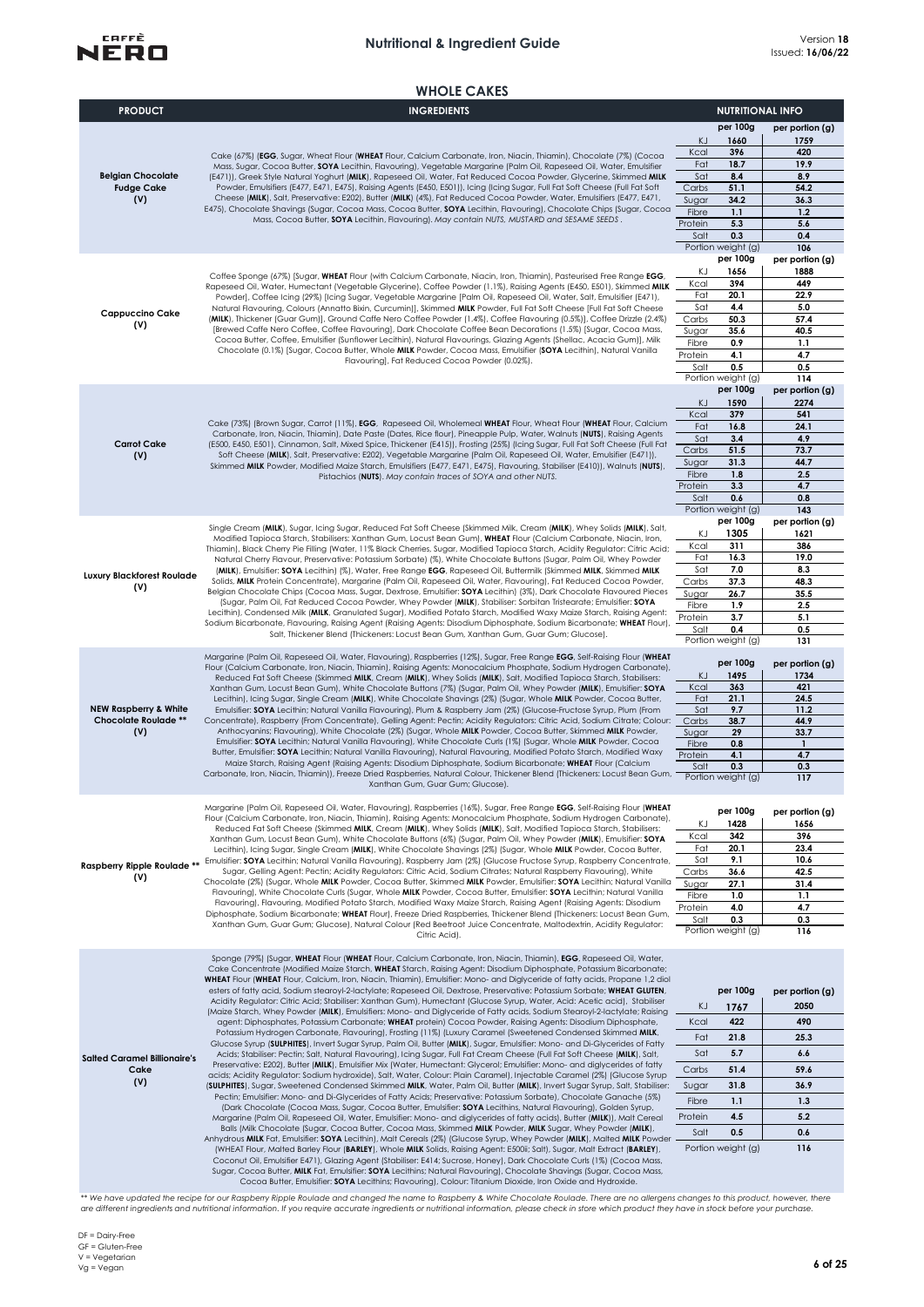

|                                          | <b>LOAF CAKES</b>                                                                                                                                                                                                                                                                              |                  |                                |                         |
|------------------------------------------|------------------------------------------------------------------------------------------------------------------------------------------------------------------------------------------------------------------------------------------------------------------------------------------------|------------------|--------------------------------|-------------------------|
| <b>PRODUCT</b>                           | <b>INGREDIENTS</b>                                                                                                                                                                                                                                                                             |                  | <b>NUTRITIONAL INFO</b>        |                         |
|                                          |                                                                                                                                                                                                                                                                                                |                  | per 100g                       | per portion (g)         |
|                                          |                                                                                                                                                                                                                                                                                                | KJ               | 1650                           | 1444                    |
|                                          | Banana Puree (17%) (Banana Puree, Acidity Regulator: Citric Acid; Antioxidant: Ascorbic Acid), Sugar, Wheat Flour (WHEAT                                                                                                                                                                       | Kcal<br>Fat      | 394<br>21.6                    | 345<br>18.9             |
| <b>Banana &amp; Walnut</b>               | Flour, Calcium Carbonate, Iron, Niacin, Thiamin), Rapeseed Oil, EGG, Walnuts (6%) (NUTS), Wholemeal Flour (Wholemeal                                                                                                                                                                           | Sat              | 2.8                            | 2.4                     |
| <b>Loaf Cake</b>                         | WHEAT Flour, WHEAT Gluten), Water, Brown Sugar, Dessicated Coconut, Stabiliser (Maize Starch, Whey Powder (MILK),<br>Emulsifiers: Mono- and Diglyceride of Fatty acids, Sodium Stearoul-2-lactylate; Raising agent: Diphosphates, Potassium                                                    | Carbs            | 46.2                           | 40.4                    |
| (V)                                      | Carbonate; WHEAT protein), Glycerine, Cinnamon, Raising Agent: Sodium Bicarbonate, Disodium Diphospahte, Potassium                                                                                                                                                                             | Sugar            | 23.7                           | 20.7                    |
|                                          | Hydrogen Carbonate; Mixed Spice, Salt, Flavouring, Stabiliser: Xanthan Gum.                                                                                                                                                                                                                    | Fibre<br>Protein | 1.9<br>6.6                     | 1.7<br>5.8              |
|                                          |                                                                                                                                                                                                                                                                                                | Salt             | 0.6                            | 0.5                     |
|                                          |                                                                                                                                                                                                                                                                                                |                  | Portion weight (g)             | 88                      |
|                                          |                                                                                                                                                                                                                                                                                                |                  | per 100g                       | per portion (g)         |
|                                          | Cake (Sugar, Wheat Flour (WHEAT Flour, Calcium Carbonate, Iron, Niacin, Thiamin), EGG, Rapeseed Oil, Water, Cake<br>concentrate (Modified Maize Starch, WHEAT Starch, Raising agent: Disodium Diphosphate, Potassium Bicarbonate; Wheat                                                        | KJ<br>Kcal       | 1643<br>391                    | 1561<br>372             |
|                                          | Flour (WHEAT Flour, Calcium, Iron, Niacin, Thiamin), Emulsifier: Mono- and Diglyceride of fatty acids, Propane 1,2 diol esters                                                                                                                                                                 | Fat              | 16.6                           | 15.8                    |
| Sicilian Lemon Drizzle                   | of fatty acid, Sodium stearoyl-2-lactylate; Rapeseed Oil, Dextrose, Preservative: Potassium Sorbate; WHEAT Gluten, Acidity<br>Regulator: Citric acid; Stabiliser: Xanthan Gum), Sicilian Lemon Juice (3%), Stabiliser (Maize Starch, Whey Powder (MILK),                                       | Sat              | 1.7                            | 1.6                     |
| <b>Loaf Cake</b>                         | Emulsifiers: Mono- and Diglyceride of Fatty acids, Sodium Stearoyl-2-lactylate; Raising agent: Diphosphates, Potassium                                                                                                                                                                         | Carbs            | 55.1                           | 52.3                    |
| (V)                                      | Carbonate; WHEAT protein), Glycerine, Flavouring, Raising Agent: Disodium Diphosphate, Potassium Hydrogen Carbonate)                                                                                                                                                                           | Sugar<br>Fibre   | 29.0<br>1.1                    | 27.6<br>1.0             |
|                                          | Fondant (Sugar, Glucose Syrup, Water, Rapeseed Oil, Palm Oil, Dextrose, Fructose, Cornflour, Emulsifier: Mono- and<br>Diglyceride of fatty acids, Sucrose esters of fatty acids; Humectant: Glycerine; Rice Starch, Acidity Regulator: Citric acid),                                           | Protein          | 4.8                            | 4.6                     |
|                                          | Caramelised Lemon zest (1%) (Sugar, Lemon Zest, Water), Dextrose, Cornflour, Palm Oil.                                                                                                                                                                                                         | Salt             | 0.6                            | 0.5                     |
|                                          |                                                                                                                                                                                                                                                                                                |                  | Portion weight (g)             | 95                      |
|                                          | <b>BROWNIES &amp; SHORTBREAD</b>                                                                                                                                                                                                                                                               |                  |                                |                         |
| <b>PRODUCT</b>                           | <b>INGREDIENTS</b>                                                                                                                                                                                                                                                                             |                  | <b>NUTRITIONAL INFO</b>        |                         |
|                                          |                                                                                                                                                                                                                                                                                                |                  | per 100g                       | per portion (g)         |
|                                          |                                                                                                                                                                                                                                                                                                | KJ               | 2099                           | 1574                    |
|                                          |                                                                                                                                                                                                                                                                                                | Kcal             | 502                            | 377                     |
|                                          | Shortbread Base (44%) [WHEAT Flour (with Calcium Carbonate, Niacin, Iron, Thiamin), Butter (MILK), Sugar, Cornflour),                                                                                                                                                                          | Fat              | 28.3                           | 21.2                    |
| <b>Caramel Shortbread</b>                | Caramel (40%) [Sweetened Condensed MILK, Butter (MILK), Light Brown Sugar, Golden Syrup], Milk Chocolate (14%) [Sugar,                                                                                                                                                                         | Sat<br>Carbs     | 16.8<br>56.6                   | 12.6<br>42.5            |
| (V)                                      | Cocoa Butter, Whole MILK Powder, Cocoa Mass, Emulsifier (SOYA Lecithin), Natural Vanilla Flavouring], Dark Chocolate<br>(1.5%) [Cocoa Mass, Sugar, Cocoa Butter, Emulsifier (SOYA Lecithin), Natural Vanilla Flavouring].                                                                      | Sugar            | 41.0                           | 30.8                    |
|                                          |                                                                                                                                                                                                                                                                                                | Fibre            | 1.5                            | 1.1                     |
|                                          |                                                                                                                                                                                                                                                                                                | Protein          | 4.7                            | 3.5                     |
|                                          |                                                                                                                                                                                                                                                                                                | Salt             | 0.5                            | 0.4                     |
|                                          |                                                                                                                                                                                                                                                                                                |                  | Portion weight (g)<br>per 100g | 75<br>per portion (g)   |
|                                          |                                                                                                                                                                                                                                                                                                | KJ               | 2019                           | 1350                    |
|                                          |                                                                                                                                                                                                                                                                                                | Kcal             | 485                            | 324                     |
|                                          |                                                                                                                                                                                                                                                                                                | Fat<br>Sat       | 26.6<br>16.1                   | 17.8<br>10.8            |
| <b>Chocolate Brownie</b>                 | Belgian Dark Chocolate (27%) (Sugar, Cocoa Mass, Cocoa Butter, Emulsifier (SOYA Lecithin), Natural Vanilla Flavouring),<br>Sugar, Butter (MILK), Pasteurised Free Range EGG, Fortified WHEAT Flour (WHEAT Flour, Calcium Carbonate, Iron, Niacin,<br>Thiamin), Fat Reduced Cocoa Powder, Salt. | Carbs            | 55.5                           | 37.1                    |
| (V)                                      |                                                                                                                                                                                                                                                                                                | Sugar            | 46.6                           | 31.2                    |
|                                          |                                                                                                                                                                                                                                                                                                | Fibre            | 4.0                            | 2.7                     |
|                                          |                                                                                                                                                                                                                                                                                                | Protein<br>Salt  | 6.0<br>0.5                     | 4.0<br>0.3              |
|                                          |                                                                                                                                                                                                                                                                                                |                  | Portion weight (g)             | 67                      |
|                                          |                                                                                                                                                                                                                                                                                                |                  | per 100g                       | per portion (g)         |
|                                          |                                                                                                                                                                                                                                                                                                | KJ               | 2012                           | 1382                    |
|                                          | Belgian Dark Chocolate (26.5%) (Sugar, Cocoa Mass, Cocoa Butter, Emulsifier (SOYA Lecithin), Natural Vanilla Flavouring),                                                                                                                                                                      | Kcal<br>Fat      | 483<br>26.3                    | 332<br>18.1             |
| <b>Salted Caramel Chocolate</b>          | Sugar, Butter (MILK), Pasteurised Free Range EGG, Fortified WHEAT Flour (WHEAT Flour, Calcium Carbonate, Iron, Niacin,                                                                                                                                                                         | Sat              | 16.0                           | 11.0                    |
| <b>Brownie</b>                           | Thiamin), Fat Reduced Cocoa Powder, Caramel (3%) (Sugar, Glucose Syrup, Sweetened Condensed MILK (MILK, Sugar,                                                                                                                                                                                 | Carbs            | 55.8                           | 38.4                    |
| (V)                                      | Lactose (MILK), Water, Unsalted Butter (MILK), Golden Syrup, Palm Oil, Salt, Emulsifiers (Rapeseed Lecithin, Sorbitan<br>Monostearate), Natural Flavouring), Salt.                                                                                                                             | Sugar            | 46.9                           | 32.3                    |
|                                          |                                                                                                                                                                                                                                                                                                | Fibre<br>Protein | 3.9<br>5.9                     | 2.7<br>4.0              |
|                                          |                                                                                                                                                                                                                                                                                                | Salt             | 0.5                            | 0.4                     |
|                                          |                                                                                                                                                                                                                                                                                                |                  | Portion weight (g)             | 69                      |
|                                          |                                                                                                                                                                                                                                                                                                | KJ               | per 100g<br>1933               | per portion (g)<br>1314 |
|                                          |                                                                                                                                                                                                                                                                                                | Kcal             | 462                            | 314                     |
|                                          |                                                                                                                                                                                                                                                                                                | Fat              | 26.1                           | 17.7                    |
| <b>NEW Belgian Chocolate</b><br>Brownie* | Dark Belgian Chocolate (27%) (Cocoa Mass, Sugar, Cocoa Butter, Emulsifier: SOYA Lecithin; Natural Flavouring), Sugar,<br>Unsalted Butter (MILK), Free Range EGG, Wheat Flour (WHEAT Flour, Calcium Carbonate, Iron, Niacin, Thiamin), Cocoa                                                    | Sat              | 15.6<br>50.4                   | 10.6<br>34.3            |
| (V)                                      | Powder, Salt.                                                                                                                                                                                                                                                                                  | Carbs<br>Sugar   | 35.7                           | 24.3                    |
|                                          |                                                                                                                                                                                                                                                                                                | Fibre            | 1.4                            | 1.0                     |
|                                          |                                                                                                                                                                                                                                                                                                | Protein          | 5.7                            | 3.9                     |
|                                          |                                                                                                                                                                                                                                                                                                | Salt             | 0.5<br>Portion weight (g)      | 0.3<br>68               |
|                                          |                                                                                                                                                                                                                                                                                                |                  | per 100g                       | per portion (g)         |
|                                          | Brownie (74%) (Sugar, Dark Chocolate (17%) (Cocoa Mass, Sugar, Cocoa Butter, Emulsifier: SOYA Lecithin; Natural                                                                                                                                                                                | KJ               | 1900                           | 1330                    |
|                                          | Flavouring), Free Range EGG, Wheat Flour (WHEAT Flour, Calcium Carbonate, Iron, Niacin, Thiamin), Unsalted Butter (MILK),<br>Vegetable Margarine (Palm Oil, Rapeseed Oil, Water, Emulsifier: Mono- and Di-Glycerides of Fatty Acids(, Cocoa Powder,                                            | Kcal             | 454                            | 318                     |
| <b>NEW Salted Caramel</b>                | Salt), Salted Caramel Topping (26%) (Caramel (Sweetened Condensed MILK, Glucose Syrup (SULPHITES), Invert Sugar Syrup,                                                                                                                                                                         | Fat<br>Sat       | 24.8<br>13.5                   | 17.4<br>9.5             |
| Cookie Brownie*                          | Palm Oil, Butter (MILK), Sugar, Emulsifier: Mono- and Di-Glycerides of Fatty Acids; Stabiliser: Pectin; Salt, Natural Flavouring),                                                                                                                                                             | Carbs            | 52.3                           | 36.6                    |
| (V)                                      | White Chocolate (Sugar, Cocoa Butter, Whole MILK Powder, Emulsifier: SOYA Lecithin; Natural Flavouring), Cookie Crumb<br>(Wheat Flour (WHEAT Flour, Calcium Carbonate, Iron, Niacin, Thiamin), Sugar, Palm Oil, Rapeseed Oil, Cocoa Powder,                                                    | Sugar            | 40.0                           | 28.0                    |
|                                          | Vegetable Fat (Shea Kernel Oil, Palm Oil, Emulsifier: Sunflower Lecithin), Salt, Raising Agent: Sodium Bicarbonate), White                                                                                                                                                                     | Fibre            | 1.8                            | 1.3                     |
|                                          | Chocolate Flavour Coating (Sugar, Palm Oil, Whey Powder (MILK), Emulsifier: SOYA Lecithin), Water, Salt, Colour: Plain<br>Caramel).                                                                                                                                                            | Protein<br>Salt  | 4.6<br>0.5                     | 3.2<br>0.4              |
|                                          |                                                                                                                                                                                                                                                                                                |                  | Portion weight (g)             | 70                      |

50lt 0.5 Salt 0.5 Salt 0.5<br>Portion weight (g) 70<br>Of our stores may still sell through the old stock. Please check in store to see which brownies they have in fock before purchase.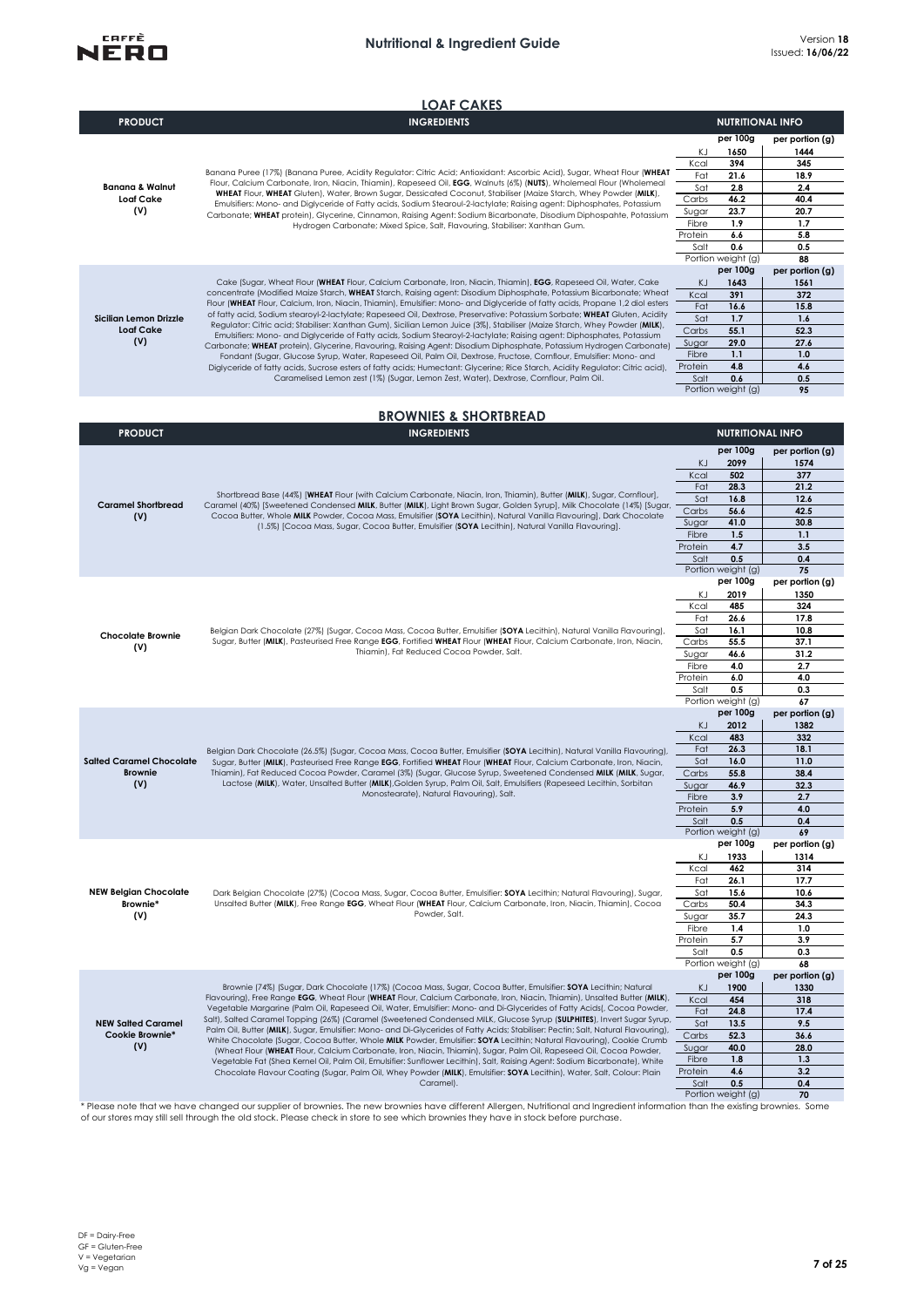

|                                                                | <b>TRAYBAKES</b>                                                                                                                                                                                                                                                                                                                                                                                                                                                                                                                                                                                                                                                                                                                                                                                                                                                                                                                                |                                                                        |                                                                                                    |                                                                                          |
|----------------------------------------------------------------|-------------------------------------------------------------------------------------------------------------------------------------------------------------------------------------------------------------------------------------------------------------------------------------------------------------------------------------------------------------------------------------------------------------------------------------------------------------------------------------------------------------------------------------------------------------------------------------------------------------------------------------------------------------------------------------------------------------------------------------------------------------------------------------------------------------------------------------------------------------------------------------------------------------------------------------------------|------------------------------------------------------------------------|----------------------------------------------------------------------------------------------------|------------------------------------------------------------------------------------------|
| <b>PRODUCT</b>                                                 | <b>INGREDIENTS</b>                                                                                                                                                                                                                                                                                                                                                                                                                                                                                                                                                                                                                                                                                                                                                                                                                                                                                                                              |                                                                        | <b>NUTRITIONAL INFO</b>                                                                            |                                                                                          |
| <b>Belgian Chocolate &amp;</b><br><b>Caramel Crispy</b><br>(V) | Milk Chocolate (40%) (Sugar, Cocoa Butter, Whole MILK Powder, Cocoa Mass, SOYA Lecithin, Flavouring), Crisped Rice<br>(17%) (Rice Flour, Wheat Flour (WHEAT Flour, Calcium Carbonate, Iron, Niacin, Thiamin), Sugar, Whey Powder (MILK), BARLEY<br>Malt Flour, Salt, Rapeseed Oil, Emulsifier: SOYA Lecithin), Caramel (16%) (Sweetened Condensed MILK, Glucose Syrup<br>(SULPHITES), Invert Sugar Syrup, Palm Oil, Salted Butter (MILK), Sugar, Emulsifier: Mono- and Di-Glycerides of Fatty Acids;<br>Stabiliser: Pectin; Salt, Flavouring), Golden Syrup, Vegetable Margarine (Palm Oil, Rapeseed Oil, Water, Emulsifier: Mono-<br>and Di-Glycerides of Fatty Acids), White Chocolate Flavour Coating (3%) (Sugar, Palm Oil, Whey Powder (MILK), Emulsifier:<br>SOYA Lecithin), Unsalted Butter (MILK), Cocoa Powder, Concentrated Grape Juice (Concentrated Grape Juice, Rice<br>Starch). Made in an environment that handles Egg and Nuts. | KJ<br>Kcal<br>Fat<br>Sat<br>Carbs<br>Sugar<br>Fibre<br>Protein<br>Salt | per 100g<br>2070<br>495<br>26.0<br>14.7<br>58.9<br>33.1<br>1.6<br>5.4<br>0.4<br>Portion weight (g) | per portion (g)<br>1159<br>277<br>14.6<br>8.2<br>33.0<br>18.5<br>0.9<br>3.0<br>0.2<br>56 |
| <b>White Chocolate &amp; Lemon</b><br><b>Blondie</b><br>(V)    | Brown Sugar, Wheat Flour (WHEAT Flour, Calcium Carbonate, Iron, Niacin, Thiamin), Butter (MILK), White Chocolate (14%)<br>(Sugar, Cocoa Butter, Whole MILK Powder, Emulsifier: SOYA Lecithin; Flavouring), Free Range EGG, Lemon Curd (2%)<br>(Water, Glucose Syrup, Sugar, Butter (MILK), Lemon Concentrate, Modified Maize Starch, Dried Free Range EGG, Thickener:<br>Pectins; Emulsifier: Mono- and Di-Glycerides of Fatty Acids; Acidity Regulator: Acetic Acid; Flavouring, Lemon Oil, Colours:<br>Lutein, Carotenes), White Chocolate Flavour Coating (Sugar, Palm Oil, Whey Powder (MILK), Emulsifier: SOYA Lecithin),<br>PISTACHIO NUTS (2%), Water, Lemon Juice, Flavourings, Preservative: Potassium Sorbate; Salt.                                                                                                                                                                                                                  | ΚJ<br>Kcal<br>Fat<br>Sat<br>Carbs<br>Sugar<br>Fibre<br>Protein<br>Salt | per 100g<br>1850<br>442<br>22.4<br>13.9<br>55.6<br>33.9<br>0.8<br>4.0<br>0.2<br>Portion weight (g) | per portion (g)<br>1110<br>265<br>13.4<br>8.3<br>33.4<br>20.3<br>0.5<br>2.4<br>0.1<br>60 |
| Vegan Granola Flapjack<br>(V)                                  | OATS (31%), Golden Syrup, Vegetable Margarine (Palm Oil, Rapeseed Oil, Water, Emulsifier: Mono- and Di-Glycerides of<br>Fatty Acids), Pumpkin Seeds (8%), Flaked ALMONDS (7%), Brown Sugar, Glucose Syrup (SULPHITES), Black Treacle, Sugar, OAT<br>Flour, Water, Flavourings, Salt.                                                                                                                                                                                                                                                                                                                                                                                                                                                                                                                                                                                                                                                            | KJ<br>Kcal<br>Fat<br>Sat<br>Carbs<br>Sugar<br>Fibre<br>Protein<br>Salt | per 100g<br>1920<br>458<br>22.2<br>6.0<br>50.8<br>22.3<br>4.5<br>11.5<br>0.2<br>Portion weight (g) | per portion (g)<br>1344<br>321<br>15.5<br>4.2<br>35.6<br>15.6<br>3.2<br>8.1<br>0.1<br>50 |
|                                                                | <b>CHOUXNUT</b>                                                                                                                                                                                                                                                                                                                                                                                                                                                                                                                                                                                                                                                                                                                                                                                                                                                                                                                                 |                                                                        |                                                                                                    |                                                                                          |

| <b>PRODUCT</b>                   | <b>INGREDIENTS</b>                                                                                                                                                                                                                                                                                                                                                                                                                                                                          |                 | <b>NUTRITIONAL INFO</b> |                 |
|----------------------------------|---------------------------------------------------------------------------------------------------------------------------------------------------------------------------------------------------------------------------------------------------------------------------------------------------------------------------------------------------------------------------------------------------------------------------------------------------------------------------------------------|-----------------|-------------------------|-----------------|
|                                  |                                                                                                                                                                                                                                                                                                                                                                                                                                                                                             |                 | per 100g                | per portion (g) |
|                                  | Powdered Fondant (Sugar, Dried Glucose Syrup), Water, Single Cream (MILK), Free Range EGG, White Chocolate (6%)                                                                                                                                                                                                                                                                                                                                                                             | KJ              | 1313                    | 1155            |
|                                  | (Sugar, Whole MILK Powder, Cocoa Butter, Skimmed MILK Powder, Emulsifier: SOYA Lecithin; Natural Vanilla Flavouring),<br>Buttermilk (Skimmed MILK, Skimmed MILK Solids, MILK Protein Concentrate), Reduced Fat Soft Cheese (Skimmed MILK,                                                                                                                                                                                                                                                   | Kcal            | 313                     | 276             |
|                                  | Cream (MILK), Whey Solids (MILK), Salt, Modified Tapioca Starch, Stabilisers: Xanthan Gum, Locust Bean Gum), WHEAT Flour                                                                                                                                                                                                                                                                                                                                                                    | Fat             | 15.3                    | 13.5            |
| <b>Caramelised Biscuit</b>       | (Calcium Carbonate, Niacin, Iron, Thiamin), Belgian Chocolate Chips (5%) (Cocoa Mass, Sugar, Dextrose, Emulsifier: SOYA                                                                                                                                                                                                                                                                                                                                                                     | Sat             | 6.4                     | 5.6             |
| Chouxnut                         | Lecithin), Speculoos Spread (5%) (Caramelised Biscuit (WHEAT Flour, Sugar, Vegetable Oil (Palm Oil, Rapeseed Oil), Sugar                                                                                                                                                                                                                                                                                                                                                                    | Carbs           | 39.8                    | 35.0            |
| (V)                              | Syrup, Raising Agent: Sodium Hydrogen Carbonate; SOYA Flour, Salt, Cinnamon), Rapeseed Oil, Sugar, Emulsifier: SOYA                                                                                                                                                                                                                                                                                                                                                                         | Sugar           | 30.2                    | 26.6            |
|                                  | Lecithin; Acidity Regulator: Citric Acid), Shortening (Palm Oil, Rapeseed Oil), Speculoos Biscuit Crumb (4%) (Caramelised                                                                                                                                                                                                                                                                                                                                                                   | Fibre           | 0.8                     | 0.7             |
|                                  | Biscuit (WHEAT Flour, Sugar (Sugar, Sugar Syrup), Vegetable Oil (Palm Oil, Rapeseed Oil), Raising Agent: Sodium Hydrogen<br>Carbonate; SOYA Flour, Salt, Cinnamon)), Sugar, Rapeseed Oil, Modified Waxy Maize Starch, Modified Potato Starch, Salt,                                                                                                                                                                                                                                         | Protein         | 4.5                     | 4.0             |
|                                  | Colour: Ammonia Caramel.                                                                                                                                                                                                                                                                                                                                                                                                                                                                    | Salt            | 0.3                     | 0.3             |
|                                  |                                                                                                                                                                                                                                                                                                                                                                                                                                                                                             |                 | Portion weight (g)      | 88              |
|                                  |                                                                                                                                                                                                                                                                                                                                                                                                                                                                                             |                 | per 100g                | per portion (g) |
|                                  | Powdered Fondant (Sugar, Dried Glucose Syrup), Water, White Chocolate (13%) (Sugar, Whole MILK Powder, Cocoa                                                                                                                                                                                                                                                                                                                                                                                | ΚJ              | 1297                    | 1050            |
|                                  | Butter, Skimmed MILK Powder, Emulsifier: SOYA Lecithin; Natural Vanilla Flavouring), Free Range EGG, Buttermilk (Skimmed<br>MILK, Skimmed MILK Solids, MILK Protein Concentrate), Reduced Fat Soft Cheese (Skimmed MILK, Cream (MILK), Whey                                                                                                                                                                                                                                                 | Kcal            | 309                     | 250             |
|                                  | Solids (MILK), Salt, Modified Tapioca Starch, Stabilisers: Xanthan Gum, Locust Bean Gum), WHEAT Flour (Calcium                                                                                                                                                                                                                                                                                                                                                                              | Fat             | 11.8                    | 9.6             |
| <b>Chocolate Orange</b>          | Carbonate, Niacin, Iron, Thiamin), Single Cream (MILK), Shortening (Palm Oil, Rapeseed Oil), Sugar, Candied Orange Slices                                                                                                                                                                                                                                                                                                                                                                   | Sat             | 5.4                     | 4.4             |
| Chouxnut                         | (2%) (Orange Peel, Sucrose, Fructose, Dextrose, Maltose, Preservative: Potassium Sorbate, Sodium Metabisulphite; Acid:                                                                                                                                                                                                                                                                                                                                                                      | Carbs           | 46.4                    | 37.6            |
| (V)                              | Citric Acid), Fat Reduced Alkalised Cocoa Powder, Natural Orange Flavouring, Rapeseed Oil, White Chocolate Stars                                                                                                                                                                                                                                                                                                                                                                            | Sugar           | 38.9<br>0.9             | 31.5            |
|                                  | (Sugar, Cocoa Butter, Whole MILK Powder, Emulsifier: Sunflower Lecithin), Modified Waxy Maize Starch, Modified Potato                                                                                                                                                                                                                                                                                                                                                                       | Fibre           | 4.8                     | 0.8<br>3.9      |
|                                  | Starch, Salt, Acidity Regulator: Citric Acid; Colour: Curcumin; Natural Colour (Red Beetroot Juice Concentrate,<br>Maltodextrin, Acidity Regulator: Citric Acid).                                                                                                                                                                                                                                                                                                                           | Protein<br>Salt | 0.3                     | 0.2             |
|                                  |                                                                                                                                                                                                                                                                                                                                                                                                                                                                                             |                 | Portion weight (g)      | 81              |
|                                  |                                                                                                                                                                                                                                                                                                                                                                                                                                                                                             |                 | per 100g                | per portion (g) |
|                                  |                                                                                                                                                                                                                                                                                                                                                                                                                                                                                             | KJ              | 1128                    | 1094            |
|                                  | Powdered Fondant (Sugar, Dried Glucose Syrup), Water, Raspberries (11%), Single Cream (MILK), Free Range EGG, White<br>Chocolate (7%) (Sugar, Whole MILK Powder, Cocoa Butter, Skimmed MILK Powder, Emulsifier: SOYA Lecithin; Natural Vanilla .<br>Flavouring), Buttermilk (Skimmed MILK, Skimmed MILK Solids, MILK Protein Concentrate), Reduced Fat Soft Cheese<br>(Skimmed MILK, Cream (MILK), Whey Solids (MILK), Salt, Modified Tapioca Starch, Stabilisers: Xanthan Gum, Locust Bean | Kcal            | 269                     | 261             |
|                                  |                                                                                                                                                                                                                                                                                                                                                                                                                                                                                             | Fat             | 12.0                    | 11.6            |
| <b>Raspberry &amp; White</b>     |                                                                                                                                                                                                                                                                                                                                                                                                                                                                                             | Sat             | 5.3                     | 5.1             |
| <b>Chocolate Chouxnut</b>        | Gum), WHEAT Flour (Calcium Carbonate, Niacin, Iron, Thiamin), Shortening (Palm Oil, Rapeseed Oil), Sugar, Stabiliser Blend                                                                                                                                                                                                                                                                                                                                                                  | Carbs           | 37.0                    | 35.9            |
| (V)                              | (Dextrose, Sugar, Modified Maize Starch), Glucose Syrup, Rapeseed Oil, White Chocolate Curls (Sugar, Whole MILK Powder,<br>Cocoa Butter, Emulsifier: SOYA Lecithin; Natural Vanilla Flavouring), Freeze Dried Raspberries, Modified Waxy Maize Starch,<br>Modified Potato Starch, Salt, Natural Colour (Red Beetroot Juice Concentrate, Maltodextrin, Acidity Regulator: Citric Acid),<br>Natural Strawberry Flavouring.                                                                    | Sugar           | 28.5                    | 27.7            |
|                                  |                                                                                                                                                                                                                                                                                                                                                                                                                                                                                             | Fibre           | 0.6                     | 0.5             |
|                                  |                                                                                                                                                                                                                                                                                                                                                                                                                                                                                             | Protein         | 4.0                     | 3.9             |
|                                  |                                                                                                                                                                                                                                                                                                                                                                                                                                                                                             | Salt            | 0.3                     | 0.3             |
|                                  |                                                                                                                                                                                                                                                                                                                                                                                                                                                                                             |                 | Portion weight (g)      | 97              |
|                                  |                                                                                                                                                                                                                                                                                                                                                                                                                                                                                             |                 | per 100g                | per portion (g) |
|                                  | Powdered Fondant (Sugar, Dried Glucose Syrup), Reduced Fat Soft Cheese (Skimmed MILK, Cream (MILK), Whey Solids                                                                                                                                                                                                                                                                                                                                                                             | KJ              | 1253                    | 1053            |
|                                  | (MILK), Salt, Modified Tapioca Starch, Stabilisers: Xanthan Gum, Locust Bean Gum), Water, Single Cream (MILK), Free Range<br>EGG, WHEAT Flour (Calcium Carbonate, Niacin, Iron, Thiamin), Sticky Toffee Sauce (5%) (Glucose Syrup (Preservative:                                                                                                                                                                                                                                            | Kcal            | 298                     | 250             |
| <b>NEW Salted Caramel &amp;</b>  | <b>SULPHUR DIOXIDE</b> ), Partially Inverted Sugar Syrup, Salted Butter (MILK), Sweetened Condensed Milk (MILK, Sugar), Sugar,                                                                                                                                                                                                                                                                                                                                                              | Fat<br>Sat      | 12.6                    | 10.6            |
| <b>Pistachio Chouxnut</b>        | Water, Treacle, Brown Sugar, Starch, Salt, Emulsifier: SOYA Lecithin, Preservative: Potassium Sorbate, Flavouring (MILK)),                                                                                                                                                                                                                                                                                                                                                                  | Carbs           | 5.4<br>42.5             | 4.5<br>35.7     |
| (V)                              | Shortening (Palm Oil, Rapeseed Oil), Sugar, Glucose Syrup, Dark Chocolate Chunks (Sugar, Cocoa Mass, Cocoa Butter,                                                                                                                                                                                                                                                                                                                                                                          | Sugar           | 33.3                    | 28.0            |
|                                  | Emulsifier: SOYA Lecithin; Vanilla Extract), Pistachio (2%) (NUT), Rapeseed Oil, Caramel Curls (Sugar, Whole MILK Powder,<br>Cocoa Butter, Caramelised Sugar, Cocoa Mass, Emulsifier: SOYA Lecithin; Flavouring, Natural Vanilla Flavouring), Modified                                                                                                                                                                                                                                      | Fibre           | 0.6                     | 0.5             |
|                                  | Waxy Maize Starch, Modified Potato Starch, Caramelised Sugar Syrup, Natural Pistachio Flavouring, Salt, Natural Sticky                                                                                                                                                                                                                                                                                                                                                                      | Protein         | 3.9                     | 3.3             |
|                                  | Toffee Flavouring, Natural Almond Flavouring, Colours: Chlorophyllins, Curcumin.                                                                                                                                                                                                                                                                                                                                                                                                            | Salt            | 0.3                     | 0.3             |
|                                  |                                                                                                                                                                                                                                                                                                                                                                                                                                                                                             |                 | Portion weight (g)      | 82              |
|                                  |                                                                                                                                                                                                                                                                                                                                                                                                                                                                                             |                 | per 100g                | per portion (g) |
|                                  | Powdered Fondant (Sugar, Dried Glucose Syrup), Water, Single Cream (MILK), Buttermilk (Skimmed MILK, Skimmed MILK                                                                                                                                                                                                                                                                                                                                                                           | KJ              | 1149                    | 942             |
|                                  | Solids, MILK Protein Concentrate), Reduced Fat Soft Cheese (Skimmed MILK, Cream (MILK), Whey Solids (MILK), Salt,                                                                                                                                                                                                                                                                                                                                                                           | Kcal            | 273                     | 224             |
|                                  | Modified Tapioca Starch, Stabilisers: Xanthan Gum, Locust Bean Gum), Free Range EGG, WHEAT Flour (Calcium Carbonate,                                                                                                                                                                                                                                                                                                                                                                        | Fat             | 10.8                    | 8.9             |
| <b>NEW Passion Fruit Martini</b> | Niacin, Iron, Thiamin), Shortening (Palm Oil, Rapeseed Oil), Mango & Lime Filling (3%) (Water, Sugar, Modified Waxy Maize<br>Starch, Mango Concentrate, Lime Concentrate, Acidity Regulators: Citric Acid, Trisodium Citrate; Gelling Agent: Pectin,                                                                                                                                                                                                                                        | Sat             | 4.7                     | 3.8             |
| Chouxnut                         | Natural Mango Flavouring, Thickener: Xanthan Gum; Colour: Lutein; Natural Key Lime Flavouring), Sugar, White Chocolate                                                                                                                                                                                                                                                                                                                                                                      | Carbs           | 40.2                    | 33              |
| (V)                              | (Sugar, Whole MILK Powder, Cocoa Butter, Skimmed MILK Powder, Emulsifier: SOYA Lecithin; Natural Vanilla Flavouring),                                                                                                                                                                                                                                                                                                                                                                       | Sugar           | 32.8                    | 26.9            |
|                                  | Natural Passion Fruit Flavouring, Rapeseed Oil, Belgian Chocolate Chips (Cocoa Mass, Sugar, Dextrose, Emulsifier: SOYA                                                                                                                                                                                                                                                                                                                                                                      | Fibre           | 0.3                     | 0.3             |
|                                  | Lecithin), Modified Waxy Maize Starch, Modified Potato Starch, Acidity Regulator: Citric Acid, Natural Mango Flavouring,                                                                                                                                                                                                                                                                                                                                                                    | Protein         | 3.5                     | 2.9             |
|                                  | Salt, Natural Sparkling Wine Flavouring, Colour: Curcumin, Colour: Beetroot Red.                                                                                                                                                                                                                                                                                                                                                                                                            | Salt            | 0.3                     | 0.2             |
|                                  |                                                                                                                                                                                                                                                                                                                                                                                                                                                                                             |                 | Portion weight (g)      | 80              |
|                                  |                                                                                                                                                                                                                                                                                                                                                                                                                                                                                             |                 |                         |                 |

DF = Dairy-Free GF = Gluten-Free V = Vegetarian . a basebanan **8 of 25**<br>Vg = Vegan **8 of 25**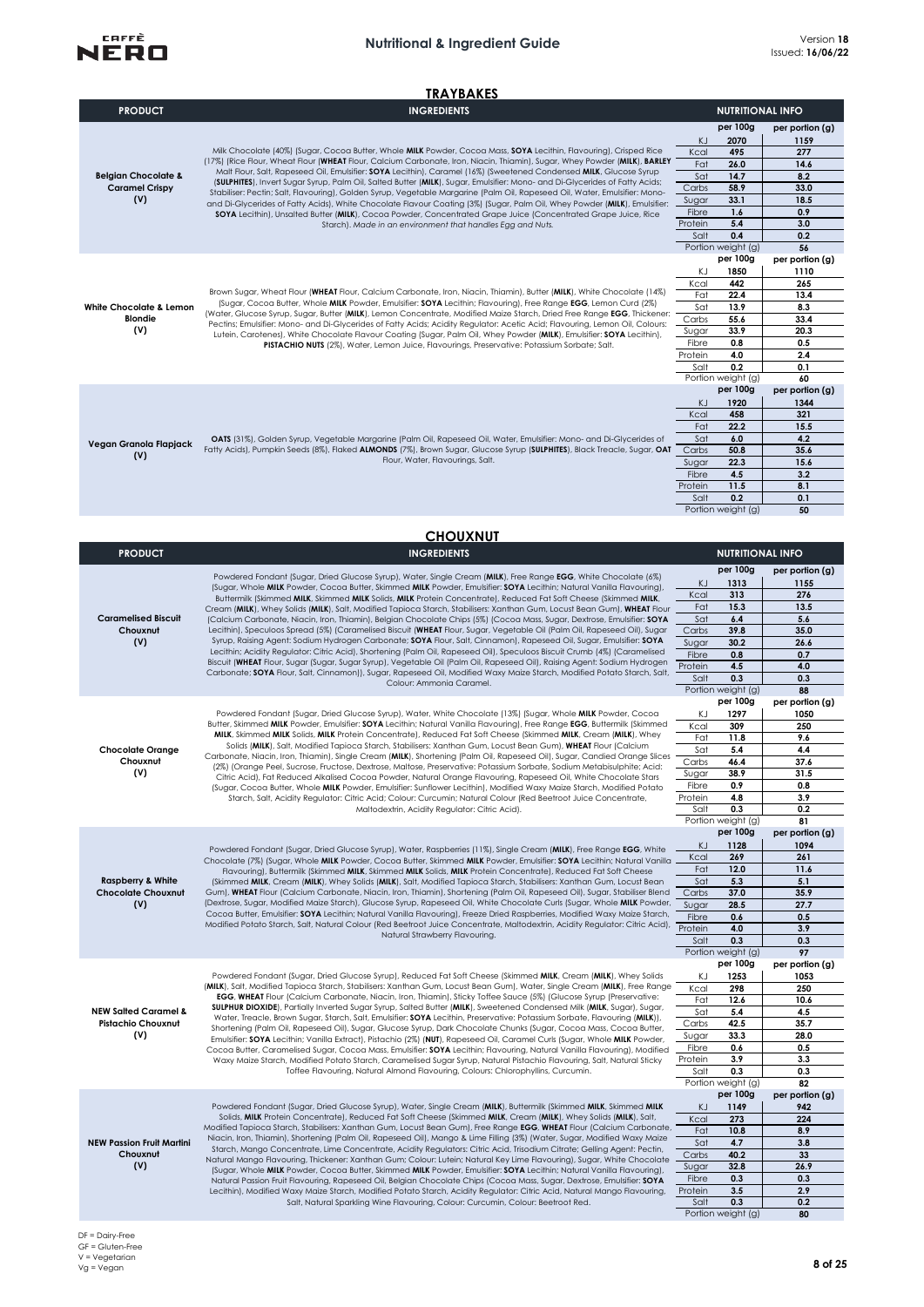

|                                                                             | <b>DESSERTS</b>                                                                                                                                                                                                                                                                                                                                                                                                                                                                                                                                                                                                                                                                                                                                                                                                                                                                                                                                                                                                                                                                                                                                                                                                                                                                                                                                                                                                                                                                                                                                                         |                                                                        |                                                                                                     |                                                                                             |
|-----------------------------------------------------------------------------|-------------------------------------------------------------------------------------------------------------------------------------------------------------------------------------------------------------------------------------------------------------------------------------------------------------------------------------------------------------------------------------------------------------------------------------------------------------------------------------------------------------------------------------------------------------------------------------------------------------------------------------------------------------------------------------------------------------------------------------------------------------------------------------------------------------------------------------------------------------------------------------------------------------------------------------------------------------------------------------------------------------------------------------------------------------------------------------------------------------------------------------------------------------------------------------------------------------------------------------------------------------------------------------------------------------------------------------------------------------------------------------------------------------------------------------------------------------------------------------------------------------------------------------------------------------------------|------------------------------------------------------------------------|-----------------------------------------------------------------------------------------------------|---------------------------------------------------------------------------------------------|
| <b>PRODUCT</b>                                                              | <b>INGREDIENTS</b>                                                                                                                                                                                                                                                                                                                                                                                                                                                                                                                                                                                                                                                                                                                                                                                                                                                                                                                                                                                                                                                                                                                                                                                                                                                                                                                                                                                                                                                                                                                                                      |                                                                        | <b>NUTRITIONAL INFO</b>                                                                             |                                                                                             |
| <b>NEW Blueberry Muffin</b><br>Cheesecake<br>(V)                            | Reduced Fat Soft Cheese (25%) (Skimmed MILK, Cream (MILK), Whey Solids (MILK), Salt, Modified Tapioca Starch, Stabilisers:<br>Xanthan Gum, Locust Bean Gum), Blueberry Fruit Filling (16%) (Blueberry, Water, Sugar, Modified Starch, Acidity Regulator:<br>Citric Acid; Preservative: Potassium Sorbate; Natural Flavour), Digestive Biscuit Crumb (WHEAT Flour (Calcium Carbonate,<br>Iron, Niacin, Thiamin), Wholemeal WHEAT Flour, Vegetable Oil (Palm Oil, Rapeseed Oil), Sugar, Invert Sugar Syrup, Raising<br>Agents: Sodium Bicarbonate, Ammonium Bicarbonate; Salt), Whipping Cream (MILK), Water, White Chocolate (9%) (Sugar,<br>Whole MILK Powder, Cocoa Butter, Skimmed MILK Powder, Emulsifier: SOYA Lecithin; Natural Vanilla Flavouring), Margarine<br>(Palm Oil, Rapeseed Oil, Water, Flavouring), Self-Raising Flour (WHEAT Flour (Calcium Carbonate, Iron, Niacin, Thiamin),<br>Raising Agents: Monocalcium Phosphate, Sodium Hydrogen Carbonate), Icing Sugar, Sugar, Free Range EGG, Single<br>Cream (MILK), WHEAT Flour (Calcium Carbonate, Iron, Niacin, Thiamin), Modified Potato Starch, Maize Starch, Modified<br>Waxy Maize Starch, Glucose Syrup, Natural Vanilla Flavouring, Acidity Regulator: Citric Acid, Raising Agent (Raising Agents:<br>Diphosphates, Sodium Carbonates; WHEAT Flour), Natural Blackcurrant Flavouring, Stabilisers: Xanthan Gum, Locust Bean<br>Gum, Guar Gum.                                                                                                                                                     | KJ<br>Kcal<br>Fat<br>Sat<br>Carbs<br>Sugar<br>Fibre<br>Protein<br>Salt | per 100g<br>1291<br>308<br>17.3<br>8.3<br>33.1<br>18.5<br>0.9<br>5.8<br>0.39<br>Portion weight (g)  | per portion (g)<br>1433<br>342<br>19.2<br>9.2<br>36.7<br>20.6<br>1.1<br>6.4<br>0.43<br>111  |
| <b>NEW Sicilian Lemon</b><br><b>Meringue Cheesecake</b><br>(V)              | Digestive Biscuit Crumb (WHEAT Flour (Calcium Carbonate, Iron, Niacin, Thiamin), Wholemeal WHEAT Flour, Vegetable Oil<br>(Palm Oil, Rapeseed Oil), Sugar, Invert Sugar Syrup, Raising Agents: Sodium Bicarbonate, Ammonium Bicarbonate; Salt),<br>Sugar, Single Cream (MILK), Reduced Fat Soft Cheese (12%) (Skimmed MILK, Cream (MILK), Whey Solids (MILK), Salt,<br>Modified Tapioca Starch, Stabilisers: Xanthan Gum, Locust Bean Gum), Condensed Milk (MILK, Granulated Sugar), Lemon<br>Curd (10%) (Sugar, Water, Glucose Syrup, Vegetable Shortening, Wheat Starch, Dried EGG Powder, Modified WHEAT Starch,<br>Gelling Agent: Pectin; Acidity Regulator: Citric Acid; Lemon Oil, Salt, Acidity Regulator: Acetic Acid; Colour: Curcumin;<br>Acidity Regulator: Sodium Citrates), Margarine (Palm Oil, Rapeseed Oil, Water, Flavouring), Free Range EGG, Stabiliser<br>Blend (Dextrose, Sugar, Modified Maize Starch), Lemon Curd (3%) (Glucose Syrup, Water, Sugar, Salted Butter (MILK), Lemon<br>Concentrate, Modified Waxy Maize Starch, Whole EGG Powder, Gelling Agent: Pectin; Acidity Regulator: Citric Acid;<br>Emulsifier: Sunflower Lecithin; Lemon Oil, Colour: Lutein), Sicilian Lemon Juice (2%) (From Concentrate), White Chocolate<br>Shavings (Sugar, Whole MILK Powder, Cocoa Butter, Emulsifier: SOYA Lecithin; Natural Vanilla Flavouring), Maize Starch,<br>Powdered EGG White, Modified Waxy Maize Starch, Acidity Regulator: Citric Acid.                                                                                                  | ΚJ<br>Kcal<br>Fat<br>Sat<br>Carbs<br>Sugar<br>Fibre<br>Protein<br>Salt | per 100g<br>1333<br>318<br>13.3<br>6.1<br>44.4<br>32.4<br>0.5<br>4.8<br>0.30<br>Portion weight (g)  | per portion (g)<br>1413<br>337<br>14.1<br>6.4<br>47.1<br>34.3<br>0.6<br>5.0<br>0.32<br>106  |
| <b>Salted Caramel &amp;</b><br><b>Chocolate Vegan</b><br>Cheesecake<br>(Vg) | Coconut Milk (Coconut Extract, Water), Bourbon Biscuit Crumb (21%) (WHEAT Flour (Calcium Carbonate, Iron, Niacin,<br>Thiamin), Palm Oil, Rapeseed Oil, Sugar, Cocoa Powder, Inverted Sugar Syrup, Raising Agent: Sodium Bicarbonate, Salt),<br>Non-Dairy Soft Cheese (15%) (Water, Coconut Oil, Stabiliser Blend (Potato Starch, Maize Starch, Modified Potato Starch,<br>Carob Bean Gum), Coconut, Salt, Natural Flavouring, Acidity Regulator: Tri-Calcium Phosphate, Citric Acid; Colour: Carrot<br>Juice Concentrate; Vitamin D2, Vitamin B12), Dark Couverture Chocolate (11%) (Cocoa Mass, Sugar, Cocoa Butter,<br>Emulsifier: SOYA Lecithin; Natural Vanilla Flavouring), Sugar, Margarine (Palm Oil, Rapeseed Oil, Water, Lemon Juice,<br>Natural Vanilla Flavouring), Stabiliser Blend (Sugar, Maltodextrin, Modified Starch, Thickener: Carrageenan), Cornflour<br>(Maize), Cocoa Butter, Stabiliser Mix (Water, Sugar, Emulsifiers: Mono- and Diglycerides of Fatty Acids, Polyglycerol Esters of<br>Fatty Acids), Water, Speculoos Spread (Caramelised Biscuit (WHEAT Flour, Sugar, Vegetable Oil (Palm Oil, Rapeseed Oil),<br>Sugar Syrup, Raising Agent: Sodium Hydrogen Carbonate; SOYA Flour, Salt, Cinnamon), Rapeseed Oil, Sugar, Emulsifier:<br>SOYA Lecithin; Acidity Regulator: Citric Acid), Modified Potato Starch, Low Sodium Salt (0.34%) (Potassium Chloride, Sodium<br>Chloride, Magnesium Carbonate), Glazing Agent: Locust Bean Gum, Xanthan Gum, Guar Gum; Glucose, Cream Cheese<br>Flavouring, Natural Vanilla Flavouring, Salt (0.03%). | KJ<br>Kcal<br>Fat<br>Sat<br>Carbs<br>Sugar<br>Fibre<br>Protein<br>Salt | per 100g<br>1467<br>351<br>22.1<br>13.8<br>35.3<br>19.9<br>1.9<br>2.4<br>0.22<br>Portion weight (g) | per portion (g)<br>1473<br>353<br>22.2<br>13.8<br>35.4<br>19.9<br>1.9<br>2.4<br>0.22<br>100 |
| Sicilian Lemon<br>Cheesecake<br>(V)                                         | Single Cream (MILK), Digestive Biscuit Crumb (WHEAT) (Calcium Carbonate, Iron, Niacin, Thiamin), Wholemeal WHEAT Flour,<br>Vegetable Oil (Palm Oil, Rapeseed Oil), Sugar, Invert Sugar Syrup, Raising Agents: Sodium Bicarbonate, Ammonium<br>Bicarbonate; Salt), Full Fat Soft Cheese (13.2%) (Skimmed MILK, Cream (MILK), Permeate (MILK), Salt, Modified Tapioca<br>Starch, Stabilisers (Xanthan Gum, Locust Bean Gum), Bacterial Starter Culture), Lemon Curd (12%) (Glucose Syrup, Water,<br>Sugar, Salted Butter (MILK), Lemon Concentrate, Modified Waxy Maize Starch, Free Range Whole EGG Powder, Gelling<br>Agent: Pectin; Acidity Regulator: Citric Acid; Emulsifier: Sunflower Lecithin; Lemon Oil, Colour: Lutein), Condensed Milk (MILK,<br>Granulated Sugar), Margarine (Palm Oil, Rapeseed Oil, Water, Lemon Juice, Natural Vanilla Flavouring), Whipping Cream<br>(MILK), Stabiliser Blend (Dextrose, Sugar, Modified Maize Starch), Free Range Whole EGG, Sugar, Sicilian Lemon Juice (2.2%)<br>(From Concentrate), Stabiliser Blend (Sugar, Maltodextrin, Modified Starch, Thickener: Carrageenan), Lemon Zest, Acidity<br>Regulator: Citric Acid.                                                                                                                                                                                                                                                                                                                                                                                                   | KJ<br>Kcal<br>Fat<br>Sat<br>Carbs<br>Sugar<br>Fibre<br>Protein<br>Salt | per 100g<br>1346<br>322<br>19.1<br>9.9<br>33.4<br>21.3<br>0.6<br>4.3<br>0.35<br>Portion weight (g)  | per portion (g)<br>1561<br>374<br>22.1<br>11.2<br>38.7<br>24.8<br>0.7<br>5.0<br>0.40<br>116 |
| Tiramisu<br>Only)<br>(V)                                                    | Water, Whipping Cream (MILK), Savoiardi Biscuits (12%) (WHEAT Flour, Sugar, EGG, Raising Agents: Sodium Carbonate,<br>Ammonium Carbonate; Glucose Syrup, Natural Flavouring, Salt), Single Cream (MILK), Mascarpone (8%) (Cream (MILK),<br>MILK Protein Concentrate, Acidity Regulator: Citric Acid), Sugar, Icing Sugar, Coffee (3%), Free Range EGG, Margarine<br>(Palm Oil, Rapeseed Oil, Water, Flavouring), Self-Raising Flour (WHEAT Flour (Calcium Carbonate, Iron, Niacin, Thiamin),<br>(England, Scotland & Wales Raising Agents: Monocalcium Phosphate, Sodium Hydrogen Carbonate), Glucose Syrup, Dark Chocolate Shavings (Sugar,<br>Cocoa Mass, Cocoa Butter, Natural Vanilla Flavouring, Emulsifier: SOYA Lecithin), Modified Potato Starch, Natural<br>Flavourings, Modified Waxy Maize Starch, Fat Reduced Alkalised Cocoa Powder, Flavouring, Raising Agent (Raising Agents:<br>Disodium Diphosphate, Sodium Bicarbonate; WHEAT Flour), Thickener Blend (Thickeners: Locust Bean Gum, Xanthan Gum,<br>Guar Gum; Glucose), Thickener: Guar Gum.<br>ADDITIONAL INFORMATION: Does not contain alcohol.                                                                                                                                                                                                                                                                                                                                                                                                                                                     | KJ<br>Kcal<br>Fat<br>Sat<br>Carbs<br>Sugar<br>Fibre<br>Protein<br>Salt | per 100g<br>1083<br>259<br>15.3<br>8.7<br>27.5<br>18.5<br>0.7<br>2.7<br>0.11<br>Portion weight (g)  | per portion (g)<br>1603<br>384<br>22.6<br>12.9<br>40.7<br>27.3<br>1.0<br>4.1<br>0.16<br>148 |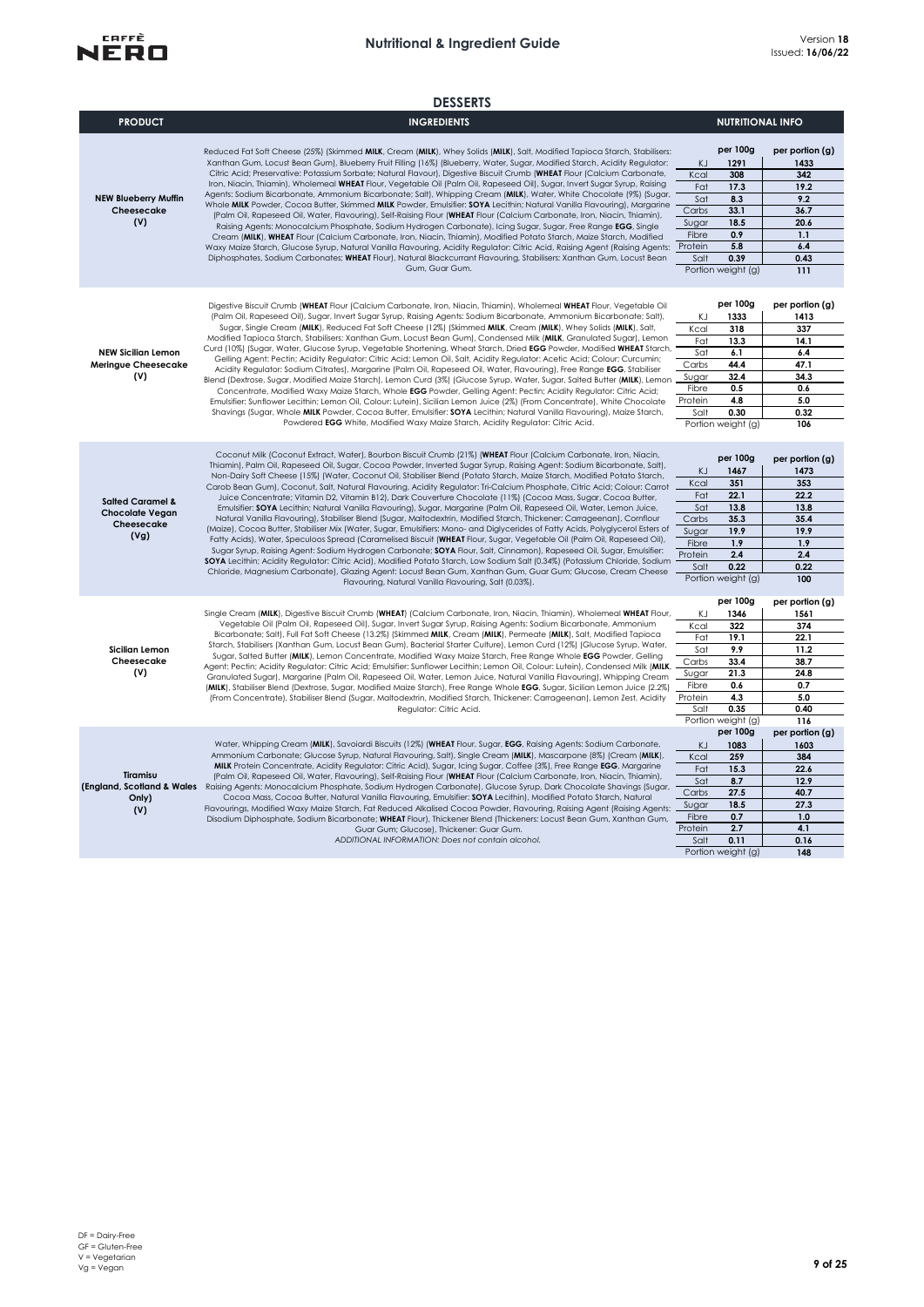## **Nutritional & Ingredient Guide** Version **<sup>18</sup>**



#### **COOKIES**

| <b>PRODUCT</b>                     | <b>INGREDIENTS</b>                                                                                                                                                                                                                                                                                                                                                     |                  | <b>NUTRITIONAL INFO</b>   |                       |
|------------------------------------|------------------------------------------------------------------------------------------------------------------------------------------------------------------------------------------------------------------------------------------------------------------------------------------------------------------------------------------------------------------------|------------------|---------------------------|-----------------------|
|                                    |                                                                                                                                                                                                                                                                                                                                                                        |                  | per 100g                  | per portion (g)       |
|                                    |                                                                                                                                                                                                                                                                                                                                                                        | KJ.              | 1766                      | 1289                  |
|                                    |                                                                                                                                                                                                                                                                                                                                                                        | Kcal             | 421                       | 307                   |
|                                    |                                                                                                                                                                                                                                                                                                                                                                        | Fat              | 17.6                      | 12.9                  |
| Oat, Raisin & Pumpkin Seed         | Sugar, Fortified Wheat Flour (WHEAT Flour, Calcium Carbonate, Iron, Niacin, Thiamin), OATS (14%), Raisins (13%), Pumpkin                                                                                                                                                                                                                                               | Sat              | 5.5                       | 4.0                   |
| Cookie*                            | Seeds (11%), Palm Oil, Water, Rapeseed Oil, Glucose-fructose Syrup, Raising Agent (Sodium Bicarbonate), WHEAT Fibre,                                                                                                                                                                                                                                                   | Carbs            | 55.4                      | 40.4                  |
| (Vg)                               | Invert Sugar, Cinnamon, Mixed Spice, Sunflower Oil.                                                                                                                                                                                                                                                                                                                    | Sugar            | 30.6                      | 22.3                  |
|                                    |                                                                                                                                                                                                                                                                                                                                                                        | Fibre            | 4.0                       | 2.9                   |
|                                    |                                                                                                                                                                                                                                                                                                                                                                        | Protein          | 8.2                       | 6.0                   |
|                                    |                                                                                                                                                                                                                                                                                                                                                                        | Salt             | 1.0                       | 0.7                   |
|                                    |                                                                                                                                                                                                                                                                                                                                                                        |                  | Portion weight (g)        | 73                    |
|                                    |                                                                                                                                                                                                                                                                                                                                                                        |                  | per 100g                  | per portion (g)       |
|                                    |                                                                                                                                                                                                                                                                                                                                                                        | ΚJ               | 2037                      | 1487                  |
|                                    |                                                                                                                                                                                                                                                                                                                                                                        | Kcal             | 487                       | 356                   |
|                                    | Fortified wheat flour (WHEAT flour, calcium carbonate, iron, nicain, thiamin), sugar, palm oil, milk chocolate (11%) (sugar,                                                                                                                                                                                                                                           | Fat              | 25.8                      | 18.8                  |
| Belgian Chocolate Cookie*          | cocoa mass, whole MILK powder, cocoa butter, emulsifier (SOYA lecithin), natural vanilla flavouring), dark chocolate (11%)                                                                                                                                                                                                                                             | Sat              | 12.5                      | 9.1                   |
| (V)                                | (cocoa mass, sugar, cocoa butter, emulsifier (SOYA lecithin), natural vanilla flavouring), free range whole EGG, butter<br>(MILK), rapeseed oil, glucose-fructose syrup, WHEAT fibre, raising agents (monocalcium phosphate, potassium hydrogen                                                                                                                        | Carbs            | 56.6                      | 41.3                  |
|                                    | carbonate), lactose powder (MILK), invert sugar, whey powder (MILK), natural flavouring, salt.                                                                                                                                                                                                                                                                         | Sugar            | 32.2                      | 23.5                  |
|                                    |                                                                                                                                                                                                                                                                                                                                                                        | Fibre<br>Protein | 2.8<br>5.7                | 2.0<br>4.2            |
|                                    |                                                                                                                                                                                                                                                                                                                                                                        | Salt             | 0.1                       | 0.1                   |
|                                    |                                                                                                                                                                                                                                                                                                                                                                        |                  | Portion weight (g)        | 73                    |
|                                    |                                                                                                                                                                                                                                                                                                                                                                        |                  | per 100g                  | per portion (g)       |
|                                    | Fortified Wheat Flour (WHEAT Flour, Calcium Carbonate, Iron, Niacin, Thiamin), Brown Sugar, Dark Chocolate (14%) (Cocoa<br>Mass, Sugar, Cocoa Butter, Emulsifier (Sunflower Lecithins), Flavouring), Glucose-Fructose Syrup, Almond Butter (6%)<br>(ALMOND, Sea Salt), Sugar, Coconut Oil, ALMOND (3.5%), Invert Sugar, Cocoa Powder,<br><b>WHEAT</b> Fibre, Sea Salt. | KJ               | 1837                      | 1580                  |
|                                    |                                                                                                                                                                                                                                                                                                                                                                        | Kcal             | 438                       | 377                   |
|                                    |                                                                                                                                                                                                                                                                                                                                                                        | Fat              | 18.0                      | 15.5                  |
| <b>Dark Chocolate &amp; Almond</b> |                                                                                                                                                                                                                                                                                                                                                                        | Sat              | 9.0                       | 7.7                   |
| Cookie*                            |                                                                                                                                                                                                                                                                                                                                                                        | Carbs            | 59.2                      | 50.9                  |
| (Vg)                               |                                                                                                                                                                                                                                                                                                                                                                        | Sugar            | 36.5                      | 31.4                  |
|                                    |                                                                                                                                                                                                                                                                                                                                                                        | Fibre            | 4.0                       | 3.4                   |
|                                    |                                                                                                                                                                                                                                                                                                                                                                        | Protein<br>Salt  | 7.8<br>0.8                | 6.7<br>0.7            |
|                                    |                                                                                                                                                                                                                                                                                                                                                                        |                  | Portion weight (g)        | 86                    |
|                                    |                                                                                                                                                                                                                                                                                                                                                                        |                  | per 100g                  | per portion (g)       |
|                                    |                                                                                                                                                                                                                                                                                                                                                                        | KJ               | 1830                      | 1208                  |
|                                    |                                                                                                                                                                                                                                                                                                                                                                        | Kcal             | 434                       | 286                   |
|                                    | Fortified WHEAT Flour (WHEAT Flour, Calcium Carbonate, Iron, Niacin, Thiamin), Sugar, MILK Chocolate Chunks (20%) (Sugar,                                                                                                                                                                                                                                              | Fat              | 16.8                      | 11.1                  |
| <b>Milk Chocolate Chunk</b>        | Whole MILK Powder, Cocoa Butter, Cocoa Mass, Emulsifier (SOYA Lecithin), Natural Vanilla Flavouring), Glucose-Fructose                                                                                                                                                                                                                                                 | Sat              | 8.9                       | 5.9                   |
| Cookie*                            | Syrup, Unsalted Butter (MILK), Palm Oil, Water, WHEAT Fibre, Rapeseed Oil, Lactose Powder (MILK), Raising Agents (Sodium                                                                                                                                                                                                                                               | Carbs            | 67                        | 44.2                  |
| (V)                                | Bicarbonate, Diphosphates, Calcium Dihydrogen Phosphate), Vegetarian Whey Powder (MILK), Black Treacle, Salt, Natural<br>Flavouring.                                                                                                                                                                                                                                   | Sugar            | 42.4                      | 28                    |
|                                    |                                                                                                                                                                                                                                                                                                                                                                        | Fibre            | 2.6                       | 1.7                   |
|                                    |                                                                                                                                                                                                                                                                                                                                                                        | Protein          | 4.9                       | 3.2                   |
|                                    |                                                                                                                                                                                                                                                                                                                                                                        | Salt             | 0.5<br>Portion weight (g) | 0.3                   |
|                                    |                                                                                                                                                                                                                                                                                                                                                                        |                  | per 100g                  | 66<br>per portion (g) |
|                                    |                                                                                                                                                                                                                                                                                                                                                                        | KJ               | 1723                      | 1137                  |
|                                    |                                                                                                                                                                                                                                                                                                                                                                        | Kcal             | 410                       | 271                   |
|                                    |                                                                                                                                                                                                                                                                                                                                                                        | Fat              | 14.0                      | 9.2                   |
|                                    | Fortified WHEAT Flour (WHEAT Flour, Calcium Carbonate, Iron, Niacin, Thiamin), Raisins (21%), Sugar, OATS (9%), Butter (MILK),                                                                                                                                                                                                                                         | Sat              | 6.5                       | 4.3                   |
| Oat & Raisin Cookie *              | Palm Oil, Water, Glucose-Fructose Syrup, Rapeseed Oil, Raising Agents (Disodium Diphosphate, Potassium Hydrogen                                                                                                                                                                                                                                                        | Carbs            | 64.9                      | 42.8                  |
| (V)                                | Carbonate), Natural Flavouring, WHEAT Fibre, Lactose Powder (MILK), Vegetarian Whey Powder (MILK), Mixed Spice,<br>Cinnamon, Salt                                                                                                                                                                                                                                      | Sugar            | 40.1                      | 26.4                  |
|                                    |                                                                                                                                                                                                                                                                                                                                                                        | Fibre            | 2.8                       | 1.8                   |
|                                    |                                                                                                                                                                                                                                                                                                                                                                        | Protein          | 4.8                       | 3.2                   |
|                                    | Salt<br>0.4                                                                                                                                                                                                                                                                                                                                                            |                  | 0.3                       |                       |
|                                    |                                                                                                                                                                                                                                                                                                                                                                        | Portion          | sinh t/a                  |                       |

**66** Portion weight (g) **\*** We have introduced new cookies in our stores. The new cookies have different ingredients, allergens and nutritional information as the previous cookies. Some of our stores still may sell previous stock of cookies. Please check in store which stock they have before purchasing.

| <b>INDIVIDUAL CAKES</b>                |                                                                                                                                                                                                                                                                                                                                                                                             |                |                                |                                |
|----------------------------------------|---------------------------------------------------------------------------------------------------------------------------------------------------------------------------------------------------------------------------------------------------------------------------------------------------------------------------------------------------------------------------------------------|----------------|--------------------------------|--------------------------------|
| <b>PRODUCT</b>                         | <b>INGREDIENTS</b>                                                                                                                                                                                                                                                                                                                                                                          |                | <b>NUTRITIONAL INFO</b>        |                                |
|                                        | Sugar, Cherry Filling (19%) (Dark Cherry, Sugar, Water, Modified Starch, Elderberry Concentrate, Flavouring, Acidity                                                                                                                                                                                                                                                                        | ΚJ<br>Kcal     | per 100g<br>1618<br>386        | per portion (g)<br>1489<br>357 |
|                                        | Regulator (Citric Acid), Preservative (Potassium Sorbate)), Fortified Wheat Flour (WHEAT Flour, Calcium Carbonate, Iron,<br>Niacin, Thiamin), Free Range Pasteurised EGG, Rapeseed Oil, White Fudge Icing (Sugar, Glucose Syrup, Palm Oil, Rapeseed                                                                                                                                         | Fat            | 17.0                           | 15.9                           |
| <b>Cherry Bakewell Crumble</b><br>Cake | Oil, Water, Emulsifiers (Mono- and Di Glycerides of Fatty Acids, Sodium Stearoyl - 2 Lactylate), Salt, Stabiliser (Agar),<br>Preservative (Potassium Sorbate), Colour (Titanium Dioxide)), Butter (MILK), Water, Amaretti Biscuit (3%) (Sugar, Apricot                                                                                                                                      | Sat<br>Carbs   | 4.2<br>52.8                    | 3.9<br>49.5                    |
| (V)                                    | Kernels, EGG White, Corn Flour, WHEAT flour, Rice Flour, Wholemeal WHEAT Flour, Raising Agents (Sodium Carbonate Acid,<br>Ammonium Carbonate Acid), Natural Flavouring), Almond Flakes (3%) (NUTS), Potato Starch, WHEAT Gluten, Natural<br>Flavouring Substances, Whey Powder (MILK), Salt, Raising Agents (Disodium Diphosphate, Sodium Bicarbonate), Acidity<br>Regulator (Citric Acid). | Sugar          | 34.9                           | 32.6                           |
|                                        |                                                                                                                                                                                                                                                                                                                                                                                             | Fibre          | 1.2                            | 1.1                            |
|                                        |                                                                                                                                                                                                                                                                                                                                                                                             | Protein        | 4.8                            | 4.5                            |
|                                        |                                                                                                                                                                                                                                                                                                                                                                                             | Salt           | 0.6                            | 0.6                            |
|                                        |                                                                                                                                                                                                                                                                                                                                                                                             |                | Portion weight (g)<br>per 100g | 94<br>per portion (g)          |
|                                        |                                                                                                                                                                                                                                                                                                                                                                                             | KJ             | 1723                           | 1378                           |
|                                        |                                                                                                                                                                                                                                                                                                                                                                                             | Kcal           | 413                            | 330                            |
|                                        | Wheat Flour (WHEAT flour, Calicum Carbonate, Iron, Niacin, Thiamin), Sugar, Raspberries (15%), Rapeseed Oil, Free Range                                                                                                                                                                                                                                                                     | Fat            | 22.0                           | 17.6                           |
| <b>Raspberry &amp; Almond</b>          | EGG, Water, Humectant (Glucose Syrup, Water, Acidity Regulator: Acetic Acid), Butter (MILK), Ground ALMONDS,                                                                                                                                                                                                                                                                                | Sat            | 3.6                            | 2.9                            |
| <b>Crumble Cake</b>                    | Demerara Sugar, Baking Powder (Raising Agents: Disodium Diphosphates, Potassium Hydrogen Carbonate), Natural                                                                                                                                                                                                                                                                                | Carbs          | 46.6                           | 37.3                           |
| (V)                                    | Flavourings, Preservative: Potassium Sorbate; Salt.                                                                                                                                                                                                                                                                                                                                         | Sugar<br>Fibre | 20.7<br>1.9                    | 16.6<br>1.5                    |
|                                        |                                                                                                                                                                                                                                                                                                                                                                                             | Protein        | 5.9                            | 4.7                            |
|                                        |                                                                                                                                                                                                                                                                                                                                                                                             | Salt           | 0.3                            | 0.3                            |
|                                        |                                                                                                                                                                                                                                                                                                                                                                                             |                | Portion weight (g)             | 80                             |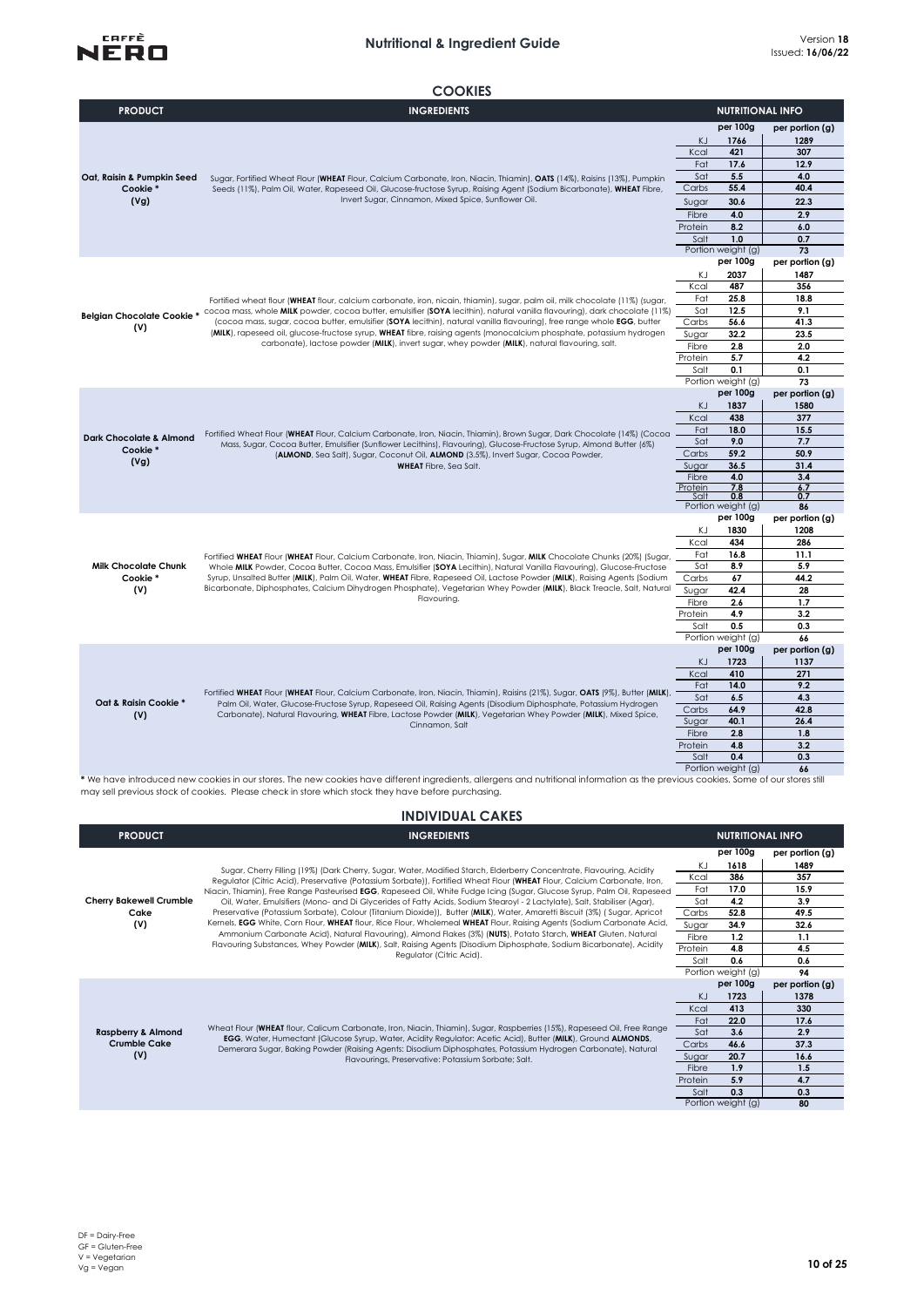#### **Nutritional & Ingredient Guide**



**SAVOURY PASTRIES & ROLLS**

| <b>PRODUCT</b>                             | <b>INGREDIENTS</b>                                                                                                                                                                                                                                                                                                                                                                                                                                                                                                                                                                                                                                                                          |                  | <b>NUTRITIONAL INFO</b>        |                         |
|--------------------------------------------|---------------------------------------------------------------------------------------------------------------------------------------------------------------------------------------------------------------------------------------------------------------------------------------------------------------------------------------------------------------------------------------------------------------------------------------------------------------------------------------------------------------------------------------------------------------------------------------------------------------------------------------------------------------------------------------------|------------------|--------------------------------|-------------------------|
|                                            |                                                                                                                                                                                                                                                                                                                                                                                                                                                                                                                                                                                                                                                                                             |                  | per 100g                       | per portion (g)         |
|                                            |                                                                                                                                                                                                                                                                                                                                                                                                                                                                                                                                                                                                                                                                                             | KJ<br>Kcal       | 1461<br>351                    | 1899<br>456             |
|                                            |                                                                                                                                                                                                                                                                                                                                                                                                                                                                                                                                                                                                                                                                                             | Fat              | 23.0                           | 29.9                    |
|                                            | Wheat Flour (WHEAT Flour, Calcium Carbonate, Iron, Niacin, Thiamin), British Chicken Thigh (24%), Unsalted Butter (MILK)                                                                                                                                                                                                                                                                                                                                                                                                                                                                                                                                                                    | Sat              | 11.4                           | 14.8                    |
| <b>Chicken &amp; Pesto Lattice</b>         | (16%), Whole MILK, Basil, Rapeseed Oil, Pumpkin Seeds, Regato Cheese (MILK), Pasteurised Free Range EGG, White Wine                                                                                                                                                                                                                                                                                                                                                                                                                                                                                                                                                                         | Carbs            | 24.2                           | 31.5                    |
|                                            | Vinegar, Lemon Juice, Salt, Sugar, Garlic Puree, Cornflour, Cracked Black Pepper, Ground White Pepper.                                                                                                                                                                                                                                                                                                                                                                                                                                                                                                                                                                                      | Sugar<br>Fibre   | 3.4<br>1.2                     | 4.4<br>1.6              |
|                                            |                                                                                                                                                                                                                                                                                                                                                                                                                                                                                                                                                                                                                                                                                             | Protein          | 11.1                           | 14.4                    |
|                                            |                                                                                                                                                                                                                                                                                                                                                                                                                                                                                                                                                                                                                                                                                             | Salt             | 0.8                            | 1.0                     |
|                                            |                                                                                                                                                                                                                                                                                                                                                                                                                                                                                                                                                                                                                                                                                             |                  | Portion weight (g)<br>per 100g | 130                     |
|                                            |                                                                                                                                                                                                                                                                                                                                                                                                                                                                                                                                                                                                                                                                                             | ΚJ               | 1374                           | per portion (g)<br>1374 |
|                                            |                                                                                                                                                                                                                                                                                                                                                                                                                                                                                                                                                                                                                                                                                             | Kcal             | 330                            | 330                     |
|                                            | Tomato (31%), Wheat Flour contains Gluten (with WHEAT Flour, Calcium Carbonate, Iron, Niacin, Thiamin), Unsalted Butter                                                                                                                                                                                                                                                                                                                                                                                                                                                                                                                                                                     | Fat              | 20.5                           | 20.5                    |
|                                            | Mozzarella & Tomato Pastry (MILK) (14%), Mozzarella Cheese (MILK) (12%), Regato Cheese (MILK), Slow Roasted Tomatoes, Pasteurised Free Range EGG,                                                                                                                                                                                                                                                                                                                                                                                                                                                                                                                                           | Sat<br>Carbs     | 12.2<br>25.3                   | 12.2<br>25.3            |
| (V)                                        | Pumpkin Seeds, Tomato Concentrate, Basil, Cornflour, White Wine Vinegar, Sunflower Oil, Salt, Olive Oil, Yeast Extract,<br>Cracked Black Pepper, Dried Oregano, Garlic Powder, Sugar.                                                                                                                                                                                                                                                                                                                                                                                                                                                                                                       | Sugar            | 3.4                            | 3.4                     |
|                                            |                                                                                                                                                                                                                                                                                                                                                                                                                                                                                                                                                                                                                                                                                             | Fibre            | 2.4                            | 2.4                     |
|                                            |                                                                                                                                                                                                                                                                                                                                                                                                                                                                                                                                                                                                                                                                                             | Protein          | 9.8                            | 9.8                     |
|                                            |                                                                                                                                                                                                                                                                                                                                                                                                                                                                                                                                                                                                                                                                                             | Salt             | 1.1<br>Portion weight (g)      | 1.1<br>100              |
|                                            |                                                                                                                                                                                                                                                                                                                                                                                                                                                                                                                                                                                                                                                                                             |                  | per 100g                       | per portion (g)         |
|                                            |                                                                                                                                                                                                                                                                                                                                                                                                                                                                                                                                                                                                                                                                                             | KJ               | 1499                           | 1949                    |
|                                            | British Pork (33%), Wheat flour contains Gluten (with WHEAT Flour, Calcium Carbonate, Iron, Niacin, Thiamin), Unsalted Butter                                                                                                                                                                                                                                                                                                                                                                                                                                                                                                                                                               | Kcal<br>Fat      | 359<br>22.6                    | 467<br>29.4             |
| Pork & Pancetta                            | (13%) (MILK), Caramelised Onion (Onions, Rapeseed Oil, Cracked Black Pepper), Regatto Cheese (MILK), Breadcrumbs<br>(WHEAT FLOUR (Gluten), Water, Salt, Yeast), Smoked Pancetta (3%) (Pork Belly (97%), Salt, Herbs, Spices, Antioxidant: Sodium<br>Ascorbate, Preservatives: Sodium Nitrite, Potassium Nitrate), Smoked Bacon Lardons (British Pork (94%), Curing Salt (Salt,<br>Preservative: Sodium Nitrite, Sodium Nitrate)), Sugar, Antioxidant: Sodium Ascorbate), Pasteurised Free Range EGG, White<br>Wine Vinegar, Honey, Pork Crackling (Pork Rind, Sea Salt), Paprika Flakes, Salt, Sage, Cracked Black Pepper, Dried<br>Oregano, Rosemary, Garlic, Ground Fennel, Rapeseed Oil. | Sat              | 12.1                           | 15.7                    |
| Sausage Roll<br>(England, Scotland & Wales |                                                                                                                                                                                                                                                                                                                                                                                                                                                                                                                                                                                                                                                                                             | Carbs            | 23.4                           | 30.4                    |
| only)                                      |                                                                                                                                                                                                                                                                                                                                                                                                                                                                                                                                                                                                                                                                                             | Sugar            | 2.3                            | 3.0                     |
|                                            |                                                                                                                                                                                                                                                                                                                                                                                                                                                                                                                                                                                                                                                                                             | Fibre<br>Protein | 1.4<br>14.9                    | 1.8<br>19.4             |
|                                            |                                                                                                                                                                                                                                                                                                                                                                                                                                                                                                                                                                                                                                                                                             | Salt             | 1.1                            | 1.4                     |
|                                            |                                                                                                                                                                                                                                                                                                                                                                                                                                                                                                                                                                                                                                                                                             |                  | Portion weight (g)             | 130                     |
|                                            |                                                                                                                                                                                                                                                                                                                                                                                                                                                                                                                                                                                                                                                                                             | KJ               | per 100g<br>1315               | per portion (g)<br>811  |
|                                            |                                                                                                                                                                                                                                                                                                                                                                                                                                                                                                                                                                                                                                                                                             | Kcal             | 309                            | 191                     |
|                                            |                                                                                                                                                                                                                                                                                                                                                                                                                                                                                                                                                                                                                                                                                             | Fat              | 0.7                            | 0.4                     |
| Sourdough Bread Roll                       | WHEAT flour, water, sourdough (WHEAT), salt, yeast, dehydrated WHEAT sourdough, WHEAT gluten, deactivated yeast,                                                                                                                                                                                                                                                                                                                                                                                                                                                                                                                                                                            | Sat              | 0.2                            | 0.1                     |
| (Vg)                                       | malted WHEAT flour, flour treatment agent (ascorbic acid).                                                                                                                                                                                                                                                                                                                                                                                                                                                                                                                                                                                                                                  | Carbs            | 63.6<br>1.6                    | 39.2<br>0.9             |
|                                            |                                                                                                                                                                                                                                                                                                                                                                                                                                                                                                                                                                                                                                                                                             | Sugar<br>Fibre   | 3.7                            | 2.3                     |
|                                            |                                                                                                                                                                                                                                                                                                                                                                                                                                                                                                                                                                                                                                                                                             | Protein          | 10.4                           | 6.4                     |
|                                            |                                                                                                                                                                                                                                                                                                                                                                                                                                                                                                                                                                                                                                                                                             | Salt             | 1.6                            | 0.9                     |
|                                            |                                                                                                                                                                                                                                                                                                                                                                                                                                                                                                                                                                                                                                                                                             |                  | Portion weight (g)<br>per 100g | 74<br>per portion (g)   |
|                                            |                                                                                                                                                                                                                                                                                                                                                                                                                                                                                                                                                                                                                                                                                             | ΚJ               | 1133                           | 1473                    |
|                                            |                                                                                                                                                                                                                                                                                                                                                                                                                                                                                                                                                                                                                                                                                             | Kcal             | 272                            | 354                     |
| Vegan Vegetable                            | Mixed Roast Vegetables (38%) (Butternut Squash, Courgette, Red Onion, Sweet Potato), WHEAT Flour (WHEAT Flour, Calcium                                                                                                                                                                                                                                                                                                                                                                                                                                                                                                                                                                      | Fat<br>Sat       | 16<br>7.9                      | 20.8<br>10.3            |
| 'Sausage' Roll                             | Carbonate, Iron, Niacin, Thiamin), Tomato Passata (14%), Palm Oil, Roast Tomatoes (5%), Palm Fat, Rapeseed Oil, Potato                                                                                                                                                                                                                                                                                                                                                                                                                                                                                                                                                                      | Carbs            | 26.5                           | 34.5                    |
| (Vg)                                       | Starch, Salt, Poppy Seeds, Tomato Concentrate, Basil, Cornflour, Sunflower Oil, Garlic, Olive Oil, Rosemary, Cracked Black<br>Pepper, Dried Oregano, Emulsifier: E471, Sugar, Garlic Powder, Yeast, Lemon Juice.                                                                                                                                                                                                                                                                                                                                                                                                                                                                            | Sugar            | 4.8                            | 6.2                     |
|                                            |                                                                                                                                                                                                                                                                                                                                                                                                                                                                                                                                                                                                                                                                                             | Fibre            | 2.4                            | 3.1                     |
|                                            |                                                                                                                                                                                                                                                                                                                                                                                                                                                                                                                                                                                                                                                                                             | Protein<br>Salt  | 4.2<br>0.9                     | 5.5<br>1,2              |
|                                            |                                                                                                                                                                                                                                                                                                                                                                                                                                                                                                                                                                                                                                                                                             |                  | Portion weight (g)             | 130                     |
|                                            |                                                                                                                                                                                                                                                                                                                                                                                                                                                                                                                                                                                                                                                                                             |                  | per 100g                       | per portion (g)         |
|                                            |                                                                                                                                                                                                                                                                                                                                                                                                                                                                                                                                                                                                                                                                                             | KJ<br>Kcal       | 1269<br>304                    | 1294<br>310             |
|                                            | Croissant [WHEAT Flour (WHEAT Flour, Calcium Carbonate, Iron, Niacin, Thiamin), Butter (MILK), Water, Sugar, Whole EGG,                                                                                                                                                                                                                                                                                                                                                                                                                                                                                                                                                                     | Fat              | 16.7                           | 17                      |
|                                            | Yeast, Skimmed MILK Powder, Salt, Flour Treatment Agent: Ascorbic Acid, Inactive WHEAT Sourdough, Acids: Acetic Acid,                                                                                                                                                                                                                                                                                                                                                                                                                                                                                                                                                                       | Sat              | 9.9                            | 10.1                    |
| <b>Ham &amp; Cheese Croissant</b>          | Lactic Acid], Dry Cured Formed Ham (29%) [Pork, Salt, Brown Sugar, Stabilisers: Potassium Triphosphate, Sodium                                                                                                                                                                                                                                                                                                                                                                                                                                                                                                                                                                              | Carbs            | 22.3                           | 22.7                    |
|                                            | Triphosphate, Tetrapotassium Diphosphate, Water, Antioxidant: Sodium Ascorbate, Preservative: Sodium Nitrite], West<br>Country Cheddar Cheese (MILK) (19%).                                                                                                                                                                                                                                                                                                                                                                                                                                                                                                                                 | Sugar            | 4.5                            | 4.6                     |
|                                            |                                                                                                                                                                                                                                                                                                                                                                                                                                                                                                                                                                                                                                                                                             | Fibre<br>Protein | 2.1<br>15.0                    | 2.1<br>15.3             |
|                                            |                                                                                                                                                                                                                                                                                                                                                                                                                                                                                                                                                                                                                                                                                             | Salt             | 1,2                            | 1.2                     |
|                                            |                                                                                                                                                                                                                                                                                                                                                                                                                                                                                                                                                                                                                                                                                             |                  | Portion weight (g)             | 102                     |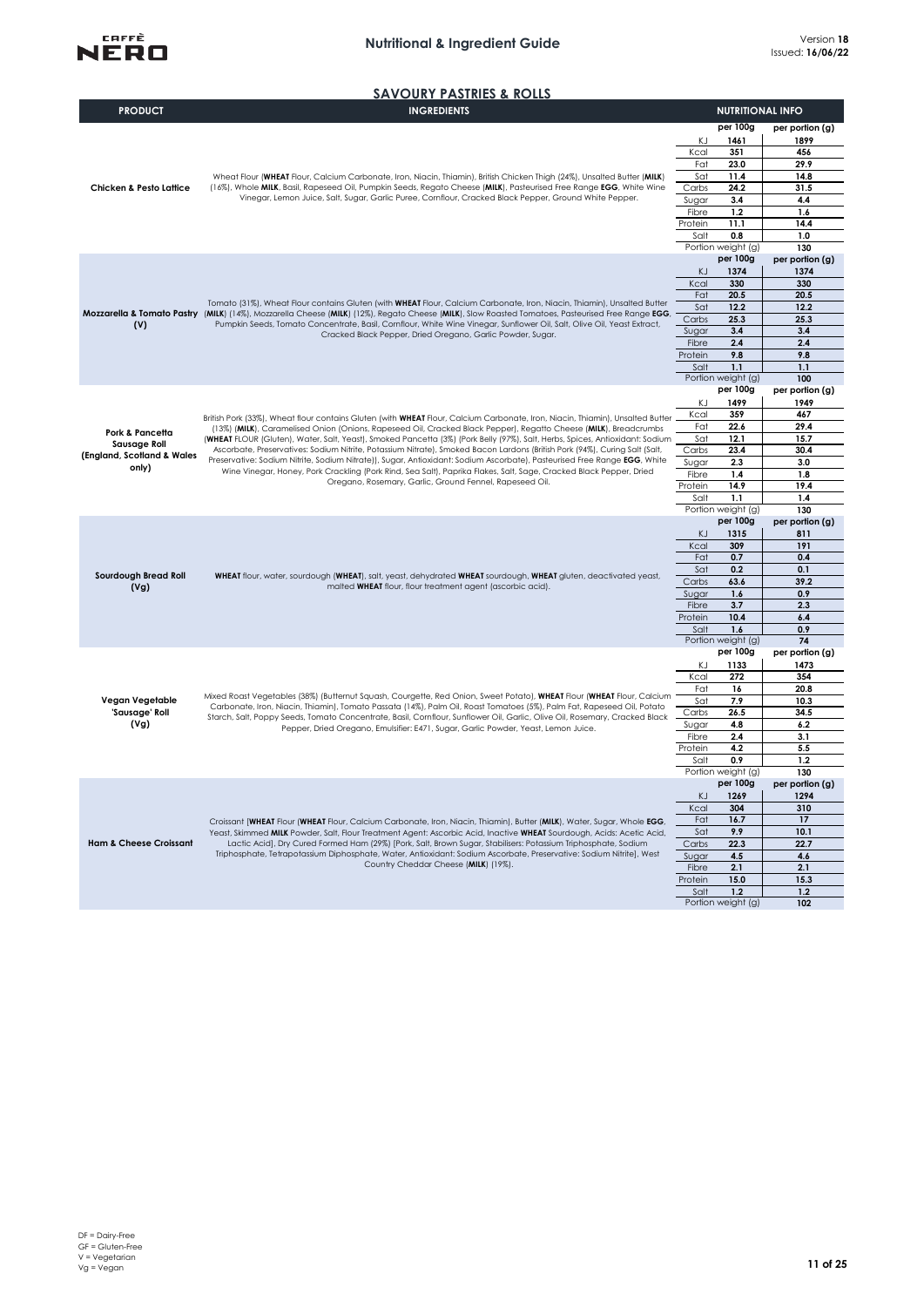

For our stores in Northern Ireland the nutritional and ingredient information for Scones, Panini, Tostati, Sandwiches, Salads, Crisps and<br>some Snacks is different than the information for the rest of the UK. Please refer t

|                                   | <b>PANINI</b>                                                                                                                                                                                                                                                                                                                                                                                                                                                                                                                                                                                                                                                                                                    |                  |                                |                        |
|-----------------------------------|------------------------------------------------------------------------------------------------------------------------------------------------------------------------------------------------------------------------------------------------------------------------------------------------------------------------------------------------------------------------------------------------------------------------------------------------------------------------------------------------------------------------------------------------------------------------------------------------------------------------------------------------------------------------------------------------------------------|------------------|--------------------------------|------------------------|
| <b>PRODUCT</b>                    | <b>INGREDIENTS</b>                                                                                                                                                                                                                                                                                                                                                                                                                                                                                                                                                                                                                                                                                               |                  | <b>NUTRITIONAL INFO</b>        |                        |
|                                   |                                                                                                                                                                                                                                                                                                                                                                                                                                                                                                                                                                                                                                                                                                                  |                  | per 100g                       | per portion (g)        |
|                                   |                                                                                                                                                                                                                                                                                                                                                                                                                                                                                                                                                                                                                                                                                                                  | ΚJ               | 1179                           | 2241                   |
|                                   |                                                                                                                                                                                                                                                                                                                                                                                                                                                                                                                                                                                                                                                                                                                  | Kcal<br>Fat      | 281<br>11                      | 533<br>20.8            |
|                                   | Sourdough Panini [WHEAT Flour (WHEAT Flour, Calcium Carbonate, Iron, Niacin, Thiamin), Water, Rapeseed Oil, Sourdough<br>(Water, Fermented RYE Flour, Salt), Salt, Yeast, Malted WHEAT Flour], Brie (MILK) (21%), Balsamic Onion Chutney (13%) [Red                                                                                                                                                                                                                                                                                                                                                                                                                                                              | Sat              | 5.5                            | 10.4                   |
| <b>Brie &amp; Bacon Panini</b>    | Onion, Sugar, Balsamic Vinegar (Wine Vinegar, Grape Must), White Wine Vinegar, Water, Molasses, Cornflour, Salt, Garlic                                                                                                                                                                                                                                                                                                                                                                                                                                                                                                                                                                                          | Carbs            | 31.7                           | 60.2                   |
|                                   | Purée, Ginger Purée, Black Pepper], Beechwood Smoked Streaky Bacon (10%) [Pork, Salt, Antioxidant: Sodium Ascorbate,                                                                                                                                                                                                                                                                                                                                                                                                                                                                                                                                                                                             | Sugar            | 6.2                            | 11.8                   |
|                                   | Preservatives: Potassium Nitrate, Sodium Nitrite].                                                                                                                                                                                                                                                                                                                                                                                                                                                                                                                                                                                                                                                               | Fibre            | $\mathbf{2}$                   | 3.8                    |
|                                   |                                                                                                                                                                                                                                                                                                                                                                                                                                                                                                                                                                                                                                                                                                                  | Protein<br>Salt  | 12.9<br>1.4                    | 24.5                   |
|                                   |                                                                                                                                                                                                                                                                                                                                                                                                                                                                                                                                                                                                                                                                                                                  |                  | Portion weight (g)             | 2.6<br>190             |
|                                   |                                                                                                                                                                                                                                                                                                                                                                                                                                                                                                                                                                                                                                                                                                                  |                  | per 100g                       | per portion (g)        |
|                                   |                                                                                                                                                                                                                                                                                                                                                                                                                                                                                                                                                                                                                                                                                                                  | KJ               | 1010                           | 1797                   |
|                                   | Seeded Panini [WHEAT Flour (WHEAT Flour, Calcium Carbonate, Iron, Niacin, Thiamin), Water, Rapeseed Oil, Sunflower                                                                                                                                                                                                                                                                                                                                                                                                                                                                                                                                                                                               | Kcal             | 241                            | 428                    |
| <b>Limited Edition</b>            | Seeds, Pumpkin Seeds, Fermented WHEAT Flour, Malted WHEAT Flour, Salt, Yeast, Waxy Maize Starch], Roasted Red and                                                                                                                                                                                                                                                                                                                                                                                                                                                                                                                                                                                                | Fat<br>Sat       | 9.0<br>1.7                     | 16.0<br>3.1            |
| <b>Chorizo &amp; Sweet Pepper</b> | Yellow Peppers (14%) [Red Pepper, Yellow Pepper, Sunflower Oil], Paprika Mayonnaise (11%) [Water, Rapeseed Oil,<br>Pasteurised Free Range EGG Yolk (EGG Yolk, Salt), White Wine Vinegar, Cornflour, Sugar, Citrus Fibre, Concentrated Lime                                                                                                                                                                                                                                                                                                                                                                                                                                                                       | Carbs            | 29.5                           | 52.5                   |
| Panini                            | Juice, Dijon MUSTARD (Water, MUSTARD Seeds, Spirit Vinegar, Salt), Coriander, Red Jalapeno Pepper, Smoked Paprika,                                                                                                                                                                                                                                                                                                                                                                                                                                                                                                                                                                                               | Sugar            | 3.5                            | 6.2                    |
|                                   | Lemon Zest, Salt, Thyme, Thickening Agent: Pectin], Chorizo (11%) [Pork, Salt, Paprika, Dextrose, Garlic, Antioxidant:                                                                                                                                                                                                                                                                                                                                                                                                                                                                                                                                                                                           | Fibre            | 2.2                            | 4.0                    |
|                                   | Rosemary Extract, Preservative: Sodium Nitrite], Spinach (4%).                                                                                                                                                                                                                                                                                                                                                                                                                                                                                                                                                                                                                                                   | Protein          | 9.2                            | 16.4                   |
|                                   |                                                                                                                                                                                                                                                                                                                                                                                                                                                                                                                                                                                                                                                                                                                  | Salt             | 1.1<br>Portion weight (g)      | 1.9<br>178             |
|                                   |                                                                                                                                                                                                                                                                                                                                                                                                                                                                                                                                                                                                                                                                                                                  |                  | per 100g                       | per portion (g)        |
|                                   |                                                                                                                                                                                                                                                                                                                                                                                                                                                                                                                                                                                                                                                                                                                  | ΚJ               | 945                            | 1702                   |
|                                   | Sourdough Panini [WHEAT Flour (WHEAT Flour, Calcium Carbonate, Iron, Niacin, Thiamin), Water, Rapeseed Oil, Sourdough<br>(Water, Fermented RYE Flour, Salt), Salt, Yeast, Malted WHEAT Flour], Dry Cured Formed Ham (22%) [Pork, Salt, Brown Sugar,<br>Stabilisers: Potassium Triphosphate, Sodium Triphosphate, Tetrapotassium Diphosphate, Water, Antioxidant: Sodium<br>Ascorbate, Preservative: Sodium Nitrite], Mozzarella & Cheddar Cheese [Mozzarella Cheese (MILK) (6%), Cheddar Cheese<br>(MILK) (4%)], Seasoned Béchamel [Béchamel Sauce (8%) (Water, Butter (MILK), Skimmed MILK Powder, WHEAT Flour (WHEAT<br>Flour, Calcium Carbonate, Iron, Niacin, Thiamin), Double Cream (MILK)), Black Pepper]. | Kcal             | 224                            | 404                    |
|                                   |                                                                                                                                                                                                                                                                                                                                                                                                                                                                                                                                                                                                                                                                                                                  | Fat              | 5.7                            | 10.3                   |
|                                   |                                                                                                                                                                                                                                                                                                                                                                                                                                                                                                                                                                                                                                                                                                                  | Sat              | 2.4                            | 4.4                    |
| Ham & Mozzarella Panini           |                                                                                                                                                                                                                                                                                                                                                                                                                                                                                                                                                                                                                                                                                                                  | Carbs<br>Sugar   | 28.8<br>3.1                    | 51.9<br>5.5            |
|                                   |                                                                                                                                                                                                                                                                                                                                                                                                                                                                                                                                                                                                                                                                                                                  | Fibre            | 2.5                            | 4.4                    |
|                                   |                                                                                                                                                                                                                                                                                                                                                                                                                                                                                                                                                                                                                                                                                                                  | Protein          | 13.3                           | 23.9                   |
|                                   |                                                                                                                                                                                                                                                                                                                                                                                                                                                                                                                                                                                                                                                                                                                  | Salt             | 0.9                            | 1.7                    |
|                                   |                                                                                                                                                                                                                                                                                                                                                                                                                                                                                                                                                                                                                                                                                                                  |                  | Portion weight (g)<br>per 100g | 180<br>per portion (g) |
|                                   |                                                                                                                                                                                                                                                                                                                                                                                                                                                                                                                                                                                                                                                                                                                  | KJ               | 945                            | 1702                   |
|                                   |                                                                                                                                                                                                                                                                                                                                                                                                                                                                                                                                                                                                                                                                                                                  | Kcal             | 224                            | 404                    |
|                                   | Sourdough Panini [WHEAT Flour (WHEAT Flour, Calcium Carbonate, Iron, Niacin, Thiamin), Water, Rapeseed Oil, Sourdough                                                                                                                                                                                                                                                                                                                                                                                                                                                                                                                                                                                            | Fat              | 5.7                            | 10.3                   |
| Mozzarella & Tomato Panini        | (Water, Fermented RYE Flour, Salt), Salt, Yeast, Malted WHEAT Flour], Dry Cured Formed Ham (22%) [Pork, Salt, Brown Sugar,<br>Stabilisers: Potassium Triphosphate, Sodium Triphosphate, Tetrapotassium Diphosphate, Water, Antioxidant: Sodium                                                                                                                                                                                                                                                                                                                                                                                                                                                                   | Sat              | 2.4                            | 4.4                    |
| (V)                               | Ascorbate, Preservative: Sodium Nitrite], Mozzarella & Cheddar Cheese [Mozzarella Cheese (MILK) (6%), Cheddar Cheese                                                                                                                                                                                                                                                                                                                                                                                                                                                                                                                                                                                             | Carbs            | 28.8                           | 51.9                   |
|                                   | (MILK) (4%)], Seasoned Béchamel [Béchamel Sauce (8%) (Water, Butter (MILK), Skimmed MILK Powder, WHEAT Flour (WHEAT                                                                                                                                                                                                                                                                                                                                                                                                                                                                                                                                                                                              | Sugar<br>Fibre   | 3.1<br>2.5                     | 5.5<br>4.4             |
|                                   | Flour, Calcium Carbonate, Iron, Niacin, Thiamin), Double Cream (MILK)), Black Pepper].                                                                                                                                                                                                                                                                                                                                                                                                                                                                                                                                                                                                                           | Protein          | 13.3                           | 23.9                   |
|                                   |                                                                                                                                                                                                                                                                                                                                                                                                                                                                                                                                                                                                                                                                                                                  | Salt             | 0.9                            | 1.7                    |
|                                   |                                                                                                                                                                                                                                                                                                                                                                                                                                                                                                                                                                                                                                                                                                                  |                  | Portion weight (g)             | 180                    |
|                                   |                                                                                                                                                                                                                                                                                                                                                                                                                                                                                                                                                                                                                                                                                                                  |                  | per 100g<br>1058               | per portion (g)        |
|                                   |                                                                                                                                                                                                                                                                                                                                                                                                                                                                                                                                                                                                                                                                                                                  | ΚJ<br>Kcal       | 252                            | 1957<br>466            |
|                                   | Sourdough Panini [WHEAT Flour (WHEAT Flour, Calcium Carbonate, Iron, Niacin, Thiamin), Water, Rapeseed Oil, Sourdough                                                                                                                                                                                                                                                                                                                                                                                                                                                                                                                                                                                            | Fat              | 9.3                            | 17.3                   |
|                                   | (Water, Fermented RYE Flour, Salt), Salt, Yeast, Malted WHEAT Flour), Tuna Melt Mix [Pole and Line Caught Tuna (20%)<br>(Skipjack Tuna (FISH), Water, Salt), Mayonnaise (9%) (Rapeseed Oil, Water, Free-Range Salted EGG Yolk (Free-Range EGG                                                                                                                                                                                                                                                                                                                                                                                                                                                                    | Sat              | 1.8                            | 3.3                    |
| Pole & Line Tuna Melt Panini      | Yolk, Salt), Spirit Vinegar, Dijon MUSTARD (Water, Brown MUSTARD Seeds, Spirit Vinegar, Salt), White Wine Vinegar, Cornflour,                                                                                                                                                                                                                                                                                                                                                                                                                                                                                                                                                                                    | Carbs            | 28.5                           | 52.8                   |
|                                   | Sugar), Red Pepper (3%), Slow Roast Tomato (2%) (Tomato, Sunflower Oil, Salt, Garlic, Oregano), Red Onion (1%), Parsley,                                                                                                                                                                                                                                                                                                                                                                                                                                                                                                                                                                                         | Sugar            | 2.6<br>2,2                     | 4.7<br>4.1             |
|                                   | Lemon Juice, Cornflour, Black Pepper], Cheddar Cheese (MILK) (5%).                                                                                                                                                                                                                                                                                                                                                                                                                                                                                                                                                                                                                                               | Fibre<br>Protein | 12.3                           | 22.8                   |
|                                   |                                                                                                                                                                                                                                                                                                                                                                                                                                                                                                                                                                                                                                                                                                                  | Salt             | 0.87                           | 1.61                   |
|                                   |                                                                                                                                                                                                                                                                                                                                                                                                                                                                                                                                                                                                                                                                                                                  |                  | Portion weight (g)             | 185                    |
|                                   |                                                                                                                                                                                                                                                                                                                                                                                                                                                                                                                                                                                                                                                                                                                  |                  | per 100g                       | per portion (g)        |
|                                   | Sourdough Panini [WHEAT Flour (WHEAT Flour, Calcium Carbonate, Iron, Niacin, Thiamin), Water, WHEAT Flour, Rapeseed                                                                                                                                                                                                                                                                                                                                                                                                                                                                                                                                                                                              | KJ<br>Kcal       | 832<br>197                     | 1481<br>351            |
|                                   | Oil, Salt, Yeast, Sourdough (Water, Fermented RYE Flour, Salt), WHEAT Gluten, Malted WHEAT Flour, Sunflower Oil, Fermented                                                                                                                                                                                                                                                                                                                                                                                                                                                                                                                                                                                       | Fat              | 3.2                            | 5.7                    |
| <b>THIS Plant Based 'Chicken'</b> | WHEAT Flour, Flour Treatment Agent: Ascorbic Acid], Seasoned SOYA Pieces (17%) [Water, SOYA Protein Concentrate,<br>Sunflower Oil, Flavouring, Pea Protein Isolate, Potato Starch, Salt, Pea Fibre, Rapeseed Oil, Maltodextrin, Sea Salt and Black                                                                                                                                                                                                                                                                                                                                                                                                                                                               | Sat              | 0.4                            | 0.7                    |
| Arrabbiata Panini                 | Pepper Seasoning [Maltodextrin, Black Pepper, Sugar, Yeast Extract Powder, Natural Flavouring, Sea Salt], Tomato Ragu                                                                                                                                                                                                                                                                                                                                                                                                                                                                                                                                                                                            | Carbs            | 29.3                           | 52.2                   |
| (Vg)                              | Sauce (16%) [Water, Tomato Paste, Crushed Tomatoes, Onions, White Wine Vinegar, Cornflour, Carrot, Sugar, Extra Virgin                                                                                                                                                                                                                                                                                                                                                                                                                                                                                                                                                                                           | Sugar            | 3.8                            | 6.8                    |
|                                   | Olive Oil, Salt, Basil, Rosemary, Thyme, Parsley, Garlic, Black Pepper], Lemon Juice, Chargrilled Red Chilli Puree [Chargrilled<br>Red Chilli Puree, Red Chilli, Olive Oil], Basil, Spinach (4%).                                                                                                                                                                                                                                                                                                                                                                                                                                                                                                                | Fibre<br>Protein | 4.0<br>10.7                    | 7.2<br>19              |
|                                   |                                                                                                                                                                                                                                                                                                                                                                                                                                                                                                                                                                                                                                                                                                                  | Salt             | 0.8                            | 1.5                    |
|                                   |                                                                                                                                                                                                                                                                                                                                                                                                                                                                                                                                                                                                                                                                                                                  |                  | Portion weight (g)             | 178                    |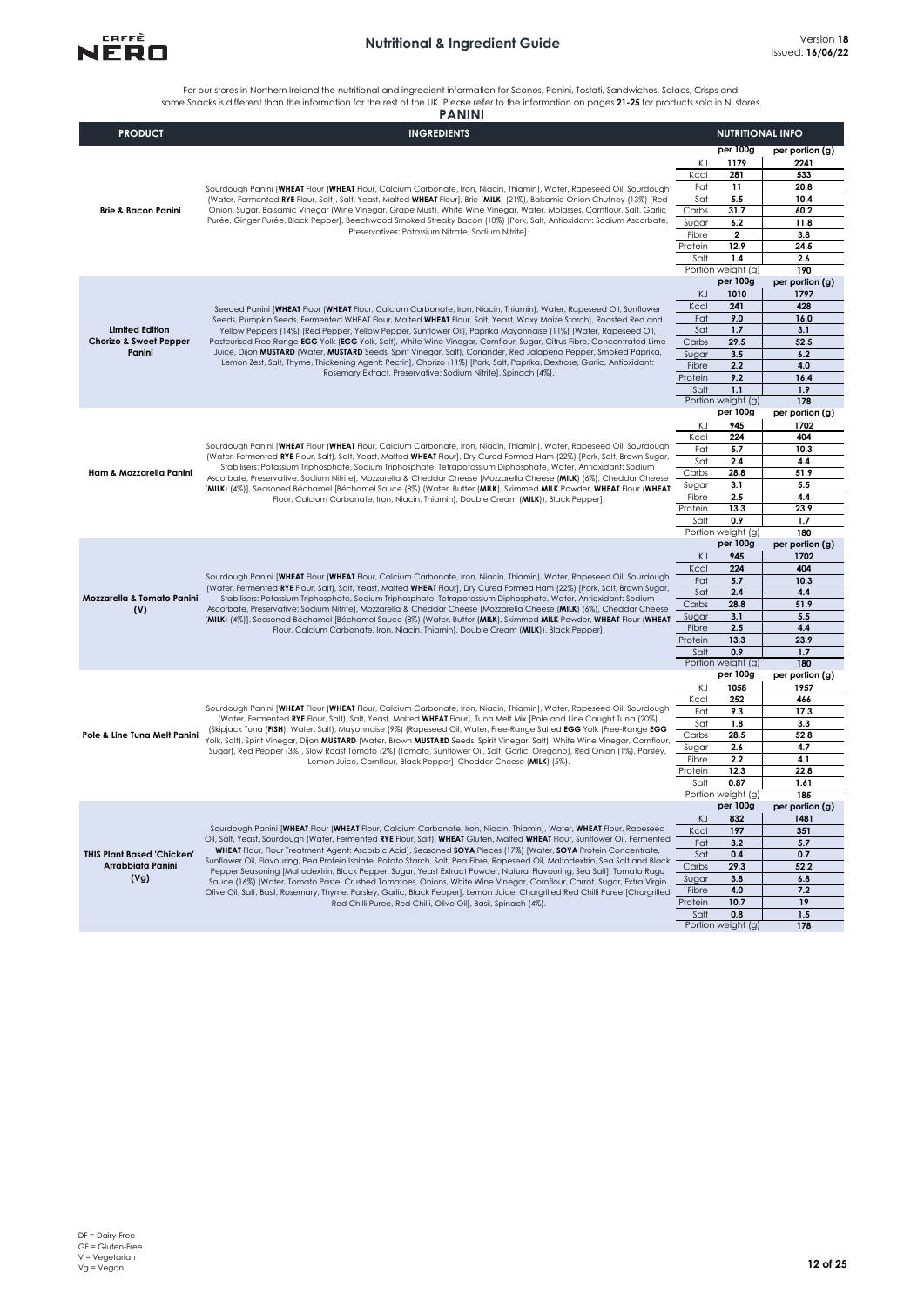

|                                                                      | <b>TOSTATI</b>                                                                                                                                                                                                                                                                                                                                                                                                                                                                                                                                                                                                                                                                                                                                                                                                                                                                                                                                                                                                                                                                                                                                                                                                                                                                                                                                                                                                                                                                                                                                                                              |                                                                        |                                                                                                                       |                                                                                                  |
|----------------------------------------------------------------------|---------------------------------------------------------------------------------------------------------------------------------------------------------------------------------------------------------------------------------------------------------------------------------------------------------------------------------------------------------------------------------------------------------------------------------------------------------------------------------------------------------------------------------------------------------------------------------------------------------------------------------------------------------------------------------------------------------------------------------------------------------------------------------------------------------------------------------------------------------------------------------------------------------------------------------------------------------------------------------------------------------------------------------------------------------------------------------------------------------------------------------------------------------------------------------------------------------------------------------------------------------------------------------------------------------------------------------------------------------------------------------------------------------------------------------------------------------------------------------------------------------------------------------------------------------------------------------------------|------------------------------------------------------------------------|-----------------------------------------------------------------------------------------------------------------------|--------------------------------------------------------------------------------------------------|
| <b>PRODUCT</b>                                                       | <b>INGREDIENTS</b>                                                                                                                                                                                                                                                                                                                                                                                                                                                                                                                                                                                                                                                                                                                                                                                                                                                                                                                                                                                                                                                                                                                                                                                                                                                                                                                                                                                                                                                                                                                                                                          |                                                                        | <b>NUTRITIONAL INFO</b>                                                                                               |                                                                                                  |
| <b>Chicken &amp; Bacon</b><br><b>Tostati Melt</b>                    | Grilled Cheese Topped Bread [White Bread (WHEAT Flour (Calcium Carbonate, Iron, Niacin, Thiamin), Water, Yeast, Salt,<br>Emulsifiers: Mono-and Diglycerides of Fatty Acids, Mono-and Diacetyl Tartaric Acid Esters of Mono and Diglycerides of Fatty<br>Acids, SOYA Flour, Preservative: Calcium Propionate, Rapeseed Oil, Flour Treatment Agent: Ascorbic Acid), Béchamel<br>Sauce (Whole MILK, Single Cream (MILK), Water, Cornflour, WHEAT Flour (Calcium Carbonate, Iron, Niacin, Thiamin), Salt,<br>Preservative: Potassium Sorbate), Mozzarella Cheese (MILK) (8%), Cheddar Cheese (MILK) (5%)], Chicken, Béchamel Sauce,<br>Cheese & Bacon Mix [British Chicken Breast (8%) (Chicken Breast, Salt, Chicken Stock (Water, Chicken Carcass), Cornflour),<br>Béchamel Sauce (Whole MILK, Single Cream (MILK), Water, Cornflour, WHEAT Flour (Calcium Carbonate, Iron, Niacin,<br>Thiamin), Salt, Preservative: Potassium Sorbate), Mozzarella Cheese (MILK) (5%), Cheddar Cheese (MILK) (2%), Regato<br>Cheese (MILK) (2%) (Anti-caking Agent: Potato Starch), Chicken Gravy (2%) (Water, Roasted Chicken Stock (Chicken Stock,<br>Salt, Onion Juice Concentrate, Carrot Extract, Tomato Paste), Cornflour, Sugar, Lemon Juice Concentrate, Onion Powder,<br>Tomato Paste, White Wine Vinegar, Garlic Purée, Salt, White Pepper), Chopped British Beechwood Smoked Streaky Bacon<br>(1%) (British Pork, Pork Fat, Salt, Antioxidant: Sodium Ascorbate, Preservatives: Potassium Nitrate, Sodium Nitrite), Dijon<br>MUSTARD (Water, MUSTARD Seeds, Spirit Vinegar, Salt), Black Pepper]. | ΚJ<br>Kcal<br>Fat<br>Sat<br>Carbs<br>Sugar<br>Fibre<br>Protein<br>Salt | per 100g<br>1005<br>239<br>8.9<br>4.9<br>23.5<br>2.4<br>1.6<br>15.5<br>1.0<br>Portion weight (g)                      | per portion (g)<br>1708<br>406<br>15.1<br>8.2<br>39.9<br>4.1<br>2.7<br>26.3<br>1.8<br>170        |
| <b>Cotto Ham &amp; Cheese</b><br><b>Tostati Melt</b>                 | Grilled Cheese Topped Bread [White Bread (WHEAT Flour (WHEAT Flour, Calcium Carbonate, Iron, Niacin, Thiamin), Water,<br>Yeast, Salt, Emulsifiers: Mono-and Diglycerides of Fatty Acids, Mono-and Diacetyl Tartaric Acid Esters of Mono and<br>Diglycerides of Fatty Acids, SOYA Flour, Preservative: Calcium Propionate, Rapeseed Oil, Flour Treatment Agent: Ascorbic<br>Acid), Béchamel Sauce (Water, Butter (MILK), Skimmed MILK Powder, WHEAT Flour (WHEAT Flour, Calcium Carbonate, Iron,<br>Niacin, Thiamine), Double Cream (MILK)), Mozzarella Cheese (MILK) (8%), Cheddar Cheese (MILK) (5%)], Cooked Formed<br>Cured Ham (17%) [Pork, Salt, Natural Flavourings, Antioxidant: Sodium Ascorbate, Preservative: Sodium Nitritel,<br>Macscarpone Cheese Béchamel [Mascarpone Full Fat Soft Cheese (MILK) (9%), Béchamel Sauce (Water, Butter (MILK),<br>Skimmed MILK Powder, WHEAT Flour (WHEAT Flour, Calcium Carbonate, Iron, Niacin, Thiamine), Double Cream (MILK)),<br>Regato Cheese (MILK) (2%) (Regato Cheese, Anti-caking Agent: Potato Starch), Parmigiano Reggiano Shavings (MILK)<br>(<1%), Cracked Black Pepper].                                                                                                                                                                                                                                                                                                                                                                                                                                                        | ΚJ<br>Kcal<br>Fat<br>Sat<br>Carbs<br>Sugar<br>Fibre<br>Protein<br>Salt | per 100g<br>1012<br>241<br>9.9<br>5.4<br>23.6<br>2.8<br>1.3<br>13.7<br>1.1<br>Portion weight (g)                      | per portion (g)<br>1771<br>422<br>17.3<br>9.5<br>41.4<br>5.0<br>2.2<br>24<br>2.0<br>175          |
| <b>Mozzarella &amp; Roasted</b><br><b>Tomato Tostati Melt</b><br>(V) | Grilled Cheese Tomato Topped White Bread [White Bread (WHEAT Flour (Calcium Carbonate, Iron, Niacin, Thiamin), Water,<br>Yeast, Salt, Emulsifiers: Mono-and Diglycerides of Fatty Acids, Mono-and Diacetyl Tartaric Acid Esters of Mono and<br>Diglycerides of Fatty Acids, SOYA Flour, Preservative: Calcium Propionate, Rapeseed Oil, Flour Treatment Agent: Ascorbic<br>Acid), Béchamel Sauce (Whole MILK), Single Cream (MILK), Water, Cornflour, WHEAT Flour (Calcium Carbonate, Iron,<br>Niacin, Thiamin), Salt, Preservative: Potassium Sorbate], Mozzarella Cheese (MILK) (8%), Semi Dried Cherry Tomato (6%),<br>Cheddar Cheese (MILK) (5%)], Mascarpone & Tomato Tomatade Dressing (15%) [Mascarpone Full Fat Soft Cheese (MILK)<br>(7%), SunBlush Tomatade (3%) (Slow Roast Tomato, Tomato Concentrate, Sunflower Oil, Olive Oil, Salt, Oregano, Sugar,<br>Garlic), Tomato and Onion Sauce (3%) (Water, Tomato Paste, Chopped Tomato, Rapeseed Oil, Sugar, White Wine Vinegar,<br>Cornflour, Garlic Puree, Concentrated Lemon Juice, Dijon MUSTARD (Water, MUSTARD Seeds, Spirit Vinegar, Salt), Diced<br>Onion, Soft Dark Brown Sugar, Basil, Salt, Oregano, Cracked Black Pepper), Modified Maize Starch, Cracked Black Pepper,<br>Parsley], Mozzarella Cheese (MILK) (11%).                                                                                                                                                                                                                                                                                                   | ΚJ<br>Kcal<br>Fat<br>Sat<br>Carbs<br>Sugar<br>Fibre<br>Protein<br>Salt | per 100g<br>983<br>236<br>10.4<br>5.7<br>24.3<br>3.7<br>1.3<br>11.0<br>1.0<br>Portion weight (g)                      | per portion (g)<br>1691<br>406<br>17.9<br>9.8<br>41.8<br>6.4<br>2.3<br>19.0<br>1.7<br>172        |
| <b>Roasted Mushroom &amp;</b><br>Mascarpone Tostati Melt<br>(V)      | Grilled Cheese Topped Bread [White Bread (WHEAT Flour (WHEAT Flour, Calcium Carbonate, Iron, Niacin, Thiamin), Water,<br>Yeast, Salt, Emulsifiers: Mono- and Diglycerides of Fatty Acids, Mono- and Diacetyl Tartaric Acid Esters of Mono- and<br>Diglycerides of Fatty Acids, SOYA Flour, Preservative: Calcium Propionate, Rapeseed Oil, Flour Treatment Agent: Ascorbic<br>Acid), Béchamel Sauce (8%) (Water, Butter (MILK), Skimmed MILK Powder, WHEAT Flour (WHEAT Flour, Calcium Carbonate,<br>Iron, Niacin, Thiamin), Double Cream (MILK)), Mozzarella Cheese (MILK) (8%), Cheddar Cheese (MILK) (5%)], Mushroom &<br>Mascarpone Mix [Mascarpone Full Fat Soft Cheese (MILK) (8%), Roasted Chestnut Mushrooms (7%) (Chestnut Mushrooms,<br>Olive Oil, Salt, Black Pepper), Mayonnaise (6%) (Water, Rapeseed Oil, Free-Range Salted EGG Yolk (Free-Range EGG Yolk,<br>Salt), Cornflour, Spirit Vinegar, Sugar, Dijon MUSTARD (Water, Black MUSTARD Seeds, Spirit Vinegar, Salt), White Wine<br>Vinegar), Mushroom and Porcini Tapenade (3%) (Grilled Mushrooms, Rapeseed Oil, Porcini Mushrooms, Concentrated<br>Lemon Juice, Salt, Dehydrated Porcini Mushroom Powder, Garlic, Parsley, Chive), Cornflour, Thyme], Roasted Chestnut<br>Mushrooms (8%) [Chestnut Mushrooms, Olive Oil, Salt, Black Pepper].                                                                                                                                                                                                                                                                           | KJ<br>Kcal<br>Fat<br>Sat<br>Carbs<br>Sugar<br>Fibre<br>Protein<br>Salt | per 100g<br>921<br>219<br>8.8<br>4.2<br>24.3<br>2.9<br>2.1<br>9.7<br>0.8<br>Portion weight (g)                        | per portion (g)<br>1611<br>384<br>15.4<br>7.3<br>42.5<br>5.1<br>3.6<br>17<br>1,4<br>175          |
|                                                                      | <b>SANDWICHES</b>                                                                                                                                                                                                                                                                                                                                                                                                                                                                                                                                                                                                                                                                                                                                                                                                                                                                                                                                                                                                                                                                                                                                                                                                                                                                                                                                                                                                                                                                                                                                                                           |                                                                        |                                                                                                                       |                                                                                                  |
| <b>PRODUCT</b>                                                       | <b>INGREDIENTS</b>                                                                                                                                                                                                                                                                                                                                                                                                                                                                                                                                                                                                                                                                                                                                                                                                                                                                                                                                                                                                                                                                                                                                                                                                                                                                                                                                                                                                                                                                                                                                                                          |                                                                        | <b>NUTRITIONAL INFO</b>                                                                                               |                                                                                                  |
| Free Range Egg Mayo<br>Sandwich<br>(V)                               | OATMEAL Bread [WHEAT Flour (Calcium Carbonate, Iron, Niacin, Thiamin), Water, OATMEAL, WHEAT Bran, Yeast, Salt, WHEAT<br>Protein, Spirit Vinegar, Emulsifiers: Mono-and Diglycerides of Fatty Acids, Mono - and Di-acetyl Tartaric Acid Esters of Mono<br>and Di-Glycerides of Fatty Acids), Vegetable Oils (Rapeseed, Palm), Malted BARLEY Flour, Flour Treatment Agent: Ascorbic<br>Acid, Palm Fat, WHEAT Starch], Free Range EGG Mayonnaise [Hard Boiled EGG (27%), Mayonnaise (Rapeseed Oil, Water,<br>Free Range Salted EGG Yolk (EGG Yolk, Salt), Spirit Vinegar, Dijon MUSTARD (Water, MUSTARD Seeds, Spirit Vinegar, Salt),<br>White Wine Vinegar, Cornflour, Sugar), Dijon MUSTARD (Water, Spirit Vinegar, Yellow MUSTARD Flour, MUSTARD Flour, Salt,<br>Ground Yellow MUSTARD Bran, Ground Turmeric, Ground Black Pepper, Pimento, Ground Cinnamon, Ground Cloves),<br>Black Pepper, Salt], Free Range Hard Boiled EGG (21%).                                                                                                                                                                                                                                                                                                                                                                                                                                                                                                                                                                                                                                                     | KJ<br>Kcal<br>Fat<br>Sat<br>Carbs<br>Sugar<br>Fibre<br>Protein<br>Salt | per 100g<br>917<br>222<br>11.1<br>2.0<br>19<br>0.3<br>2.0<br>11.0<br>0.7                                              | per portion (g)<br>1852<br>449<br>22.4<br>4.1<br>38.3<br>0.6<br>4.0<br>22.2<br>1.5               |
| <b>Chargrilled Chicken</b><br><b>Salad Sandwich</b>                  | Malted Brown Bread [WHEAT Flour (Calcium Carbonate, Iron, Niacin, Thiamin), Water, Malted WHEAT Flakes, WHEAT Bran,<br>WHEAT Protein, Yeast, Malted BARLEY Flour, Salt, Emulsifiers: Mono-and Diglycerides of Fatty Acids, Mono - and Di-acetyl<br>Tartaric Acid Esters of Mono and Di-Glycerides of Fatty Acids, Spirit Vinegar, Malted WHEAT Flour, Rapeseed Oil, Flour<br>Treatment Agent: Ascorbic Acid, Palm Fat, Palm Oil, WHEAT Starch], British Chargrilled Chicken Breast (25%) [Chicken Breast,<br>Salt, Cornflour], Black Pepper Mayonnaise [Mayonnaise (Rapeseed Oil, Water, Free Range Salted EGG Yolk (EGG Yolk,<br>Salt), Spirit Vinegar, Dijon MUSTARD (Water, MUSTARD Seeds, Spirit Vinegar, Salt), White Wine Vinegar, Cornflour, Sugar),<br>Black Pepper], Tomato (7%), Cucumber (5%), Lettuce (4%).                                                                                                                                                                                                                                                                                                                                                                                                                                                                                                                                                                                                                                                                                                                                                                     | ΚJ<br>Kcal<br>Fat<br>Sat<br>Carbs<br>Sugar<br>Fibre<br>Protein<br>Salt | Portion weight (g)<br>per 100g<br>896<br>217<br>9.7<br>1.1<br>19.8<br>0.9<br>1.9<br>11.6<br>0.7<br>Portion weight (g) | 202<br>per portion (g)<br>1820<br>441<br>19.6<br>2.2<br>40.1<br>1.9<br>3.9<br>23.5<br>1.4<br>203 |
| <b>Classic BLT Sandwich</b>                                          | Malted Brown Bread [WHEAT Flour (WHEAT Flour, Calcium Carbonate, Iron, Niacin, Thiamin), Water, Malted WHEAT Flakes,<br>WHEAT Bran, Yeast, Malted BARLEY Flour, Salt, Emulsifiers: Mono- and Diglycerides of Fatty Acids, Mono- and Diacetyl<br>Tartaric Acid Esters of Mono- and Diglycerides of Fatty Acids, WHEAT Protein, Malted WHEAT Flour, Rapeseed Oil, Flour<br>Treatment Agent: Ascorbic Acid, WHEAT Starch], Beechwood Smoked Streaky Bacon (16%) [Pork, Salt, Antioxidant: Sodium<br>Ascorbate, Preservatives: Potassium Nitrate, Sodium Nitrite], Tomatoes (14%), Black Pepper Mayonnaise [Mayonnaise (8%)<br>(Rapeseed Oil, Water, Free-Range Salted EGG Yolk (Free-Range EGG Yolk, Salt), Spirit Vinegar, Dijon MUSTARD (Water,<br>Brown MUSTARD Seeds, Spirit Vinegar, Salt), White Wine Vinegar, Cornflour, Sugar), Black Pepper], Lettuce (5%).                                                                                                                                                                                                                                                                                                                                                                                                                                                                                                                                                                                                                                                                                                                           | ΚJ<br>Kcal<br>Fat<br>Sat<br>Carbs<br>Sugar<br>Fibre<br>Protein<br>Salt | per 100g<br>1012<br>241<br>9.9<br>5.4<br>23.6<br>2.8<br>1.3<br>13.7<br>1.1<br>Portion weight (g)                      | per portion (g)<br>1690<br>402<br>16.5<br>9<br>39.5<br>4.7<br>2.1<br>22.9<br>1.9<br>167          |
|                                                                      |                                                                                                                                                                                                                                                                                                                                                                                                                                                                                                                                                                                                                                                                                                                                                                                                                                                                                                                                                                                                                                                                                                                                                                                                                                                                                                                                                                                                                                                                                                                                                                                             |                                                                        |                                                                                                                       |                                                                                                  |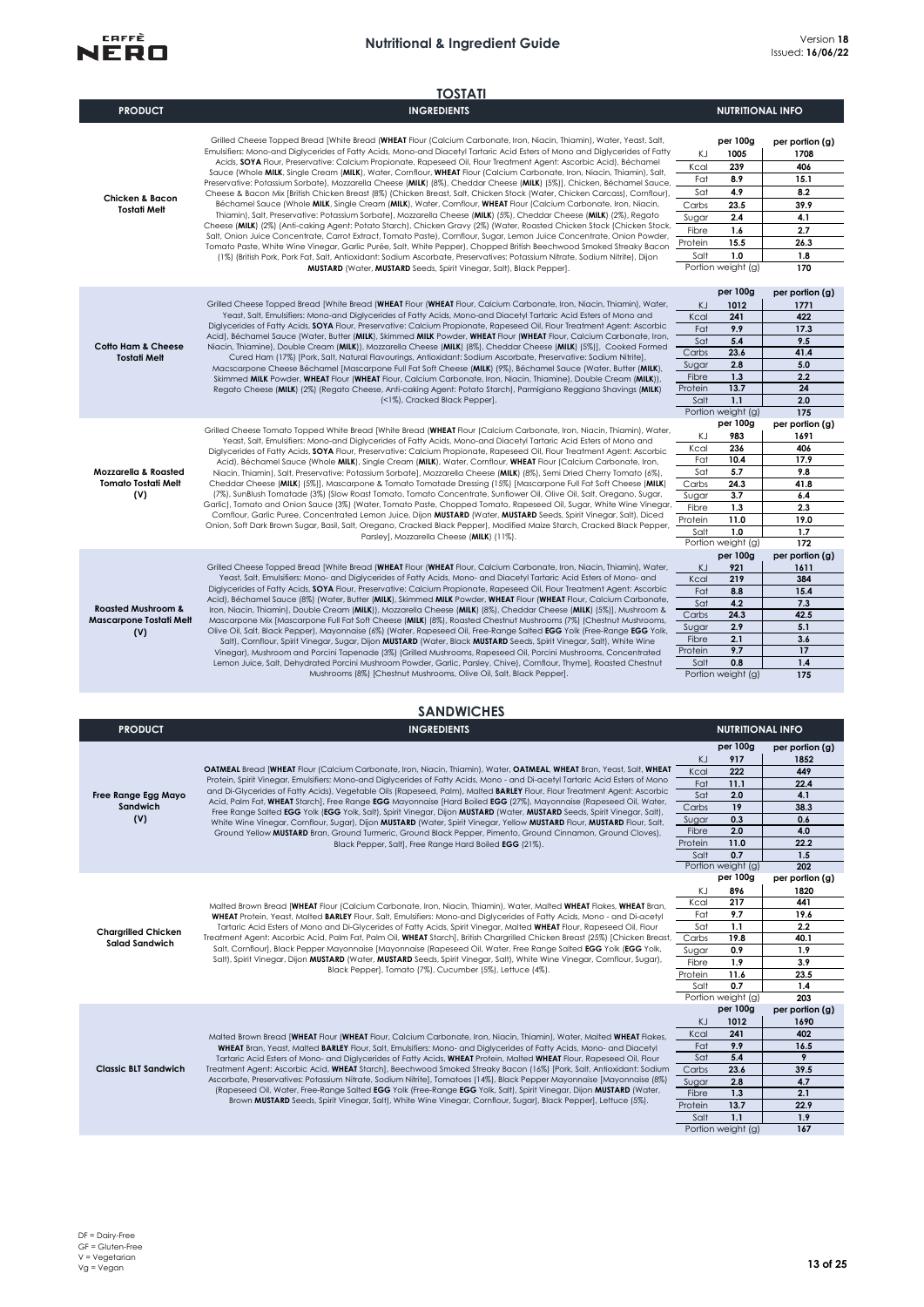

|                                                          | <b>BREAKFAST ROLLS</b>                                                                                                                                                                                                                                                                                                                                                                                                                                                                                                                                                                                                                                                                                                                                                                                                                                                                                                                                                                                                                                               |                                                                        |                                                                                                   |                                                                                           |
|----------------------------------------------------------|----------------------------------------------------------------------------------------------------------------------------------------------------------------------------------------------------------------------------------------------------------------------------------------------------------------------------------------------------------------------------------------------------------------------------------------------------------------------------------------------------------------------------------------------------------------------------------------------------------------------------------------------------------------------------------------------------------------------------------------------------------------------------------------------------------------------------------------------------------------------------------------------------------------------------------------------------------------------------------------------------------------------------------------------------------------------|------------------------------------------------------------------------|---------------------------------------------------------------------------------------------------|-------------------------------------------------------------------------------------------|
| <b>PRODUCT</b>                                           | <b>INGREDIENTS</b>                                                                                                                                                                                                                                                                                                                                                                                                                                                                                                                                                                                                                                                                                                                                                                                                                                                                                                                                                                                                                                                   |                                                                        | <b>NUTRITIONAL INFO</b>                                                                           |                                                                                           |
| <b>Bacon Roll</b>                                        | Vienna Roll [WHEAT Flour (WHEAT Flour, Calcium Carbonate, Iron, Niacin, Thiamin), Water, RYE Flour, Yeast, Salt, Malted<br>WHEAT Flour, Improver (WHEAT Flour, Flour Treatment Agent: Ascorbic Acid, Rapeseed Oil, Enzyme)], Coffee Cured Streaky<br>Bacon (32%) [Pork Belly, Sugar, Salt, Cold Brewed Coffee, Stabiliser: Sodium Triphosphate, Maltodextrin, Natural Flavouring,<br>Antioxidant: Sodium Ascorbate, Preservative: Sodium Nitrite], Butter (MILK).                                                                                                                                                                                                                                                                                                                                                                                                                                                                                                                                                                                                    | KJ<br>Kcal<br>Fat<br>Sat<br>Carbs<br>Sugar<br>Fibre<br>Protein<br>Salt | per 100g<br>1258<br>300<br>11.9<br>4.9<br>31.8<br>3.4<br>2.0<br>15.5<br>1.8<br>Portion weight (g) | per portion (g)<br>1585<br>378<br>15<br>6.2<br>40.1<br>4.3<br>2.5<br>19.5<br>2.3<br>126   |
| <b>Butcher's Sausage Roll</b>                            | Vienna Roll [WHEAT Flour (WHEAT Flour, Calcium Carbonate, Iron, Niacin, Thiamin), Water, RYE Flour, Yeast, Salt, Malted<br>WHEAT Flour, Improver (WHEAT Flour, Flour Treatment Agent: Ascorbic Acid, Rapeseed Oil, Enzyme)], Pork and Lentil<br>Sausage in Beef Collagen Casing (46%) [Pork, Lentils, Potato Starch, Dextrose, Water, Salt, Rapeseed Oil, WHEAT Starch,<br>Beef Collagen Casing, Spices (Ground Ginger, Ground Mace, Ground Nutmeg, Ground White Pepper, Chilli Powder),<br>Stabiliser: Sodium Diphosphate, WHEAT Protein, Onion Powder, Rubbed Sage, WHEAT Flour (WHEAT Flour, Calcium<br>Carbonate, Iron, Niacin, Thiamin)], Butter (MILK).                                                                                                                                                                                                                                                                                                                                                                                                        | ΚJ<br>Kcal<br>Fat<br>Sat<br>Carbs<br>Sugar<br>Fibre<br>Protein<br>Salt | per 100g<br>1097<br>261<br>11.1<br>4.4<br>27.8<br>2.2<br>2.2<br>11.5<br>1.3<br>Portion weight (g) | per portion (g)<br>1766<br>421<br>17.9<br>7.1<br>44.8<br>3.6<br>3.5<br>18.6<br>2.1<br>161 |
| <b>THIS Plant Based 'Sausage'</b><br>Ciabatta<br>(Vg)    | Ciabatta Roll [WHEAT Flour (WHEAT Flour, Calcium Carbonate, Iron, Niacin, Thiamin), Water, RYE Flour, Yeast, Salt, Malted<br>WHEAT Flour, WHEAT Flour, Flour Treatment Agent: Ascorbic Acid, Rapeseed Oil), Plant Based Sausage (47%) [Mushrooms,<br>Water, Pea Flour, Onions, Rapeseed Oil, Stabilisers: Processed Eucheuma Seaweed, Methyl Cellulose, Palm Oil, Pea Fibre,<br>Pea Protein, Pea Starch, Rice Flour, Sugar, Flavouring, Maize Flour, Yeast Extract, Salt, Dried Onion, Textured Pea Protein,<br>Parsley, Sodium Alginate Casing, Porcini Mushroom Powder, Cracked Black Pepper, Maize Starch, Colour: Plain Caramel,<br>Sage, Preservative: Sodium METABISULPHITE, Ground Mace, Dextrose, White Pepper.                                                                                                                                                                                                                                                                                                                                              | KJ<br>Kcal<br>Fat<br>Sat<br>Carbs<br>Sugar<br>Fibre<br>Protein<br>Salt | per 100g<br>847<br>200<br>2.1<br>0.7<br>33.6<br>2.6<br>6.3<br>8.8<br>1.3<br>Portion weight (g)    | per portion (g)<br>1330<br>314<br>3.2<br>1.1<br>52.7<br>4.1<br>9.8<br>13.8<br>2.0<br>157  |
|                                                          | <b>FOCACCIA</b>                                                                                                                                                                                                                                                                                                                                                                                                                                                                                                                                                                                                                                                                                                                                                                                                                                                                                                                                                                                                                                                      |                                                                        |                                                                                                   |                                                                                           |
| <b>PRODUCT</b>                                           | <b>INGREDIENTS</b>                                                                                                                                                                                                                                                                                                                                                                                                                                                                                                                                                                                                                                                                                                                                                                                                                                                                                                                                                                                                                                                   |                                                                        | <b>NUTRITIONAL INFO</b>                                                                           |                                                                                           |
| <b>Brie &amp; Vine Ripened Tomato</b><br>Focaccia<br>(V) | Rosemary and Rock Salt Focaccia [WHEAT Flour (Calcium Carbonate, Iron, Niacin, Thiamin), Water, Extra Virgin Olive Oil,<br>WHEAT Fibre, Fermented WHEAT Flour, Rosemary (1.9%), Yeast, Salt, WHEAT Gluten, BARLEY Malt Vinegar, Rock Salt, WHEAT<br>Flour, Waxy Maize Starch, Flour Treatment Agent: Ascorbic Acid, Malted WHEAT Flour, Sunflower Oil), Brie (MILK) (18%),<br>Tomato (17%), Smoked Chilli Relish (11%) [Sugar, Red Pepper, Water, Red Onion, Red Chilli Purée, Concentrated Lemon<br>Juice, Chillies, Smoked Chillies, Smoked Salt, Thickening Agent: Pectin], Spinach (4%).                                                                                                                                                                                                                                                                                                                                                                                                                                                                         | KJ<br>Kcal<br>Fat<br>Sat<br>Carbs<br>Sugar<br>Protein<br>Salt          | per 100g<br>970<br>231<br>7.3<br>3.6<br>30<br>9.7<br>11.7<br>1<br>Portion weight (g)              | per portion (g)<br>2047<br>487<br>15.4<br>7.6<br>63.3<br>20.5<br>24.7<br>2.1<br>211       |
| Spicy Chicken & Red<br>Pepper Focaccia                   | Rosemary and Rock Salt Focaccia [WHEAT Flour (Calcium Carbonate, Iron, Niacin, Thiamin), Water, Extra Virgin Olive Oil,<br>WHEAT Fibre, Fermented WHEAT Flour, Rosemary (1.9%), Yeast, Salt, WHEAT Gluten, BARLEY Malt Vinegar, Rock Salt, WHEAT<br>Flour, Waxy Maize Starch, Flour Treatment Agent: Ascorbic Acid, Malted WHEAT Flour, Sunflower Oil], Nduja Mayonnaise<br>Chicken Mix (35%) [Mayonnaise (15%) (Rapeseed Oil, Water, Free Range Salted EGG Yolk (EGG Yolk, Salt), Spirit Vinegar,<br>Dijon MUSTARD (Water, MUSTARD Seeds, Spirit Vinegar, Salt), White Wine Vinegar, Cornflour, Sugar), British Chicken Breast<br>(14%) (Chicken Breast (99%), Salt, Chicken Stock (Water, Chicken Carcass), Cornflour), Nduja Paste (4%) (Pork (63%), Extra<br>Virgin Olive Oil, Calabrian Hot Pepper Paste (10%) (Red Hot Pepper, Salt, Acidity Regulator: Citric Acid, Antioxidant:<br>Ascorbic Acid), Paprika, Salt, Dextrose, Antioxidant: Sodium Ascorbate, Preservatives: Potassium Nitrate, Sodium Nitrite),<br>Cornflour], Red Pepper (10%), Spinach (5%). | KJ<br>Kcal<br>Fat<br>Sat<br>Carbs<br>Sugar<br>Protein<br>Salt          | per 100g<br>1165<br>278<br>13.9<br>1.8<br>26.9<br>1.8<br>10.2<br>1.1<br>Portion weight (g)        | per portion (g)<br>2330<br>556<br>27.8<br>3.6<br>53.8<br>3.6<br>20.4<br>2.1<br>200        |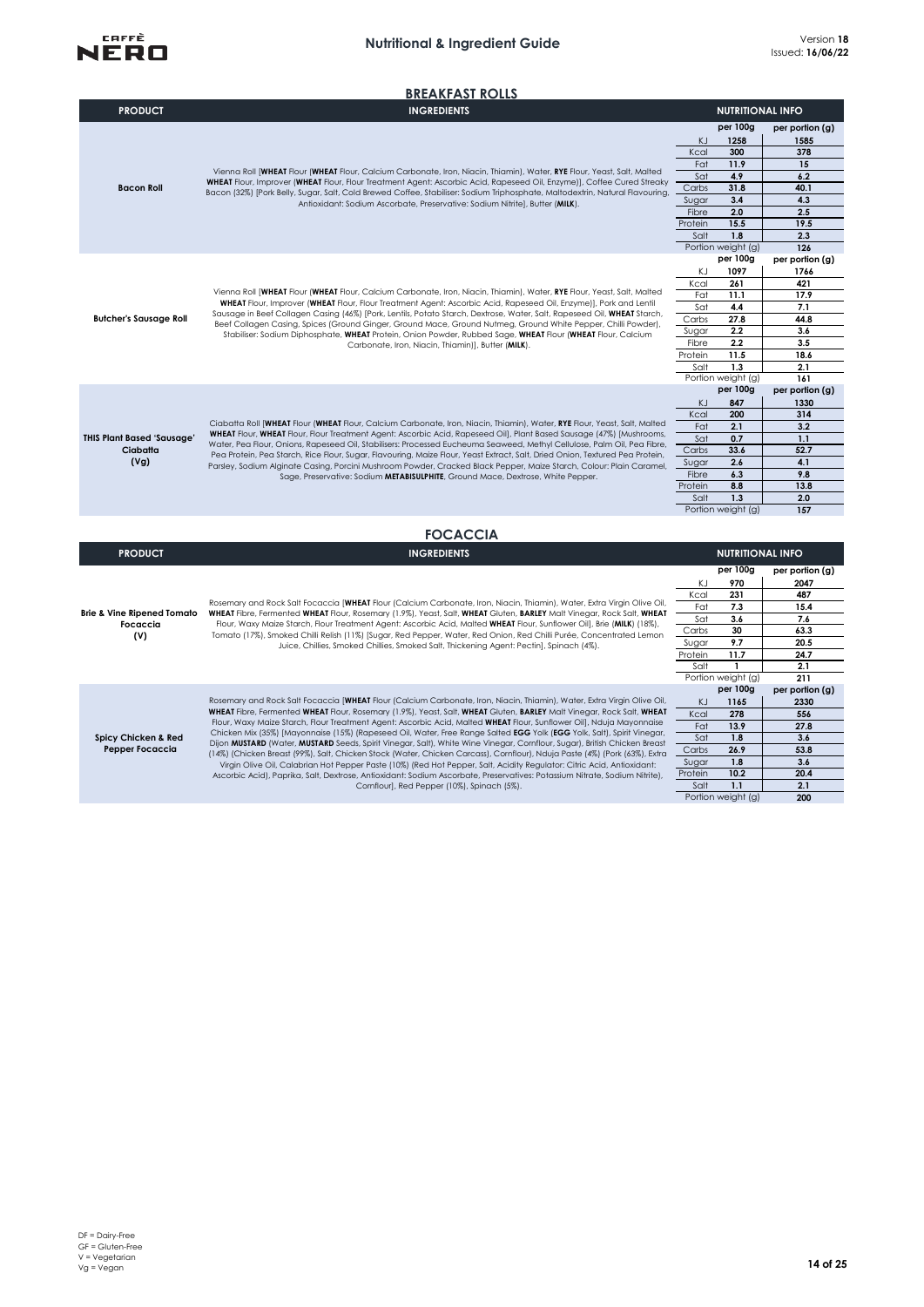

| <b>SALADS &amp; ANTIPASTI</b>       |                                                                                                                                                                                                                                                   |                  |                           |                        |
|-------------------------------------|---------------------------------------------------------------------------------------------------------------------------------------------------------------------------------------------------------------------------------------------------|------------------|---------------------------|------------------------|
| <b>PRODUCT</b>                      | <b>INGREDIENTS</b>                                                                                                                                                                                                                                |                  | <b>NUTRITIONAL INFO</b>   |                        |
|                                     |                                                                                                                                                                                                                                                   |                  | per 100g                  | per portion (g)        |
|                                     | Dressed Grains (41%) (Bulgur WHEAT, Turmeric Rice (Long Grain Rice, Water, Ground Turmeric), Pink Cabbage, Roasted                                                                                                                                | KJ<br>Kcal       | 454<br>108                | 1111<br>265            |
|                                     | Vegetables (Red Pepper, Yellow Pepper, Onion, Courgette, Rapeseed Oil), Chickpeas, Cous Cous (WHEAT), Black Beluga®                                                                                                                               | Fat              | 4.5                       | 11                     |
| Chargrilled Chicken, Mixed          | Lentils, Red Quinoa, Concentrated Lemon Juice, Mint, Chives, Parsley, Lemon Infused Rapeseed Oil (Rapeseed Oil,<br>Flavouring), Garlic Purée, Salt), Mixed Leaves (19%) (Spinach, Lettuce), Cooked British Chicken Breast (18%) (Chicken, Salt,   | Sat              | 0.6                       | 1.4                    |
| <b>Grain &amp; Pesto Salad</b>      | Cornflour), Basil Pesto (12%) (Water, Basil Flavoured Sunflower Oil (Sunflower Oil, Flavouring), White Wine Vinegar, Basil                                                                                                                        | Carbs            | 8.9                       | 21.7                   |
|                                     | Purée (Sunflower Oil, Basil, Salt, Acidity Regulator (Citric Acid)), Basil, Pumpkin Seeds, Sunflower Seeds, Rapeseed Oil, Lemon                                                                                                                   | Sugar            | 2.1                       | 5.1                    |
|                                     | Juice, Mint, Garlic Purée, Cornflour, Salt, Black Pepper), Red Pepper (6%), SunBlush® Marinated Tomatoes (3%) (Slow<br>Roasted Tomatoes, Rapeseed Oil, Salt, Garlic, Oregano).                                                                    | Fibre<br>Protein | 1.4<br>7.4                | 3.4<br>18.1            |
|                                     |                                                                                                                                                                                                                                                   | Salt             | 0.6                       | 1.4                    |
|                                     |                                                                                                                                                                                                                                                   |                  | Portion weight (g)        | 245                    |
|                                     |                                                                                                                                                                                                                                                   |                  |                           |                        |
|                                     | Mixed Leaves (21%) (Spinach, Lettuce, Salanova), Falafel (20%) (Chick Peas, Onions, Water, Rapeseed Oil, Bread Crumbs<br>(Fortified Wheat Flour (WHEAT Flour, Calcium Carbonate, Iron, Niacin, Thiamin), Water, Salt, Yeast), Self-Raising Flour  |                  | per 100g                  | per portion (g)        |
|                                     | (Fortified Wheat Flour (WHEAT Flour, Calcium Carbonate, Iron, Niacin, Thiamin), Raising Agents (Monocalcium Phosphate,                                                                                                                            | KJ               | 535                       | 1273                   |
|                                     | Sodium Hydrogen Carbonate)), Parsley, Coriander Powder, Cumin Powder, Sodium Bicarbonate, Cumin Seeds, Garlic,                                                                                                                                    | Kcal<br>Fat      | 128<br>6.5                | 305<br>15              |
| <b>Falafel, Red Pepper</b>          | Black Pepper), Cabbage and Beetroot Slaw (17%) (Cabbage, Beetroot, Mango Dressing (Mango Chutney (Mango, Sugar,<br>Spirit Vinegar, Glucose Syrup, Salt, Ground Cardamom, Ground Coriander, Ground Cumin, Ground Paprika), White Wine              | Sat              | 0.7                       | 1.7                    |
| Houmous & Super Grain               | Vinegar, Stabiliser (Xanthan Gum), Salt), Onions), Mixed Grains (17%) (Bulgur WHEAT, Couscous (Half Hard WHEAT Flour,<br>Carbs                                                                                                                    |                  |                           | 26                     |
| Salad                               | Water), WHEATBERRIES, Red Quinoa, Red Peppers, Lemon Juice, Salt, Black Pepper), Red Pepper Houmous (15%) (Chick                                                                                                                                  | Sugar            | 11<br>3.2                 | 7.6                    |
| (Vg)                                | Peas, Grilled Red Peppers, Tahini SESAME SEED Paste, Rapeseed Oil, Water, Concentrated Lemon Juice, Olive Oil, Garlic                                                                                                                             | Fibre            | 4.1                       | 9.8                    |
|                                     | Purée, Salt, Colour (Paprika Extract)), Tahini Dressing (10%) (Chick Peas, Water, Garlic and Chilli Sauce (Water, Tomato<br>Paste, Onions, Spirit Vinegar, Garlic Purée, Chilli Purée, Cornflour, Rapeseed Oil, Sugar, Concentrated Lemon Juice,  | Protein          | 4.2                       | 10                     |
|                                     | Paprika, Salt, Lemon Zest, Cayenne Pepper, Chilli, Gelling Agent (Pectin)), Tahini SESAME SEED Paste, Rapeseed Oil,                                                                                                                               | Salt             | 0.5                       | 1.1                    |
|                                     | Concentrated Lemon Juice, Salt, Red Wine Vinegar, Garlic Purée).                                                                                                                                                                                  |                  | Portion weight (g)        | 238                    |
|                                     |                                                                                                                                                                                                                                                   |                  | per 100g                  | per portion (g)        |
|                                     | Sundried Tomato Dip (36%) (Tomatoes (57%), Passata (Tomato), Salt, White Wine Vinegar, Sugar, Preservative: Sodium                                                                                                                                | ΚJ               | 998                       | 1213                   |
|                                     | Metabisulphite (SULPHUR DIOXIDE); Garlic Purée, Oregano, Rosemary.                                                                                                                                                                                | Kcal             | 240                       | 292                    |
|                                     |                                                                                                                                                                                                                                                   | Fat              | 17.0                      | 20.8                   |
| <b>Cheese &amp; Olive Antipasti</b> | Marinated Gouda Cheese (29%) (Gouda Cheese (MILK), Sunflower Oil, Paprika)                                                                                                                                                                        | Sat              | 5.9                       | 7.1                    |
| (V)                                 | Marinated Olives (25%) (Mixed Olives (96%) (Manzanilla Olives (Pitted Manzanilla Olives, Salt, Acidity Regulators (Lactic                                                                                                                         | Carbs            | 11.0                      | 13.3                   |
|                                     | Acid, Citric Acid)), Kalamata Olives (Pitted Kalamata Olives, Salt. Red Wine Vinegar), Sunflower Oil.)                                                                                                                                            | Sugar<br>Protein | 3.6<br>8.6                | 4.4<br>10.4            |
|                                     | Breadsticks (10%) WHEAT Flour, Sunflower Oil, Tomato, Salt, Extra Virgin Olive Oil, Yeast, WHEAT Malt Extract, Oregano, Onion.                                                                                                                    | Salt             | 2.1                       | 2.5                    |
|                                     |                                                                                                                                                                                                                                                   |                  | Portion weight (g)        | 122                    |
|                                     |                                                                                                                                                                                                                                                   |                  | per 100g                  | per portion (g)        |
|                                     | Chorizo (38%) - Pork (95%), Salt, Paprika, Dextrose, Garlic, Rosemary Extract, Sodium Nitrite.                                                                                                                                                    | KJ               | 1562                      | 1000                   |
|                                     |                                                                                                                                                                                                                                                   | Kcal<br>Fat      | 375<br>22.7               | 240<br>14.5            |
|                                     | Cheese (MILK) (37%)                                                                                                                                                                                                                               | Sat              | 11.4                      | 7.3                    |
| Chorizo Antipasti                   | Toasts (25%) - Flour (WHEAT), Malted WHEAT, Flour Treatment Agents: Ascorbic Acid, Glucose-Fructose Syrup, Yeast, Salt,                                                                                                                           | Carbs            | 20.7                      | 13.3                   |
|                                     | Vegetable Fat, Emulsifier Mixture (Sugar, Emulsifier: Mono- and Diacetyl-Tartaric Acid Esters of Mono- and Diglycerides of                                                                                                                        | Sugar            | 2.0                       | 1.3                    |
|                                     | Fatty Acids), Emulsifier: Lecithin, Raising Agent: Sodium Carbonates.                                                                                                                                                                             | Protein          | 21.4                      | 13.7                   |
|                                     |                                                                                                                                                                                                                                                   | Salt             | 2.9<br>Portion weight (g) | 1.9<br>64              |
|                                     |                                                                                                                                                                                                                                                   |                  | per 100g                  | per portion (g)        |
|                                     |                                                                                                                                                                                                                                                   | KJ               | 511                       | 409                    |
|                                     |                                                                                                                                                                                                                                                   | Kcal             | 121                       | 96                     |
| <b>Beetroot, Raisin &amp;</b>       |                                                                                                                                                                                                                                                   | Fat              | 1.0                       | 0.8                    |
| Cranberry                           | Salad Mix (100%) (Giant Cous Cous (WHEAT), Beetroot, Dressing (Sherry Vinegar, Maple Syrup, Sugar, Salt, Orange Zest, Mint,<br>Thyme, Black Pepper, Stabiliser (Xanthan Gum)), Raisins (Raisins, Sunflower Oil), Spinach, Chives, Dried Sweetened | Sat<br>Carbs     | 0.1<br>24.3               | 0.1<br>19.4            |
| <b>Cous Cous Salad</b>              | Cranberries (Sugar, Cranberries, Sunflower Oil), Rapeseed Oil).                                                                                                                                                                                   | Sugar            | 12.3                      | 9.9                    |
| (Vg)                                |                                                                                                                                                                                                                                                   | Fibre            | 1.3                       | 1.1                    |
|                                     |                                                                                                                                                                                                                                                   | Protein          | 3.0                       | 2.4                    |
|                                     |                                                                                                                                                                                                                                                   | Salt             | 0.38                      | 0.30                   |
|                                     |                                                                                                                                                                                                                                                   |                  | ge Scoop weight (g)       | 80                     |
|                                     |                                                                                                                                                                                                                                                   | ΚJ               | per 100g<br>379           | per portion (g)<br>303 |
|                                     | Slaw Mix (100%) (Citrus Yogurt Dressing (Mayonnaise (Rapeseed Oil, Water, Free Range Pasteurised Salted EGG (EGG Yolk,                                                                                                                            | Kcal             | 91                        | 73                     |
|                                     | Salt), Dijon MUSTARD (Water, MUSTARD Seeds, Spirit Vinegar, Salt), Spirit Vinegar, Sugar, Thickeners (Xanthan Gum, Guar                                                                                                                           | Fat              | 6.4                       | 5.1                    |
| <b>Rainbow Slaw Bowl Salad</b>      | Gum), Salt, MUSTARD Flour, Concentrated Lemon Juice, White Pepper), Reduced Fat Greek Style Yogurt (MILK), Orange                                                                                                                                 | Sat              | 0.8                       | 0.6                    |
| (V)                                 | Juice from Concentrate, White Wine Vinegar, Mint, Dijon MUSTARD (Water, MUSTARD Seeds, Spirit Vinegar, Salt, Acidity                                                                                                                              | Carbs            | 5.2                       | 4.2                    |
|                                     | Regulator (Citric Acid)), Lemon Juice, Salt, Sugar, Mint Flavour Olive Oil (Olive 011, Flavouring), Black Pepper, Stabilisers<br>(Guar Gum, Xanthan Gum)), Carrot, Pink Cabbage, Butternut Squash, Sugar Snap Peas, White Cabbage, Kale, Pumpkin  | Sugar            | 4.4                       | 3.5                    |
|                                     | Seeds, Yellow Pepper, Red Pepper, Chives, Orange Zest).                                                                                                                                                                                           | Fibre<br>Protein | 1.5<br>2.4                | 1.2<br>$\mathbf{2}$    |
|                                     |                                                                                                                                                                                                                                                   | Salt             | 0.5                       | 0.4                    |
|                                     |                                                                                                                                                                                                                                                   |                  | ge Scoop weight (g)       | 80                     |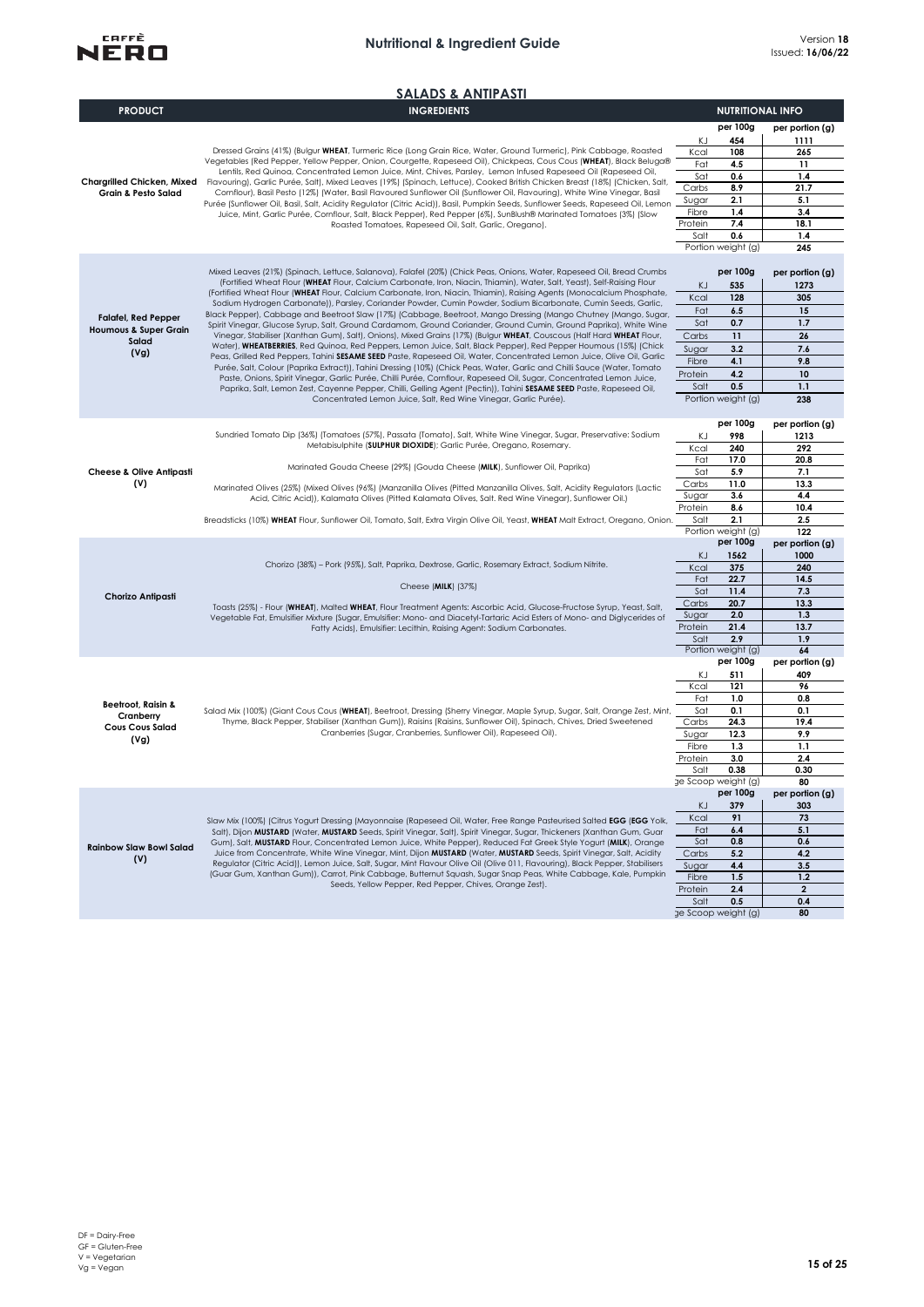

**Macaroni Cheese (V)**

**Italian Sausage Pasta**

Fat **3.7 12.9** Sat **0.8 2.8** Carbs **15.1 52.9** Sugar **2.6 9.0** Protein **3.5 12.1**<br>
Salt **0.6 2.1**  $rac{3.6}{0.6}$ 

Sat 3.0 10.6<br>arbs 15.1 52.8 Carbs **15.1 52.8**<br>Sugar **1.6 5.8** Sugar **1.6 5.8**<br>Protein **6.1 21.4** 

Salt **0.9 3.3**

**131**<br>**131 159** 

Portion weight (g)<br>per 100g

Portion weight (g)

Protein **6.1 21.4**

**350 per 100g per portion (g)** KJ **550 1926**

Fat **5.0 17.5**

**350**

|                                                | <b>SOUPS</b>                                                                                                                                                                                                                                                                                                                                                                                                                                                               |                                                                                                                                   |                                                                                              |                                                                                           |
|------------------------------------------------|----------------------------------------------------------------------------------------------------------------------------------------------------------------------------------------------------------------------------------------------------------------------------------------------------------------------------------------------------------------------------------------------------------------------------------------------------------------------------|-----------------------------------------------------------------------------------------------------------------------------------|----------------------------------------------------------------------------------------------|-------------------------------------------------------------------------------------------|
| <b>PRODUCT</b>                                 | <b>INGREDIENTS</b>                                                                                                                                                                                                                                                                                                                                                                                                                                                         |                                                                                                                                   | <b>NUTRITIONAL INFO</b>                                                                      |                                                                                           |
| <b>Italian Tomato &amp; Basil Soup</b><br>(Vg) | Water, Tomatoes (22%), Tomato Purée (9%), Onion, Fennel (5%), Carrot, Rapeseed Oil, Vegetable Stock (Chicory Extract,<br>Carrot Extract, Onion Powder, Tomato Powder, Salt, Yeast Extracts, Sunflower Oil, Natural Flavouring), Blended Oil<br>(Sunflower Oil, Olive Oil), Garlic, Sugar, Basil (0.28%), Salt, Basil in Oil (Basil, Sunflower Oil, Salt), White Pepper, Acidity<br>Regulator: Citric Acid.                                                                 | per 100g<br>196<br>KJ<br>47<br>Kcal<br>2.8<br>Fat<br>Sat<br>0.3<br>5.2<br>Carbs<br>3.5<br>Sugar<br>1,2<br>Fibre<br>1.0<br>Protein |                                                                                              | per portion (g)<br>687<br>165<br>9.7<br>1.0<br>18.2<br>12.3<br>4.2<br>3.5                 |
|                                                |                                                                                                                                                                                                                                                                                                                                                                                                                                                                            | Salt                                                                                                                              | 0.7<br>Portion weight (g)                                                                    | 2.3<br>350                                                                                |
| <b>Chicken &amp; Rice Soup</b>                 | Water, Onion, MILK, Broccoli (7%), Chicken (5%), Leek, Whipping Cream (MILK), Carnaroli Rice (2.7%), Rapeseed Oil,<br>Cornflour, Black Venere Rice (1.1%), Garlic, Grana Padano (MILK, Lysozyme (EGG), Chicken Stock (Flavouring (contains<br>EGG)), Chicory Extract, Salt, Yeast Extract, Chicken Bone Stock), Lemon Juice, Roast Chicken Stock (Roast Chicken,<br>Rehydrated Potato Flake, Water, Yeast Extract, Salt, Chicken Fat), Salt, Black Pepper, Sage, Bay Leaf. | KJ<br>Kcal<br>Fat<br>Sat<br>Carbs<br>Sugar<br>Fibre<br>Protein<br>Salt                                                            | per 100g<br>338<br>81<br>4.5<br>1.3<br>6.8<br>1.3<br>1.6<br>4.1<br>0.7<br>Portion weight (g) | per portion (g)<br>1183<br>284<br>15.9<br>4.6<br>23.8<br>4.6<br>5.6<br>14.4<br>2.5<br>350 |
| <b>PRODUCT</b>                                 | <b>MEAL POTS</b><br><b>INGREDIENTS</b>                                                                                                                                                                                                                                                                                                                                                                                                                                     |                                                                                                                                   | <b>NUTRITIONAL INFO</b>                                                                      |                                                                                           |
|                                                | Italian Tomatoes (36%) (Tomatoes, Acidity Reaulator: Citric Acid), Water, Tortiali Pasta (14.1%) (Durum Flour (WHEAT), Water).                                                                                                                                                                                                                                                                                                                                             | KJ<br>Kcal<br>$F = 4$                                                                                                             | per 100g<br>465<br>111<br>27                                                                 | per portion (g)<br>1624<br>387<br>100                                                     |

Water, **MILK** (22%), Tortigli pasta (14%) (Durum Flour (**WHEAT**), Water), Spinach (5.9%), Cheddar (5%) (**MILK**), Mozzarella (2.6%) (**MILK**), Mascarpone Cheese (1.8%) (**MILK**), Vegetarian Hard Cheese (**MILK**, Salt, Microbial Rennet, Starter Culture, Firming Agent: Calcium Chloride) (1.7%), Cornflour, **WHEAT** flour, Salt, Rosemary.

Red Onion, Salsicciamo Sausage Mince (5.7%) (Pork Meat, Sea Salt, Dextrose, Sucrose, Natural Flavour, Black Pepper,<br>Acidity Regulator: E262, Antioxidant: E300), Kale, Blended Oil (Sunflower Oil, Extra Virgin Olive Oil) , G

DF = Dairy-Free GF = Gluten-Free V = Vegetarian Vg = Vegan **16 of 25**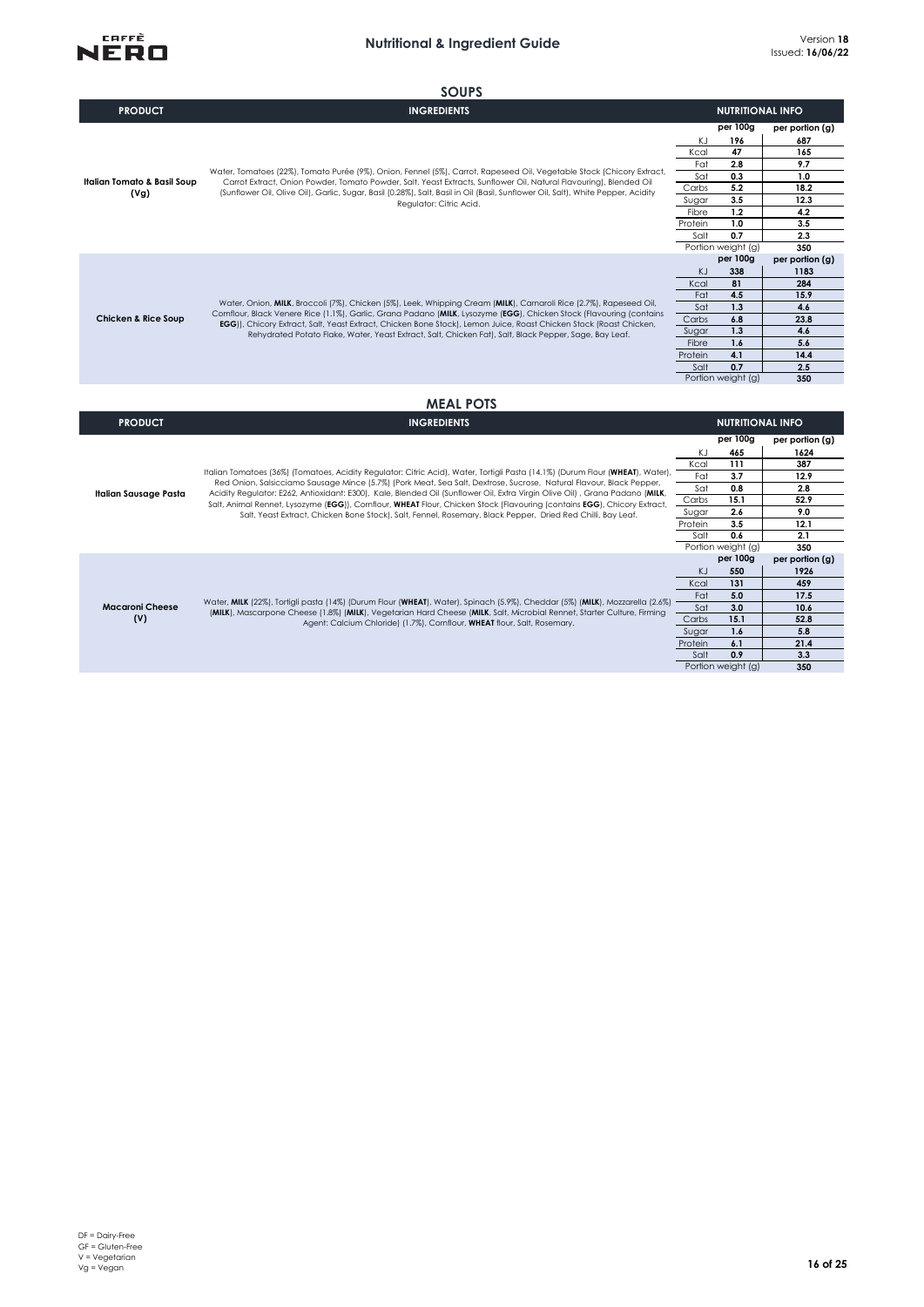



| <b>PRODUCT</b>                                           | אוסראווט א טווטטשוע<br><b>INGREDIENTS</b>                                                                                                                                                                                                                         | <b>NUTRITIONAL INFO</b>            |                        |
|----------------------------------------------------------|-------------------------------------------------------------------------------------------------------------------------------------------------------------------------------------------------------------------------------------------------------------------|------------------------------------|------------------------|
|                                                          |                                                                                                                                                                                                                                                                   | per 100g                           | per portion (g)        |
|                                                          |                                                                                                                                                                                                                                                                   | ΚJ<br>1841<br>Kcal<br>440          | 618<br>130             |
|                                                          |                                                                                                                                                                                                                                                                   |                                    | 3.0                    |
| <b>Almond Biscotti</b>                                   | WHEAT flour, sugar, ALMONDS (15%), EGG , EGG yolk, butter, honey, partly skimmed MILK, raising agent: E 503 (ammonium                                                                                                                                             | Sat<br>2.71<br>Carbs<br>66.5       | 1.0<br>22.0            |
| (V)                                                      | bicarbonate), salt, natural flavour (orange), flavours.                                                                                                                                                                                                           | Sugar<br>31.0                      | 11.0                   |
|                                                          |                                                                                                                                                                                                                                                                   | Fibre<br>2.7<br>9.6<br>Protein     | 0.0<br>3.0             |
|                                                          |                                                                                                                                                                                                                                                                   | 1.6<br>Salt                        | 0.05                   |
|                                                          |                                                                                                                                                                                                                                                                   | Portion weight (g)<br>per 100g     | 37<br>per pack (g)     |
|                                                          |                                                                                                                                                                                                                                                                   | KJ<br>1786                         | 1411                   |
|                                                          |                                                                                                                                                                                                                                                                   | 425<br>Kcal<br>Fat<br>16.0         | 336<br>12.6            |
| <b>Caramel Waffle</b>                                    | Glucose fructose syrup, wheat flour, sugar, palm fat, concentrated butter (MILK), sugar syrup, SOYA flour, rapeseed oil, salt,                                                                                                                                    | 9.0<br>Sat                         | 7.1                    |
| (V)                                                      | dextrin (WHEAT), emulsifiers (SOYA lecithin, mono- and diglycerides of fatty acids), raising agent (sodium carbonates),<br>cinnamon, acidity regulator (citric acid), natural Bourbon vanilla.                                                                    | Carbs<br>66.0<br>38.0<br>Sugar     | 52.1<br>30.0           |
|                                                          |                                                                                                                                                                                                                                                                   | 1.5<br>Fibre                       | 1,2                    |
|                                                          |                                                                                                                                                                                                                                                                   | Protein<br>3.5<br>Salt<br>0.6      | 2.8<br>0.5             |
|                                                          |                                                                                                                                                                                                                                                                   | Portion weight (g)                 | 78                     |
|                                                          |                                                                                                                                                                                                                                                                   | per 100g<br>2276<br>KJ             | per portion (g)<br>569 |
|                                                          |                                                                                                                                                                                                                                                                   | Kcal<br>546                        | 136                    |
| <b>Chocolate Coated Coffee</b>                           |                                                                                                                                                                                                                                                                   | 32.0<br>Fat<br>Sat<br>19.0         | 8.0<br>4.7             |
| Beans                                                    | Sugar, Cocoa paste, Roasted coffee beans, Cocoa butter, Cocoa powder, Emulsifier: SOYA lecithin, Thickener: Arabic<br>gum, Flavours. (Cocoa minimum 56%). May contains traces of: WHEAT, MILK and NUTS.                                                           | 56.0<br>Carbs                      | 14.0                   |
| (Vg)                                                     |                                                                                                                                                                                                                                                                   | 41.0<br>Sugar<br>Fibre<br>6.7      | 10.2<br>1.7            |
|                                                          |                                                                                                                                                                                                                                                                   | Protein<br>6.1                     | 1.5                    |
|                                                          |                                                                                                                                                                                                                                                                   | 0.04<br>Salt<br>Portion weight (g) | 0.01<br>25             |
|                                                          |                                                                                                                                                                                                                                                                   | per 100g                           | per portion (g)        |
|                                                          |                                                                                                                                                                                                                                                                   | 1829<br>KJ<br>Kcal<br>437          | 695<br>166             |
|                                                          | Milk Chocolate Raisins (50%) (MILK Chocolate Coating (Sugar, MILK Powder, Cocoa Butter, Cocoa Mass, Palm Oil, Whey<br>(MILK), Emulsifier: Sunflower Lecithin, Glazing Agents: Gum Arabic, Shellac), Raisins (Raisins, Sunflower Oil)), Yoghurt Coated             | 18.0<br>Fat                        | 6.8                    |
| <b>Chocolate &amp; Yoghurt</b><br><b>Covered Raisins</b> |                                                                                                                                                                                                                                                                   | 11.2<br>Sat<br>64.7<br>Carbs       | 4.3<br>24.6            |
| (V)                                                      | Raisins (50%) (Yoghurt Flavoured Coating (Sugar, Palm Oil, Whey Powder (MILK), Rice Flour, Yoghurt Powder (3%) (MILK),<br>Emulsifier: Sunflower Lecithin, Glazing Agents: Shellac, Gum Arabic), Raisins (Raisins, Sunflower Oil)).                                | Sugar<br>63.3                      | 24.1                   |
|                                                          |                                                                                                                                                                                                                                                                   | 1.0<br>Fibre<br>3.6<br>Protein     | 0.4<br>1,4             |
|                                                          |                                                                                                                                                                                                                                                                   | 0.30<br>Salt                       | 0.09                   |
|                                                          |                                                                                                                                                                                                                                                                   | Portion weight (g)<br>per 100g     | 40<br>per portion (g)  |
|                                                          |                                                                                                                                                                                                                                                                   | ΚJ<br>2338                         | 409                    |
|                                                          |                                                                                                                                                                                                                                                                   | Kcal<br>562<br>38.0<br>Fat         | 98<br>6.7              |
| Dark Chocolate & Hazelnut<br><b>Chocolate Bar</b>        | Dark chocolate 57% (sugar, cocoa mass, cocoa butter, emulsifier: SOY lecithin, natural vanilla flavour), hazelnut cream<br>43% [sugar, vegetable fats (coconut, palm kernel oil, shea butter in variable proportions), HAZELNUTS (14%), skimmed                   | 24.0<br>Sat                        | 4.2                    |
| (V)                                                      | cocoa powder, whey powder (contains MILK), emulsifier: SOY lecithin, natural vanilla flavour, nibbed HAZELNUTS (11,5%)].                                                                                                                                          | 48.0<br>Carbs<br>46.0<br>Sugar     | 8.4<br>8.1             |
|                                                          |                                                                                                                                                                                                                                                                   | Protein<br>4.5                     | 0.8                    |
|                                                          |                                                                                                                                                                                                                                                                   | Salt<br>0.1<br>Portion weight (g)  | 0.02<br>17.5           |
|                                                          |                                                                                                                                                                                                                                                                   | per 100g<br>1830                   | per portion (g)        |
|                                                          |                                                                                                                                                                                                                                                                   | ΚJ<br>438<br>Kcal                  | 823<br>197             |
| <b>Eat Natural Dark Choc &amp;</b>                       |                                                                                                                                                                                                                                                                   | 21.5<br>Fat<br>Sat<br>9.6          | 9.7<br>4.3             |
| Sea Salt Bar                                             | Dark chocolate (20%) (cocoa mass, sugar, cocoa butter, emulsifier: SOYA lecithin), glucose syrup, PEANUTS 12%, crisped<br>rice (rice, sugar), figs 8% (figs, rice flour), dried apricots 8% (apricots, rice flour), honey, sultanas 7% (sultanas, sunflower oil), | 49.2<br>Carbs                      | 22.1                   |
| (V)                                                      | shredded coconut, ALMONDS 6%, cocoa powder, sea salt.                                                                                                                                                                                                             | 30.7<br>Sugar<br>6.9<br>Fibre      | 13.8<br>3.1            |
|                                                          |                                                                                                                                                                                                                                                                   | Protein<br>8.5                     | 3.8                    |
|                                                          |                                                                                                                                                                                                                                                                   | Salt<br>0.1<br>Portion weight (g)  | 0.0<br>45              |
|                                                          |                                                                                                                                                                                                                                                                   | per 100g                           | per portion (g)        |
|                                                          |                                                                                                                                                                                                                                                                   | KJ<br>2063<br>496<br>Kcal          | 929<br>223             |
|                                                          |                                                                                                                                                                                                                                                                   | Fat<br>30.0                        | 13.5                   |
| Eat Natural Vegan Bar                                    | Dark chocolate 20% (cocoa mass, sugar, cocoa butter, emulsifier: SOYA lecithin), PEANUTS 18%, shredded coconut 14%,<br>dried apricots 12%, glucose syrup, coconut blossom nectar 6%, pumpkin seeds, crisped rice (rice, sugar), sunflower seeds,                  | Sat<br>15.3<br>40.4<br>Carbs       | 6.9<br>18.2            |
| (Vg)                                                     | roasted chickpeas.                                                                                                                                                                                                                                                | 22.4<br>Sugar                      | 10.1                   |
|                                                          |                                                                                                                                                                                                                                                                   | 11.9<br>Protein                    | 3.5<br>5.4             |
|                                                          |                                                                                                                                                                                                                                                                   | 7.8<br>Fibre<br>Salt<br>0.14       | 0.1                    |
|                                                          |                                                                                                                                                                                                                                                                   | Portion weight (g)<br>per 100g     | 45<br>per portion (g)  |
|                                                          |                                                                                                                                                                                                                                                                   | KJ<br>2093                         | 837                    |
|                                                          |                                                                                                                                                                                                                                                                   | 500<br>Kcal<br>Fat<br>32.7         | 200<br>13.1            |
| Fruit & Nut Mix                                          |                                                                                                                                                                                                                                                                   | Sat<br>3.6                         | 1.4                    |
| (Vg)                                                     | Almonds (NUTS) (30%), Pistachios (NUTS) (25%), Dried Sweetened Cranberries (20%) (Sugar, Cranberries, Sunflower Oil),<br>Golden raisins (15%) (Raisins, Sunflower Oil, Preservative: SULPHUR DIOXIDE), Cashew NUTS (10%).                                         | 34.5<br>Carbs                      | 13.8                   |
|                                                          |                                                                                                                                                                                                                                                                   | Sugar<br>28.7<br>6.8<br>Fibre      | 11.5<br>2.7            |
|                                                          |                                                                                                                                                                                                                                                                   | 13.6<br>Protein                    | 5.4                    |
|                                                          |                                                                                                                                                                                                                                                                   | Salt<br>0.0<br>Portion weight (g)  | 0.0<br>40              |
|                                                          |                                                                                                                                                                                                                                                                   |                                    |                        |

NERO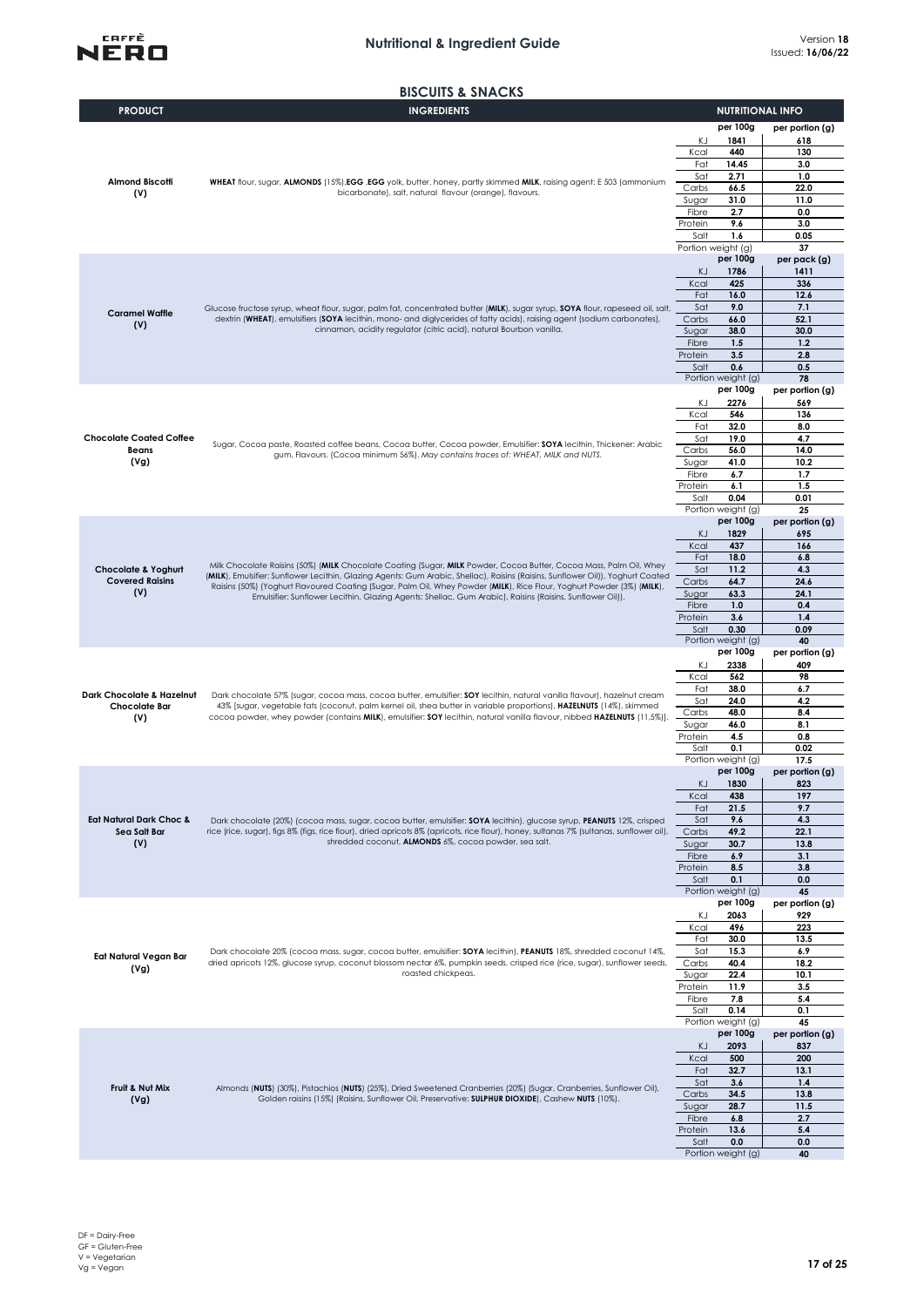

|                                      | <b>BISCUITS &amp; SNACKS</b>                                                                                                                                                                                                                                   |                  |                                |                         |
|--------------------------------------|----------------------------------------------------------------------------------------------------------------------------------------------------------------------------------------------------------------------------------------------------------------|------------------|--------------------------------|-------------------------|
| <b>PRODUCT</b>                       | <b>INGREDIENTS</b>                                                                                                                                                                                                                                             |                  | <b>NUTRITIONAL INFO</b>        |                         |
|                                      |                                                                                                                                                                                                                                                                |                  | per 100g                       | per portion (g)         |
|                                      |                                                                                                                                                                                                                                                                | ΚJ               | 1200                           | 1152                    |
|                                      |                                                                                                                                                                                                                                                                | Kcal             | 283                            | 272                     |
|                                      | Fortified Wheat Flour (WHEAT Flour, Calcium Carbonate, Iron, Niacin, Thiamin), Water, Sultanas (9.5%) (Sultanas, Water,<br>Sunflower Oil, Preservative (E202)), Raisins (9.5%) (Raisins, Water, Sunflower Oil, Preservative (E202)), Citrus Peel (6%) (Glucose | Fat              | 2.5                            | 2.4                     |
|                                      | Syrup, Orange Peel, Lemon Peel, Fructose Syrup, Acidity Regulator (E330), Preservatives: (SULPHUR DIOXIDE, E202)),                                                                                                                                             | Sat              | 0.8                            | 0.7                     |
| <b>Fruit Teacake</b>                 | Sweetened Dried Cranberries (5%) (Cranberries, Sugar, Sunflower Oil), Sugar, Yeast, Humectant (Glucose Syrup, Water,                                                                                                                                           | Carbs            | 56.2                           | 53.9                    |
| (Vg)                                 | Acidity Regulator (E260)), Bread Fat (Palm Oil, Rapeseed Oil, Water, Salt, Emulsifier (E471)), Dough Conditioner (Calcium                                                                                                                                      | Sugar            | 22.0                           | 21.1                    |
|                                      | Sulphate, SOYA Flour, Fortified Wheat Flour (WHEAT Flour, Calcium Carbonate, Iron, Niacin, Thiamin), Emulsifier (E472e), Flour<br>Treatment Agent (E300), Enzymes), Water, Emulsifiers (E471, E472e), Acidity Regulators (E260, E525), Salt.                   | Fibre            | 3.8                            | 3.6                     |
|                                      |                                                                                                                                                                                                                                                                | Protein          | 7.3                            | 7.0                     |
|                                      |                                                                                                                                                                                                                                                                | Salt             | 0.2                            | 0.2                     |
|                                      |                                                                                                                                                                                                                                                                |                  | Portion weight (g)<br>per 100g | 96                      |
|                                      |                                                                                                                                                                                                                                                                | KJ               | 2416                           | per portion (g)<br>242  |
|                                      |                                                                                                                                                                                                                                                                | Kcal             | 581                            | 58                      |
|                                      |                                                                                                                                                                                                                                                                | Fat              | 40.0                           | 4.0                     |
| Gianduja Chocolate                   | Sugar, HAZELNUTS (30%), cocoa mass, cocoa butter, emulsifier: SOY lecithin, natural vanilla flavour.                                                                                                                                                           | Sat              | 15.0                           | 1.5                     |
| (Vg)                                 | Cocoa solids: 23% min. May contain MILK and other NUTS.                                                                                                                                                                                                        | Carbs            | 47.0                           | 4.7                     |
|                                      |                                                                                                                                                                                                                                                                | Sugar            | 44.0                           | 4.4                     |
|                                      |                                                                                                                                                                                                                                                                | Protein          | 5.7                            | 0.6                     |
|                                      |                                                                                                                                                                                                                                                                | Salt             | 0.03                           | 0.0                     |
|                                      |                                                                                                                                                                                                                                                                |                  | Portion weight (g)             | 10                      |
|                                      |                                                                                                                                                                                                                                                                | KJ               | per 100g<br>1711               | per portion (g)<br>1249 |
|                                      |                                                                                                                                                                                                                                                                | Kcal             | 406                            | 296                     |
|                                      | WHEAT Flour (contains Calcium carbonate, Iron, Niacin and Thiamin), Sugar, Margarine (Palm Oil, Water, Palm Stearin,<br>Rapeseed Oil, Salt, Lemon Juice concentrate), Golden Syrup (Partially Inverted Refiners Syrup), Glucose Syrup, Icing [Sugar,           | Fat              | 9.9                            | 7.2                     |
|                                      | Palm Fat, Glucose Syrup, Water, Icing Sugar, Emulsifiers (Sunflower Lecithin, Polysorbate 60), Natural Colour (Titanium                                                                                                                                        | Sat              | 4.5                            | 3.3                     |
| <b>Gino &amp; Ginnie Gingerbread</b> | dioxide), Acid (Acetic acid), Preservative (Potassium Sorbate), Natural Flavouring, Gelling Agent (Pectin)], Humectant                                                                                                                                         | Carbs            | 72.8                           | 53.1                    |
| (V)                                  | (Glycerine), EGG, Molasses, Rice Starch, Ground Ginger, Ground Mixed Spice (Cinnamon, Coriander, Ginger, Allspice,                                                                                                                                             | Sugar            | 29.5                           | 21.5                    |
|                                      | Nutmeg, Cloves), Ground Cassia, Thickener (Xanthan Gum), Raising Agent (Bicarbonate of Soda), Natural Colours                                                                                                                                                  | Fibre            | 1.9                            | 1.4                     |
|                                      | (Curcumin, Beetroot Extract, Spirulina), Butter Flavouring.                                                                                                                                                                                                    | Protein          | 5.4                            | 3.9                     |
|                                      |                                                                                                                                                                                                                                                                | Salt             | 0.5                            | 0.3                     |
|                                      |                                                                                                                                                                                                                                                                |                  | Portion weight (g)             | 73                      |
|                                      |                                                                                                                                                                                                                                                                |                  | per 100g                       | per portion (g)         |
|                                      |                                                                                                                                                                                                                                                                | KJ<br>Kcal       | 1663<br>391                    | 499<br>117              |
|                                      |                                                                                                                                                                                                                                                                | Fat              | 0.0                            | 0.0                     |
| <b>Leone Mints</b>                   |                                                                                                                                                                                                                                                                | Sat              | 0.0                            | 0.0                     |
| (Vg)                                 | Sugar, Thickening agents: Arabic gum, tragacanth; Piedmont peppermint essential oil.                                                                                                                                                                           | Carbs            | 97.0                           | 29.1                    |
|                                      |                                                                                                                                                                                                                                                                | Sugar            | 97.0                           | 29.1                    |
|                                      |                                                                                                                                                                                                                                                                | Protein          | 0.2                            | 0.0                     |
|                                      |                                                                                                                                                                                                                                                                | Salt             | 0.0                            | $\mathbf{0}$            |
|                                      |                                                                                                                                                                                                                                                                |                  | Portion weight (g)             | 30                      |
|                                      |                                                                                                                                                                                                                                                                |                  | per 100g                       | per portion (g)         |
|                                      |                                                                                                                                                                                                                                                                | ΚJ               | 2136                           | 964                     |
|                                      |                                                                                                                                                                                                                                                                | Kcal             | 511<br>26.0                    | 231<br>12.0             |
| Loacker Creamkakao                   | Crispy wafer filled with cocoa cream (75%). WHEAT flour, coconut oil, glucose syrup, sugar, fat reduced cocoa 9% in the                                                                                                                                        | Fat<br>Sat       | 22.0                           | 10.0                    |
| (V)                                  | cream, dextrose, sweet whey powder, SOYA flour, skimmed MILK power, malt extract, salt, raising agents (sodium hydrogen<br>carbonate, disodium diphosphate) emulsifier SOYA lecithin, HAZELNUTS, vanilla pods (Bourbon). May contain ALMONDS.                  | Carbs            | 59.0                           | 26.0                    |
|                                      |                                                                                                                                                                                                                                                                | Sugar            | 28.0                           | 13.0                    |
|                                      |                                                                                                                                                                                                                                                                | Protein          | 7.7                            | 3.5                     |
|                                      |                                                                                                                                                                                                                                                                | Salt             | 0.3                            | 0.1                     |
|                                      |                                                                                                                                                                                                                                                                |                  | Portion weight (g)             | 45                      |
|                                      |                                                                                                                                                                                                                                                                |                  | per 100g                       | per portion (g)         |
|                                      |                                                                                                                                                                                                                                                                | KJ               | 2169                           | 978                     |
|                                      |                                                                                                                                                                                                                                                                | Kcal             | 519                            | 234                     |
|                                      | Crispy wafer filled with HAZELNUT cream (75% cream). Ingredients: WHEAT flour, coconut oil, glucose syrup, sugar, hazelnut                                                                                                                                     | Fat              | 27.0                           | 12.0                    |
| Loacker Napolitaner<br>(V)           | 9% in the cream, sweet whey powder, SOYA flour, skimmed MILK powder, fat reduced cocoa, diphosphate) emulsifier                                                                                                                                                | Sat<br>Carbs     | 20.0<br>59.0                   | 8.9<br>27.0             |
|                                      | SOYA lecithin, vanilla pods (bourbon). May contain ALMONDS.                                                                                                                                                                                                    | Sugar            | 26.0                           | 12.0                    |
|                                      |                                                                                                                                                                                                                                                                | Protein          | 8.1                            | 3.6                     |
|                                      |                                                                                                                                                                                                                                                                | Salt             | 0.3                            | 0.2                     |
|                                      |                                                                                                                                                                                                                                                                |                  | Portion weight (g)             | 45                      |
|                                      |                                                                                                                                                                                                                                                                |                  | per 100g                       | per portion (g)         |
|                                      |                                                                                                                                                                                                                                                                | ΚJ               | 2188                           | 985                     |
|                                      |                                                                                                                                                                                                                                                                | Kcal             | 523                            | 235                     |
|                                      | Crispy wafer filled with vanilla cream (75% cream), Ingredients: WHEAT flour, coconut oil, glucose syrup, sugar, skimmed                                                                                                                                       | Fat              | 27.0                           | 12.0                    |
| <b>Loacker Vanille</b>               | MILK powder, dextrose, SOYA flour, malt extract, sugar, raising agents (sodium hydrogen carbonate, disodium                                                                                                                                                    | Sat              | 23.0                           | 11.0                    |
| (V)                                  | diphosphate) emulsifier SOYA lecithin, vanilla pods (bourbon), HAZELNUT. May contain ALMONDS.                                                                                                                                                                  | Carbs            | 61.0                           | 28.0                    |
|                                      |                                                                                                                                                                                                                                                                | Sugar<br>Protein | 31.0<br>7.8                    | 14.0<br>3.5             |
|                                      |                                                                                                                                                                                                                                                                | Salt             | 0.4                            | 0.2                     |
|                                      |                                                                                                                                                                                                                                                                |                  | Portion weight (g)             | 45                      |
|                                      |                                                                                                                                                                                                                                                                |                  | per 100g                       | per portion (g)         |
|                                      |                                                                                                                                                                                                                                                                | KJ               | 1997                           | 339                     |
|                                      |                                                                                                                                                                                                                                                                | Kcal             | 476                            | 81                      |
|                                      |                                                                                                                                                                                                                                                                | Fat              | 19.3                           | 3.3                     |
| <b>Metcalfe's® Chocolate</b>         | Milk Chocolate (60%) (Sugar, Cocoa Butter, Whole MILK Powder, Cocoa Mass, Emulsifier: SOYA Lecithin, Natural Vanilla                                                                                                                                           | Sat              | 11.1                           | 1.9                     |
| <b>Rice Cakes</b>                    | Flavouring), Rice Cake (40%) (Wholegrain Brown Rice, Rice). (Minimum Cocoa Solids 39%).                                                                                                                                                                        | Carbs            | 66.9                           | 11.4                    |
| (V)                                  |                                                                                                                                                                                                                                                                | Sugar            | 31.4                           | 5.3                     |
|                                      |                                                                                                                                                                                                                                                                | Fibre            | 1.9                            | 0.3                     |
|                                      |                                                                                                                                                                                                                                                                | Protein<br>Salt  | 6<br>0.1                       | 1.0<br>0.02             |
|                                      |                                                                                                                                                                                                                                                                |                  | Portion weight (g)             | 17.0                    |
|                                      |                                                                                                                                                                                                                                                                |                  |                                |                         |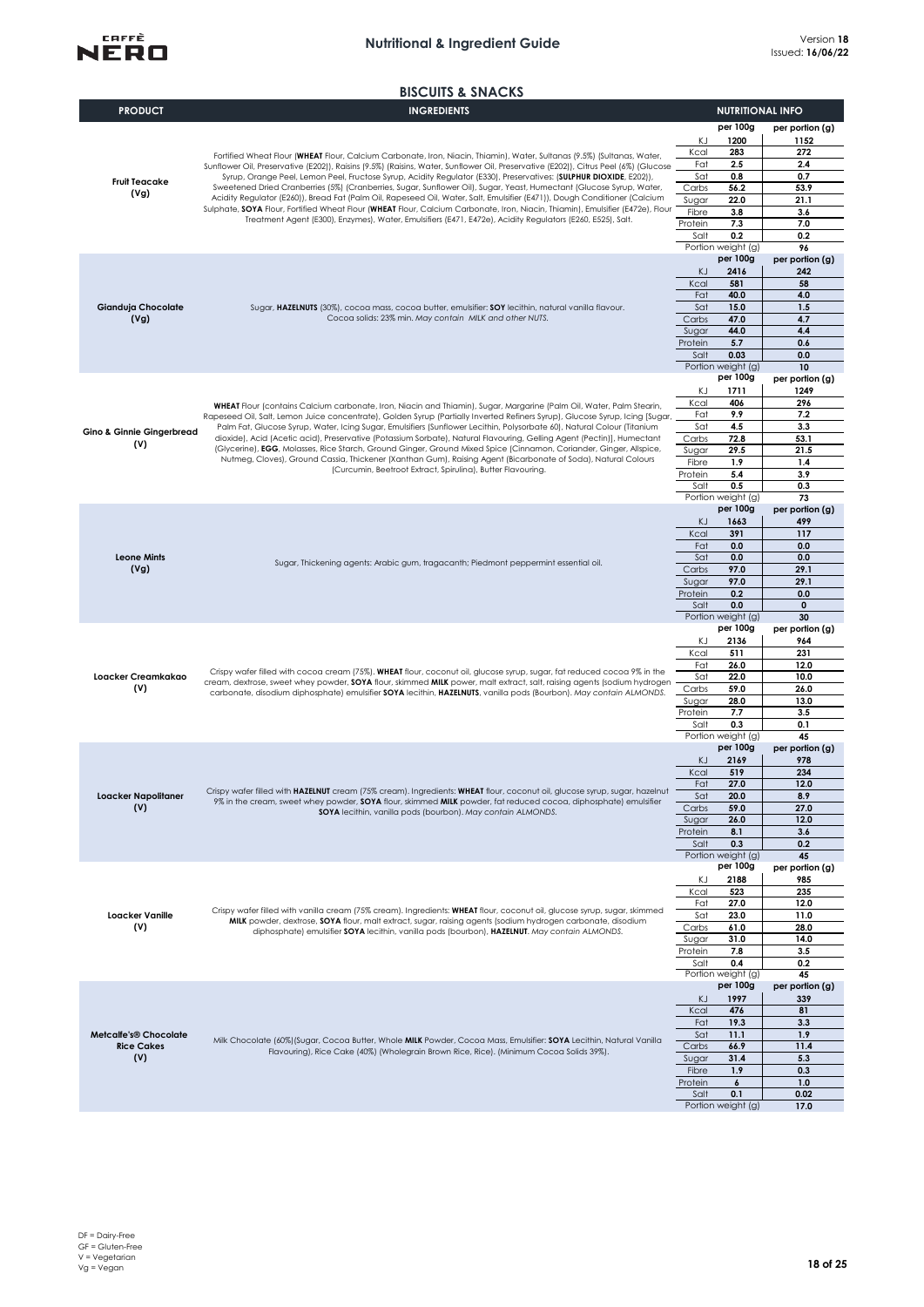

### **BISCUITS & SNACKS**

| <b>PRODUCT</b>                       | <b>INGREDIENTS</b>                                                                                                                                                                                                                                           | <b>NUTRITIONAL INFO</b> |                                |                         |
|--------------------------------------|--------------------------------------------------------------------------------------------------------------------------------------------------------------------------------------------------------------------------------------------------------------|-------------------------|--------------------------------|-------------------------|
|                                      |                                                                                                                                                                                                                                                              |                         | per 100g                       | per portion (g)         |
|                                      |                                                                                                                                                                                                                                                              | KJ<br>Kcal              | 2380<br>572                    | 417<br>100              |
| <b>Milk Chocolate</b>                | Milk chocolate 57% (sugar, MILK powder, cocoa butter, cocoa mass, emulsifier: SOY lecithin, natural vanilla flavour), milk                                                                                                                                   | Fat                     | 39.0                           | 6.8                     |
| Stracciatella Bar                    | cream 43% [vegetable fats (coconut, palm kernel oil, shea butter in variable proportions), sugar, skimmed MILK powder,                                                                                                                                       | Sat                     | 24.0                           | 4.2                     |
| (V)                                  | whey powder (contains MILK), emulsifier: SOY lecithin, natural vanilla flavour, cocoa chips (11,5%)].                                                                                                                                                        | Carbs<br>Sugar          | 47.0<br>46.0                   | 8.2<br>8.1              |
|                                      |                                                                                                                                                                                                                                                              | Protein                 | 6.6                            | 1,2                     |
|                                      |                                                                                                                                                                                                                                                              | Salt                    | 0.2                            | 0.0                     |
|                                      |                                                                                                                                                                                                                                                              |                         | Portion weight (g)<br>per 100g | 17.5<br>per portion (g) |
|                                      |                                                                                                                                                                                                                                                              | KJ                      | 1548                           | 1548                    |
|                                      |                                                                                                                                                                                                                                                              | Kcal<br>Fat             | 368<br>14.0                    | 368<br>14.0             |
|                                      | WHEAT flour, sultanas, fresh EGGS, butter (MILK), sugar, candied orange peels (orange peels, glucose-fructose syrup, sugar,                                                                                                                                  | Sat                     | 8.5                            | 8.5                     |
| Panettone<br>(V)                     | acidity regulator: citric acid), MILK, fresh EGG yolk, natural yeast (WHEAT), emulsifiers: mono and diglycerides of fatty acids,                                                                                                                             | Carbs                   | 52.0                           | 52.0                    |
|                                      | glucose syrup, flavourings, cocoa butter, salt. May contain traces of NUTS and SOY.                                                                                                                                                                          | Sugar<br>Fibre          | 28.0<br>1.4                    | 28.0<br>1.4             |
|                                      |                                                                                                                                                                                                                                                              | Protein                 | 7.9                            | 7.9                     |
|                                      |                                                                                                                                                                                                                                                              | Salt                    | 0.5                            | 0.5                     |
|                                      |                                                                                                                                                                                                                                                              |                         | Portion weight (g)<br>per 100g | 100<br>per portion (g)  |
|                                      |                                                                                                                                                                                                                                                              | ΚJ                      | 2656                           | 1063                    |
|                                      |                                                                                                                                                                                                                                                              | Kcal                    | 635                            | 254                     |
|                                      |                                                                                                                                                                                                                                                              | Fat<br>Sat              | 56.2<br>5.7                    | 22.5<br>2.3             |
| <b>Totally Nutty</b><br>(Vg)         | Almonds (NUTS) (35%), Cashew NUTS (30%), Pecan NUTS (20%), Hazelnuts (NUTS) (15%).                                                                                                                                                                           | Carbs                   | 12.5                           | 5.0                     |
|                                      |                                                                                                                                                                                                                                                              | Sugar<br>Fibre          | 4.7<br>5.5                     | 1.9                     |
|                                      |                                                                                                                                                                                                                                                              | Protein                 | 16.8                           | 2.2<br>6.7              |
|                                      |                                                                                                                                                                                                                                                              | Salt                    | 0.0                            | 0.0                     |
|                                      |                                                                                                                                                                                                                                                              |                         | Portion weight (g)<br>per 100g | 40.0<br>per portion (g) |
|                                      |                                                                                                                                                                                                                                                              | KJ                      | 1882                           | 1321                    |
|                                      |                                                                                                                                                                                                                                                              | Kcal                    | 449                            | 315                     |
|                                      | OATS (31%), Soft Brown Sugar, Margarine (Palm Oil, Rapeseed Oil, Water, Emulsifier (Mono - and - Diglycerides of Fatty                                                                                                                                       | Fat<br>Sat              | 17.7<br>6.2                    | 12.4<br>4.4             |
| Vegan Fruit Flapjack<br>(Vg)         | Acids)), Golden Syrup, Raisins (8%) (Raisins, Sunflower Oil), Mixed Peel (6%) (Orange peel, Lemon Peel, Glucose Fructose<br>Syrup, Sugar, Acidity Regulator (Citric acid)), Cranberries (4%) (cranberries, Sugar, Sunflower Oil), PISTACHIO NUTS (1%), Salt. |                         |                                | 48.9                    |
|                                      | May contain traces of other NUTS.                                                                                                                                                                                                                            | Sugar                   | 46.0                           | 32.3                    |
|                                      |                                                                                                                                                                                                                                                              | Fibre<br>Protein        | 4.7<br>4.6                     | 3.3<br>3.2              |
|                                      |                                                                                                                                                                                                                                                              | Salt                    | 0.7                            | 0.5                     |
|                                      |                                                                                                                                                                                                                                                              |                         | Portion weight (g)<br>per 100g | 60                      |
|                                      |                                                                                                                                                                                                                                                              | KJ                      | 1853                           | per portion (g)<br>558  |
|                                      |                                                                                                                                                                                                                                                              | Kcal                    | 440                            | 133                     |
| Vegan Stem Ginger Biscuit            | WHEAT flour (WHEAT flour, Calcium carbonate, Iron, Niacin, Thiamin), Partially inverted refiners syrup, Sugar, Margarine                                                                                                                                     | Fat<br>Sat              | 14.2                           | 4.3<br>1.7              |
| (Vg)                                 | (Palm oil, Rapeseed oil, Salt, Colours (Annatto, Curcumin), Natural flavouring), Stem Ginger (4.6%) (Ginger, Sugar), Ground<br>ginger, Raising Agent (Sodium bicarbonate, Ammonium bicarbonate).                                                             | Carbs                   | 5.6<br>72.3                    | 21.7                    |
|                                      |                                                                                                                                                                                                                                                              | Sugar                   | 37.7                           | 11.3                    |
|                                      |                                                                                                                                                                                                                                                              | Protein<br>Salt         | 4.9<br>0.6                     | 1.5<br>0.2              |
|                                      |                                                                                                                                                                                                                                                              |                         | Portion weight (g)             | 30                      |
|                                      |                                                                                                                                                                                                                                                              |                         | per 100g                       | per portion (g)         |
|                                      |                                                                                                                                                                                                                                                              | KJ<br>Kcal              | 1973<br>473                    | 947<br>227              |
|                                      | Dark Chocolate (23%) (Sugar, Cocoa Mass, Cocoa Butter, Emulsifier: Sunflower Lecithin), Sugar, Chick Pea Flour, Rapeseed                                                                                                                                     | Fat                     | 27.7                           | 13.3                    |
| <b>Vegan &amp; Gluten Free</b>       | Oil, Water, Chick pea, Cocoa Powder, Chocolate drops (2%) (Cocoa Mass, Sugar, Cocoa Butter), Flavourings,<br>Hydroxypropyl methyl cellulose, Raising agents (Calcium Phosphate, Sodium Hydrogen Carbonate), Preservative<br>(Potassium Sorbate), Salt.       | Sat                     | 6.9                            | 3.3                     |
| <b>Chocolate Brownie</b><br>(Vg, GF) |                                                                                                                                                                                                                                                              | Carbs<br>Sugar          | 48.4<br>32.0                   | 23.2<br>15.4            |
|                                      |                                                                                                                                                                                                                                                              | Fibre                   | 2.7                            | 1.3                     |
|                                      |                                                                                                                                                                                                                                                              | Protein<br>Salt         | 6.1<br>0.3                     | 2.9<br>0.1              |
|                                      |                                                                                                                                                                                                                                                              |                         | Portion weight (g)             | 48                      |
|                                      |                                                                                                                                                                                                                                                              |                         | per 100g                       | per portion (g)         |
|                                      |                                                                                                                                                                                                                                                              | ΚJ<br>Kcal              | 1890<br>451                    | 945<br>226              |
|                                      |                                                                                                                                                                                                                                                              | Fat                     | 20.9                           | 10.4                    |
| Wrapped Flapjack                     | OATS (39%), Vegetable Margarine (Palm Oil, Rapeseed Oil, Water, Emulsifier: Mono- and Di-Glycerides of Fatty Acids),                                                                                                                                         | Sat                     | 7.3                            | 3.6                     |
| (Vg)                                 | Golden Syrup, Brown Sugar, Glucose Syrup (SULPHITES), Black Treacle, Pumpkin Seeds (3%), OAT Flour, Sunflower Seeds (2%),<br>Dark Chocolate (2%) (Cocoa Solids, Sugar, Emulsifier: Sunflower Lecithin), Natural Flavourings, Salt.                           | Carbs<br>Sugar          | 55.4<br>22.8                   | 27.7<br>11.4            |
|                                      |                                                                                                                                                                                                                                                              | Fibre                   | 3.9                            | 2.0                     |
|                                      |                                                                                                                                                                                                                                                              | Protein                 | 8.3<br>0.2                     | 4.2                     |
|                                      |                                                                                                                                                                                                                                                              | Salt                    | Portion weight (g)             | 0.1<br>50               |
|                                      |                                                                                                                                                                                                                                                              |                         | per 100g                       | per portion (g)         |
|                                      |                                                                                                                                                                                                                                                              | KJ<br>Kcal              | 2103<br>505                    | 1052<br>252             |
|                                      |                                                                                                                                                                                                                                                              | Fat                     | 31.5                           | 15.8                    |
| <b>Gluten Free Chocolate</b>         | EGG, Dark Chocolate (19%) (Cocoa Solids, Sugar, Emulsifier: Sunflower Lecithin), Sugar, Rapeseed Oil, Ground ALMONDS,<br>Chocolate Chips (6%) (Cocoa Mass, Sugar, Cocoa Butter, Emulsifier: Sunflower Lecithin), White Rice Flour, Citrus Fibre              | Sat                     | 7.4                            | 3.7                     |
| <b>Brownie Bar</b><br>(V, GF)        | (Maize, Maize Starch, Citrus Fibre), Tapioca Starch, Humectant (Glucose Syrup, Water, Acid Regulator: E260), Water, Acid:                                                                                                                                    | Carbs<br>Sugar          | 47.6<br>28.4                   | 23.8<br>14.2            |
|                                      | Ascorbic Acid; Preservative: Potassium Sorbate; Raising Agents: E341, E500.                                                                                                                                                                                  | Fibre                   | 3.8                            | 1.9                     |
|                                      |                                                                                                                                                                                                                                                              | Protein                 | 5.7                            | 2.9                     |
|                                      |                                                                                                                                                                                                                                                              | Salt                    | 0.1<br>Portion weight (g)      | 0.1<br>50               |
|                                      |                                                                                                                                                                                                                                                              |                         | per 100g                       | per biscuit (g)         |
|                                      |                                                                                                                                                                                                                                                              | KJ                      | 2199                           | 550                     |
|                                      |                                                                                                                                                                                                                                                              | Kcal<br>Fat             | 526<br>28.2                    | 132<br>7.1              |
| <b>Wrapped Shortbread</b>            | WHEAT Flour (WHEAT Flour, Calcium Carbonate, Iron, Niacin, Thiamin), Salted Butter (33%) (MILK), Icing Sugar, Light Brown                                                                                                                                    | Sat                     | 18.6                           | 4.7                     |
| (V)                                  | Sugar (Sugar, Molasses).                                                                                                                                                                                                                                     | Carbs                   | 62.3<br>22.9                   | 15.6<br>5.7             |
|                                      |                                                                                                                                                                                                                                                              | Sugar<br>Protein        | 5.4                            | 1.4                     |
|                                      |                                                                                                                                                                                                                                                              | Salt                    | 0.7                            | 0.2                     |
|                                      |                                                                                                                                                                                                                                                              |                         | Portion weight (g)             | 25                      |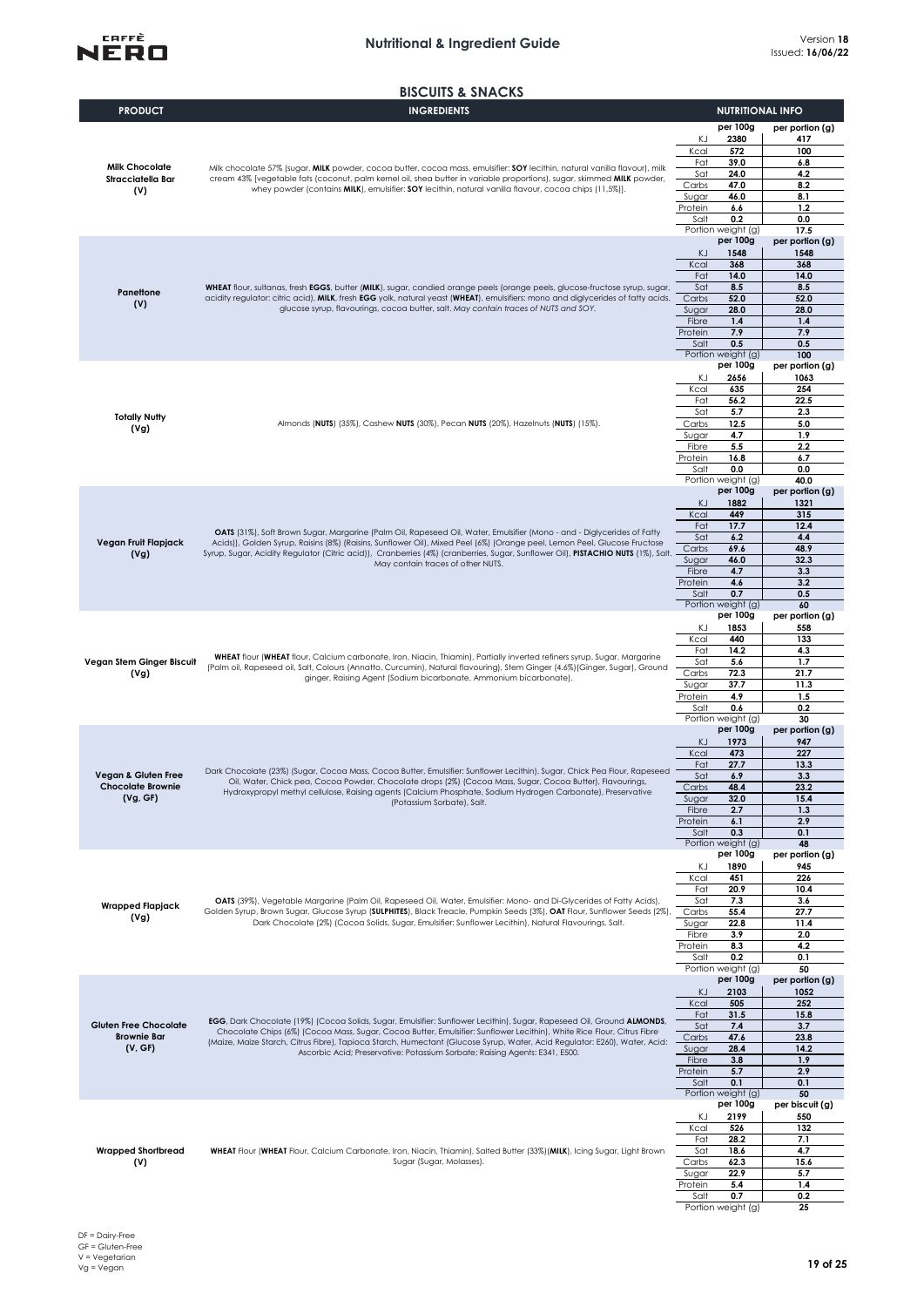

# **CRISPS & POPCORN**

|                                 | Please note that the crisps sold from our stores in Northern Ireland are different than those sold in the rest of the UK. Please refer to page 24 for NI crisp information.                                                                  |                                   |                         |
|---------------------------------|----------------------------------------------------------------------------------------------------------------------------------------------------------------------------------------------------------------------------------------------|-----------------------------------|-------------------------|
| <b>PRODUCT</b>                  | <b>INGREDIENTS</b>                                                                                                                                                                                                                           | <b>NUTRITIONAL INFO</b>           |                         |
|                                 |                                                                                                                                                                                                                                              | per 100g                          | per portion (g)         |
|                                 |                                                                                                                                                                                                                                              | KJ<br>2139                        | 856                     |
|                                 |                                                                                                                                                                                                                                              | Kcal<br>513                       | 205                     |
|                                 |                                                                                                                                                                                                                                              |                                   | 12.0                    |
| Kettle Sea Salt Crisps          |                                                                                                                                                                                                                                              | Sat<br>3.5                        | 1.4                     |
| (Vg)                            | Select Potatoes, Sunflower Oil, Sea Salt.                                                                                                                                                                                                    | Carbs<br>51.5<br>0.5<br>Sugar     | 20.6<br>0.2             |
|                                 |                                                                                                                                                                                                                                              | Fibre<br>6.5                      | 2.6                     |
|                                 |                                                                                                                                                                                                                                              | 5.8<br>Protein                    | 2.3                     |
|                                 |                                                                                                                                                                                                                                              | 0.9<br>Salt                       | 0.4                     |
|                                 |                                                                                                                                                                                                                                              | Portion weight (g)                | 40                      |
|                                 |                                                                                                                                                                                                                                              | per 100g<br>ΚJ<br>2125            | per portion (g)<br>850  |
|                                 |                                                                                                                                                                                                                                              | Kcal<br>509                       | 204                     |
|                                 |                                                                                                                                                                                                                                              | Fat<br>28.1                       | 11.2                    |
| Kettle Sea Salt & Vinegar       | Select Potatoes, Sunflower Oil, Sea Salt and Balsamic Vinegar Seasoning (Sea Salt, Potato Maltodextrin, Dried Balsamic                                                                                                                       | Sat<br>2.8                        | 1.1                     |
| Crisps                          | Vinegar, Sugar, Acid: Citric Acid, Dried Red Wine Extract, Natural Flavouring).                                                                                                                                                              | Carbs<br>55.8                     | 22.3                    |
| (Vg)                            |                                                                                                                                                                                                                                              | 1.5<br>Sugar<br>Fibre             | 0.6<br>2.0              |
|                                 |                                                                                                                                                                                                                                              | 4.9<br>Protein<br>5.7             | 2.3                     |
|                                 |                                                                                                                                                                                                                                              | Salt<br>1.4                       | 0.6                     |
|                                 |                                                                                                                                                                                                                                              | Portion weight (g)                | 40                      |
|                                 |                                                                                                                                                                                                                                              | per 100g                          | per portion (g)         |
|                                 |                                                                                                                                                                                                                                              | 2106<br>ΚJ                        | 842                     |
|                                 |                                                                                                                                                                                                                                              | 505<br>Kcal<br>Fat<br>28.9        | 202<br>12               |
| Kettle Cheddar & Onion          | Select Potatoes, Sunflower Oil, Mature Cheddar and Red Onion Seasoning (Dried Buttermilk, Dried Mature Cheddar                                                                                                                               | Sat<br>3.3                        | 1.3                     |
| Crisps                          | Cheese (MILK), Dried Onion, Dried Red Onion, Sea Salt, Dried Yeast Extract, Dried Yeast, Dried Chives, Colour: Paprika                                                                                                                       | Carbs<br>51.1                     | 20.4                    |
| (V)                             | Extract).                                                                                                                                                                                                                                    | 2.5<br>Sugar                      | 1.0                     |
|                                 |                                                                                                                                                                                                                                              | Fibre<br>6.2                      | 2.5                     |
|                                 |                                                                                                                                                                                                                                              | 7.1<br>Protein                    | 2.8                     |
|                                 |                                                                                                                                                                                                                                              | 1.1<br>Salt                       | 0.4                     |
|                                 |                                                                                                                                                                                                                                              | Portion weight (g)<br>per 100g    | 40<br>per portion (g)   |
|                                 |                                                                                                                                                                                                                                              | ΚJ<br>1833                        | 367                     |
|                                 |                                                                                                                                                                                                                                              | Kcal<br>437                       | 87                      |
|                                 |                                                                                                                                                                                                                                              | Fat<br>16.3                       | 3.3                     |
| <b>Metcalfe's® Charity</b>      |                                                                                                                                                                                                                                              | 1.2<br>Sat                        | 0.2                     |
| Popcorn Sea Salt                | Popped Butterfly Corn (75%), Rapeseed Oil, Sea Salt.                                                                                                                                                                                         | 55.1<br>Carbs                     | 11.0                    |
| (Vg)                            |                                                                                                                                                                                                                                              | Sugar<br>0.8                      | 0.8                     |
|                                 |                                                                                                                                                                                                                                              | Fibre<br>12.7<br>11.2<br>Protein  | 2.5<br>2.2              |
|                                 |                                                                                                                                                                                                                                              | 1.0<br>Salt                       | 0.2                     |
|                                 |                                                                                                                                                                                                                                              | Portion weight (g)                | 20                      |
|                                 |                                                                                                                                                                                                                                              | per 100g                          | per portion (g)         |
|                                 |                                                                                                                                                                                                                                              | KJ<br>1908                        | 477                     |
|                                 |                                                                                                                                                                                                                                              | Kcal<br>455                       | 114                     |
| <b>Metcalfe's Skinny</b>        |                                                                                                                                                                                                                                              | Fat<br>17.8<br>1.3                | 4.5<br>0.3              |
| Popcorn®                        | Popped Butterfly Corn (64%), Rapeseed Oil, Sweetening Blend (Sugar, Sweetener: Isomalt, Sweetener: Steviol Glycosides),                                                                                                                      | Sat<br>Carbs<br>60.5              | 15.1                    |
| Sweet 'n Salt                   | Salt.                                                                                                                                                                                                                                        | 15.9<br>Sugar                     | 4.0                     |
| (Vg)                            |                                                                                                                                                                                                                                              | Fibre<br>9.6                      | 2.4                     |
|                                 |                                                                                                                                                                                                                                              | Protein<br>8.6                    | 2.2                     |
|                                 |                                                                                                                                                                                                                                              | Salt<br>0.5                       | 0.1                     |
|                                 |                                                                                                                                                                                                                                              | Portion weight (g)                | 25                      |
|                                 | YOGHURTS & GRANOLA POT                                                                                                                                                                                                                       |                                   |                         |
|                                 |                                                                                                                                                                                                                                              |                                   |                         |
| <b>PRODUCT</b>                  | <b>INGREDIENTS</b>                                                                                                                                                                                                                           | <b>NUTRITIONAL INFO</b>           |                         |
|                                 |                                                                                                                                                                                                                                              | per 100g                          | per portion (g)         |
|                                 |                                                                                                                                                                                                                                              | ΚJ<br>704                         | 1197                    |
|                                 |                                                                                                                                                                                                                                              | Kcal<br>168<br>Fat<br>9.2         | 286<br>15.6             |
|                                 | Greek Style Yogurt (MILK) (64%), Summer Berry Compote (23%) [Sugar, Strawberries, Water, Blackberries, Blueberries,                                                                                                                          | Sat<br>4.6                        | 7.8                     |
| <b>Berry Granola Pot</b><br>(V) | Redcurrants, Cornflour, Lemon Juice, Natural Flavouring, Gelling Agent: Pectin], Dried Cranberry Granola (11%) [OAT<br>Flakes, Sweetened Dried Cranberries (1%) (Cranberries, Sugar, Sunflower Oil), Sunflower Seeds, Pumpkin Seeds, Glucose | 15.9<br>Carbs                     | 27.0                    |
|                                 | Syrup, Water, Brown Rice Flour, Quinoa, Freeze Dried Raspberries, Natural Flavouring].                                                                                                                                                       | Sugar<br>10.7                     | 18.2                    |
|                                 |                                                                                                                                                                                                                                              | 0.8<br>Fibre<br>Protein           | 1.4                     |
|                                 |                                                                                                                                                                                                                                              | 5.1<br>Salt<br>0.9                | 8.6<br>1.6              |
|                                 |                                                                                                                                                                                                                                              | Portion weight (g)                | 170                     |
|                                 |                                                                                                                                                                                                                                              |                                   |                         |
|                                 |                                                                                                                                                                                                                                              | per 100g                          | per portion (g)         |
|                                 |                                                                                                                                                                                                                                              | KJ<br>594                         | 1040                    |
|                                 |                                                                                                                                                                                                                                              | Kcal<br>142                       | 249                     |
|                                 |                                                                                                                                                                                                                                              | 8.4<br>Fat                        | 14.7                    |
| Tim's Raspberry Yoghurt         | Greek Style Natural Yogurt (MILK), Sugar, Raspberries (6%), Cornflour, Natural Flavouring, Citric Acid.                                                                                                                                      | Sat<br>5.2<br>12.2<br>Carbs       | 9.1<br>21.4             |
| (V)                             |                                                                                                                                                                                                                                              | 11.8<br>Sugar                     | 20.7                    |
|                                 |                                                                                                                                                                                                                                              | Fibre<br>0.4                      | 0.7                     |
|                                 |                                                                                                                                                                                                                                              | 4.9<br>Protein                    | 8.6                     |
|                                 |                                                                                                                                                                                                                                              | Salt<br>0.2                       | 0.4                     |
|                                 |                                                                                                                                                                                                                                              | Portion weight (g)<br>per 100g    | 175                     |
|                                 |                                                                                                                                                                                                                                              | KJ<br>632                         | per portion (g)<br>1106 |
|                                 |                                                                                                                                                                                                                                              | Kcal<br>151                       | 264                     |
|                                 |                                                                                                                                                                                                                                              | 8.5<br>Fat                        | 14.9                    |
| Tim's Honey Yoghurt             | Greek Style Natural Yogurt (MILK), Brown Sugar, Cane Sugar, Honey (4.5%), Rice Starch, Natural Flavouring, Lemon Juice                                                                                                                       | 5.5<br>Sat                        | 9.6                     |
| (V)                             | Concentrate.                                                                                                                                                                                                                                 | 14.2<br>Carbs                     | 24.9                    |
|                                 |                                                                                                                                                                                                                                              | 12.3<br>Sugar<br>Fibre<br>0.1     | 21.5<br>0.2             |
|                                 |                                                                                                                                                                                                                                              | Protein<br>4.9                    | 8.6                     |
|                                 |                                                                                                                                                                                                                                              | Salt<br>0.2<br>Portion weight (g) | 0.4<br>175              |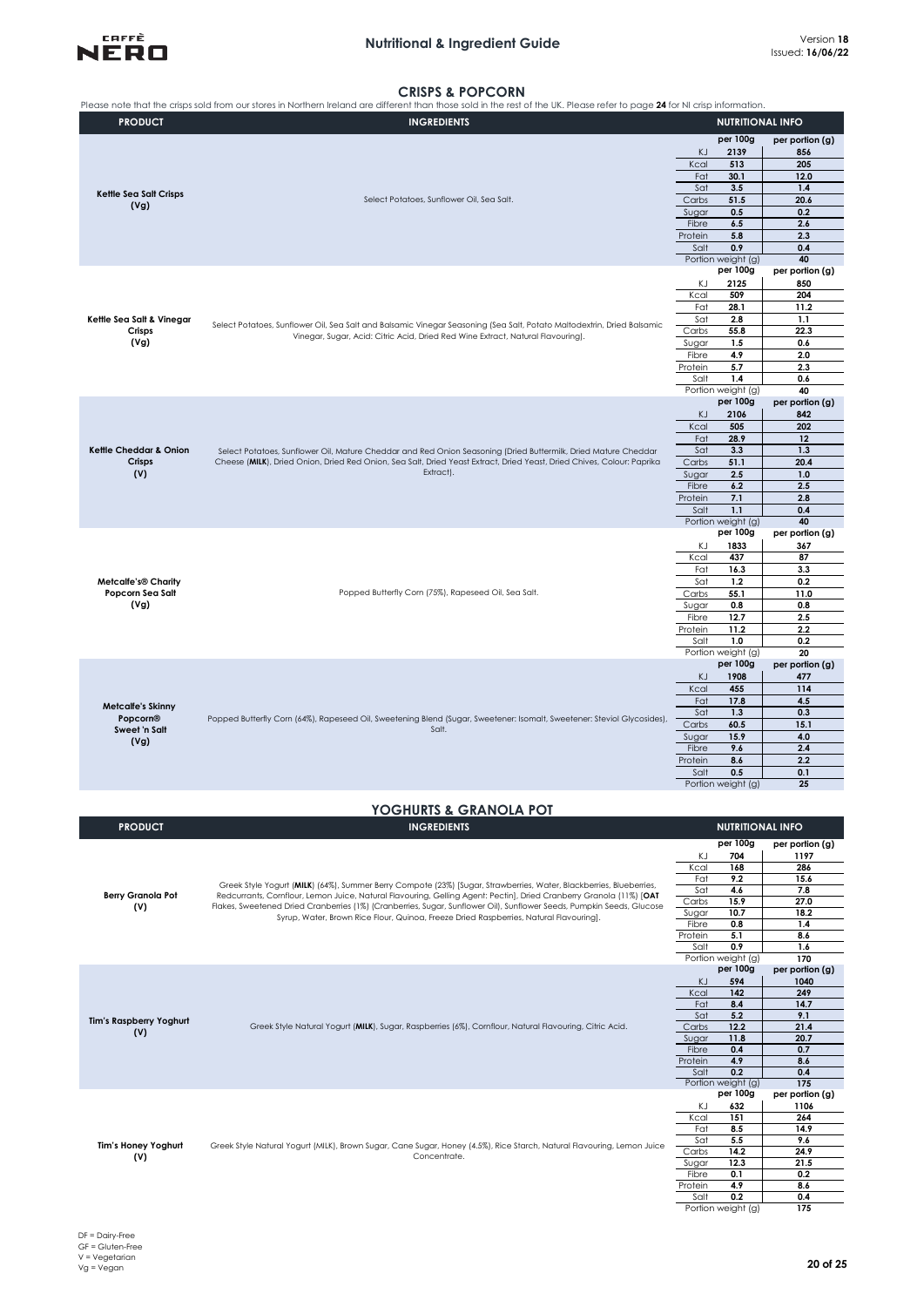

#### **NORTHERN IRELAND PRODUCTS**

The following nutritional information for Panini, Tostati, Sandwiches, Salads, Crisps, Yoghurts and Scones is for those products sold from our stores in Northern Ireland.

| <b>PASTRIES</b>            |                                                                                                                                                                                                                                                                                                                                                                                                                                                             |         |                         |                 |  |
|----------------------------|-------------------------------------------------------------------------------------------------------------------------------------------------------------------------------------------------------------------------------------------------------------------------------------------------------------------------------------------------------------------------------------------------------------------------------------------------------------|---------|-------------------------|-----------------|--|
| <b>PRODUCT</b>             | <b>INGREDIENTS</b>                                                                                                                                                                                                                                                                                                                                                                                                                                          |         | <b>NUTRITIONAL INFO</b> |                 |  |
|                            |                                                                                                                                                                                                                                                                                                                                                                                                                                                             |         | per 100g                | per portion (g) |  |
|                            |                                                                                                                                                                                                                                                                                                                                                                                                                                                             | ΚJ      | 1514                    | 1172            |  |
| <b>Praline Dito</b><br>(V) | Water, WHEAT flour, fine butter (MILK) 11%, praline and hazelnuts dough 10% (sugar, HAZELNUTS 3%,<br>ALMONDS 3%, stabilizer (sorbitol), emulsifier (SOYA lecithin)), sugar, EGGS, HAZELNUTS 3%, maize starch, yeast, salt,<br>WHEAT gluten, whey powder (MILK), whole MILK powder, skimmed MILK powder, thickener (sodium alginate),<br><b>EGG</b> albumin powder, glucose syrup, turmeric extract, flour treatment agents (alpha-amylases, hemicellulases, | Kcal    | 361                     | 280             |  |
|                            |                                                                                                                                                                                                                                                                                                                                                                                                                                                             | Fat     | 17.0                    | 13.0            |  |
|                            |                                                                                                                                                                                                                                                                                                                                                                                                                                                             | Sat     | 7.6                     | 5.9             |  |
|                            |                                                                                                                                                                                                                                                                                                                                                                                                                                                             | Carbs   | 45.0                    | 35.0            |  |
|                            | ascorbic acid), natural flavouring, acidity regulator (citric acid), carrot extract.                                                                                                                                                                                                                                                                                                                                                                        | Sugar   | 18.0                    | 14.0            |  |
|                            |                                                                                                                                                                                                                                                                                                                                                                                                                                                             | Protein | 7.1                     | 5.5             |  |
|                            |                                                                                                                                                                                                                                                                                                                                                                                                                                                             | Salt    | 0.83                    | 0.64            |  |
|                            |                                                                                                                                                                                                                                                                                                                                                                                                                                                             |         | Portion weight (g)      | 77              |  |

|                                                           | <b>PANINI</b>                                                                                                                                                                                                                                                                                                                                                                                                                                                                                                                                                                                                                                                                                                                                                                                                                                                                                                                                                                                                                                                                                                                                                                                                                                                                                                                                                                                            |                                                                |                                                                                              |                                                                                   |
|-----------------------------------------------------------|----------------------------------------------------------------------------------------------------------------------------------------------------------------------------------------------------------------------------------------------------------------------------------------------------------------------------------------------------------------------------------------------------------------------------------------------------------------------------------------------------------------------------------------------------------------------------------------------------------------------------------------------------------------------------------------------------------------------------------------------------------------------------------------------------------------------------------------------------------------------------------------------------------------------------------------------------------------------------------------------------------------------------------------------------------------------------------------------------------------------------------------------------------------------------------------------------------------------------------------------------------------------------------------------------------------------------------------------------------------------------------------------------------|----------------------------------------------------------------|----------------------------------------------------------------------------------------------|-----------------------------------------------------------------------------------|
| <b>PRODUCT</b>                                            | <b>INGREDIENTS</b>                                                                                                                                                                                                                                                                                                                                                                                                                                                                                                                                                                                                                                                                                                                                                                                                                                                                                                                                                                                                                                                                                                                                                                                                                                                                                                                                                                                       |                                                                | <b>NUTRITIONAL INFO</b>                                                                      |                                                                                   |
| All Day Breakfast Panini                                  | Sourdough Panini (61%) [Fortified WHEAT Flour (WHEAT Flour, Calcium Carbonate, Iron, Niacin, Thiamin), Water,<br>Rapeseed Oil, Salt, Yeast, Sourdough (Water, Fermented RYE Flour, Salt), WHEAT Gluten, Malted WHEAT Flour,<br>Sunflower Oil, Fermented WHEAT Flour, Flour Treatment Agent (Ascorbic Acid)], Scrambled EGG & Cheese (23%0<br>[Scrambled EGG (EGG, Water, Rapeseed Oil, Buttermilk Powder (MILK), Cornflour, Salt, White Pepper, Antioxidant<br>(Citric Acid), Thickener (Xanthan Gum), Preservative (Lactic Acid)), Bechamel Sauce (Skimmed MILK, Vegetable<br>Stock (Water, Salt, Yeast Extract, Sugar, Vegetable Extract (Onion, Carrot), Tomato, Herbs), Vegetable Oil (Palm),<br>Butter (MILK), Modified Maize Starch, Salt, Emulsifier (SOYA Lecithin)), Cheddar Cheese (MILK), Black Pepper, Salt],<br>WHEAT Starch, Calcium Carbonate, Iron, Thiamin, Niacin), Salt), WHEAT Starch, Rapeseed Oil, Parsley, Salt,<br>Dextrose, Sage, Beef Collagen Casing, Fortified WHEAT Flour, Stabiliser (Sodium Triphosphate), WHEAT Protein,<br>Spice & Spice Herb Extracts (Pepper, Nutmeg, Chilli, Clove, Coriander Sage, Thyme, Pimento)], Coffee Bacon<br>(7%) [Pork Belly, Sugar, Salt, Cold Brewed Coffee, Stabiliser (Sodium Triphosphate), Maltodextrin, Natural<br>Flavouring, Anticaking Agent (Calcium Silicate), Antioxidant (Sodium Ascorbate), Preservative (Sodium Nitrite)]. | KJ<br>Kcal<br>Fat<br>Sat<br>Carbs<br>Sugar<br>Protein<br>Salt  | per 100g<br>1024<br>245<br>8.1<br>2.8<br>30<br>3.5<br>12<br>1.0<br>Portion weight (g)        | per portion (g)<br>1772<br>424<br>14<br>4.9<br>52<br>6<br>21<br>1.7<br>173        |
| Chargrilled Chicken & Pesto<br>Panini                     | Sourdough Panini (49%) [Fortified WHEAT Flour (WHEAT Flour, Calcium Carbonate, Iron, Niacin, Thiamin), Water,<br>Rapeseed Oil, Salt, Yeast, Sourdough (Water, Fermented RYE Flour, Salt), WHEAT Gluten, Malted WHEAT Flour,<br>Sunflower Oil, Fermented WHEAT Flour, Flour Treatment Agent (Ascorbic Acid)], Chargrilled Chicken (18%)<br>[Chicken, Brine (Water, Sugar, Starch, Glucose Syrup, Emulsifier (Sodium Triphosphate), Potato Starch, Whey<br>Protein (MILK), Stabiliser (Guar Gum), Salt, Vinegar, Yeast Extract], Basil Pesto (7.7%) [Basil Puree (Basil, Sunflower<br>Oil, Salt), Sunflower Oil, Medium Fat Hard Cheese (MILK)], Bechamel [Skimmed (MILK), Vegetable Stock (Water,<br>Salt, Yeast Extract, Sugar, Vegetable Extract (Onion, Carrot), Tomato, Herbs), Palm Oil, Butter (MILK), modified<br>Maize Starch, Salt, Emulsifier (Lecithin) (SOYA)], Tomato, Spinach, Regato Cheese (MILK).                                                                                                                                                                                                                                                                                                                                                                                                                                                                                        | KΙ<br>Kcal<br>Fat<br>Sat<br>Carbs<br>Sugar<br>Protein<br>Salt  | per 100g<br>895<br>214<br>7.4<br>$\mathbf 2$<br>24<br>2.5<br>11<br>1.2<br>Portion weight (g) | per portion (g)<br>1906<br>456<br>16<br>4.3<br>52<br>5.3<br>24<br>2.6<br>213      |
| Ham & Mozzarella Panini                                   | Sourdough Panini (58%) [Fortified WHEAT Flour (WHEAT Flour, Calcium Carbonate, Iron, Niacin, Thiamin), Water,<br>Rapeseed Oil, Salt, Yeast, Sourdough (Water, Fermented RYE Flour, Salt), WHEAT Gluten, Malted WHEAT Flour,<br>Sunflower Oil, Fermented WHEAT Flour, Flour Treatment Agent (Ascorbic Acid)], Ham (22%) [Pork, Water, Glucose<br>Syrup, Emulsifiers (Triphosphates, Diphosphates), Salt, Antioxidant (Sodium Ascorbate), Dextrose, Spice Extracts,<br>Preservative (Sodium Nitrite)], Mozzarella (11%) Stock (Water, Salt, Yeast Extract, Sugar, Vegetable Extract (Onion,<br>Carrot), Tomato, Herbs), Palm Oil, Butter (MILK), Modified Maize Starch, Salt, Emulsifier (Lecithin) (SOYA)], Mature<br>Cheddar Cheese (3%) (MILK).                                                                                                                                                                                                                                                                                                                                                                                                                                                                                                                                                                                                                                                         | K.I<br>Kcal<br>Fat<br>Sat<br>Carbs<br>Sugar<br>Protein<br>Salt | per 100g<br>974<br>233<br>6.8<br>3.3<br>28<br>3.2<br>14<br>1.3<br>Portion weight (g)         | per portion (g)<br>1753<br>419<br>12<br>5.9<br>50<br>5.8<br>25<br>2.3<br>180      |
| Mozzarella & Tomato Panini<br>(V)                         | Sourdough Panini (54%) [Fortified WHEAT Flour (WHEAT Flour, Calcium Carbonate, Iron, Niacin, Thiamin), Water,<br>Rapeseed Oil, Salt, Yeast, Sourdough (Water, Fermented RYE Flour, Salt), WHEAT Gluten, Malted WHEAT Flour,<br>Sunflower Oil, Fermented WHEAT Flour, Flour Treatment Agent (Ascorbic Acid)], Mozzarella (21%) (MILK), Tomato<br>(12%), Cheddar Cheese (MILK), Basil Pesto (6.4%) [Basil, Sunflower Oil, Salt), Sunflower Oil, Medium Fat Hard<br>Cheese (MILK)].                                                                                                                                                                                                                                                                                                                                                                                                                                                                                                                                                                                                                                                                                                                                                                                                                                                                                                                         | ΚJ<br>Kcal<br>Fat<br>Sat<br>Carbs<br>Sugar<br>Protein<br>Salt  | per 100g<br>1101<br>263<br>12<br>2.1<br>27<br>2.5<br>12<br>1.0<br>Portion weight (g)         | per portion (g)<br>2136<br>510<br>23<br>4.1<br>52<br>4.9<br>23<br>2.0<br>194      |
| <b>Tuna Melt Panini</b>                                   | Sourdough Panini (50%) [Fortified WHEAT Flour (WHEAT Flour, Calcium Carbonate, Iron, Niacin, Thiamin), Water,<br>Rapeseed Oil, Salt, Yeast, Sourdough (Water, Fermented RYE Flour, Salt), WHEAT Gluten, Malted WHEAT Flour,<br>Sunflower Oil, Fermented WHEAT Flour, Flour Treatment Agent (Ascorbic Acid)], Tuna Mayonnaise (Rapeseed Oil,<br>Water, Pasteurised Free Range EGG, Free Range EGG Yolk, Spirit Vinegar, Salt, Sugar, Flavouring, Lemon Juice<br>Concentrate, Antioxidant (Calcium Disodium EDTA)), Red Pepper, Slow Roast Tomatoes (8%) (Slow Roast<br>Tomatoes, Rapeseed Oil, Salt, Garlic, Oregano), Red Onion, Cornflour, Parsley, Lemon Zest, Cracked Black<br>Pepper], Cheddar Cheese (12%) MILK).                                                                                                                                                                                                                                                                                                                                                                                                                                                                                                                                                                                                                                                                                   | KJ<br>Kcal<br>Fat<br>Sat<br>Carbs<br>Sugar<br>Protein<br>Salt  | per 100g<br>1187<br>284<br>14<br>3.3<br>26<br>2.7<br>12<br>0.9<br>Portion weight (g)         | per portion (g)<br>2493<br>596<br>29<br>6.9<br>55<br>5.7<br>25<br>1.8<br>210      |
| <b>Plant Based "Chicken"</b><br>Arrabbiata Panini<br>(Vg) | Sourdough Panini (56%) [Fortified WHEAT Flour (WHEAT Flour, Calcium Carbonate, Iron, Niacin, Thiamine), Water,<br>Olive Oil, Salt, Yeast, Sourdough (Water, Fermented RYE Flour, Salt), WHEAT GLUTEN, Malted WHEAT Flour,<br>Sunflower Oil, Fermented WHEAT Flour, Flour Treatment Agent (Ascorbic Acid)], Chicken Vegan Ragu (40%)<br>[Seasoned SOYA pieces (Water, SOYA Protein Concentrate, Sunflower Oil, Natural Flavouring, Pea Protein Isolate,<br>Potato Starch, Salt, Pea Fibre, Rapeseed Oil, Maltodextrin, Sea Salt and Black Pepper Seasoning [Maltodextrin,<br>Black Pepper, Sugar, Yeast Extract Powder, Natural Flavouring, Sea Salt], Iron, Vitamin B12), Pizza Sauce (Tomato<br>Pulp, Salt, Sunflower Oil, Sugar, Marjoram, Basil, Pepper, Onions, Acidity Regulator (E330)), Onion Marmalade<br>(Onion, Red Wine Vinegar (SULPHITES), Sugar, Sunflower oil, Salt, Balsamic Vinegar (Grape Must, Wine Vinegar,<br>Caramel, (SULPHITES)), gelling agent: Pectin, Spices (Caraway Seeds, Thyme, Pepper, Bay)), Dried Chilli Flakes,<br>Dried Basil], Spinach 4%.                                                                                                                                                                                                                                                                                                                          | ΚJ<br>Kcal<br>Fat<br>Sat<br>Carbs<br>Sugar<br>Protein<br>Salt  | per 100g<br>786<br>188<br>2.6<br>0.4<br>30.0<br>4.4<br>11.0<br>0.8<br>Portion weight (g)     | per portion (g)<br>1481<br>354<br>4.9<br>0.7<br>56.0<br>8.4<br>20.0<br>1.5<br>188 |

**1.5**<br> **1.5**<br> **1.5**<br> **1.5**<br> **1.5**<br> **1.5**<br> **1.5** 

NERO

**188**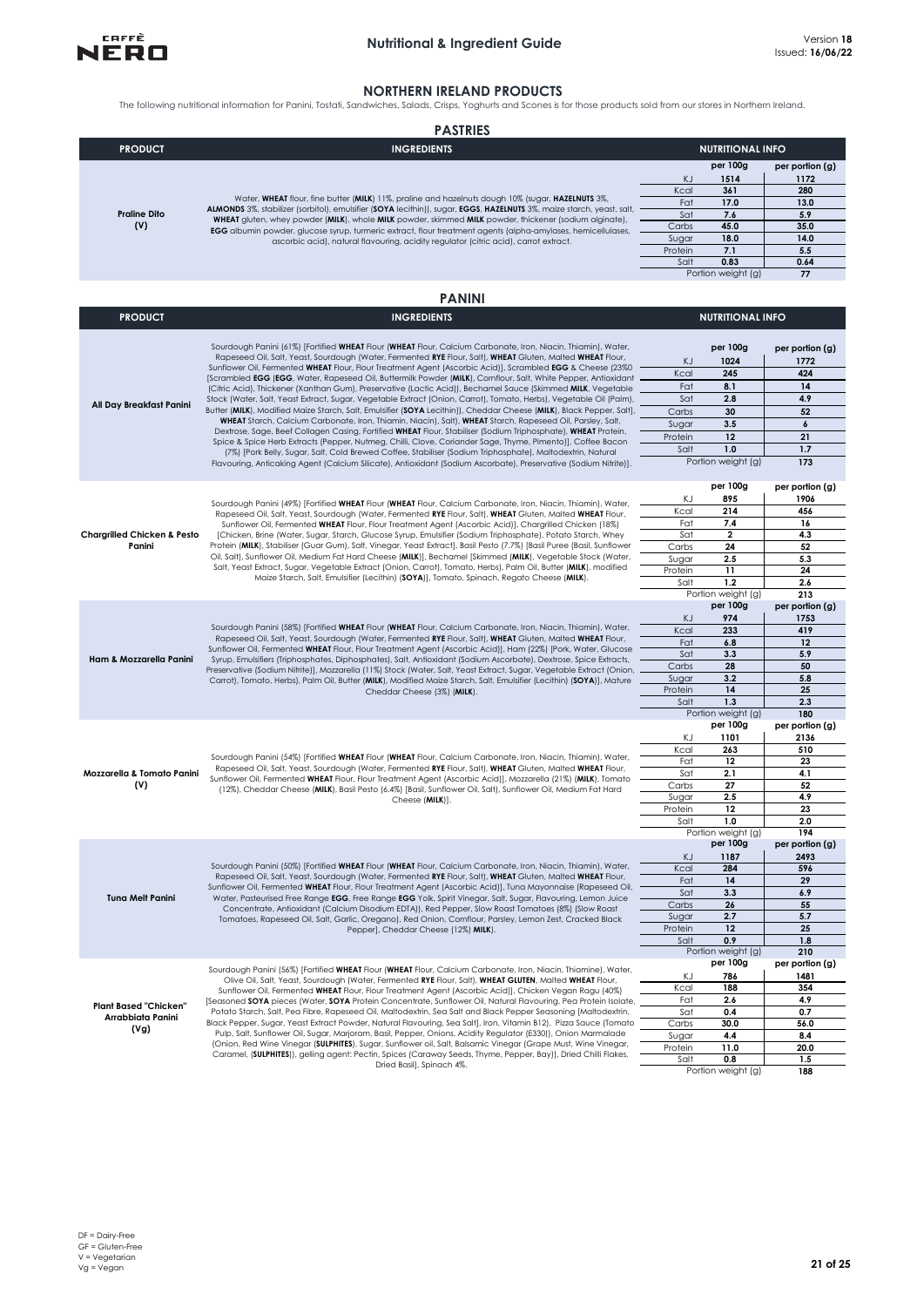

|                                                                            | <b>TOSTATI</b>                                                                                                                                                                                                                                                                                                                                                                                                                                                                                                                                                                                                                                                                                                                                                                                                                                                                                                                                                                                                                                                                                                                                                                                                                                                                                                                                                                                                                                                                                                                          |                                                                        |                                                                                                             |                                                                                                              |
|----------------------------------------------------------------------------|-----------------------------------------------------------------------------------------------------------------------------------------------------------------------------------------------------------------------------------------------------------------------------------------------------------------------------------------------------------------------------------------------------------------------------------------------------------------------------------------------------------------------------------------------------------------------------------------------------------------------------------------------------------------------------------------------------------------------------------------------------------------------------------------------------------------------------------------------------------------------------------------------------------------------------------------------------------------------------------------------------------------------------------------------------------------------------------------------------------------------------------------------------------------------------------------------------------------------------------------------------------------------------------------------------------------------------------------------------------------------------------------------------------------------------------------------------------------------------------------------------------------------------------------|------------------------------------------------------------------------|-------------------------------------------------------------------------------------------------------------|--------------------------------------------------------------------------------------------------------------|
| <b>PRODUCT</b>                                                             | <b>INGREDIENTS</b>                                                                                                                                                                                                                                                                                                                                                                                                                                                                                                                                                                                                                                                                                                                                                                                                                                                                                                                                                                                                                                                                                                                                                                                                                                                                                                                                                                                                                                                                                                                      |                                                                        | <b>NUTRITIONAL INFO</b>                                                                                     |                                                                                                              |
| Chicken & Bacon Tostati<br>Melt                                            | Sourdough Bread (45%) [Fortified WHEAT Flour (WHEAT Flour, Calcium Carbonate, Iron, Niacin, Thiamin), Water,<br>Yeast, Sourdough Culture (RYE), SOYA Flour, Vegetable Oil (Rapeseed), Emulsifiers (E472(e), E481), Flour Treatment<br>Agent (E300)], Chicken and Bacon Filling (38%) [Bechamel (Skimmed MILK, Vegetable Stock (Water, Salt, Yeast<br>Extract, Sugar, Vegetable Extract (Onion, Carrot), Tomato, Herbs), Vegetable Oil (Palm), Butter (MILK), Modified<br>Maize Starch, Salt, Emulsifier (E322) (SOYA)), Chicken (20%) (Chicken, Brine (Water, Sugar, Starch, Glucose Syrup,<br>Stabiliser (E451), Potato Starch, Whey Protein (MILK), Emulsifier (E412), Salt, Vinegar, Yeast Extract), Formed Diced<br>Bacon Pieces (8%) [Pork, Water, Salt, Preservative (E250), Stabiliser (E450), Antioxidant (E301)], Cheddar Cheese<br>(MILK), Mozzarella (MILK), Mayonnaise (Rapeseed Oil, Water, Free Range Pasteurised EGG & EGG Yolk, Spirit<br>Vinegar, Sugar, Salt, Lemon Juice, Antioxidant (E385), Flavouring, Paprika Extract), Dijon MUSTARD (Water,<br>MUSTARD Seeds, Spirit Vinegar, Salt, Acidity Regulator (E330))], Topping (18%) [Cheddar Cheese (MILK), Cheese<br>Sauce (Water, Rapeseed Oil, Modified Maize Starch, Sugar, Salt, MILK Protein, Cheddar Cheese (MILK), Yeast<br>Extract, Acidity Regulator (E330), Spice, Stabilisers (E412,E415), Preservative (E202), Colour (E161b)), Dijon MUSTARD<br>(Water, MUSTARD Seeds, Spirit Vinegar, Salt, Acidity Regulator (E330)), Smoked Paprika, Dried Chives]. | KJ<br>Kcal<br>Fat<br>Sat<br>Carbs<br>Sugar<br>Protein<br>Salt          | per 100g<br>1003<br>240<br>9.9<br>4.6<br>27<br>1.2<br>10<br>1.4<br>Portion weight (g)                       | per portion (g)<br>2008<br>480<br>20<br>9.3<br>53<br>2.4<br>20<br>2.7<br>200                                 |
| Ham, Cheese & Mustard<br><b>Tostati Melt</b>                               | Sourdough Bread (49%) [Fortified WHEAT Flour (WHEAT Flour, Calcium Carbonate, Iron, Niacin, Thiamin), Water,<br>Yeast, Sourdough Culture (RYE), SOYA Flour, Vegetable Oil (Rapeseed), Emulsifiers (E472(e), E481), Flour Treatment<br>Agent (E300)], Ham (22%) [Pork, Water, Glucose Syrup, Emulsifiers (E451, E450), Salt, Antioxidant (E301), Dextrose,<br>Spice Extracts, Preservative (E250), Potato Starch, Pea Fibre], Cheese and Mustard Topping (19%) [Cheddar<br>Cheese (MILK), Cheese Sauce (Water, Rapeseed Oil, Modified Maize Starch, Sugar, Salt, MILK Protein, Cheddar<br>Cheese (MILK), Yeast Extract, Acidity Regulator (E330), Spice, Stabilisers (E412,E415), Preservative (E202), Colour<br>(E161b)), Dijon MUSTARD (Water, MUSTARD Seeds, Spirit Vinegar, Salt, Acidity Regulator (E330)), Wholegrain<br>MUSTARD (Water, MUSTARD Seed, White Wine Vinegar, Glucose-Fructose Syrup, MUSTARD Flour, Salt, Acidity<br>Regulator (E260), Cinnamon, Pimento, Turmeric)], Cheddar Cheese (11%) (MILK).                                                                                                                                                                                                                                                                                                                                                                                                                                                                                                                   | KJ<br>Kcal<br>Fat<br>Sat<br>Carbs<br>Sugar<br>Protein<br>Salt          | per 100g<br>1054<br>252<br>10<br>4.8<br>27<br>0.7<br>13<br>1.6<br>Portion weight (g)                        | per portion (g)<br>1951<br>466<br>19<br>8.8<br>50<br>1.2<br>23<br>2.9<br>185                                 |
| <b>Five Cheese &amp; Roasted</b><br><b>Tomato Tostati</b><br>(V)           | Sourdough Bread (44%) [Fortified WHEAT Flour (WHEAT Flour, Calcium carbonate, Iron, Niacin, Thiamin), Water,<br>Yeast, Sourdough Culture (RYE), SOYA Flour, Vegetable Oil (Rapeseed), Emulsifiers (E472(e), E481), Flour Treatment<br>Agent (E300)], Cheese Topping (17%) [Mozzarella (MILK), Béchamel (Béchamel Sauce (Skimmed MILK, Vegetable -<br>Stock (Water, Salt, Yeast Extract, Sugar, Vegetable Extract (Onion, Carrot), Tomato, Herbs), Vegetable Oil (Palm),<br>Butter (MILK), Modified Starch (Waxy Maize), Salt, Emulsifier (Lecithin) (SOYA)), Red Cheddar (MILK)], Cheese<br>Filling (15%) [Mascarpone (Cream (MILK), MILK, Acidity Regulator (E330), Preservative (E202, E234)), Regato (MILK),<br>Béchamel (Béchamel Sauce (Skimmed MILK, Vegetable Stock (Water, Salt, Yeast Extract, Sugar, Vegetable<br>Extract (Onion, Carrot), Tomato, Herbs), Vegetable Oil (Palm), Butter (MILK), Modified Starch (Waxy Maize), Salt,<br>Emulsifier (Lecithin) (SOYA)), Red Cheddar (MILK)], Cheddar Cheese (15%) (MILK), Roasted Baby Plum Tomatoes<br>(9.8%) (Plum Tomatoes, Rapeseed Oil, Salt, Oregano, Garlic).                                                                                                                                                                                                                                                                                                                                                                                                            | ΚJ<br>Kcal<br>Fat<br>Sat<br>Carbs<br>Sugar<br>Protein<br>Salt          | per 100g<br>1196<br>286<br>15.0<br>8.5<br>25.0<br>1.5<br>12.0<br>1.1<br>Portion weight (g)                  | per portion (g)<br>2452<br>586<br>30.0<br>17.0<br>52.0<br>3.1<br>25.0<br>2.3<br>205                          |
| Irish Sausage, Cheddar<br>& Ballymaloe Relish Toastie                      | Malted Bloomer Bread (43%) [WHEAT Flour (WHEAT Flour, Calcium Carbonate, Iron, Niacin, Thiamin), Water,<br>Malted WHEAT Flakes, WHEAT Bran, Yeast, Salt, Vegetable Fat (Rapeseed, Palm), Malted WHEAT Flour, Malted<br>BARLEY Flour, WHEAT Protein, Spirit Vinegar, Emulsifiers (E472e), Flour Treatment Agent (E300)], Sausage (38%) [Pork<br>(70%), Water, Rusk (WHEAT flour (Fortified WHEAT flour, Calcium carbonate, Iron, Niacin, Thiamin), Salt), WHEAT<br>Starch, Salt, Dextrose, Rapeseed Oil, Beef Collagen Casing, WHEAT flour (Fortified WHEAT flour, calcium<br>Carbonate, Iron, Niacin, Thiamin), Stabiliser (E451), WHEAT protein, Spice and Herb Extracts (Pepper, Nutmeg,<br>Chilli, Sage, Parsley, Pimento)], Cheddar Cheese (9.5%) (MILK, Potato Starch), Ballymaloe Relish (9.5%) (Tomatoes,<br>Tomato Puree, Vinegar, Sugar, Onions, Sultanas, Sea Salt, MUSTARD Seed, Spices).                                                                                                                                                                                                                                                                                                                                                                                                                                                                                                                                                                                                                                    | KJ<br>Kcal<br>Fat<br>Sat<br>Carbs<br>Sugar<br>Protein<br>Salt          | per 100g<br>1078<br>258<br>11.0<br>4.5<br>28.0<br>4.6<br>12.0<br>1.3<br>Portion weight (g)                  | per portion (g)<br>2263<br>541<br>23.0<br>9.0<br>58.0<br>9.6<br>25.0<br>2.8<br>190                           |
|                                                                            | <b>SALADS</b>                                                                                                                                                                                                                                                                                                                                                                                                                                                                                                                                                                                                                                                                                                                                                                                                                                                                                                                                                                                                                                                                                                                                                                                                                                                                                                                                                                                                                                                                                                                           |                                                                        |                                                                                                             |                                                                                                              |
| <b>PRODUCT</b>                                                             | <b>INGREDIENTS</b>                                                                                                                                                                                                                                                                                                                                                                                                                                                                                                                                                                                                                                                                                                                                                                                                                                                                                                                                                                                                                                                                                                                                                                                                                                                                                                                                                                                                                                                                                                                      |                                                                        | <b>NUTRITIONAL INFO</b>                                                                                     |                                                                                                              |
| Char-grilled Chicken &<br><b>Roasted Mediterranean</b><br><b>Veg Salad</b> | Tapenade Spelt Mix (73%) [Spelt Mix (Organic Spelt (Water, Spelt (GLUTEN), Bortolli Beans (Borlotti Beans, Water,<br>Salt, Antioxidant: Ascorbic Acid(E300)), Grilled Veg (red peppers, yellow peppers, courgette, onion), Green Pesto<br>(Basil Puree (Basil, Sunflower oil, Salt), Sunflower oil, Vegetarian medium fat hard cheese (MILK)), Red Pepper<br>Tapenade (SunBlush peppers, sunflower oil, tomato concentrate, olive oil, salt, concentrated lemon juice, garlic,<br>sugar), Grana Padano (Cows MILK, Salt, Rennet, Preservative: Lisozyme (E1105) (EGG protein)), Olive Oil],<br>Chargrilled Chicken (17%) [Chicken, Brine (Water, Sugar, Starch, Glucose Syrup, Stabiliser: Triphosphates (E451),<br>Potato Starch, Whey Protein (MILK), Emulsifier: Guar Gum (E412), Salt, Vinegar, Yeast Extract], Spinach (10%).                                                                                                                                                                                                                                                                                                                                                                                                                                                                                                                                                                                                                                                                                                      | KJ<br>Kcal<br>Fat<br>Sat<br>Carbs<br>Sugar<br>Fibre<br>Protein<br>Salt | per 100g<br>834<br>199<br>7.4<br>1.8<br>20.0<br>2.1<br>1.3<br>11.0<br>0.5<br>Portion weight (g)<br>per 100g | per portion (g)<br>2194<br>524<br>20.0<br>4.7<br>53.0<br>5.6<br>3.4<br>29.0<br>1.2<br>263<br>per portion (g) |

**Feta, Roasted Peppers & Pomegranate Grain salad (V)**

Spelt Mix (74%) [Organic Spelt (Water, Spelt (**GLUTEN**), Bortolli Beans (Borlotti Beans, Water, Salt, Antioxidant:<br>Ascorbic Acid(E300)), Grilled Red & Yellow Peppers, Balsamic Glaze (Glucose-fructose syrup, Balsamic Vinega

KJ **769 1921**

Fat **4.6 12** Sat **2.6 6.5** Carbs 26 64<br>Sugar 4.2 11.0

Fibre **0.8 1.9** Protein **8 20**<br>Salt **0.6 1.6** Salt **0.6 1.6**

Portion weight (g)

**250**

Kcal **184 459**

Sugar **4.2 11.0**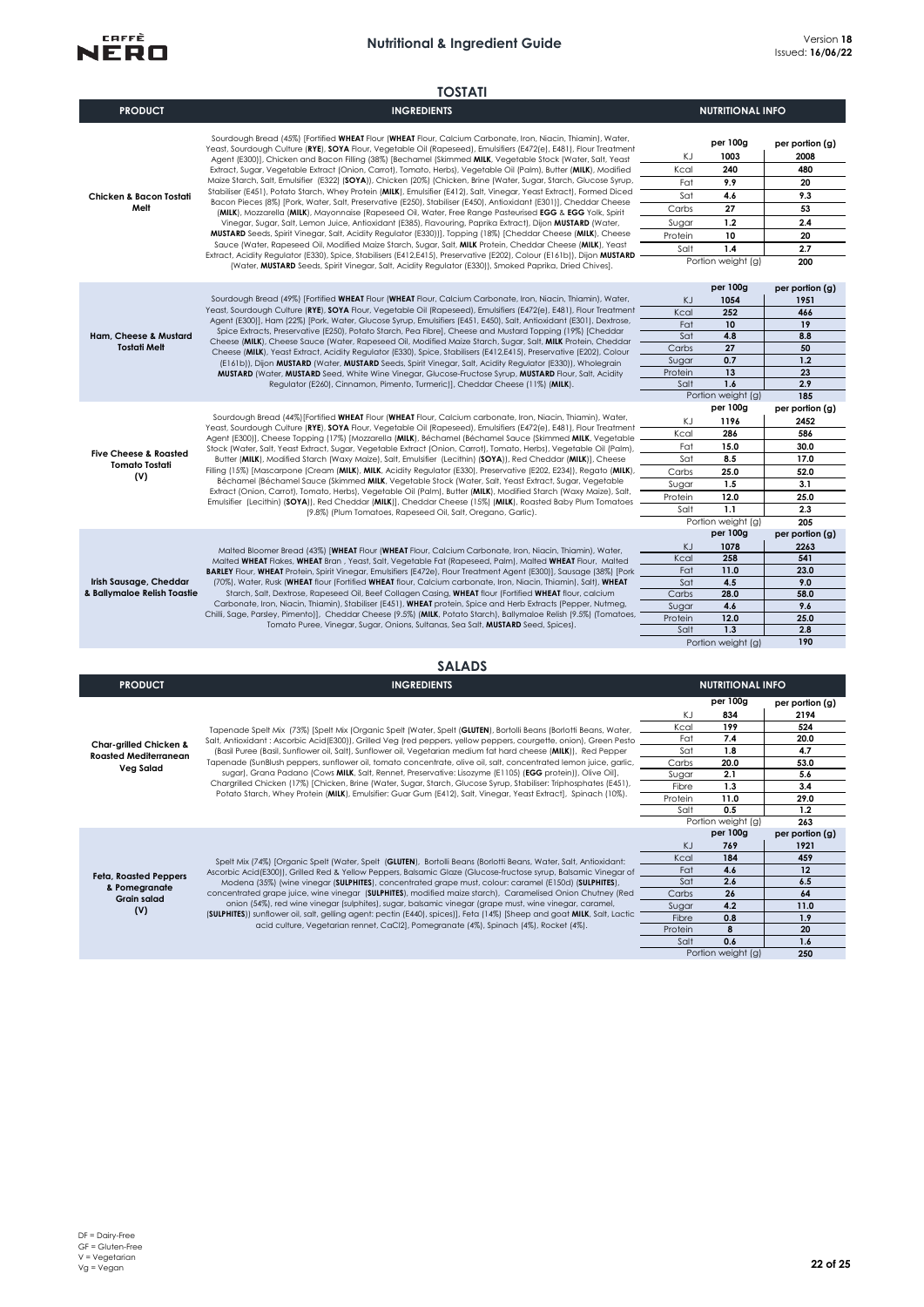

|  | <b>BAGUETTES &amp; ROMANAS</b> |  |  |  |
|--|--------------------------------|--|--|--|
|  |                                |  |  |  |

|                                   | <b>BAGUETTES &amp; ROMANAS</b>                                                                                                                                                                                                   |                  |                           |                 |
|-----------------------------------|----------------------------------------------------------------------------------------------------------------------------------------------------------------------------------------------------------------------------------|------------------|---------------------------|-----------------|
| <b>PRODUCT</b>                    | <b>INGREDIENTS</b>                                                                                                                                                                                                               |                  | <b>NUTRITIONAL INFO</b>   |                 |
|                                   |                                                                                                                                                                                                                                  |                  |                           |                 |
|                                   | Romana Bread (46%) [WHEAT Flour, Water, Olive oil, Salt, Sourdough (GLUTEN), WHEAT GLUTEN, Yeast, Raising<br>agent (E450, E500), Emulsifier (E472e), Dextrose, Malted WHEAT, Rapeseed oil, Enzyme], Mozzarella (23%) [MILK,      |                  | per 100g                  | per portion (g) |
|                                   | Salt, rennet, lactic ferments, Semi dried Tomato (11%) [Semi dried baby plum Tomatoes, Rapeseed oil, Salt,                                                                                                                       | ΚJ               | 932                       | 1631            |
|                                   | Oregano, Garlic], Pesto Mayonnaise Mix (11%) [Gourmet A (Rapeseed Oil, Water, Pasteurised Liquid EGG, Acidity                                                                                                                    | Kcal             | 223                       | 390             |
|                                   | Regulators :Acetic Acid, Citric Acid, Sugar, Salt, Modified Maize Starch, Spice (MUSTARD), Stabilisers :Xanthan                                                                                                                  | Fat              | 13                        | 23              |
| Caprese Romana                    | Gum, Preservative :Potassium Sorbate), Green Pesto (Basil Puree (Basil, Sunflower oil, Salt), Sunflower oil,<br>Vegetarian med fat hard cheese (MILK)), Caesar dressing (Rapeseed Oil, Water, Caesar Dressing Premix (Spirit     | Sat              | 0.8                       | 1.4             |
| (V)                               | Vinegar, Water, Garlic Puree (Water, Dried Garlic, Acidity Regulator :Citric Acid), Medium Fat Hard Cheese (MILK)                                                                                                                | Carbs            | 20                        | 35              |
|                                   | (contains Preservative (Lysozyme (from EGG)), Salt, Lemon Juice Concentrate, Dried Garlic, Dried Onion,                                                                                                                          | Sugar            | 1.5                       | 2.5             |
|                                   | Stabiliser: Xanthan Gum, Sugar, Pasteurised EGG Yolk, Worcester Sauce (Water, Malt Vinegar (from BARLEY)),<br>Sugar, Molasses, Salt, Soy Sauce (Water SOYA Beans, WHEAT ,Salt), Tamarind Concentrate, Onion Powder, Lemon        | Fibre            | 2.1                       | 3.7             |
|                                   | Juice Concentrate, Ground White Pepper, Chilli Pepper, Garlic Powder, Ground Ginger, Ground Cloves, Acidity                                                                                                                      | Protein<br>Salt  | 8.6<br>1.4                | 15<br>2.5       |
|                                   | Regulator : Acetic Acid, Malt Extract (from BARLEY), Salt, Cracked Black Pepper, Preservative : Potassium Sorbate,                                                                                                               |                  | Portion weight (g)        | 175             |
|                                   | Stabiliser: Xanthan Gum, Natural Flavouring (Contains MILK)], Spinach (9%).                                                                                                                                                      |                  |                           |                 |
|                                   |                                                                                                                                                                                                                                  |                  |                           |                 |
|                                   | Romana Bread (47%) [WHEAT Flour, Water, Olive Oil, Salt, Sourdough (GLUTEN), WHEAT GLUTEN, Yeast, Raising<br>agent (E450, E500), Emulsifier (E472e), Dextrose, Malted WHEAT, Rapeseed oil, Enzyme], Prosciutto (24%) [Pork leg,  |                  | per 100g                  | per portion (g) |
|                                   | Salt, Preservative: Potassium Nitrate (E252)], Mozzarella (12%) [MILK, Salt, rennet, lactic ferments], Pesto                                                                                                                     | ΚJ               | 859                       | 1460            |
|                                   | Mayonnaise Mix (9%) [Gourmet Mayonnaise (Rapeseed Oil, Water, Pasteurised Liquid EGG, Acidity Regulators:                                                                                                                        | Kcal             | 205                       | 349             |
|                                   | Acetic Acid, Citric Acid, Sugar, Salt, Modified Maize Starch, Spice (MUSTARD), Stabilisers: Xanthan Gum,                                                                                                                         | Fat              | 9.3                       | 16              |
| Prosciutto & Mozzarella           | Preservative: Potassium Sorbate), Green Pesto (Basil Puree (Basil, Sunflower Oil, Salt), Sunflower Oil, Vegetarian                                                                                                               | Sat              | 0.9                       | 1.5             |
| Romana                            | med fat hard cheese (MILK)), Caesar dressing (Rapeseed Oil, Water, Caesar Dressing Premix (Spirit Vinegar,<br>Water, Garlic Puree (Water, Dried Garlic, Acidity Regulator: Citric Acid), Medium Fat Hard Cheese (MILK)           | Carbs            | 19                        | 32              |
|                                   | (contains Preservative (Lysozyme (from EGG)), Salt, Lemon Juice Concentrate, Dried Garlic, Dried Onion,                                                                                                                          | Sugar            | 0.6                       | 1.0             |
|                                   | Stabiliser: Xanthan Gum, Sugar, Pasteurised EGG Yolk, Worcester Sauce (Water, Malt Vinegar (from BARLEY)),                                                                                                                       | Fibre            | 1.7                       | 2.9             |
|                                   | Sugar, Molasses, Salt, Soy Sauce (Water SOYA Beans, WHEAT ,Salt), Tamarind Concentrate, Onion Powder, Lemon                                                                                                                      | Protein          | 11                        | 19              |
|                                   | Juice Concentrate, Ground White Pepper, Chilli Pepper, Garlic Powder, Ground Ginger, Ground Cloves, Acidity                                                                                                                      | Salt             | 1.6                       | 2.8             |
|                                   | Regulator : Acetic Acid, Malt Extract (from BARLEY), Salt, Cracked Black Pepper, Preservative: Potassium Sorbate,<br>Stabiliser: Xanthan Gum, Natural Flavouring (Contains MILK)], Rocket (4%), Spinach (4%).                    |                  | Portion weight (g)        | 170             |
|                                   |                                                                                                                                                                                                                                  |                  | per 100g                  | per portion (g) |
|                                   |                                                                                                                                                                                                                                  | ΚJ               | 1043                      | 2097            |
|                                   |                                                                                                                                                                                                                                  | Kcal             | 249                       | 501             |
|                                   | Baguette (57%) [WHEAT FLOUR, water, WHEAT Grits, yeast, salt, WHEAT Sourdough (dried), dextrose, Malt Flour<br>(WHEAT, BARLEY), rice flour, WHEAT GLUTEN, vegetable oil (rape seed)], Ham reformed from select cuts of pork      | Fat              | 10                        | 20              |
| Irish Ham & Cheese                | (20%) [Pork, Water, Glucose Syrup, Emulsifiers (Triphosphates, Diphosphates), Salt, Antioxidant (Sodium                                                                                                                          | Sat              | 5.2                       | 10              |
| Baguette                          | Ascorbate), Dextrose, Spice Extracts, Preservative (Sodium nitrite)], Cheddar (20%) [MILK], Spread (3%)                                                                                                                          | Carbs            | 26                        | 53              |
|                                   | [Vegetable Oils in varying proportions (Rapeseed, Palm, Sunflower), Water, Salt, BUTTERMILK, Preservative (E202),                                                                                                                | Sugar            | 0.5                       | 1.0             |
|                                   | Acidity Regulator (E330), Emulsifier (E471), Flavouring, Colour (E160a), Vitamins A and D].                                                                                                                                      | Fibre<br>Protein | 1.2<br>13                 | 2.4<br>26       |
|                                   |                                                                                                                                                                                                                                  | Salt             | 2.2                       | 4.4             |
|                                   |                                                                                                                                                                                                                                  |                  | Portion weight (g)        | 201             |
|                                   |                                                                                                                                                                                                                                  |                  | per 100g                  | per portion (g) |
|                                   |                                                                                                                                                                                                                                  | ΚJ               | 949                       | 1946            |
|                                   |                                                                                                                                                                                                                                  | Kcal             | 227                       | 465             |
|                                   | Baguette (56%) [WHEAT FLOUR, water, WHEAT Grits, yeast, salt, WHEAT Sourdough (dried), dextrose, Malt Flour                                                                                                                      | Fat              | 5.6                       | 11              |
| Sweet Chilli Chicken              | (WHEAT, BARLEY), rice flour, WHEAT GLUTEN, vegetable oil (rape seed)], Sweet Chilli Chicken Mix (29%) [Chicken<br>(Chicken, Water, Sugar, Starch, Glucose Syrup, Stabiliser (Sodium triphosphate, Guar Gum), Potato Starch, Whey | Sat              | 3.3                       | 6.8             |
| <b>Baguette</b>                   | Protein (MILK), Salt, Vinegar, Yeast Extract), Sweet Chilli Sauce (Sugar, Water, Vinegar, Maize Starch, Red Chilli                                                                                                               | Carbs            | 30                        | 61              |
|                                   | Puree (Red Chilli, Salt, Acidity Regulator (Citric Acid)), Salt, Tomato Puree, Red Pepper, Onion Powder, Garlic                                                                                                                  | Sugar            | 4.1                       | 8.4             |
|                                   | Powder, Preservative (Potassium sorbate)], Cheddar (15%) [MILK].                                                                                                                                                                 | Fibre            | 1.2                       | 2.5             |
|                                   |                                                                                                                                                                                                                                  | Protein          | 13                        | 27              |
|                                   |                                                                                                                                                                                                                                  | Salt             | 1.6<br>Portion weight (g) | 3.2<br>205      |
|                                   |                                                                                                                                                                                                                                  |                  |                           |                 |
|                                   | <b>SAVOURY PASTRIES &amp; ROLLS</b>                                                                                                                                                                                              |                  |                           |                 |
| <b>PRODUCT</b>                    | <b>INGREDIENTS</b>                                                                                                                                                                                                               |                  | <b>NUTRITIONAL INFO</b>   |                 |
|                                   |                                                                                                                                                                                                                                  |                  | per 100g                  | per portion (g) |
|                                   | Vienna Roll (54%) [Fortified WHEAT Flour (WHEAT Flour, Calcium Carbonate, Iron, Niacin, Thiamine), Water, RYE                                                                                                                    | ΚJ               | 1038                      | 1351            |
|                                   | Flour, Yeast, Salt (Anti-Caking Agent: E535), Malted WHEAT Flour, Improver (WHEAT Flour, Emulsifier: E472e,                                                                                                                      | Kcal             | 248                       | 323             |
|                                   | Ascorbic Acids, Sunflower Oil, Enzymes), Improver IBIS (Fortified WHEAT Flour, Enzymes, Sunflower Oil)], Bacon                                                                                                                   | Fat              | 9.3                       | 12.0            |
| <b>Bacon Ciabatta Roll</b>        | (31%) [Pork Belly, Salt, Rosemary Extract, Antioxidant: Sodium Ascorbate (E301), Preservative: Sodium Nitrite                                                                                                                    | Sat              | 2.5                       | 3.3             |
|                                   | (E250)], Ballymaloe Relish (12%) [Tomatoes (41%), Vinegar, Sugar, Onions, Sultanas, Tomato Puree (5%) Sea Salt,<br>MUSTARD Seed, Spices], Spread (3%) [Vegetable Oils (Rapeseed, Palm), Water, Reconstituted ButterMILK (3%),    | Carbs            | 28.0                      | 37.0            |
|                                   | Salt (1.5%), Emulsifier (Mono and Di Glyceride of Fatty Acids), Stabiliser (Sodium Alginate), Preservative (Potassium                                                                                                            | Sugar            | 4.1                       | 5.3             |
|                                   | Sorbate), Vitamin A & D, Flavouring, Colour (Carotenes)].                                                                                                                                                                        | Protein          | 12                        | 16              |
|                                   |                                                                                                                                                                                                                                  | Salt             | 1.9<br>Portion weight (g) | 2.5<br>133      |
|                                   |                                                                                                                                                                                                                                  |                  | per 100g                  | per portion (g) |
|                                   |                                                                                                                                                                                                                                  | ΚJ               | 1401                      | 1429            |
|                                   |                                                                                                                                                                                                                                  | Kcal             | 335                       | 342             |
|                                   | Butter Croissant (51%) [WHEAT Flour, Butter (MILK), Water, Sugar, MILK, Yeast, EGG, Salt, WHEAT Gluten, Emulsifier                                                                                                               | Fat              | 20.0                      | 21.0            |
|                                   | (Lecithin), Flour Treatment Agent (Ascorbic Acid), Enzymes], Ham formed from select cuts of pork (29%) [Pork                                                                                                                     | Sat              | 13.0                      | 13.0            |
| <b>Ham &amp; Cheese Croissant</b> | (95%), Water, Glucose Syrup, Emulsifier (Triphosphates, Diphosphates), Salt, Antioxidant (Sodium ascorbate),                                                                                                                     | Carbs            | 23.0                      | 24.0            |
|                                   | Dextrose, Spice Extracts, Preservative (Sodium Nitrite)], Mature Cheddar Cheese (20%) (MILK).                                                                                                                                    | Sugar            | 4.3                       | 4.4             |

Pork (37%), **WHEAT** Flour (**WHEAT** Flour, Calcium Carbonate, Iron, Niacin, Thiamin), Caramelised Red Onion (Red

Onion, Demerara Sugar, Red Wine Vinegar, Muscovado Sugar, Modified Tapioca Starch, Red Kibbled Onions,<br>Salt, Ground Black Pepper), Margarien (Plam Oil, Water, Rapeseed Oil, Salt, Emulsifier: Mono & Di-Glycerides Of<br>Hyd, Re

**Pork & Pancetta Sausage Roll**

Protein **15.0 15.0** Salt **0.8 0.8**

Portion weight (g)

**102**

**130**

**per 100g per portion (g)** KJ **1274 1657** Kcal **305.0 397.0** Fat 17.0 22.0<br>Sat 7.3 9.5 Sat **7.3 9.5** Carbs **23.0 30.0**<br>Sugar **4.3** 5.7 Sugar **4.3 5.7** Protein **15.0 19.0** Salt **2.0 2.6** Portion weight (g)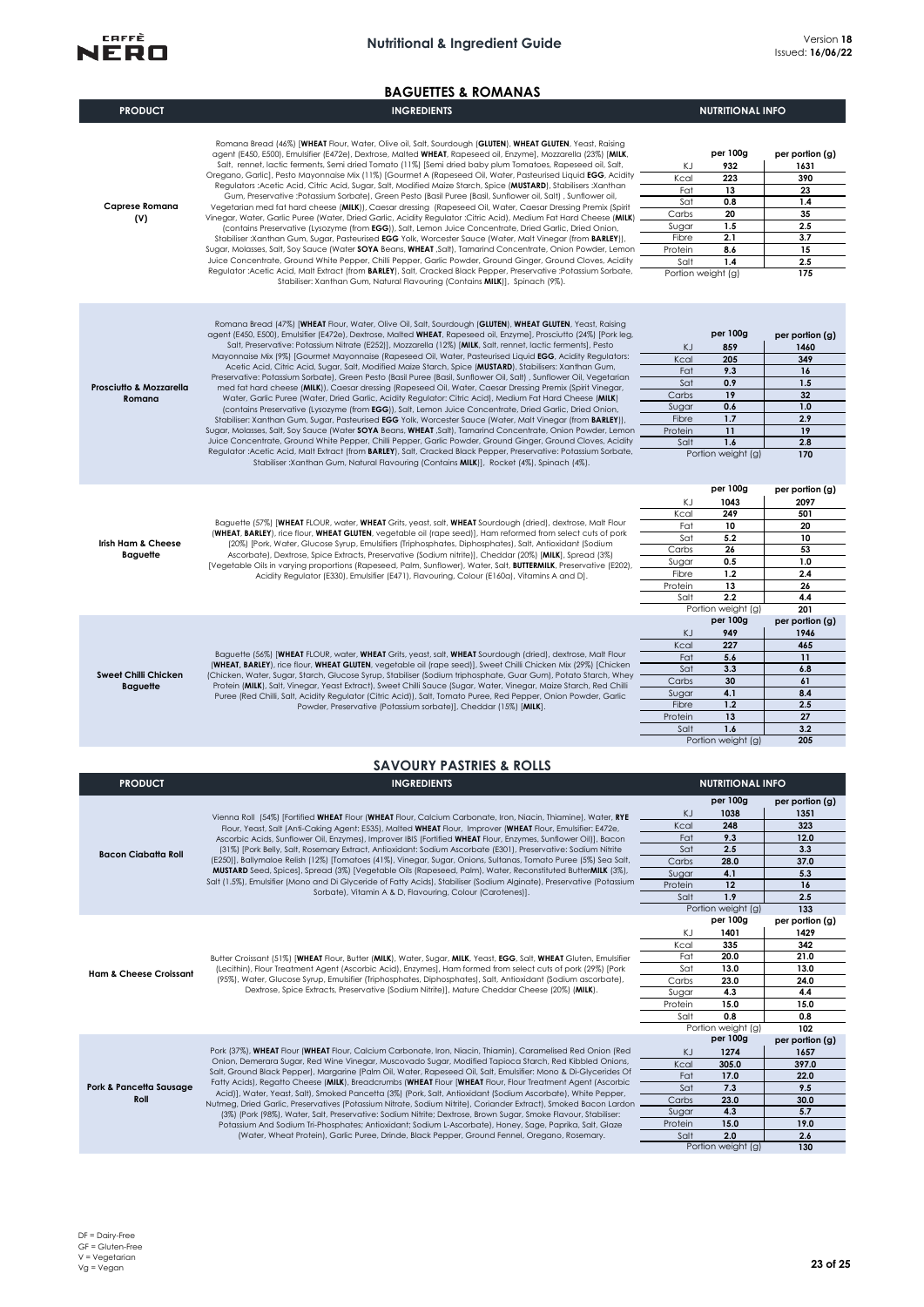

| <u>JUUI</u>                |                                                                                                                                                                                                            |                         |                    |                 |  |
|----------------------------|------------------------------------------------------------------------------------------------------------------------------------------------------------------------------------------------------------|-------------------------|--------------------|-----------------|--|
| <b>PRODUCT</b>             | <b>INGREDIENTS</b>                                                                                                                                                                                         | <b>NUTRITIONAL INFO</b> |                    |                 |  |
|                            |                                                                                                                                                                                                            |                         | per 100g           | per portion (g) |  |
|                            |                                                                                                                                                                                                            | KJ                      | 162                | 485             |  |
|                            |                                                                                                                                                                                                            | Kcal                    | 39                 | 116             |  |
|                            |                                                                                                                                                                                                            | Fat                     | 1.2                | 3.6             |  |
| Tomato & Basil Soup<br>(V) | Water, Tomatoes 17%, Tomato Puree 9%, Onion, CELERY, Sugar, Red Peppers Courgettes, Modified Maize Starch,<br>Salt, Cream (MILK), Garlic Powder, Basil 0.17%, Ginger, Paprika, Red Chillies, White Pepper. | Sat                     | 0.7                | 2.1             |  |
|                            |                                                                                                                                                                                                            | Carbs                   | 6.2                | 18.6            |  |
|                            |                                                                                                                                                                                                            | Sugar                   | 3.9                | 11.6            |  |
|                            |                                                                                                                                                                                                            | Protein                 | 0.9                | 2.6             |  |
|                            |                                                                                                                                                                                                            | Salt                    | 0.46               | 1.38            |  |
|                            |                                                                                                                                                                                                            |                         | Portion weight (g) | 300             |  |
|                            |                                                                                                                                                                                                            |                         |                    |                 |  |

#### **DESSERT**

| <b>PRODUCT</b>  | <b>INGREDIENTS</b>                                                                                                                                                                                                                                                                                                                                                                                                                                                                                                                                                  | <b>NUTRITIONAL INFO</b> |                    |                     |
|-----------------|---------------------------------------------------------------------------------------------------------------------------------------------------------------------------------------------------------------------------------------------------------------------------------------------------------------------------------------------------------------------------------------------------------------------------------------------------------------------------------------------------------------------------------------------------------------------|-------------------------|--------------------|---------------------|
|                 |                                                                                                                                                                                                                                                                                                                                                                                                                                                                                                                                                                     |                         | per 100g           | $per$ portion $(g)$ |
| Tiramisu<br>(V) | Rehydrated soluble coffee (20.3%), Ladyfingers (WHEAT flour, sugar, EGGS, raising agents: E500, E503), sugar,<br>water, Mascarpone cheese (6.8%) (CREAM (MILK), acidity regulator: E330), vegetable fats (coconut, palm),<br>rehydrated skimmed MILK, MILK proteins, maltodextrin, Marsala wine, glucose-fructose syrup, stabiliser: E420;<br>glucose syrup, cocoa powder (1.1%), modified starch, dextrose, alcohol, EGG yolk, emulsifiers: E471, E472e, E322<br>(of SOY), thickeners: E415, E463; WHEAT starch, cocoa butter, natural flavours, vegetable fibres. | ΚJ                      | 1119               | 1231                |
|                 |                                                                                                                                                                                                                                                                                                                                                                                                                                                                                                                                                                     | Kcal                    | 267                | 294                 |
|                 |                                                                                                                                                                                                                                                                                                                                                                                                                                                                                                                                                                     | Fat                     | 11.0               | 12.1                |
|                 |                                                                                                                                                                                                                                                                                                                                                                                                                                                                                                                                                                     | Sat                     | 8.8                | 97                  |
|                 |                                                                                                                                                                                                                                                                                                                                                                                                                                                                                                                                                                     | Carbs                   | 38.0               | 41.8                |
|                 |                                                                                                                                                                                                                                                                                                                                                                                                                                                                                                                                                                     | Sugar                   | 28.0               | 30.8                |
|                 |                                                                                                                                                                                                                                                                                                                                                                                                                                                                                                                                                                     | Protein                 | 1.2                |                     |
|                 |                                                                                                                                                                                                                                                                                                                                                                                                                                                                                                                                                                     | Salt                    | 0.11               | 0.12                |
|                 |                                                                                                                                                                                                                                                                                                                                                                                                                                                                                                                                                                     |                         | Portion weight (g) | 110                 |

# **SCONES**

| <b>PRODUCT</b>                             | <b>INGREDIENTS</b>                                                                                                                                                                                                                                                                                                                                                                                                                                                                                                                                                                                  | <b>NUTRITIONAL INFO</b>                                                                                                                                         |  |  |
|--------------------------------------------|-----------------------------------------------------------------------------------------------------------------------------------------------------------------------------------------------------------------------------------------------------------------------------------------------------------------------------------------------------------------------------------------------------------------------------------------------------------------------------------------------------------------------------------------------------------------------------------------------------|-----------------------------------------------------------------------------------------------------------------------------------------------------------------|--|--|
| <b>Plain Scone</b><br>(V)                  | WHEAT Flour (WHEAT flour, calcium carbonate, iron, nicotinamide, thiamin), Buttermilk (24.8%) (MILK), sugar, non-<br>hydrogenated vegetable oil (palm, rapeseed), free range <b>EGG</b> , raising agents (E450, E501), glaze(2%) (water,<br>vegetable Protein (pea), dextrose), salt, emulsifier E475, natural flavouring, colour E160a.                                                                                                                                                                                                                                                            | per 100g<br>KJ<br>1198<br>284<br>Kcal<br>6.2<br>Fat<br>2.1<br>Sat<br>47.2<br>Carbs<br>10.5<br>Sugar<br>8.9<br>Protein<br>Salt<br>1.0<br>Portion weight (g) 100g |  |  |
| <b>Fruit Scone</b><br>(V)                  | WHEAT Flour (WHEAT flour, calcium carbonate, iron, nicotinamide, thiamin), Buttermilk (21.7%) (MILK),<br>sultanas(13%)(sultanas, cottonseed oil), sugar, non-hydrogenated vegetable oil (palm, rapeseed), free range<br>EGG, raising agents (E450, E501), glaze (2%) (water, vegetable Protein (pea), dextrose), salt, emulsifier E475,<br>natural flavouring.                                                                                                                                                                                                                                      | per 100g<br>1260<br>ΚJ<br>299<br>Kcal<br>6.3<br>Fat<br>2.2<br>Sat<br>52.0<br>Carbs<br>20.5<br>Sugar<br>7.6<br>Protein<br>1.1<br>Salt<br>Portion weight (g) 100g |  |  |
| <b>Cranberry &amp; Orange Scone</b><br>(V) | WHEAT Flour (WHEAT flour, calcium carbonate, iron, nicotinamide, thiamin), Buttermilk (11.8%) (MILK), sugar,<br>cranberries (9%), Free range liquid EGG, palm oil, raising agents (E450, E501), glaze (2%) (Water, Vegetable<br>Protein (Pea), Dextrose), sugar pearls (2%), rapeseed oil, orange zest (0.4%), orange fruit icing (0.4%)(sugar, water,<br>orange peel, orange juice concentrate, orange oil, colours (E160c, E160a(iv)), gelling agent E440, stabiliser E412<br>guar, preservative (E300, E202), acidity regulator: E330), salt, natural flavourings, emulsifier E475, colour E160a | per 100g<br>KJ<br>1254<br>297<br>Kcal<br>Fat<br>6.4<br>2.2<br>Sat<br>50.8<br>Carbs<br>12.5<br>Sugar<br>8.2<br>Protein<br>Salt<br>1.0<br>Portion weight (g) 100g |  |  |

#### **CRISPS**

| <b>CRISPS</b>                               |                                                                                                                                                                                                                                       |                         |                    |                 |
|---------------------------------------------|---------------------------------------------------------------------------------------------------------------------------------------------------------------------------------------------------------------------------------------|-------------------------|--------------------|-----------------|
| <b>PRODUCT</b>                              | <b>INGREDIENTS</b>                                                                                                                                                                                                                    | <b>NUTRITIONAL INFO</b> |                    |                 |
| O'Donnell's Salt & Vinegar<br>Crisps<br>(V) |                                                                                                                                                                                                                                       |                         | per 100g           | per portion (g) |
|                                             |                                                                                                                                                                                                                                       | KJ                      | 2142               | 1071            |
|                                             |                                                                                                                                                                                                                                       | Kcal                    | 513                | 257             |
|                                             |                                                                                                                                                                                                                                       | Fat                     | 29.9               | 15.0            |
|                                             | Potato, Sunflower Oil, Irish Cider Vinegar and Sea Salt Flavour (Flavourings, Sea Salt, Maltodextrin, Yeast Extract,<br>Sugar, Dehydrated Apple, The Apple Farm Cider Vinegar Powder). May contain MILK.                              | Sat                     | 2.5                | 1.2             |
|                                             |                                                                                                                                                                                                                                       | Carbs                   | 54.2               | 27.1            |
|                                             |                                                                                                                                                                                                                                       | Sugar                   | 1.2                | 0.6             |
|                                             |                                                                                                                                                                                                                                       | Protein                 | 5.2                | 2.6             |
|                                             |                                                                                                                                                                                                                                       | Salt                    | 2.3                | 1.1             |
|                                             |                                                                                                                                                                                                                                       | Portion weight (g)      |                    | 50              |
|                                             |                                                                                                                                                                                                                                       |                         | per 100g           | per portion (g) |
|                                             |                                                                                                                                                                                                                                       | KJ                      | 2136               | 1068            |
|                                             |                                                                                                                                                                                                                                       | Kcal                    | 511                | 256             |
| O'Donnell's Cheese &                        | Potato, Sunflower Oil, Mature Irish Cheese & Red Onion Flavour (Onion Powder, Sugar, Yeast Extract, Cheese<br>Powder (MILK), Salt, Butter MILK Powder, Flavourings, Irish Cheddar Cheese Powder (MILK), Colour (Paprika<br>Extract)). | Fat                     | 28.8               | 14.4            |
| <b>Onion Crisps</b>                         |                                                                                                                                                                                                                                       | Sat                     | 2.4                | 1.2             |
| (V)                                         |                                                                                                                                                                                                                                       | Carbs                   | 55.7               | 27.8            |
|                                             |                                                                                                                                                                                                                                       | Sugar                   | 4.9                | 2.5             |
|                                             |                                                                                                                                                                                                                                       | Protein                 | 5.8                | 2.9             |
|                                             |                                                                                                                                                                                                                                       | Salt                    | 1.3                | 0.7             |
|                                             |                                                                                                                                                                                                                                       | Portion weight (g)      |                    | 50              |
|                                             |                                                                                                                                                                                                                                       |                         | per 100g           | per portion (g) |
|                                             |                                                                                                                                                                                                                                       | KJ                      | 2160               | 1080            |
|                                             |                                                                                                                                                                                                                                       | Kcal                    | 517                | 259             |
| O'Donnell's Sweet Chilli                    |                                                                                                                                                                                                                                       | Fat                     | 29.4               | 14.7            |
| Crisps                                      | Potatoes, Sunflower Oil, Sweet Chilli Flavour (Sugar, Rice Flour, Salt, Yeast Extract, Onion Powder, Spices, Tomato                                                                                                                   | Sat                     | 2.4                | 1.2             |
| (V)                                         | Powder, Garlic Powder, Herb, Colour (Paprika Extract), Flavouring). May contain MILK.                                                                                                                                                 | Carbs                   | 55.9               | 28.0            |
|                                             |                                                                                                                                                                                                                                       | Sugar                   | 4.1                | 2.1             |
|                                             |                                                                                                                                                                                                                                       | Protein                 | 5.5                | 2.8             |
|                                             |                                                                                                                                                                                                                                       | Salt                    | 1.1                | 0.6             |
|                                             |                                                                                                                                                                                                                                       |                         | Portion weight (g) | 50              |